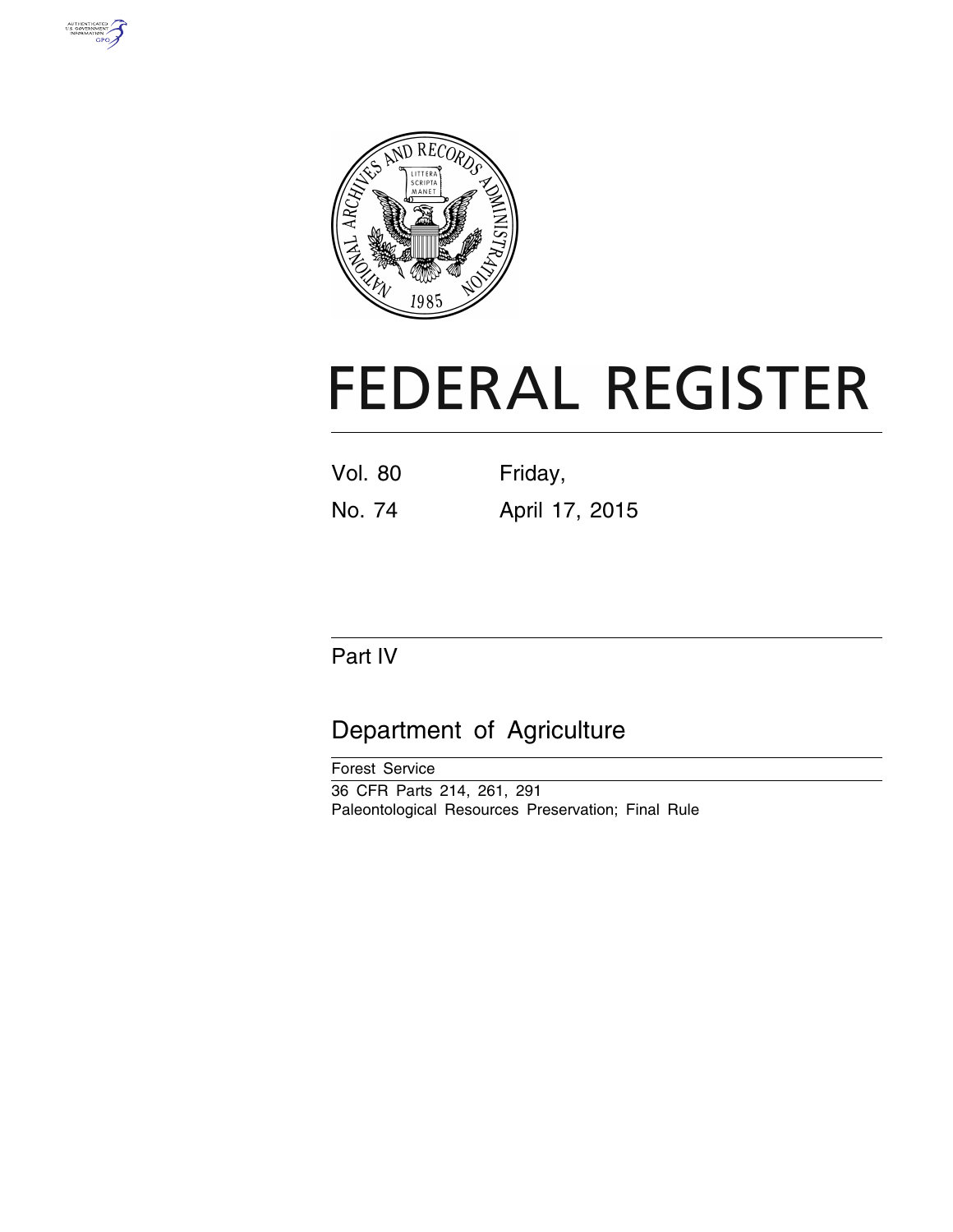# **DEPARTMENT OF AGRICULTURE**

# **Forest Service**

**36 CFR Parts 214, 261, and 291** 

#### **RIN 0596–AC95**

# **Paleontological Resources Preservation**

**AGENCY:** Forest Service, USDA. **ACTION:** Final rule.

**SUMMARY:** The U.S. Department of Agriculture (USDA or Department) is implementing regulations under the Omnibus Public Land Management Act of 2009 paleontological resources preservation subtitle (the Act). This rule provides for the preservation, management, and protection of paleontological resources on National Forest System lands (NFS), and insures that these resources are available for current and future generations to enjoy as part of America's national heritage. The rule addresses the management, collection, and curation of paleontological resources from NFS lands including management using scientific principles and expertise, collecting of resources with and without a permit, curation in an approved repository, maintaining confidentiality of specific locality data, and authorizing penalties for illegal collecting, sale, damaging, or otherwise altering or defacing paleontological resources.

**DATES:** This rule is effective May 18, 2015.

**ADDRESSES:** Information on this final rule may be obtained via written request addressed to USDA Forest Service, Michael Fracasso, M&GM, 740 Simms Street, Golden, CO 80401. The Forest Service Paleontological Resources Preservation procedures are set out in Title 36, Code of Federal Regulations, Part 291, and are available electronically via the World Wide Web/Internet at *[http://www.gpoaccess.gov/cfr/](http://www.gpoaccess.gov/cfr/index.html) [index.html.](http://www.gpoaccess.gov/cfr/index.html)* 

# **FOR FURTHER INFORMATION CONTACT:**

Michael Fracasso, Forest Service, at 303–275–5130, or *[mfracasso@fs.fed.us.](mailto:mfracasso@fs.fed.us)*  Individuals who use

telecommunications devices for the deaf (TDD) may call the Federal Information Relay Service (FIRS) at 1–800–877–8339 between 8 a.m. and 8 p.m., Eastern Standard Time, Monday through Friday. **SUPPLEMENTARY INFORMATION:** 

# **Background**

The Paleontological Resources Preservation subtitle of the Omnibus Public Land Management Act, 16 U.S.C. 470aaa to aaa–11 (the Act), requires the

USDA and the U.S. Department of the Interior (DOI) to issue implementation regulations. In accordance with 16 U.S.C. 470aaa–1, these regulations would serve to manage and protect paleontological resources on National Forest System lands using scientific principles and expertise.

In FY 1999, the Interior Appropriations Subcommittee requested that the DOI, the Forest Service, and the Smithsonian Institution prepare a report on fossil resource management on public lands (see S. Rep. 105–227, at 60 (1998)). The request directed the agencies to analyze (1) the need for a unified Federal policy for the collection, storage, and preservation of fossils; (2) the need for standards that would maximize the availability of fossils for scientific study; and (3) the effectiveness of current methods for storing and preserving fossils collected from public lands. During the course of preparing the report, the agencies held a public meeting and gathered public input. The DOI report to Congress, ''Assessment of Fossil Management of Federal and Indian Lands,'' was published in May 2000. The Paleontological Resources Preservation Act (PRPA) was introduced in the 107th Congress after the report was released. The PRPA was modeled after the Archaeological Resources Protection Act (ARPA) and emphasized the recommendations and guiding principles in the May 2000 report. The legislation was re-introduced in subsequent Congresses through the 111th Congress when it was combined with other natural resources legislation in an omnibus bill that became law on March 30, 2009 (the Act).

The Act requires that implementation be coordinated between the Secretaries of Agriculture and Interior (Secretaries) (16 U.S.C. 470aaa–1). Accordingly, the USDA and the DOI formed an interagency coordination team (ICT) in April 2009 to draft the proposed regulations. Members of the ICT included program leads for paleontology, archaeology, and regulatory specialists from the Forest Service, DOI Bureau of Land Management (BLM), National Park Service (NPS), Bureau of Reclamation (BOR), and Fish and Wildlife Service (FWS).

# **Response to Comments**

The Paleontological Resources Preservation proposed rule was published in the **Federal Register** on May 23, 2013 (78 FR 30810), for a 60 day comment period, ending July 22, 2013. The Forest Service (Agency) received 177 responses, consisting of

letters, emails, and Web-based submittals. Of those, 131 were original responses, and the remaining 46 responses were organized response campaign (form) letters. Comments were received from the public (almost equally distributed among professional academic paleontologists, consultants, and students in higher education, and amateur collectors and individuals that did not identify an affiliation), paleontological repository institutions, and government and/or quasigovernment agencies.

Public comment on the proposed rule addressed a range of topics, but focused on the following areas: Opposition to formal establishment of restrictions and/ or operating conditions placed on casual collection of common invertebrate and plant paleontological resources, confidentiality of specific locations of paleontological resources, requirements associated with permits to collect paleontological resources, and operating standards for approved repository institutions housing paleontological resources from National Forest System lands. However, most provisions receiving critical comments are statutory requirements per the Act.

The following is a description of specific comments received on the proposed rule, responses to comments, and changes made in response to comments. Each comment received consideration in the development of the final rule. In the responses to comments that follow, the term ''the Act'' refers to the provisions for Paleontological Resources Preservation as stated in the Omnibus Public Land Act of 2009 (Pub. L. 111–011, Title VI, Subtitle D, Sec. 6310).

#### *General Comments*

The Department received the following comments not specifically tied to a particular section of the 2013 proposed rule.

*Comment: Paleontological Resource Preservation regulations and the Act.*  Respondents expressed appreciation of the Forest Service's efforts in developing regulations to implement the Act. Respondents welcomed that the regulations provide clarification of stipulations in the Act, and expressed support for the intentions of the Act and their implementation in the regulations to provide for preservation, management, and protection of paleontological resources on National Forest System lands.

*Response:* The Act stipulates that the Secretary of Agriculture shall issue such regulations as are appropriate to carry out the provisions of the Act, as soon as practical after the date of enactment of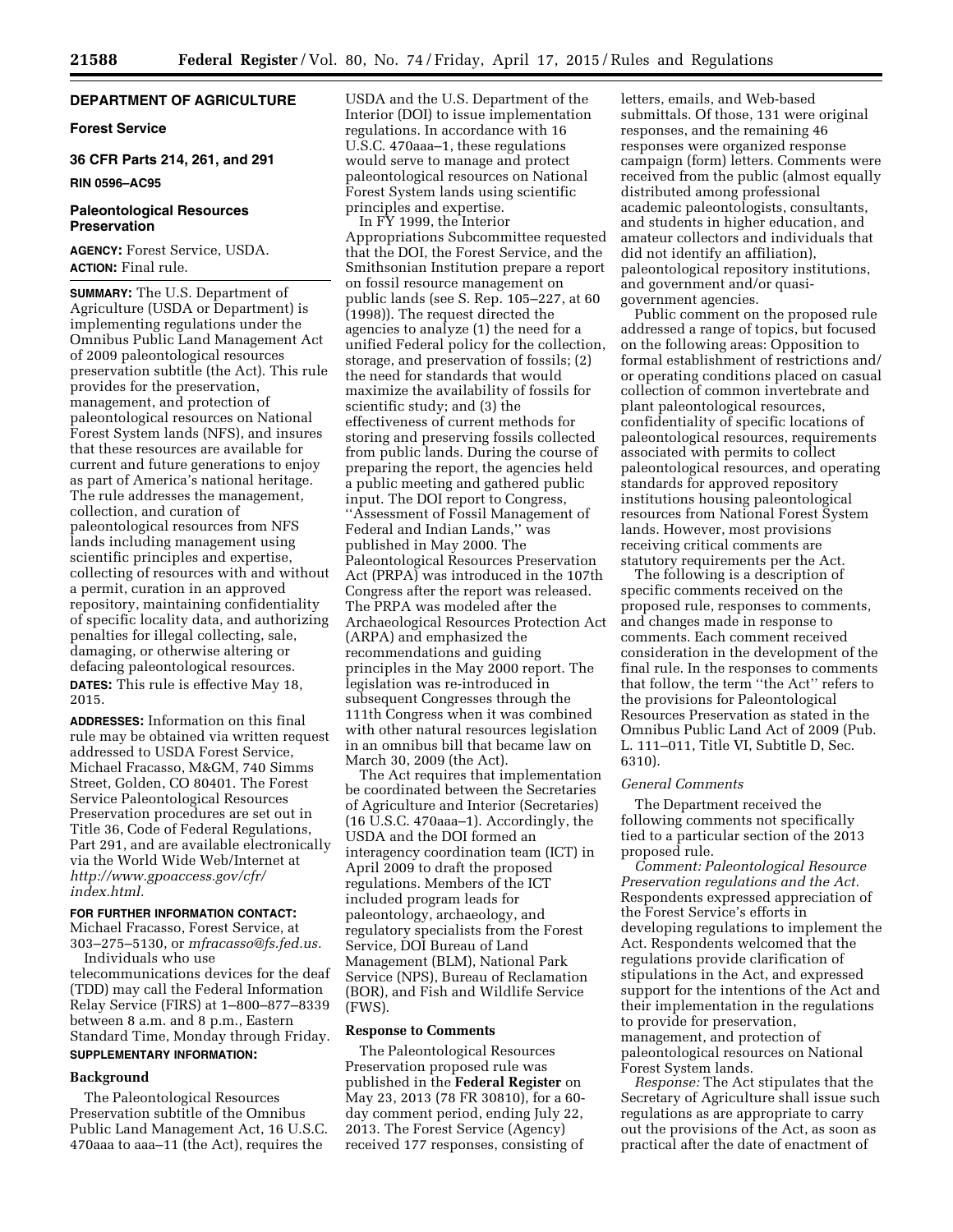the Act. The Department agrees with the respondents that these regulations appropriately implement the Act by providing clarification of stipulations in the Act that ensure the preservation, management, and protection of paleontological resources on National Forest System (NFS) lands using scientific principles and expertise.

*Comment: Regulations establish uniform and comprehensive rules for paleontological resource management.*  Respondents expressed the view that the regulations represent a needed advance in development of a comprehensive and uniform Agencywide framework for the management and conservation of paleontological resources on National Forest System lands. One respondent expressed the view that the regulations lay the groundwork for greater roles in research and resource management by Agency paleontologists who are positioned to facilitate permitted research, with the goal of preservation and carefully managed use of paleontological resources. Such managed use would ensure that the public's property remains properly tracked, documented, overseen, and managed by professionals for the benefit of science. One respondent suggested that the regulations concerning permitting are a welcome improvement.

*Response:* The Department acknowledges that the Act and the regulations establish uniform, Agencywide requirements for casual collecting, permitted collecting, and management of collections of paleontological resources from NFS lands for the first time. The Department encourages appropriate uses of paleontological resources, and expects that users of paleontological resources would be encouraged by the knowledge that uniform standards now exist for casual collecting, permitted collection, and management of collections of paleontological resources that will be applied consistently across the Agency. Prior to these regulations, the use of paleontological resources was largely subject to local administrative unit policy, and variability in policy between administrative units was a source of confusion and discouragement to some users.

*Comment: Management of paleontological resources using scientific principles and expertise.*  Respondents expressed appreciation that the regulations recognize that paleontological resources are scientific resources, and that management decisions concerning such resources must be made using scientific principles and expertise.

*Response:* The Department acknowledges the appreciation expressed by respondents for its role in development of these regulations that establish a solid foundation for the management of paleontological resources on NFS lands using scientific principles and expertise. Such informed management is fundamental to the preservation of paleontological resources that comprise a nonrenewable and irreplaceable part of America's natural heritage. Paleontological resources on NFS lands are part of the public trust. The Act and these regulations would ensure that scientifically important specimens remain Federal property in the public realm, and that ownership of such resources is not transferred to any single individual wherein access to the resource and associated information may become unavailable to the public.

*Comment: Regulations will deter loss of paleontological resources related to unrestricted collection.* Respondents claim to have witnessed potential theft and/or vandalism of paleontological resources while in the field and significant damage to and destruction of paleontological resources caused by hand tools used during collection. Respondents expressed the view that they are appreciative of and support the Department's efforts in formulating these regulations to manage, preserve and safeguard the Nation's fossil resources and associated scientific information located on National Forest System lands.

*Response:* The Department appreciates the concern expressed by the respondents regarding observed destruction of paleontological resources on NFS lands. The Department expects that provisions for casual collecting and permitted collection of paleontological resources as established in the regulations would promote the appropriate use of such resources. Conversely, provisions for enforcement and penalties as established in the regulations would be expected to deter resource loss attributed to inappropriate collection, vandalism, and/or theft, as described by the respondents.

*Comment: Additional Agency paleontologists are needed to administer regulations.* One respondent expressed the view that additional Agency paleontologists are needed to administer the regulations, particularly with respect to paleontological resource permitting.

*Response:* The Forest Service employs paleontology specialists who will be involved in administration of the regulations. The issue of paleontology specialist staffing levels within the

Agency is beyond the scope of the regulations.

*Comment: Regulations should not place restrictions on access or use of public lands.* One respondent expressed the view that regulations should not place any restrictions on access or use of public lands.

*Response:* The Forest Service is accorded the authority to manage NFS lands against depredations and to make rules and regulations to regulate occupancy and use in accordance with the Organic Act of 1897. The Paleontological Resources Preservation Act of 2009 stipulates that the Secretary of Agriculture shall issue such regulations as are appropriate to carry out the provisions of the Act, as soon as practical after the date of enactment of the Act. Consequently, the development of these regulations is required by the Act. The Act and the regulations explicitly establish a legal basis for the activity of casual collecting of paleontological resources for the first time. The Act was enacted, and these regulations have been developed to preserve paleontological resources for current and future generations, because paleontological resources are nonrenewable and are an irreplaceable part of America's natural heritage. Paleontological resources on NFS lands are part of the public trust. The Act and these regulations would ensure, in part, that scientifically important specimens remain Federal property in the public realm, and that ownership of such resources is not transferred to any single individual wherein access to the resource and associated information may become unavailable to the public.

*Comment: Proposed regulations concerning collection by amateurs are detrimental to the advancement of paleontological science.* Several respondents expressed the view that regulation of collection of paleontological resources by amateurs on National Forest System lands is counter-productive to the advancement of paleontological science, and that such regulation does not recognize the important role of citizen-scientists in the advancement of paleontological science. Respondents suggested that paleontological discoveries made by amateurs on public lands have contributed greatly to the science of paleontology, and that noteworthy amateur contributions to paleontology have been formally recognized by the paleontological profession through vehicles such as the Strimple Award offered by the Paleontological Society. Respondents expressed the view that there are many more amateur collectors than professional research collectors,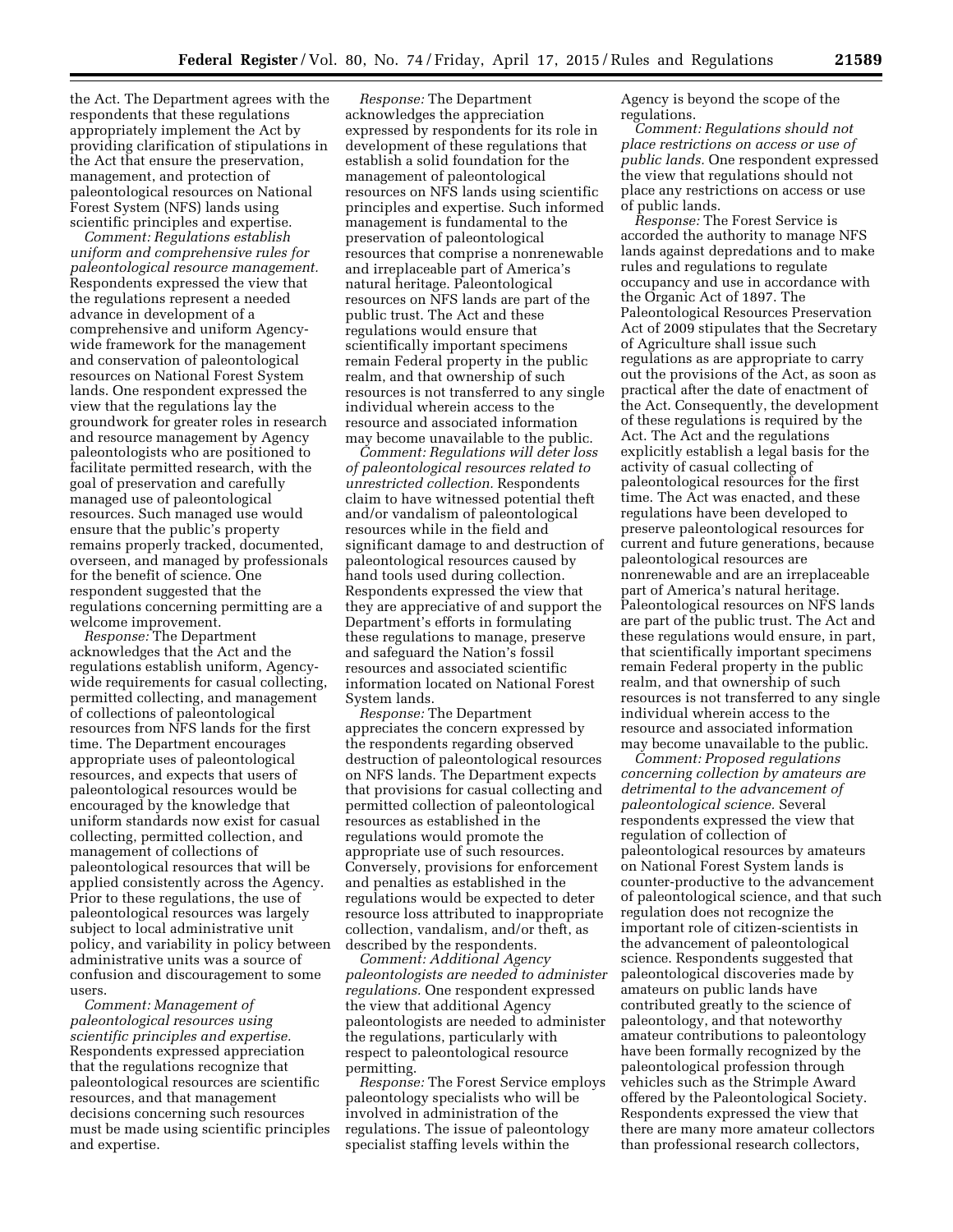and that many amateur collectors act as proxy collectors for researchers. Respondents suggested that amateurs will stop or reduce collecting in response to restrictions, resulting in a reduced flow of collection-based knowledge from amateurs to the scientific community. One respondent suggested that amateurs would continue to collect, but would keep their collecting sites and collections secret. Respondents suggested that many private amateur paleontological collections are ultimately donated to researchers, public institutions such as museums and schools, and individuals such as children with an interest in paleontology.

*Response:* The Department acknowledges the historical and continued roles that amateurs and/or citizen scientists have played in the advancement of paleontological science and the promotion of interest in paleontology in non-professional members of the public, including children and students in public education settings. The Department does not consider that these regulations would restrict collecting by amateurs, or such contributions as described above resulting from amateur collections. Rather, the Act and the regulations explicitly establish a legal basis for the activity of casual collecting of paleontological resources for the first time. Individuals who wish to collect paleontological resources in a manner beyond the scope of conditions established for casual collection are not precluded from doing so under the regulations; however, a permit would be required. Collection by amateurs acting as proxies for researchers would be considered research collection; such collection is not precluded under the regulations; however, a permit would be required. The Department expects that an informed and law-abiding collecting public would be aware of conditions for casual collecting as established in the regulation and would elect to legally collect by adhering to those conditions. Ethical amateur collectors practicing casual collection in accordance with established conditions, or permitted collection if such collection is beyond the scope of casual collection, would have no cause to keep collecting sites and collections secret from the Agency under the regulations.

*Comment: Restrictions on collection of paleontological resources by amateurs are not necessary.*  Respondents have expressed the view that the proposed regulations represent an infringement of the public's right to collect fossils. One respondent expressed the view that existing laws

and regulations are sufficient to protect paleontological resources without the imposition of new regulations. One respondent questioned from what harm are paleontological resources being protected by the proposed restrictions on collection, and another respondent suggested that such restrictions are not in the best interests of society because collection does not detrimentally affect public lands. Respondents have also suggested that the proposed restrictions on collection will not protect paleontological resources, because fossils that are not collected are eventually destroyed by natural processes of weathering and erosion and are ultimately lost to the public and to science. Respondents expressed the view that resource impacts resulting from amateur collection are negligible with respect to permitted activities such as logging, mining, and grazing. Respondents expressed the view that the regulations would encourage enforcement resulting from collection of specimens that would otherwise be lost to erosion, and that the regulations would criminalize commonplace collecting activities of amateurs and well-intentioned scientists.

*Response:* The Act stipulates that the Secretary of Agriculture shall issue such regulations as are appropriate to carry out the provisions of the Act, as soon as practical after the date of enactment of the Act. Consequently, the development of these regulations is required by the Act and must be consistent with the Act. The Act and the regulations explicitly establish a legal basis for the activity of casual collecting of paleontological resources for the first time. The Act was enacted and these regulations have been developed to preserve paleontological resources for current and future generations because paleontological resources are nonrenewable and are an irreplaceable part of America's natural heritage. Paleontological resources that are damaged or lost because of theft, vandalism, and/or inappropriate method of collection cannot be replaced or renewed and are lost forever. Paleontological resources on NFS lands are part of the public trust. The Act and these regulations would ensure that scientifically important specimens remain Federal property in the public realm, and that ownership of such resources is not transferred to any single individual wherein access to the resource and associated information may become unavailable to the public. The regulations do not prevent collection of paleontological resources that might otherwise be destroyed by

weathering or erosion, but they do establish conditions for such collection. Other surface disturbing activities as specified by the respondents require authorization from the Forest Service; casual collecting of common invertebrate and plant paleontological resources does not. Such authorizations generally require a formal assessment under the National Environmental Policy Act (NEPA) in which potential impacts associated with the activity are disclosed and potential mitigation of such impacts may be proposed. Because casual collecting does not require an authorization or other Agency decision, conditions are established for casual collection to ensure that surface disturbance related to such collection is negligible and does not exceed any threshold that would otherwise trigger the need for a NEPA assessment of the activity. The Department does not expect that the regulations would criminalize commonplace collecting activities. Rather, the Department expects that an informed and lawabiding collecting public would be aware of conditions for casual collecting as established in regulation and would elect to legally collect by adhering to those conditions. The Department could consider the intent and degree of noncompliance regarding regulated collecting activities in decisions regarding potential enforcement.

*Comment: Restrictions on amateur collection are counter-productive to the goal of educating the public concerning paleontological resources.* Respondents have expressed the view that amateur collection of fossils by children and students serves as a gateway to continued interest and education in paleontology and science in general, and that such interest results in the will to conserve such resources and to contribute private funds toward supporting paleontological research. Respondents have suggested that restrictions on amateur collection will serve as a disincentive for such collection and result in loss of interest and further pursuit of knowledge in paleontology and science. One respondent expressed the view that the scientific usefulness of common fossils is limited, but that their educational value for amateur collectors is high. Another respondent suggested that display of amateur collections in homes stimulates interest in paleontology among visitors. One respondent expressed the view that the development of paleontological expertise or education by nonprofessional, avocational advanced amateurs requires substantial collection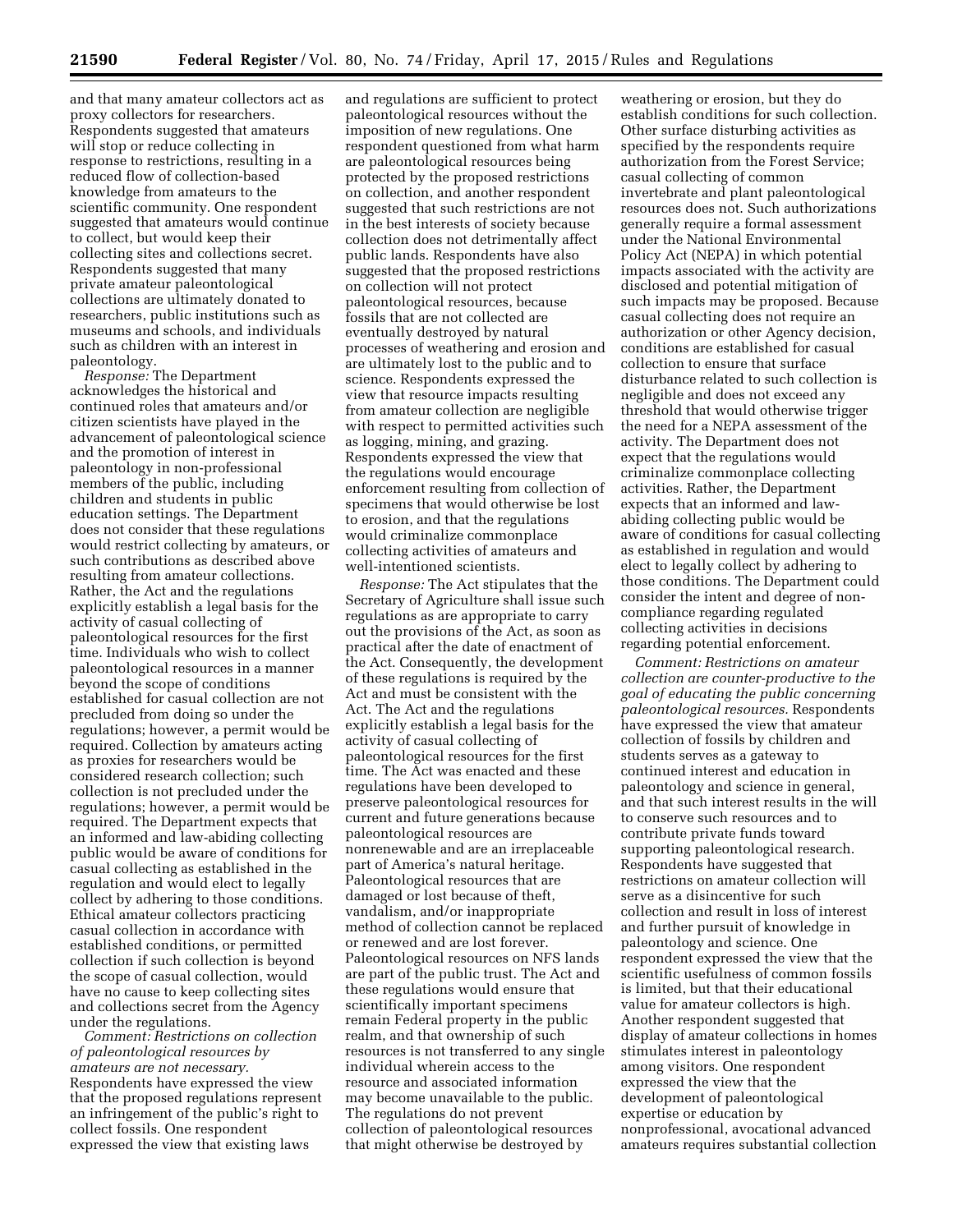experience which cannot be obtained if unnecessary restrictions are imposed on collection by amateur, avocational, and/ or paraprofessional paleontologists.

*Response:* The Department acknowledges the value of fossils in stimulating interest and continued education in science among children and students, and that paleontology is often viewed as a ''gateway'' to science education. The Act and the regulations explicitly establish a legal basis for the activity of casual collecting of paleontological resources for the first time. The Department expects that casual collectors, including children and students, would be encouraged by the knowledge that uniform standards now exist for casual collecting that will be applied consistently across the Agency. The respondents' suggestion that conditions established for casual collecting would serve as a disincentive for collection and result in loss of interest and further pursuit of knowledge in paleontology and science are conjectural and not substantiated. Individuals who wish to develop paleontological expertise or education by collecting paleontological resources in a manner beyond the scope of conditions established for casual collection are not precluded from doing so under the regulations; however, a permit would be required.

*Comment: Restrictions on amateur collection of paleontological resources will reduce their recreational value.*  Respondents expressed the view that amateur collection of fossils is an enjoyable family activity, and that restrictions on amateur collection will reduce the opportunity for the public to use and enjoy National Forest System lands with respect to fossil collecting. One respondent suggested that the scientific usefulness of common fossils is limited, but that their recreational value for amateur collectors is high.

*Response:* The Department acknowledges the recreational value placed on fossils by casual and amateur collectors. The Act and the regulations explicitly establish a legal basis for the activity of casual collecting of paleontological resources for the first time. The Department encourages appropriate uses of paleontological resources, and expects that recreational users of paleontological resources would be encouraged by the knowledge that uniform standards now exist for casual collecting that will be applied consistently across the Agency. The Department does not consider that conditions associated with casual collecting would reduce their recreational value. Individuals who wish to collect paleontological resources

for recreational purposes in a manner beyond the scope of conditions established for casual collection are not precluded from doing so under the regulations; however, a permit would be required.

*Comment: Regulations do not distinguish among diverse types of paleontological resources.* Respondents expressed the view that the regulations treat all paleontological resources the same, whereas common invertebrate and plant fossils merit fewer restrictions on collection than do vertebrate fossils and uncommon invertebrate and plant fossils. Respondents suggested that common invertebrate and plant fossils may exist in numbers of tens of thousands to hundreds of thousands at any given location, and that most such specimens would be lost to erosion if not collected. One respondent expressed the view that the apparent rarity of certain fossils often reflects the availability of access to collecting areas, rather than actual rarity of specimens.

*Response:* The Act and the regulations do distinguish among diverse types of paleontological resources, and such distinctions are reflected by establishing casual collecting as an activity that is limited to common invertebrate and plant paleontological resources. Collection of other paleontological resources, and collection of common invertebrate and plant fossils for research purposes, requires a permit which may be considered a higher level of restriction. Collection of common invertebrate and plant fossils outside the scope of conditions established for casual collecting is not precluded under the regulations; however, a permit would be required.

*Comment: Regulations should foster collection of paleontological resources.*  One respondent expressed the view that the regulations be written to foster the collection of paleontological resources by all members of the public and that paleontological resources be shared by placing them into public and private institutions for purposes of publication and preservation.

*Response:* The Act and the regulations as written establish uniform, Agencywide requirements for casual collecting and permitted collecting for the first time. The Department encourages appropriate uses of paleontological resources by all members of the public, and expects that users of paleontological resources would be encouraged by the knowledge that uniform standards to be applied consistently across the Agency now exist for casual collecting and permitted collection of paleontological resources. The regulations establish that paleontological resources collected

under a permit must be deposited in an approved repository where they will be preserved for the public and made available for scientific research and public education.

*Comment: Roles of permittee and repository not differentiated.* One respondent expressed the view that the regulations misunderstand the difference in roles of the permittee and repository.

*Response:* The regulations do not misunderstand the difference in roles of a permit holder and a repository, although such distinction may not have been expressed clearly in certain areas of the proposed regulations. Respondents identified several specific areas in the proposed regulations where such differences were unclear, and the Department has modified the language in those areas, as appropriate, in these final regulations to provide clarity regarding the respective roles of a permit holder and a repository.

*Comment: New funding sources for paleontological resource studies.* One respondent suggested that the effort expended in drafting these regulations be leveraged to develop new funding sources for the scientific study of paleontological resources on National Forest System lands.

*Response:* The Department agrees that development of new funding sources for scientific study of paleontological resources on National Forest System lands would be beneficial. However, it is beyond the scope of these regulations to address funding of research on paleontological resources.

*Comment: Clarity of language and intent in regulations.* One respondent expressed the view that it is imperative that clarity of regulatory language reflect clarity in intent of the regulations.

*Response:* The Department agrees that clarity of regulatory language should reflect clarity of intent of the regulations. The Department has strived to provide such clarity in these final regulations, reflecting consideration of public comments on the proposed regulations that suggested areas that would benefit from additional discussion.

*Comment: Request for consultation with rule writers.* Two respondents requested an opportunity to meet with rule writers to discuss their concerns prior to drafting of the final rule.

*Response:* The procedure followed by the Department in soliciting public comment following **Federal Register**  publication of the proposed regulations is in accordance with the requirements established in the Uniform Procedure Act. The comments received during the designated 60-day public comment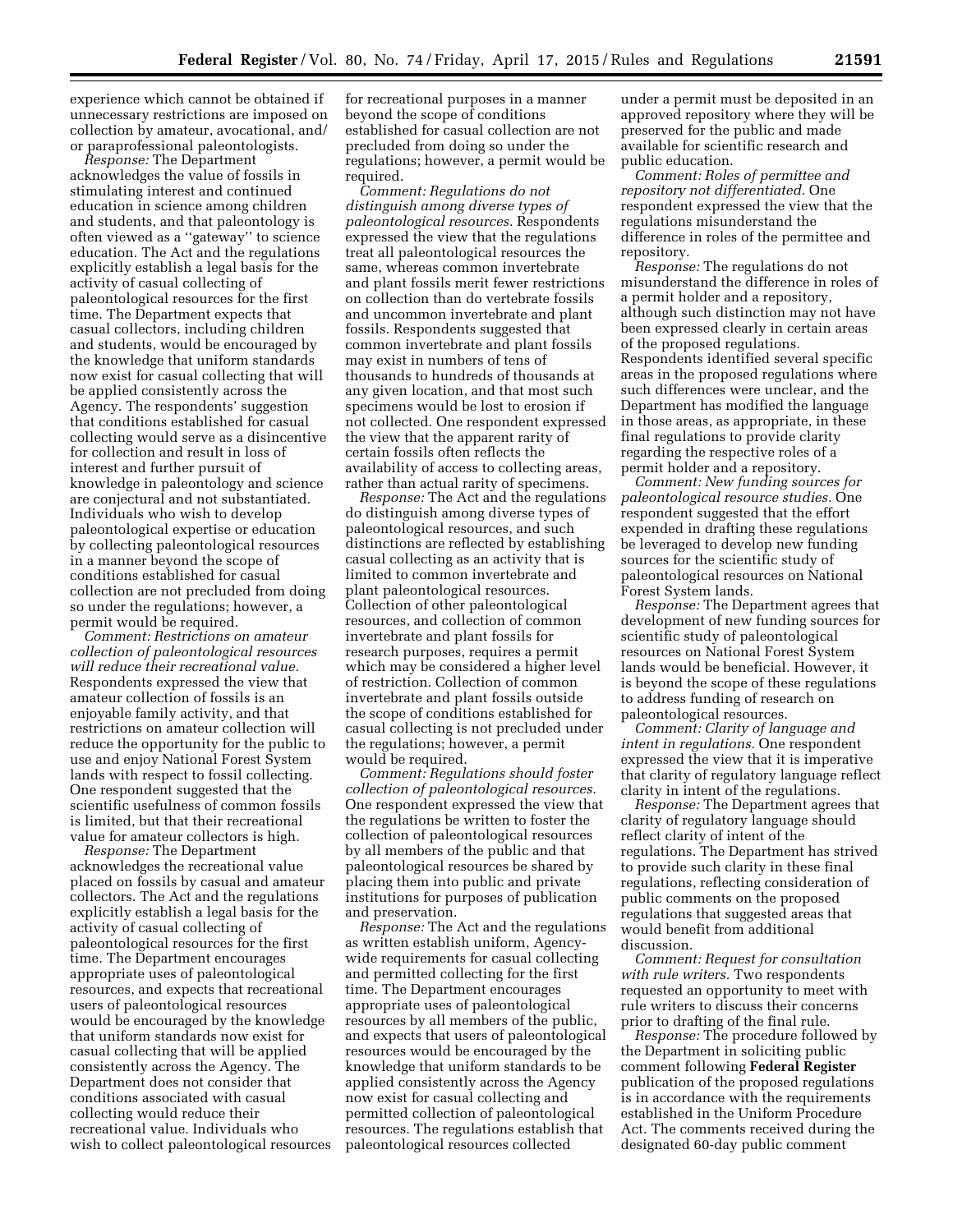period were appropriately considered by the Department during development of the final regulations. The Department elected not to consult with particular individuals and/or organizations outside of the formal public comment period in order to avoid the appearance of providing privileged access to and influence on the rule-making process by certain interested parties and not others.

*Comment: Availability of fossils for scientific study would diminish under regulations.* One respondent expressed the view that the regulations do not provide standards to maximize the availability of fossils for scientific study, but rather the availability of fossils for scientific study would be diminished under the regulations.

*Response:* Although a permit would now be uniformly required for collection of paleontological resources for scientific study (that is, research), the Department does not consider this requirement would diminish the availability of fossils for such scientific study. Individuals with eligibility and qualifications commensurate with the nature of the proposed research are encouraged to apply for permits to collect paleontological resources for scientific study. The Department expects that researchers would be encouraged by the knowledge that uniform standards to be applied consistently across the Agency now exist for permitted collection of paleontological resources.

*Comment: Natural Resources Conservation Service should be a cooperating agency.* One respondent expressed the view that the Natural Resources Conservation Service (NRCS) should be designated a cooperating agency with respect to the regulations.

*Response:* The designation of the NRCS as a cooperating agency with respect to administration of these regulations is beyond the scope of these regulations. The Act applies to Federal land, specifically land controlled or administered by the Secretary of the Interior, except Indian land; or NFS lands controlled or administered by the Secretary of Agriculture. NRCS does not manage Federal land, and consequently the Act and these regulations do not apply to NRCS.

*Comment: Public comment period should be extended.* Respondents expressed the view that the public comment period for the draft regulations occurred during the summer field collection season, and that the public comment period should be extended by 90 days to ensure adequate feedback by interested parties.

*Response:* **Federal Register**  publication of the proposed regulations

was outreached to a number of identified stakeholder organizations at the time of publication. Notice was provided of the publication date and the 60-day public comment period, which partially overlapped what respondents have referred to as the summer field collection season. However, the Department considers that few, if any, individuals spend 60 consecutive days performing field work, and that the 60 day comment period afforded ample opportunity for interested parties to provide comment before or after engaging in field activities. Onehundred-seventy-seven (177) respondents provided comments during the comment period, and the comments were nearly evenly distributed between academic paleontologists and casual or amateur collectors. The majority of comments were concentrated among several well-defined areas of the proposed regulations. Given the number of comments received from an affected community of relatively small overall size, the demographics of the respondents, and the focus of comments on certain areas, the Department considers that areas of public concern in the proposed regulations have been appropriately identified, and that interested parties had the opportunity to provide public comment and those that wished to provide comment did so. Moreover, those respondents who requested a comment period extension did also provide comment on the body of the proposed regulations during the designated comment period. Accordingly, the Department elected not to extend the public comment period.

# **Section by Section Explanation of the Final Rule**

The following section-by-section response to the comments on the proposed rule explains the approach taken in the development of the final rule to National Forest System paleontological resources preservation.

# *Part 291—Paleontological Resources Preservation*

This part contains regulations on the management, protection, and preservation of paleontological resources on National Forest System lands using scientific principles and expertise, including the collection of paleontological resources with and without a permit, curation of paleontological resources in approved repositories, confidentiality of paleontological locality information, and criminal and civil penalties.

# *Section 291.1 Purpose*

These final regulations provide for the preservation, management, and protection of paleontological resources on National Forest System (NFS) lands. Legislative history 1 of the Act demonstrates that it was enacted to preserve these resources for current and future generations because paleontological resources are nonrenewable and are an irreplaceable part of America's natural heritage.

This section clarifies that the Secretary of Agriculture (Secretary) will manage and protect paleontological resources on NFS lands using scientific principles and expertise. This section clarifies that science, rather than other values, will be the primary management tool for paleontological resources on NFS lands. These regulations provide for the coordinated management of paleontological resources and promote research, public education, and public awareness.

# *Section 291.1—Response to Comments*

*Comment: Who are fossils being saved for?* One respondent expressed the view that clarification should be provided regarding who the regulations are saving fossils for.

*Response:* The Act was enacted and these regulations have been developed to preserve paleontological resources for current and future generations because paleontological resources are nonrenewable and are an irreplaceable part of America's natural heritage. Paleontological resources that are damaged or lost because of theft, vandalism, and/or inappropriate method of collection cannot be replaced or renewed and are lost forever. Paleontological resources on National Forest System lands are part of the public trust. The Act and these regulations would ensure that scientifically important specimens remain Federal property in the public realm, and that ownership of such resources is not transferred to any single individual wherein access to the resource and associated information may become unavailable to the public.

*Comment: Regulations replace management using scientific principles and expertise by bureaucracy.* Two respondents suggested that the imposition of regulations concerning paleontological resources adds unnecessary policing and bureaucracy

<sup>1</sup>S. 2727: 148 Cong. Rec. S. 6708–6709 (2002) (Statement of Sen. Akaka); S. 546: S. Rep. 108–93 (2003); S. 263: S. Rep. 109–36 (2005); S. 320: 153 Cong. Rec. S. 691-693 (2007) (Statement of Sen. Akaka) and S. Rep. 110–18 (2007); H.R. 554: H. Rep. 110–670, Part 1; and S. 22: 155 Cong. Rec. S. 426 (2009) (Statement of Sen. Akaka).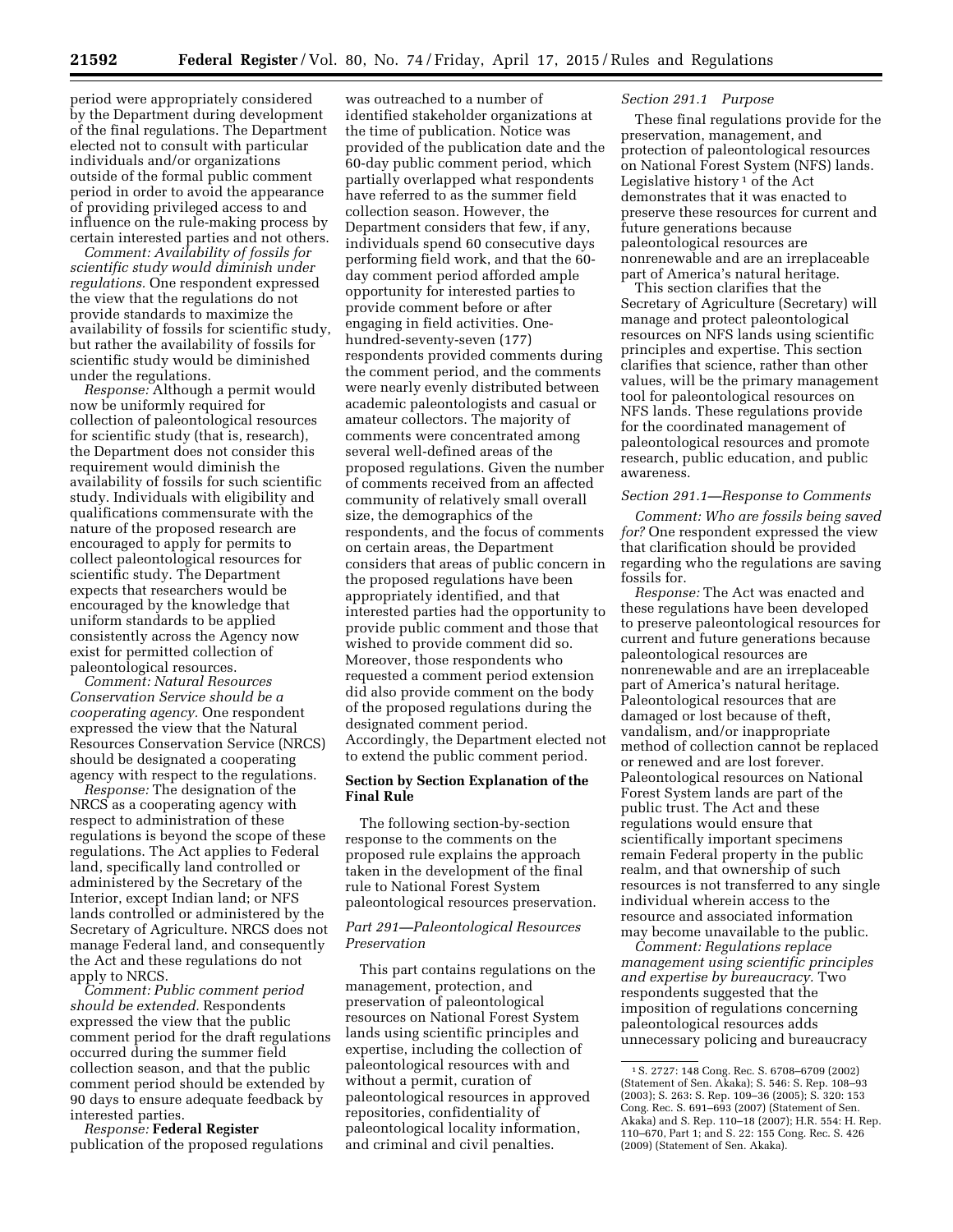administered by nonscientists, which is contrary to the management of such resources using scientific principles and expertise as stipulated in the Act.

*Response:* The Act stipulates that the Secretary of Agriculture shall issue such regulations as are appropriate to carry out the provisions of the Act, as soon as practical after the date of enactment of the Act. Consequently, the development of these regulations is necessitated by the Act. Collection of paleontological resources under appropriate authorizations as established in the regulations will facilitate inventory and monitoring of such resources as called for in the Act, and such inventory and monitoring will provide the knowledge base that is necessary for the management of paleontological resources using scientific principles and expertise, as stipulated in the Act. The Forest Service employs paleontology specialists who will be involved in administration of the regulations.

*Comment: Restrictions on casual collection do not encourage uses as stated.* Two respondents expressed the view that conditions established for casual collecting do not encourage the scientific, educational, and casual collection of paleontological resources as stated.

*Response:* The Act stipulates that casual collecting of common invertebrate and plant paleontological resources is subject to conditions regarding personal use, reasonable amount, use of non-powered hand tools, and negligible disturbance. These regulations define and clarify these conditions. Collection of paleontological resources for scientific and educational uses would generally require a permit. The Act and the regulations establish uniform, Agency-wide requirements for casual collecting and permitted collecting for the first time. The Department encourages appropriate uses of paleontological resources, and expects that users of paleontological resources would be encouraged by the knowledge that uniform standards to be applied consistently across the Agency now exist for casual collecting and permitted collection of paleontological resources. Prior to these regulations, use of paleontological resources was largely subject to local administrative unit policy, and variability in policy between administrative units was a source of confusion and discouragement to some users.

# *Section 291.2 Authorities*

Section 291.2 cites the Paleontological Resources Preservation subtitle of the Omnibus Public Land Management Act

(the Act) under which the proposed regulations are promulgated.

#### *Section 291.3 Exceptions*

Section 291.3 addresses the scope of these regulations, based on 16 U.S.C. 470aaa–10.

Section 291.3(a) and (b) states that these regulations would not invalidate, modify, or impose any additional restrictions or permitting requirements for activities permitted under the general mining laws, the mineral or geothermal leasing laws, laws providing for minerals materials disposal, or laws and authorities relating to reclamation and multiple uses of National Forest System lands. The USDA would continue to use other applicable laws and regulations as the authority for such restrictions or requirements. The USDA would be authorized to cite the Act or these final regulations as needed for the protection of paleontological resources when planning, managing, regulating, or permitting various activities on National Forest System land covered by the Act.

Section 291.3(c) states that Indian lands, as defined in these regulations, are exempt from the scope of these regulations.

Section 291.3(e) states that the final regulations would not apply to, or require a permit for, casual collecting of a rock, mineral, or fossil that is not protected under the Act and these final regulations. Such rocks, minerals, and fossils are covered by other laws, regulations, and policies.

Section 291.3(f) states that these final regulations would not affect any land other than National Forest System lands or affect the lawful recovery, collection, or sale of paleontological resources from land other than National Forest System lands.

Section 291.3(g) states that members of the general public do not obtain any rights or privileges from the Act or the final regulations and cannot sue the U.S. Government to enforce its provisions.

#### *Section 291.3—Response to Comments*

*Comment: Reconnaissance collection and exemption from regulation.* One respondent expressed the view that reconnaissance collection, which was recommended by that respondent for definition elsewhere in the regulations, be listed as exempted from regulation.

*Response:* Reconnaissance collection as proposed and defined elsewhere by the respondent is considered research collection. Collection of paleontological resources for research purposes requires a permit and is not exempt from these regulations.

*Comment: Reference to collecting a rock, mineral, or fossil should use the* 

*plural form.* Two respondents expressed the view that the phrase ''collecting of a rock, mineral, or invertebrate or plant fossil'' should be changed to ''collecting of rocks, minerals, or invertebrate or plant fossils''. One respondent suggested that the word ''invertebrate'' in the cited passage should be changed to non-vertebrate to clarify the range of fossils that the passage references.

*Response:* The language in the Exceptions section of the regulations that references rock, mineral, or invertebrate or plant fossil restates the language of the Savings Provisions section of the Act, and would not be appropriate to modify. This applies to both comments by respondents.

*Comment: Reference rocks and minerals separate from invertebrate and plant fossils.* Two respondents expressed the view that reference to rocks and minerals in the context of exceptions should be separate from invertebrate and plant fossils, in order to clarify that rocks and minerals are not included in the regulations, whereas casual collecting of invertebrate and plant fossils does not require a permit.

*Response:* The language in the Exceptions section of the regulations that references rock, mineral, or invertebrate or plant fossil restates the language of the Savings Provisions section of the Act, and would not be appropriate to modify. The referenced passage collectively refers to rocks and minerals, which are not paleontological resources and, therefore, not subject to the Act or the regulations. The referenced passage also refers to those invertebrate and plant fossils that are not subject to the Act or these regulations because they are already regulated under another authority listed previously in the Savings Provisions and Exceptions sections. An example is petrified wood, which is regulated under the Mineral Materials Act even though it is a plant fossil.

*Comment: Exception for non-profit and educational organizations.* One respondent suggested that non-profit organizations, informal research organizations, and educational organizations which have primary organizational goals of education and exploration of the natural world be exempted from the regulations.

*Response:* The Act and the regulations do not provide for exclusion of selected groups or classes of individuals from compliance with the requirements as established in the Act and regulations.

*Comment: Federal protection for private paleontological resources in connected actions.* One respondent expressed the view that protection of paleontological resources under the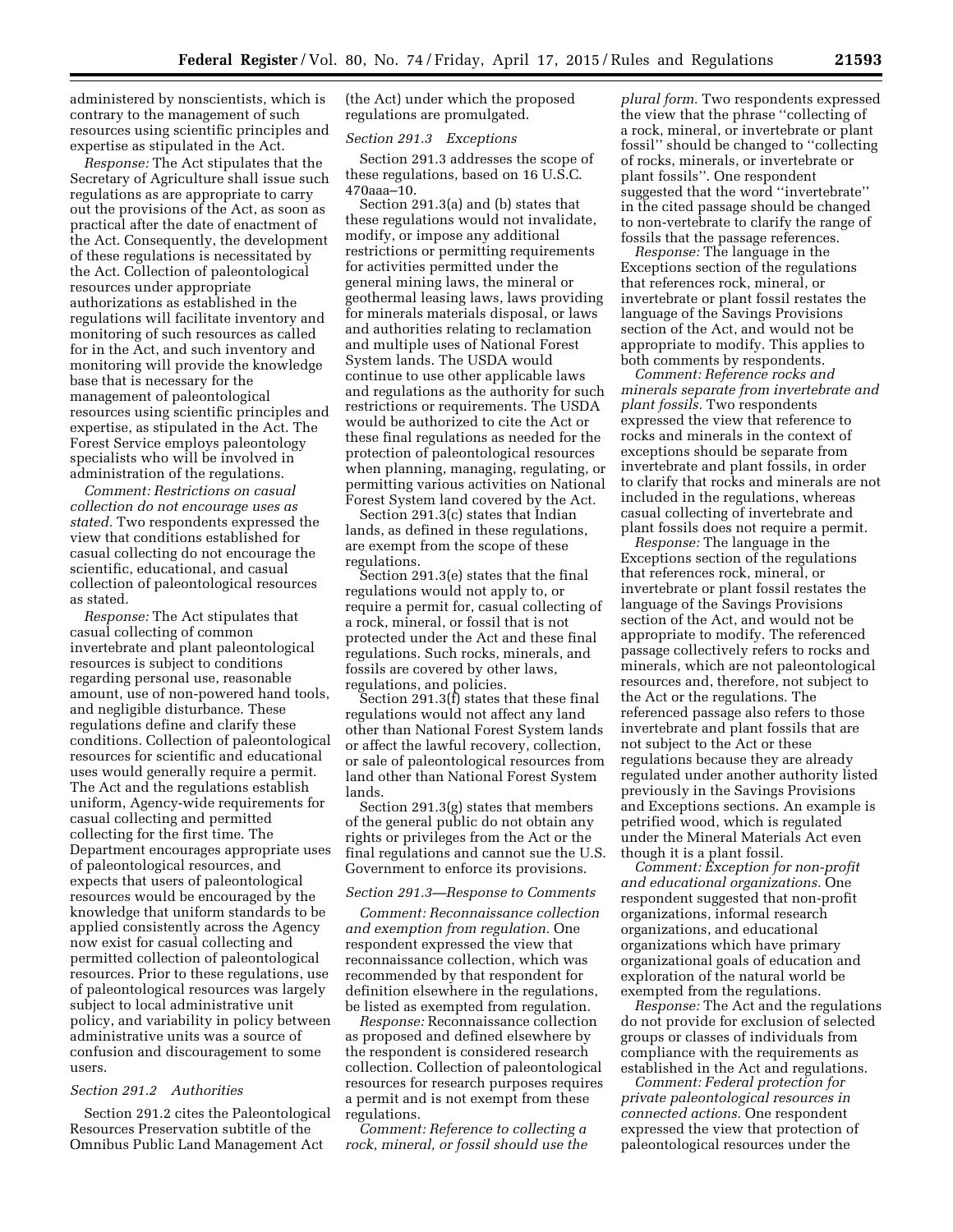regulations be expanded to include fossils on private lands in connected actions wherein projects encompassing the private lands receive Federal funding.

*Response:* The issue of protections afforded to fossils on private lands in the context of federally funded connected actions is beyond the scope of these regulations. The requirements of the Act and these regulations pertain only to paleontological resources that are present on National Forest System lands controlled or administered by the Secretary of Agriculture.

# *Section 291.4 Preservation of Existing Authorities*

Section 291.4 is based on 16 U.S.C. 470aaa–10(5). This section preserves the Forest Service's existing legal and regulatory authorities for managing and protecting paleontological resources in addition to protecting such resources under the Act or these final regulations.

#### *Section 291.5 Definitions*

Section 291.5 contains the definitions and terms as defined in the Act or used in these final regulations. This section includes six terms defined by 16 U.S.C. 470aaa: *Casual collecting, Federal land, Indian land, paleontological resource, Secretary,* and *State.* In addition, this section defines the terms *common invertebrate and plant paleontological resources, reasonable amount,* and *negligible disturbance.* 16 U.S.C. 470aaa required the Secretary to define those terms in the implementing regulations. Lastly, this section defines terms used in the final regulations that may not be broadly understood or that may be defined differently elsewhere, in order to clarify their meaning for these final regulations.

1. The term *Act* means Title VI, Subtitle D of the Omnibus Public Land Management Act on Paleontological Resources Preservation (16 U.S.C. 470aaa through 470aaa-11).

2. The term *associated records*  delineates the types of information that are required by 16 U.S.C. 470aaa–4 to be deposited in an approved repository.

3. The term *Authorized Officer* means the person or persons to whom authority has been delegated by the Secretary to take action under the Act.

4. The term *casual collecting* restates the definition contained in 16 U.S.C. 470aaa. To be considered *casual collecting,* the activity means all of the following: Collecting of a reasonable amount of common invertebrate or plant paleontological resources for noncommercial personal use, either by surface collection or the use of nonpowered hand tools, resulting in only

negligible disturbance to the Earth's surface and other resources. The Department considers that in establishing the term ''casual collection'' rather than ''amateur collection'' or ''hobby collection'' or ''recreational collection'', the Act intended that casual collection reflect the commonplace meaning of ''casual''. The commonplace definition of casual includes the elements ''happening by chance; not planned or expected'', ''done without much thought, effort, or concern'', and ''occurring without regularity'' (''casual'' Merriam-Webster.com. 2014. *[http://](http://www.merriam-webster.com/dictionary/casual) [www.merriam-webster.com/dictionary/](http://www.merriam-webster.com/dictionary/casual) [casual](http://www.merriam-webster.com/dictionary/casual)* (4 March 2014)). Consequently, the Department considers that casual collecting would generally be happenstance without intentional planning or preparation. Development of criteria for reasonable amount and negligible disturbance reflects, in part, the view of casual collecting as an activity that generally occurs by chance without planning or preparation. Further, the Act has established that an individual engaging in casual collecting activity in accordance with applicable conditions, in an area which has not been closed to casual collection, does not require a permit or other approval from the Department. Consequently, it is clear that the lack of Department decision space concerning such casual collection performed by an individual reflects that the Act intended that reasonable amount and negligible disturbance criteria established for casual collecting would be below levels that would otherwise require an evaluation under the National Environmental Policy Act (NEPA). Collection of amounts and/or land disturbance at levels that would require a NEPA evaluation would require a permit.

5. The term *collection,* as used in §§ 291.21 through 291.26 of these final regulations, means paleontological resources and any associated records resulting from excavation or removal from National Forest System lands under a permit.

6. The term *common invertebrate and plant paleontological resources* clarifies the types of paleontological resources that may be casually collected in accordance with the Act and these final regulations. This final definition incorporates the plain meaning of common, which means plentiful and not rare or unique. The final definition also incorporates a geographical factor of wide-spread distribution, which means that the resource is distributed over a relatively large geographical area. This final definition also clarifies that

not all invertebrate and plant paleontological resources are common; some are not common because of their context or other characteristics and, therefore, are not eligible for casual collection. The determination of whether invertebrate and plant fossils are common or not common will be made by the Authorized Officer using scientific principles and methods in accordance with § 291.9(c).

7. The term *consumptive analysis*  means the alteration, removal, or destruction of a paleontological specimen, or parts thereof, from a collection for scientific research.

8. The terms *curatorial services* and *curation* specifies the minimal professional museum and archival standards employed in the long-term management and preservation of a collection.

9. The term *Federal land* restates the definition contained in 16 U.S.C. 470aaa, and means land controlled by the Secretary except for Indian land as defined in 16 U.S.C. 470aaa.

10. The term *fossil* means any remains, traces, or imprints of organisms that have been fossilized or preserved in or on the Earth's crust. In informal usage, the term *fossil* tends to be used interchangeably with the term *paleontological resource.* However, under 16 U.S.C. 470aaa and these final regulations, a *fossil* may not necessarily be a *paleontological resource.* Remains, traces, or imprints of organisms (that is, *fossils*) are only considered *paleontological resources* under the Act and these final regulations if they are: (1) Fossilized, (2) of paleontological interest, and (3) provide information about the history of life on earth. Therefore, paleontological resources are fossils that have paleontological interest and provide information about the history of life on earth. An example of a fossil that may not be a paleontological resource because it lacks paleontological interest and provides negligible information about the history of life on earth would be an isolated, unidentifiable fragment of an otherwise common invertebrate fossil that was eroded from its native geologic occurrence and subsequently found in a stream bed far from its point of origin.

11. The term *fossilized* as used in the definition of *paleontological resources*  means preserved by natural processes, such as burial in accumulated sediments, preservation in ice or amber, replacement by minerals, or alteration by chemical processes such as permineralization whereby minerals are deposited in the pore spaces of the hard parts of an organism's remains. This definition is adapted from the definition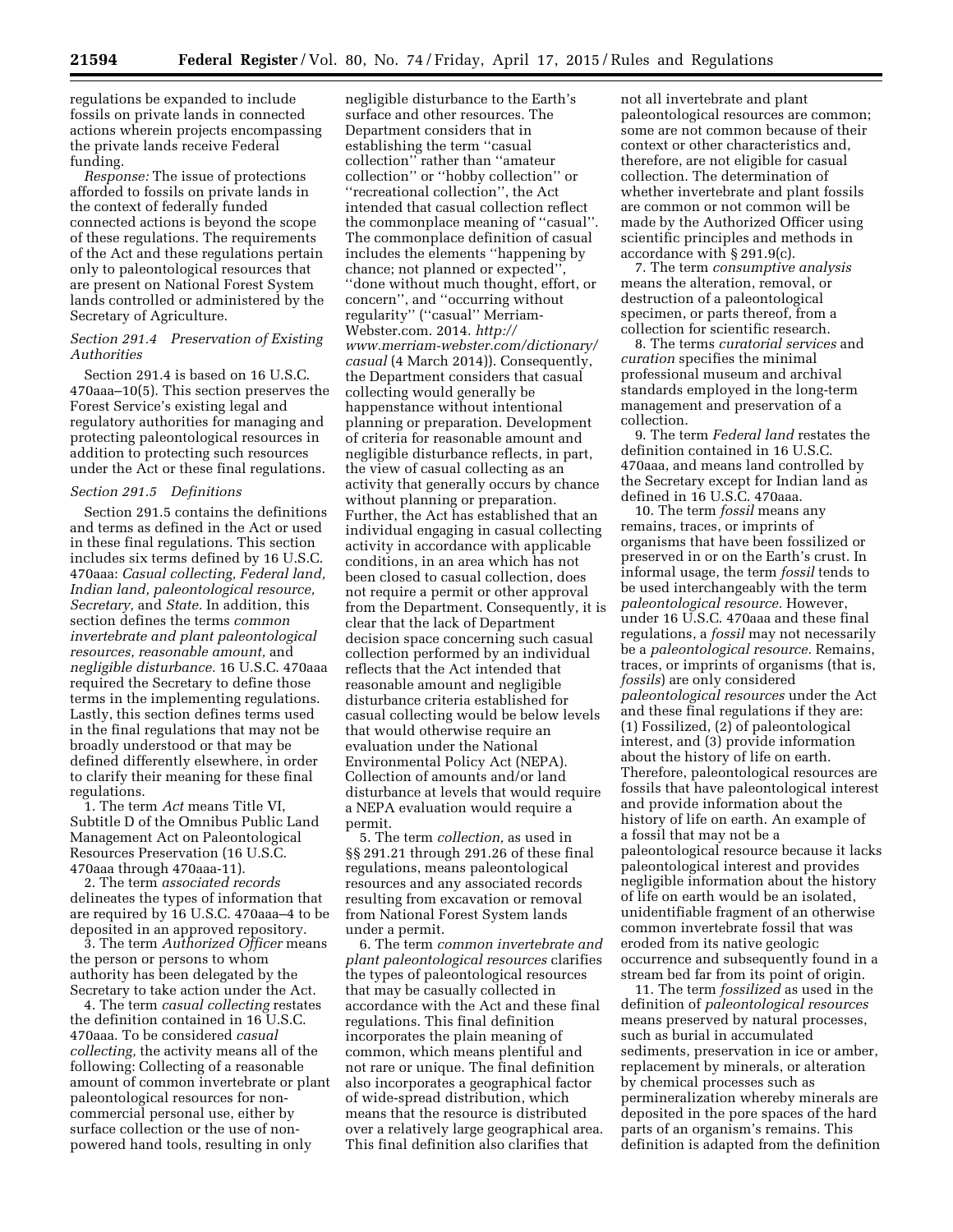of fossilization in the American Geological Institute's Glossary of Geology (Fifth Edition, 2005, ISBN 0– 922152–76–4).

12. The term *Indian land* restates the definition contained in 16 U.S.C. 470aaa.

13. The term *negligible disturbance* as used in the definition of *casual collecting* clarifies that casual collection of common invertebrate and plant fossils may only result in little or no change to the land surface and have minimal or no effect on other resources such as cultural resources and protected or endangered species. Disturbance caused by powered and/or large nonpowered hand tools would exceed the ''negligible'' threshold and would no longer be casual collection.

14. The term *non-commercial personal use* as used in the definition of *casual collecting* clarifies the types of use allowed under casual collection, and means uses other than for purchase, sale, financial gain, or research. Research, in the context of these regulations, is considered to be a structured activity undertaken by qualified individuals with the intent to obtain and disseminate information via publication in a peer-reviewed professional scientific journal or equivalent venue, which increases the body of knowledge available to a scientific community. Common invertebrate and plant paleontological resources collected for research purposes is not personal use and would need to be authorized under a permit in accordance with §§ 291.13 through 291.20. Exchange of common invertebrate and plant paleontological resources among casual collectors would be permissible as long as such resources were collected in accordance with the Act and the final regulations.

15. The term *non-powered hand tools*  as used in the definition of *casual collecting* clarifies the types of tools that can be used for the casual collecting of common invertebrate and plant paleontological resources, and means small tools that can be readily carried by hand, such as geologic hammers, trowels, or sieves, but not large tools such as full sized-shovels or pick axes. Larger tools are more likely to create disturbance that is greater than ''negligible.'' The tools must not be powered by a motor, engine, or other power source.

16. The final definition of the terms *paleontological locality, location,* and *site* means a geographic area where a paleontological resource is found. Localities, locations, and sites may be as small as a single point on the ground or as large as the area of an outcrop of a

formation in which paleontological resources are found. The term *paleontological site* is used interchangeably with *paleontological locality* or *location. Site* as used in the Act and these regulations does not mean an ''archaeological site'' as used in the Archaeological Resources Protection Act and its regulations.

17. The term *paleontological resource*  restates the definition contained in 16 U.S.C. 470aaa. All remains, traces, or imprints of organisms are *paleontological resources* when they are (1) fossilized, (2) of paleontological interest, and (3) provide information about the history of life on earth. The term *paleontological resources* as used in the Act and these final regulations would not include any materials associated with an archaeological resource as defined in the Archaeological Resources Protection Act or any cultural items as defined in the Native American Graves Protection and Repatriation Act.

18. The term *reasonable amount* as used in the definition of *casual collecting* quantifies the maximum amount of common invertebrate and plant paleontological resources that could be removed from National Forest System lands. A person may remove up to 100 pounds in weight per calendar year, not to exceed 25 pounds per day. Development of this reasonable amount criterion reflects, in part, the view of casual collecting as an activity that generally occurs by chance without planning or preparation.

19. The term *repository* identifies the types of facilities into which collected paleontological resources would be deposited as required by 16 U.S.C. 470aaa–4.

20. The term *repository agreement*  means a formal written agreement between the Authorized Officer and an approved repository official containing the terms, conditions, and standards by which the repository would agree to provide curatorial services for collections.

21. The term *repository official*  identifies any officer, employee, or agent who is authorized by the repository to take certain actions on behalf of the repository, including the acceptance of collections and providing long-term curatorial services for collections.

22. The term *Secretary* as used in these final regulations and defined in 16 U.S.C. 470aaa means the Secretary of Agriculture.

23. The term *State* restates the definition contained in 16 U.S.C. 470aaa.

# *Section 291.5—Response to Comments*

*Comment: Include reference to mitigation actions in certain definitions.*  One respondent expressed the view that some definitions could benefit from including some aspect of paleontological resource mitigation actions.

*Response:* The respondent does not specify which definitions could benefit from including discussion of mitigation actions pertaining to paleontological resources. Mitigation is not considered a personal use, and collection of paleontological resources related to mitigation would require a permit. The activity of paleontological resource mitigation would commonly, but not always, occur in the context of permitted surface disturbing activities and appropriately considered during the NEPA impact assessment process. Accordingly, reference to mitigation is largely beyond the scope of these regulations.

*Comment: Associated records.* One respondent suggested that associated records be defined only as permits and repository agreements, and that documents pertaining to locations, collecting events, collectors, and so forth should not be considered associated records.

*Response:* The Department considers that documents pertaining to locations, collecting events, collectors, and so forth, as listed in the regulations comprise associated records and would be regarded as such by any professionally managed repository institution.

*Comment: Authorized Officer.*  Respondents expressed the view that, in order to make informed decisions as referenced elsewhere in the regulations, the definition of Authorized Officer should reference qualifications and/or expertise in paleontology, including specific training and knowledge of scientific procedures and standards for collecting fossil resources, research design and scientific research, proper curation and storage methods and museum standards, and experience in properly disseminating scientific and educational information for the public benefit. One respondent suggested that requiring an Authorized Officer to consult with an Agency paleontologist would be cumbersome, resource intensive, and difficult to sustain. One respondent questioned whether or not a permit holder or permit issuer could be considered an Authorized Officer.

*Response:* An Authorized Officer in the Forest Service is delegated the authority to make certain decisions regarding land use in many subject areas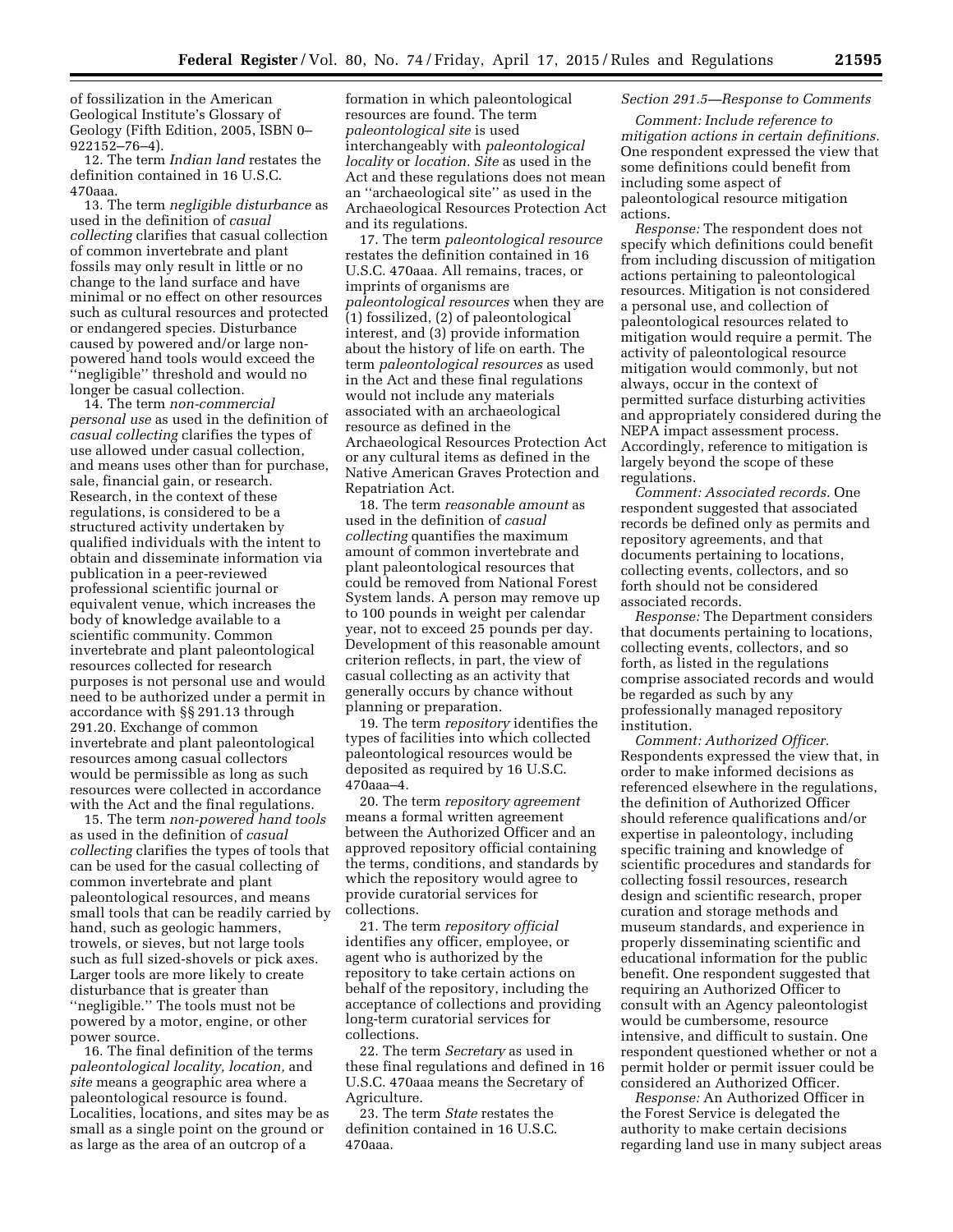in which a single individual would not be expected to have professional expertise. An Authorized Officer frequently consults with subject matter experts prior to exercising such decision-making authority. In this respect, decisions by an Authorized Officer relating to paleontological issues are no different from such decisions made regarding other specialized disciplines in the Agency. The process of an Authorized Officer consulting with subject matter experts is not cumbersome, but rather is standard procedure in the decision-making process. A permit authorizes a permit holder to perform certain activities as specified in the permit. However, a permit holder would not be considered an Authorized Officer, and such designation is restricted to Forest Service employees.

*Comment: Definition of casual collection is too restrictive.* Respondents expressed the view that limitations on amounts collected and the use of nonpowered hand tools for casual collection are too restrictive and go beyond the intent of the Act, which is to protect paleontological resources from exploitation for commercial gain.

*Response:* The Act stipulates that casual collecting is subject to conditions including collection of reasonable amounts, collection from the land surface or by using non-powered hand tools, and collection resulting in negligible surface disturbance. The regulations are consistent with these stipulations of the Act. Protection of paleontological resources from commercial exploitation is only one of many purposes of the Act, which also stipulates that the Secretary of Agriculture manage and protect such resources using scientific principles and expertise, and to develop plans for the inventory, monitoring, and scientific and educational use of such resources.

*Comment: Casual collection should include reconnaissance collection.*  Respondents suggested that reconnaissance collection for research be included in the definition of casual collection.

*Response:* Reconnaissance collection is considered research, does not constitute personal use, and requires a permit.

*Comment: Collection of common plant fossils with non-powered hand tools should not require a permit.* One respondent expressed the view that the collection of any common plant fossils with non-powered hand tools should not require a permit.

*Response:* Collection of common plant fossils using non-powered hand tools could be considered casual

collecting and not require a permit, providing that all other conditions pertaining to reasonable amount and negligible disturbance as established for casual collecting are met. A permit would be required if such collection is outside the scope of conditions established for casual collecting.

*Comment: Shark and fish teeth should be included in the definition of casual collection.* One respondent suggested that the collection of shark and/or fish teeth from the surface of natural erosional exposures should be considered casual collection, unless the subject specimens are rare.

*Response:* The Act and the regulations stipulate that casual collecting is restricted to common invertebrate and plant fossils. Shark and fish teeth are vertebrate fossils, and are thereby excluded from casual collection.

*Comment: Collection during educational field trip.* One respondent suggested that clarification should be provided concerning whether collection during an educational field trip led by a school, university, or museum would be considered casual collection or would require a permit.

*Response:* A permit under these regulations would not be required for casual collecting by individual participants in an educational field trip, provided that collections by individuals are for personal use, do not exceed individual reasonable amount limits and the collateral impacts to associated resources that may be caused by the group do not exceed negligible disturbance criteria established for casual collection. However, the nature of the trip, including number of participants and potential collateral impacts to associated resources, could trigger the need for a special use permit pertaining to group uses that is unrelated to paleontological collection. Questions pertaining to group uses unrelated to paleontological collection should be directed to special uses staff at the local Forest Service Field Office in which a field trip is planned.

*Comment: Casual collection may promote illegal collection.* One respondent suggested that allowing casual collection would facilitate illegal collection for resale under the pretext of casual collection, resulting in the loss of collection locations.

*Response:* The Act establishes that casual collecting is an activity that may be performed on National Forest System lands, providing that established conditions are met. The Department would rely largely on the ethics of an informed and law-abiding collecting public, who are aware of conditions for casual collecting as established in

regulation, and elect to legally collect by adhering to those conditions. Documented intentional noncompliance with the conditions established for casual collection would subject the collector to enforcement action.

*Comment: Regulation of casual collection is impossible.* One respondent expressed the view that monitoring and regulation of casual collection by Department personnel in the field would be impossible.

*Response:* The Act does not require the direct monitoring or regulation of casual collecting. Because the Act and the regulations establish that casual collecting does not require a permit or other advance approval, the Department agrees that it would be nearly impossible to monitor or track every individual occurrence of casual collecting. In this respect, casual collecting is no different from other activities that occur on National Forest System lands that do not require a permit. The Department would rely largely on the ethics of an informed and law-abiding collecting public, who are aware of conditions for casual collecting as established in regulation, and elect to legally collect by adhering to those conditions. Moreover, the effects of casual collecting may be indirectly monitored or tracked by assessing cumulative impacts in known areas commonly used for casual collection.

*Comment: Common fossils of limited interest to amateur collectors.* One respondent suggested that amateur fossil collectors, like many amateur mineral collectors, would not be interested in casual collection limited to common and abundant invertebrate and plant fossils because such specimens are too commonplace. Interest would reside largely in rare or uncommon varieties, which are excluded from casual collection under these regulations.

*Response:* The Act and the regulations establish that casual collecting only pertains to common invertebrate and plant paleontological resources. Intentional collection of rare or uncommon specimens would require a permit.

*Comment: Definition of common invertebrate and plant paleontological resources should be clarified.*  Respondents suggested that the definition of common invertebrate and plant paleontological resources requires more detail and clarification in order to avoid confusing collectors. Respondents also expressed the view that common invertebrate and plant fossils be explicitly excluded from the definition of paleontological resources and thereby excluded from regulation.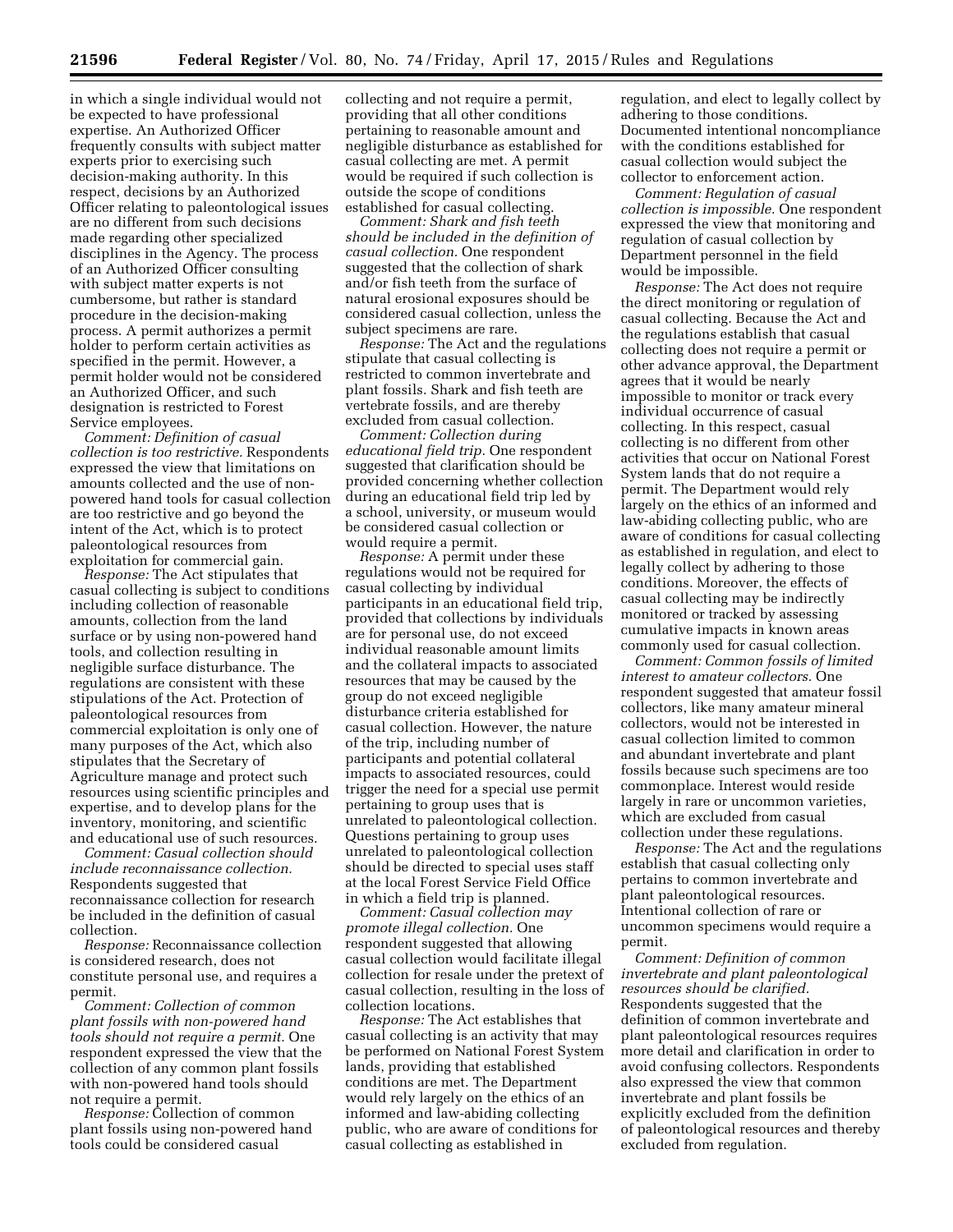*Response:* The definition of paleontological resources in the Act and the regulations includes common invertebrate and plant fossils, and the Act explicitly references common invertebrate and plant paleontological resources in the context of casual collecting. Criteria for whether a paleontological resource would be considered common could reflect a variety of factors including, but not limited to, context of occurrence in a particular location, relative abundance, and extent of distribution. It is not practical to address in regulations each factor that could be pertinent to determination of what constitutes common with respect to common invertebrate and plant paleontological resources.

*Comment: Include criterion of formal description in definition of common invertebrate and plant paleontological resources.* Two respondents suggested that a fossil species be considered common if it has been formally described in a scientific publication and type specimens have been deposited in an appropriate repository; conversely, a fossil species would only be considered rare if it has not been described or is awaiting description in scientific publication. One respondent suggested that if ten or more specimens of a species awaiting formal description have been deposited in a repository, that species may be considered common.

*Response:* Criteria for whether or not a paleontological resource would be considered common or rare could reflect a variety of factors including, but not limited to, context of occurrence in a particular location, relative abundance, and extent of distribution. The proposed criterion of formal taxonomic description has no bearing on whether a particular occurrence of a specimen might be considered common. Many formally described species may be considered rare, and conversely, many undescribed species could be considered common. Moreover, the process as described by the respondents is cumbersome and would be nearly impossible to implement, particularly with regard to tracking number of specimens referred to a type. This would be especially true for any described species whose types did not originate from National Forest System lands. The Department will not incorporate a criterion of formal species description in the definition of common.

*Comment: Clarification regarding paleontological resources that are considered to be rare.* Respondents suggested that additional information should be provided concerning which

paleontological resources are considered to be rare, and expressed the view that a list be provided concerning which paleontological resources are considered rare and which are considered common. One respondent expressed the view that the apparent rarity of certain fossils often reflects the availability of access to collecting areas, rather than actual rarity of specimens. Respondents suggested that without expert knowledge, it would be difficult for amateur collectors to determine if a specimen is rare or common. One respondent expressed the view that clarification should be provided regarding whether or not a collector would be considered in jeopardy under the law if a rare specimen was collected inadvertently. Respondents also expressed the view that an Authorized Officer should not determine whether or not a paleontological resource is rare.

*Response:* Criteria for whether or not a paleontological resource would be considered common or rare could reflect a variety of factors including, but not limited to, context of occurrence in a particular location, relative abundance, and extent of distribution. Consequently, an assessment of commonness or rarity would not necessarily apply universally to a particular taxon, and is therefore not appropriate for determination in the form of a taxonomic list. It is not practical to address in regulations each factor that could be pertinent to determination of what constitutes common or rare with respect to common invertebrate and plant paleontological resources. A collector would not necessarily be placed in jeopardy under the law for inadvertent collection of a rare specimen during casual collection. The Department could consider the intent and degree of non-compliance regarding inadvertent collection of rare specimens regarding potential enforcement. The regulations establish a procedure wherein an Authorized Officer would consider a recommendation by a subject matter expert in making a determination of whether an invertebrate or plant paleontological resource is common or rare.

*Comment: Associations of partial specimens should be addressed in definition of common invertebrate and plant paleontological resources.* One respondent suggested that some isolated parts and/or incomplete specimens of certain organisms may be common, but associated parts and/or complete specimens of the same organism may be rare. The respondent questioned whether such species would be

considered common or rare under the regulations.

*Response:* Criteria for whether or not a paleontological resource would be considered common would include context of occurrence in a particular location and could include the nature of preservation, such as completeness and/ or associations of elements of a specimen. Consequently, an assessment of common could largely reflect the context of a specimen, and not necessarily apply universally to a particular taxon. For example, concentrations of disarticulated columnals of a particular crinoid species might be considered common, whereas a complete and fully articulated specimen of the same species would generally be considered rare. Consequently, it is not practical to address in regulations each factor that could be pertinent to determination of what constitutes common with respect to common invertebrate and plant paleontological resources.

*Comment: Criterion of widespread distribution should be clarified.*  Respondents suggested that clarification should be provided concerning what constitutes widespread distribution. One respondent suggested that most species are defined on the basis of geologic horizons and localities, and therefore can only be considered abundant in local areas, rather than widespread areas.

*Response:* The characteristic of widespread distribution is considered dependent on factors including, but not limited to, the paleoecology of the organisms in question and the distribution of rock outcrops in which they may occur. It is not practical to address in regulations each factor that could be pertinent to determination of what constitutes widespread distribution with respect to common invertebrate and plant paleontological resources. In general, a species that is present in rocks distributed through the greater extent of a given Forest Service administrative Region could be considered to have widespread distribution in that Region. The respondent's suggestion that most species can only be considered abundant in local areas and not of widespread distribution is conjectural and not substantiated. That assertion is contrary to the longstanding paleontological and stratigraphic concept of index fossils, whose geologic utility is predicated on their having the key attributes of easy identification, abundance, narrow temporal range, and widespread geographic distribution.

*Comment: Intermingling of common and rare species.* Respondents suggested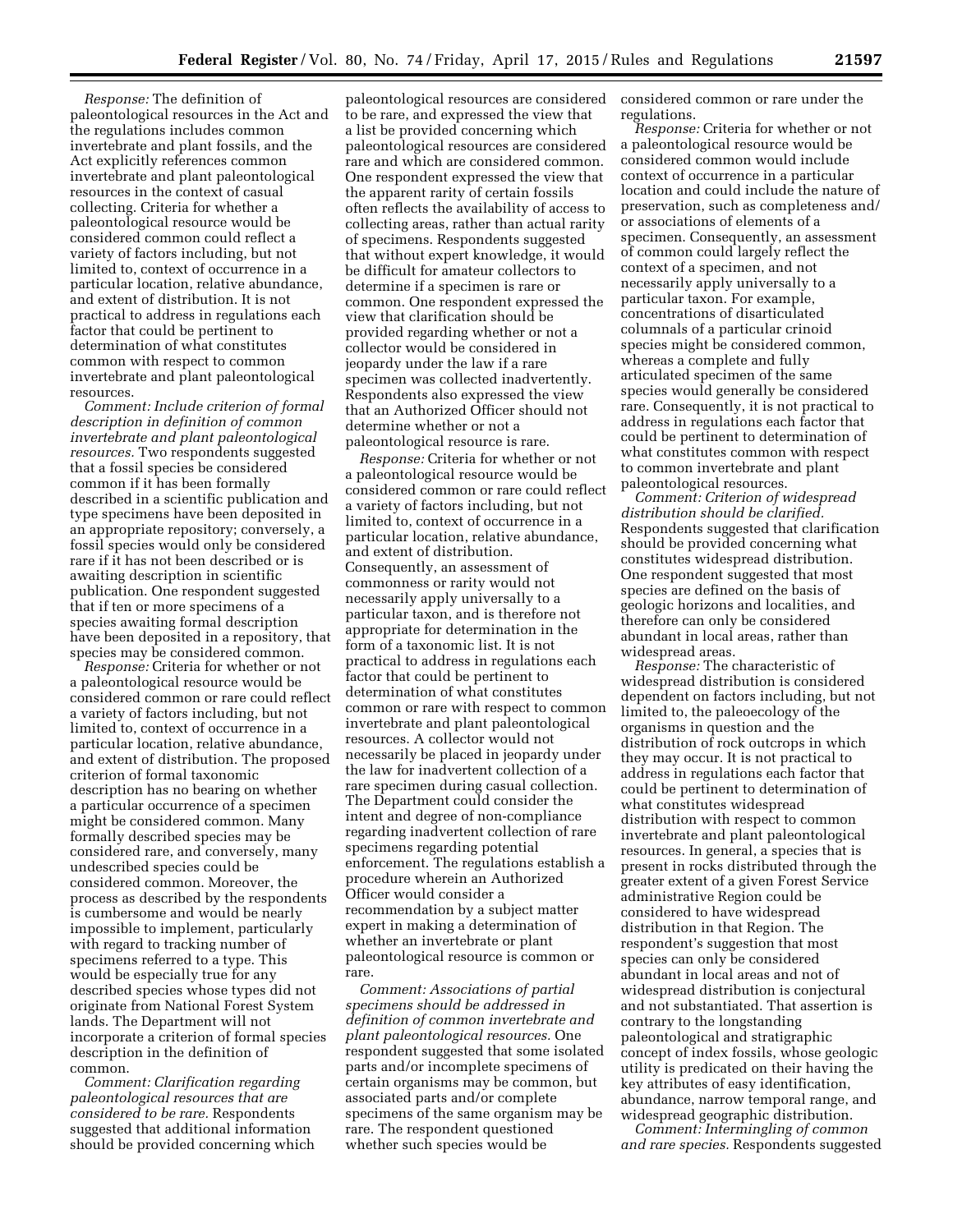that in many cases common and rare species are intermingled, and questioned whether locations in which such intermingling occur would be closed to casual collection. One respondent suggested that amateur collectors often donate rare specimens found in such circumstances to museums, and that closure of such locations to casual collection would result in fewer rare species being collected and described. One respondent suggested that if locations containing intermingled common and rare species are closed to collection, amateur collectors would not disclose finding of rare species in order to avoid closure of such areas. One respondent suggested that if such areas were closed, opportunities for children to casually collect would be lost.

*Response:* The respondents' suggestion that common and rare species are intermingled in many cases is conjectural and not substantiated. In cases where intermingling is demonstrated, the Authorized Officer has the ability to close an area to casual collection if it is considered that rare paleontological resources may be placed at risk by inadvertent casual collection. The potential for casual collectors to inadvertently collect rare specimens and later donate them to repositories could be considered in area closure decisions. The existence of alternative opportunities for children to casually collect could also be considered in area closure decisions. The Department expects that ethical casual collectors would not withhold information concerning the occurrence of rare specimens for the purpose of avoiding potential area closures.

*Comment: Discovery of a new species.*  Two respondents expressed the view that the regulations should include procedures for amateur collectors to follow if they collect specimens that may be considered to represent new species. The respondents suggested specific procedures including collection and packaging protocols, location documentation, contacting professional paleontologists, and other related actions.

*Response:* The Department does not consider that discovery of new species would be a commonplace occurrence in the context of casual collection. Protocols related to the documentation and description of new species are the subjects of an extensive body of scientific taxonomic literature, and the formal establishment of such protocols in the context of casual collecting is beyond the scope of the regulations. Specimens that could represent new species that were inadvertently

collected during casual collection should be returned to the Forest Service for appropriate disposition.

*Comment: Credit to amateur collectors of new species.* Two respondents suggested that the regulations require that amateur collectors who find new species be explicitly acknowledged in professional publications in which such species are formally described. One respondent suggested that a \$500.00 penalty be assessed to authors of such papers who fail to acknowledge a casual collector who provided the specimens upon which a new species is described.

*Response:* The Department does not consider that discovery of new species would be a commonplace occurrence in the context of casual collection. The issue of providing credit or acknowledgment of a collector's contribution to published research is an ethical matter beyond the scope of the regulations.

*Comment: Consumptive analysis.* One respondent suggested that the definition of consumptive analysis is too broad, and should be limited to procedures that would destroy an entire specimen or a majority of a specimen.

*Response:* Consumptive analysis is commonly understood to mean any procedure that would entail irrevocable alteration (that is, consumption) of a part of a specimen for the purpose of acquiring information that cannot be obtained any other way; for example, removing and destroying a plug of bone to determine chemical composition or microscopic structure. Important and/or unique scientific information may be represented in a small portion of a specimen, independent of the entire specimen or majority of a specimen. Consequently, it would not be appropriate to define consumptive analysis only in the context of destruction of a complete specimen, or the majority of a specimen.

*Comment: Curatorial services and curation.* One respondent suggested that reference to purposes for lending a collection be clarified by listing exhibition as an educational purpose. One respondent suggested that the definition of curatorial service and curation reference the intellectual services that trained scientists provide to collections, including management decisions that maximize scientific and educational value of the collections.

*Response:* The Department considers that exhibition of specimens is an educational purpose, and does not require separate listing. The Department considers that ''intellectual services'' provided by trained repository staff scientists would be the basis for

professional collections management practices and decisions employed by such staff, and does not require separate listing.

*Comment: Federal land.* One respondent expressed the view that the definition of Federal land as discussed in the Preamble reads awkwardly and should be rephrased.

*Response:* The Department agrees with the respondent's view and has added the word ''and'' to read: ''9. The term Federal land restates the definition contained in 16 U.S.C. 470aaa of the Act, and means land controlled by the Secretary except for Indian land as defined in 16 U.S.C. 470aaa.''

*Comment: Definition of fossil should include temporal component.*  Respondents expressed the view that the definition of fossil should include a component of geologic time; specifically that organic remains and/or traces that post-date the Pleistocene epoch (postglacial time) not be considered as fossils. One respondent suggested that organic remains and/or traces that occur in archeological time frames and/or modern sediment deposits originating from catastrophic events such as floods or mud entrapment not be considered as fossils.

*Response:* The existing definition of fossil is one that is commonly used in the scientific community and largely conforms to the definition of fossil as employed by the American Geological Institute (AGI). In addition, the existing definition of fossil is consistent with the definition of paleontological resource as established by the Act and the regulations, which does not include a temporal criterion. Incorporation of an end-Pleistocene limit to determine whether or not a particular specimen is a fossil would be arbitrary and not based in science. Similarly, reference to occurrence in an archeological time frame to determine whether or not a specimen is a fossil would also be arbitrary and not based in science. Organic remains and traces in modern sediments, originating from catastrophic events that occurred not more than several decades before the present, would generally not be considered fossils.

*Comment: Definition of fossil should be clarified regarding organic traces.*  One respondent suggested that the definition of fossil be clarified regarding whether organic traces (trace fossils) are considered to be fossils or sedimentary structures.

*Response:* The definition of fossil clearly states that ''fossil means any fossilized remains, traces, or imprints of organisms . . .'' Consequently, trace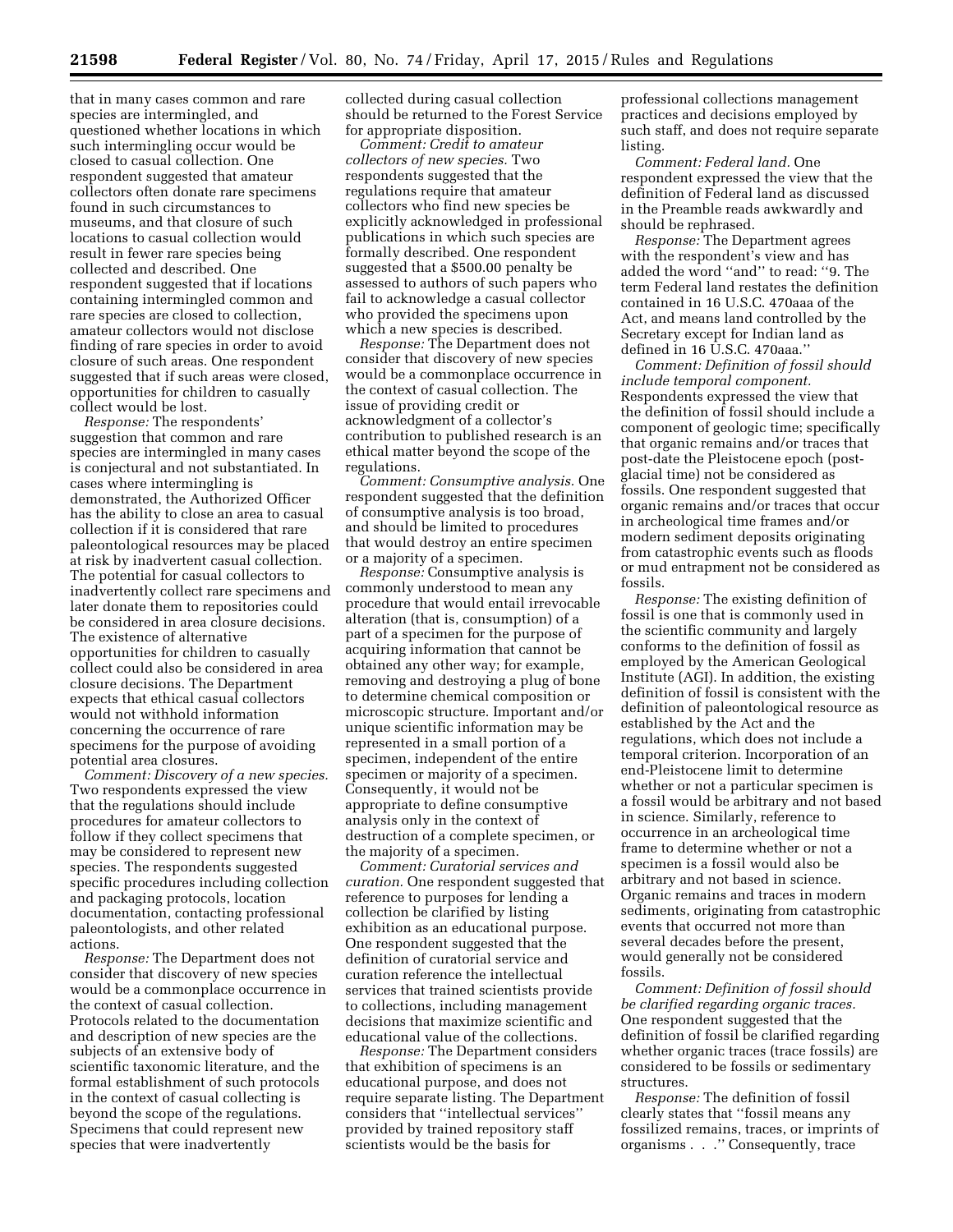fossils are considered fossils as per the definition.

*Comment: Definition of ''fossil'' as discussed in preamble overuses the word ''paleontological''.* One respondent expressed the view that the word ''paleontological'' is overused in the discussion of the definition of ''fossil'' in the preamble. The respondent suggested that the discussion would be improved by substituting the word ''scientific'' for ''paleontological'' with reference to the term ''paleontological interest''.

*Response:* The discussion of ''fossil'' in the preamble clarifies the distinction between a fossil and a paleontological resource, and in so doing restates the definition of paleontological resource as established in the Act and the regulations. That definition uses the term paleontological interest, rather than scientific interest. Because the referenced passage restates an established definition, it will not be changed.

*Comment: Definition of fossilized is too broad.* One respondent suggested that the definition of fossilized is too broad, and that the definition should include a component of geologic age or other time constraint, or be deleted entirely.

*Response:* The existing definition of fossilized refers to natural processes that would operate to transform organic remains, traces, or imprints into fossils. The definition is focused on processes rather than time, and processes of fossilization operate over a wide range of time scales, often of unknown extent, that reflect the complex interactions of diverse physical and chemical environmental variables. The existing definition of fossilized is consistent with definition of the related term fossilization as employed by the American Geological Institute (AGI), which likewise does not include a time constraint.

*Comment: Indian land.* One respondent expressed the view that the regulations criminalize activities of young Native Americans by not allowing them to collect fossils for resale on their own lands.

*Response:* The Act and the regulations explicitly state that Indian lands are not subject to the Act or the regulations. Fossil collecting activities by Native Americans on Indian lands would be under the jurisdiction of Tribal authorities.

*Comment: The definition of negligible disturbance is ambiguous.* Respondents expressed the view that the definition of negligible disturbance is vague, arbitrary, subject to individual interpretation, and should be clarified.

Respondents suggested that the definition of negligible disturbance include measurable limits expressed in volumes, amounts, and/or areas such as square meters, square yards, and/or acres. One respondent suggested a maximum disturbance limit of one square meter. One respondent suggested that criteria for excessive disturbance be defined and used in place of the negligible disturbance criterion.

*Response:* The amount of physical disturbance created during casual collection is not the only criterion that would determine whether overall disturbance is negligible or not. Other factors that would relate to overall disturbance could include, but would not be limited to, location specific factors such as proximity to threatened or endangered species and/or other sensitive resources and visual/aesthetic considerations. It is not practical to address in regulations the entire spectrum of factors that could be pertinent to determination of what constitutes negligible disturbance related to casual collection at any particular location. In general, surface collection by hand would be inherently less likely to exceed negligible disturbance than would be collection involving removal of materials using hand tools. The Act requires that negligible disturbance be determined by the Secretary, rather than excessive disturbance. Moreover, for the same reasons as presented above, it would be no more practical to establish specific criteria for excessive disturbance in the regulations than it would be to establish such criteria for negligible disturbance.

*Comment: Negligible disturbance and non-powered hand tools.* Two respondents suggested that negligible disturbance be defined as any disturbance resulting from the use of non-powered hand tools in casual collection. One respondent suggested that allowing only non-powered hand tools would place practical limits on amounts of material that could be removed without difficulty and would thus be self-regulating. One respondent suggested that employing the criterion of non-powered hand tools would be easily identifiable in the field and would thereby facilitate enforcement of the negligible disturbance criterion.

*Response:* In separately specifying conditions of negligible disturbance and use of non-powered hand tools in the context of casual collecting, the Act recognizes that these criteria are distinct. The use of non-powered hand tools can result in disturbance of large surface areas to an extent that would be considered greater than negligible by any other objective criterion.

Consequently, it would not be appropriate to define negligible disturbance as any disturbance that was created using non-powered hand tools. Moreover, the amount of physical disturbance created during casual collection is not the only criterion that would determine whether overall disturbance is negligible or not. Other factors that would relate to overall disturbance could include, but would not be limited to, location specific factors such as proximity to threatened or endangered species and/or other sensitive resources and visual/aesthetic considerations.

*Comment: Authorized Officer should not determine negligible disturbance.*  One respondent suggested that an Authorized Officer should not have the authority to determine whether disturbance is negligible or not, because such decisions may be subjective and/ or biased.

*Response:* The Department considers that in many circumstances, what constitutes negligible disturbance would depend on the location of the activity and could reflect a number of specific factors that are unrelated to paleontological resources. Authorized Officers in the Forest Service have been delegated the authority to make certain land use decisions in the administrative units under their jurisdiction. For any given location, the Authorized Officer is appropriately positioned to decide, based on recommendations of local staff specialists, whether or not a particular level of surface disturbance would be considered negligible or not.

*Comment: Disturbance related to fossil collection is negligible compared to other uses.* Respondents expressed the view that casual collection using only non-powered hand tools should not be subject to a negligible disturbance criterion, since surface disturbance as a consequence of such collection is negligible compared to surface disturbance resulting from other activities allowed on National Forest System lands such as minerals extraction, logging, and grazing.

*Response:* The Act requires that the regulations define the term ''negligible disturbance'' in the context of casual collection. Contrary to casual collecting, other surface disturbing activities as specified by the respondents require authorization from the Forest Service. Such authorizations generally require a formal NEPA assessment in which potential impacts associated with the activity are disclosed and potential mitigation of such impacts may be proposed. Because casual collecting does not require an authorization or other Agency decision, conditions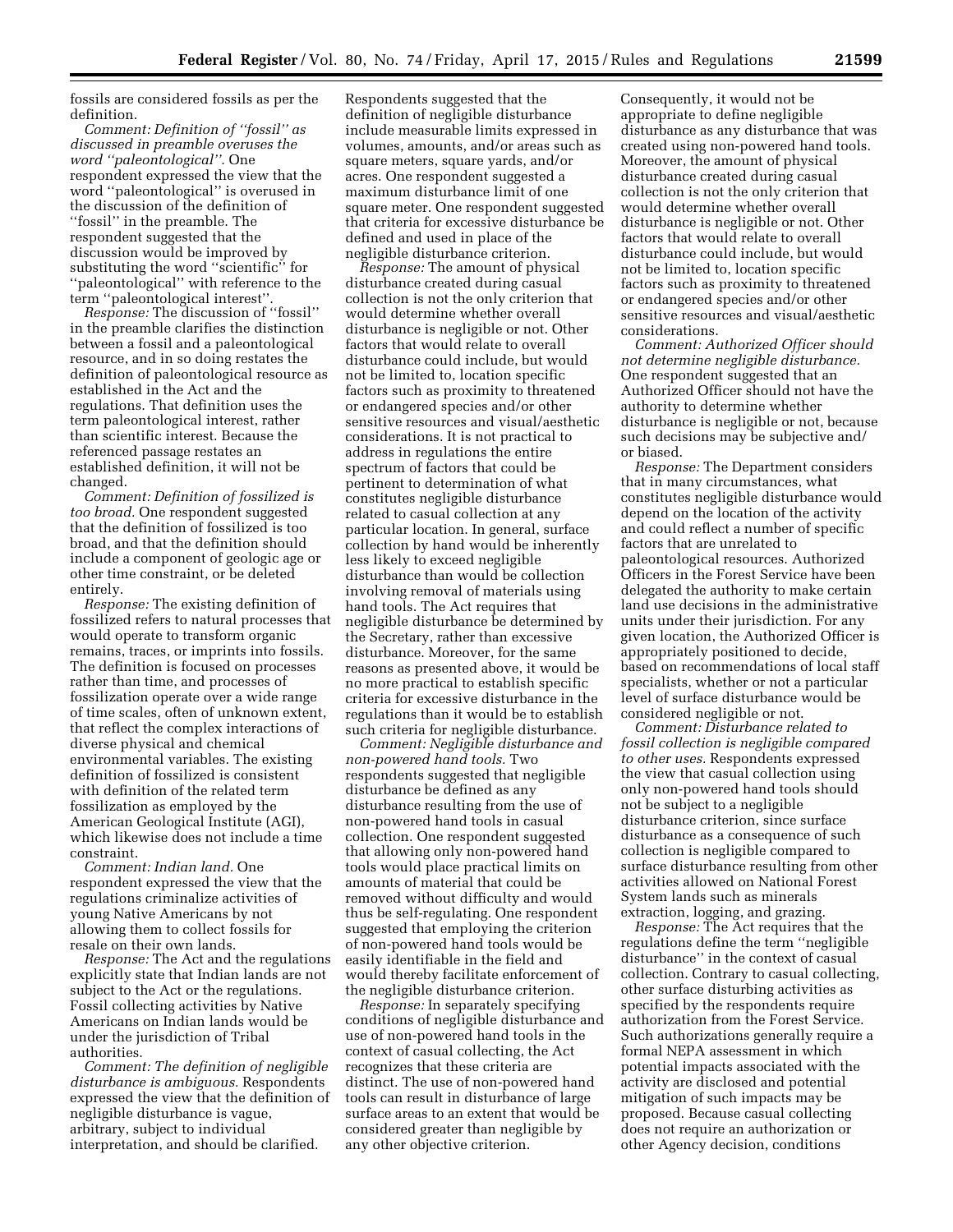established for casual collection must ensure that surface disturbance related to such collection is negligible and does not exceed any threshold that would otherwise trigger the need for a NEPA assessment of the activity.

*Comment: Negligible disturbance criterion impractical for serious amateur collectors.* One respondent expressed the view that collection of good fossil specimens by serious amateur collectors often requires freshly exposing large areas of bedrock, which would not be consistent with a requirement for little or no change to the land surface. The respondent also suggested that the exclusion of large hand tools and/or powered tools would not allow exposure of fresh bedrock which is necessary for such collection.

*Response:* Land disturbance to the extent described by the respondent would generally be considered greater than negligible, and would require a permit. Collection resulting in disturbance greater than negligible and/ or by using hand tools larger than allowed for casual collection would require a permit.

*Comment: Cumulative surface disturbance in large common collecting areas should be addressed.* Respondents expressed the view that clarification should be provided concerning how criteria for negligible disturbance would be applied in common collection locations subject to casual collection by large numbers of collectors. Respondents suggested that in such common collecting locations, areas disturbed by individual collectors may coalesce, and areas disturbed by individual collectors may not be able to be differentiated from preexisting disturbed areas.

*Response:* Each individual engaging in casual collecting in a common collection area would be expected to adhere to the negligible disturbance criterion. Common collecting areas in which cumulative surface disturbance levels exceed negligible could be subject to NEPA assessment of surface impacts. Such areas could be subject to closure to casual collecting and/or restricted to collecting under permit.

*Comment: Reclamation of disturbed areas.* One respondent expressed the view that a collector should be allowed to exceed the negligible disturbance criterion provided that the disturbed area is reclaimed by the collector before leaving. Two respondents suggested adding a requirement that all areas disturbed by collection should be filledin and graded. One respondent suggested that small areas of disturbance should not require

reclamation because they will be restored by natural processes over time.

*Response:* Collection resulting in disturbance that exceeds a negligible level would require a permit. The need for reclamation of areas in which disturbance exceeds negligible levels would be addressed in a permit. The criterion of negligible disturbance in casual collection implies that disturbance would be of such limited extent that reclamation would not be necessary.

*Comment: Negligible disturbance and consecutive collecting trips.* One respondent suggested that that clarification should be provided concerning how negligible disturbance criteria would be applied in the event of consecutive collecting trips made to the same area by an individual collector.

*Response:* The criterion of negligible disturbance would not be assessed cumulatively, but rather would be applied to disturbance resulting from each collecting event performed by an individual.

*Comment: Definition of noncommercial personal use is overly restrictive.* Respondents expressed the view that the definition of noncommercial personal use is too restrictive, particularly with reference to exclusion of use for research. Respondents suggested that excluding research would prevent casual collectors from developing personal expertise by researching their finds, and that research, publication, and donation to museums of specimens that were collected by knowledgeable amateur collectors would be made illegal. One respondent suggested that clarification should be provided regarding whether or not it would be a violation if casually collected specimens were later donated to an academic institution for research. Respondents suggested that the term research be removed from the definition, and one respondent expressed the view that it is ironic for research to be considered a commercial use.

*Response:* The definition of noncommercial personal use has been modified to further characterize research, which is not considered to be a personal use. Research, in the context of these regulations, is considered to be a structured activity undertaken by qualified individuals with the intent to obtain and disseminate information via publication in a peer-reviewed professional scientific journal or equivalent venue, which increases the body of knowledge available to a scientific community. In accordance with this characterization of research, casual collectors seeking to develop

personal expertise through study of collected specimens would not be considered to be engaging in research. Specimens that were casually collected with the intent of personal use may be donated to a repository at a later time; however, collection with the intent to donate to a repository would not constitute casual collection and would require a permit. The Department does not expect this to be a commonplace scenario. The Department does not consider research to be a commercial use; however, research is likewise not considered to be a personal use and, therefore, requires a permit.

*Comment: Include mitigation in definition of non-commercial personal use.* One respondent suggested that the definition of non-commercial personal use should specify that mitigation of damage or potential damage to paleontological resources be excluded from consideration as non-commercial personal uses.

*Response:* Mitigation of damage or potential damage to paleontological resources generally occurs in the context of permitted projects on National Forest System lands. Permitted projects are frequently commercial in nature and associated paleontological resource mitigations are always managed as professional, rather than personal activities. Consequently, mitigation activities could not reasonably be construed as noncommercial personal use, and there is no need to specifically include discussion of mitigation in the definition of non-commercial personal use.

*Comment: Definition of noncommercial personal use should not reference financial gain or research.*  One respondent suggested that reference to financial gain and research should be removed from the definition of noncommercial personal use in order to be consistent with the discussion of casual collection in the context of outfitters and guides in the section ''Proper Consideration of Small Entities''.

*Response:* Reference by the respondent to the discussion of casual collection associated with outfitters and guides in the section ''Proper Consideration of Small Entities'' is presented out of context, and the definition of non-commercial personal use as proposed is consistent with the referenced discussion. The referenced discussion establishes that participants in an outfitter/guide operation that is not paleontological in nature may individually engage in casual collection as an incidental activity which is not related to the commercial purpose of the permitted outfitter/guide operation, and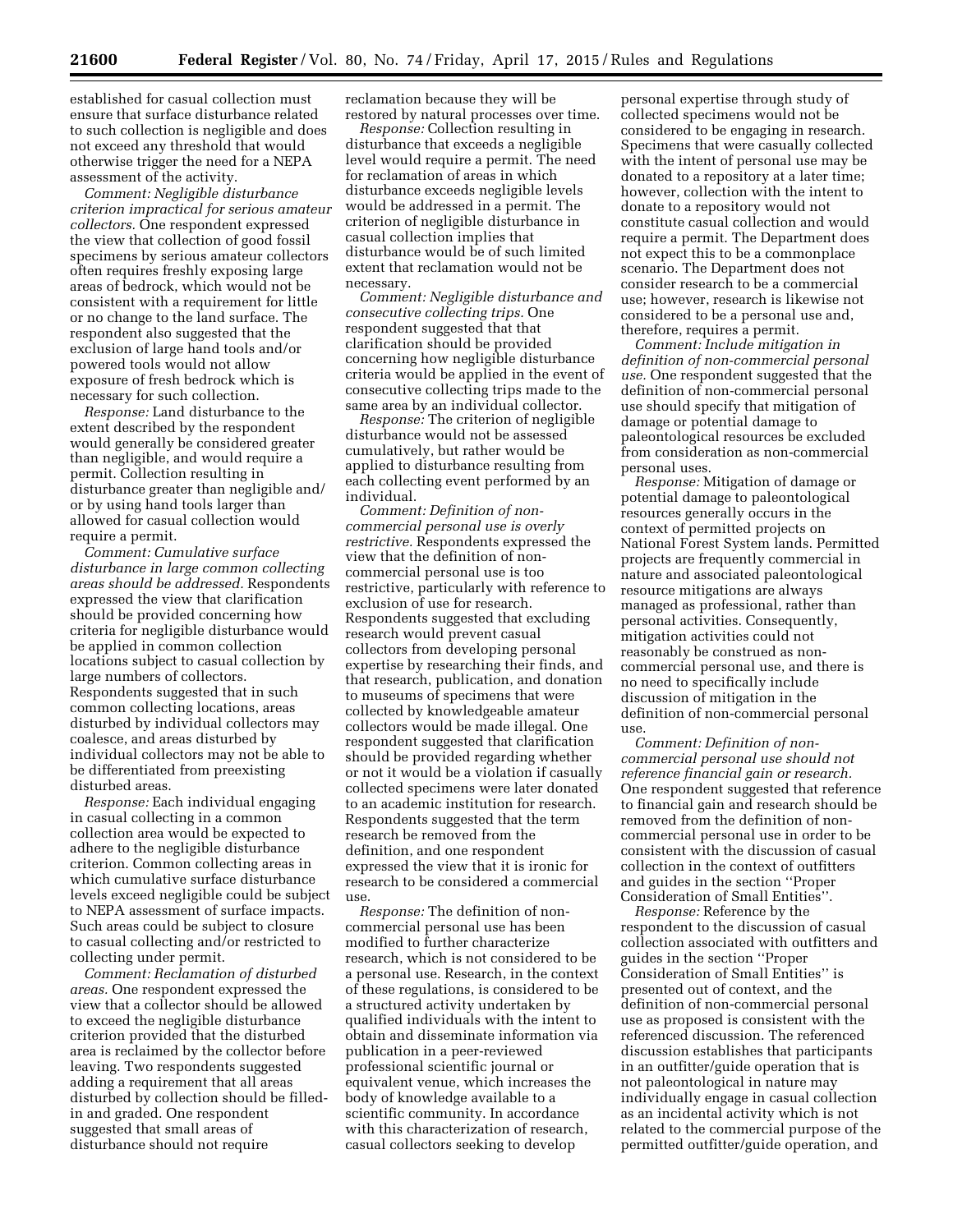that the regulations would not be expected to negatively impact a permitted small entity operation that is not paleontological in nature. Commercial use and/or financial gain from paleontological resources are not allowed in accordance with the Act and these regulations. Research, while not considered commercial, is also not considered a personal use.

*Comment: The definition of nonpowered hand tools is too restrictive.*  Respondents expressed the view that the definition of non-powered hand tools is more restrictive than stipulated by the Act, which does not establish a limit on the size of non-powered hand tools. Respondents suggested that large non-powered hand tools, including but not limited to full-sized pick axes, sledge hammers, crow bars, pry bars, and shovels are necessary to remove unconsolidated overburden and expose fresh bedrock containing paleontological resources and to extract paleontological resources from hard sedimentary rocks. Respondents suggested that the definition should not focus on tool size, but rather should specify that tools be used that are appropriate to the circumstances of the collecting in order to minimize damage to specimens. Respondents expressed the view that use of hand tools that are too small and inappropriate for collecting conditions will result in loss or damage of paleontological specimens. One respondent expressed the view that hand tools should be defined as any tools that are not powered by a motor, engine, or other mechanical power source, and that tool size should not be included in the definition.

*Response:* The Department considers that casual collecting would generally be happenstance without intentional planning or preparation, and that use of large hand tools requiring two-handed operation would be inconsistent with such activity and would entail a higher potential for greater than negligible land surface disturbance. Land disturbance to the extent described by respondents would generally be considered greater than negligible, and would require a permit. Collection resulting in disturbance greater than negligible and/ or by using hand tools larger than allowed for casual collection would require a permit.

*Comment: The definition of nonpowered hand tools is arbitrary and vague.* Respondents have expressed the view that the definition of non-powered hand tools is arbitrary, vague, and will create confusion. Respondents suggest that non-powered hand tool of any particular type exist in a nearly continuous range of sizes, and suggested that clarification should be provided concerning where the upper size limit would be placed in such continuous series, or how it would be determined if a tool is too large.

*Response:* Generally, a non-powered hand tool that requires use of both hands to wield effectively would be considered too large for use in casual collection. The Department considers that casual collecting would generally be happenstance without intentional planning or preparation, and that use of large hand tools requiring two-handed operation would be inconsistent with such activity and would entail a higher potential for land surface disturbance greater than negligible. Use of hand tools larger than allowed for casual collection could be authorized for collection under a permit.

*Comment: Specification of certain tools.* Respondents expressed the view that clarification should be provided regarding whether or not use of chisels, pry bars, crow bars, Marsh picks, geopicks, hoe-picks, and/or pick-axes would be allowed in casual collection.

*Response:* The level of specificity requested by the respondents is not appropriate for regulation. Generally, a non-powered hand tool that requires use of both hands to wield effectively would be considered too large for use in casual collection.

*Comment: Permit and use of large hand tools.* Respondents suggested the clarification should be provided regarding whether or not use of nonpowered hand tools larger than allowed for casual collection would be authorized under a permit.

*Response:* Use of hand tools larger than allowed for casual collection could be authorized for collection under a permit.

*Comment: Restriction on use of large hand tools will stop casual collection.*  One respondent expressed the view that limiting hand tool sizes will stop casual collecting activities. Another respondent suggested that limiting use of large shovels and pick-axes will criminalize collection by children and volunteer collectors.

*Response:* The respondents' suggestions that restricting use of large tools in casual collecting would stop such activities and would criminalize collection by children and volunteers are speculative and not substantiated. Use of hand tools larger than allowed for casual collection could be authorized for collection under a permit.

*Comment: Definition of non-powered hand tools should not reference negligible disturbance.* One respondent expressed the view that discussion of

the definition of non-powered hand tools in the preamble should not reference negligible disturbance, because negligible disturbance should be based on the amount and nature of disturbance rather than the type of tool being used.

*Response:* The actual definition of non-powered hand tools does not reference the negligible disturbance criterion. The preamble discussion of the definition of non-powered hand tools provides clarification that in developing the definition, the Department recognizes that larger tools have an inherent capacity to disturb larger areas to an extent greater than would be considered negligible.

*Comment: Paleontological localities that contain more than one fossil assemblage.* One respondent suggested that clarification should be provided concerning the potential existence of successive geologic beds at any given locality, each of which may contain distinctly different fossil assemblages. The respondent questioned whether or not each distinct fossil assemblage would be considered separately in determining collection limits.

*Response:* The reasonable amount limit established for casual collection is an absolute specified amount, and is not a ''per locality'' or ''per bed'' or ''per fauna'' limit. Amounts collected at different locations, from different beds, and/or representing distinct faunas would all contribute cumulatively to the established total reasonable amount annual limit.

*Comment: Definition of paleontological resources does not recognize diversity of types of fossils.*  Respondents expressed the view that there exist a wide variety of fossils and that the regulations unnecessarily consider all of them to be paleontological resources and subject to regulation. Respondents suggested that common invertebrate and plant fossils should be excluded from the definition of paleontological resources because they do not require the same level of protection as vertebrate fossils and cultural resources.

*Response:* Paleontological resources are defined in the Act, and the regulations restate the definition established in the Act. The Department considers that the definition of paleontological resources in the Act and the regulations appropriately includes the diversity of fossil organisms and their remains, traces, and imprints. Common invertebrate and plant fossils are included in the definition of paleontological resources.

*Comment: Paleontological resources do not need to be defined or regulated.*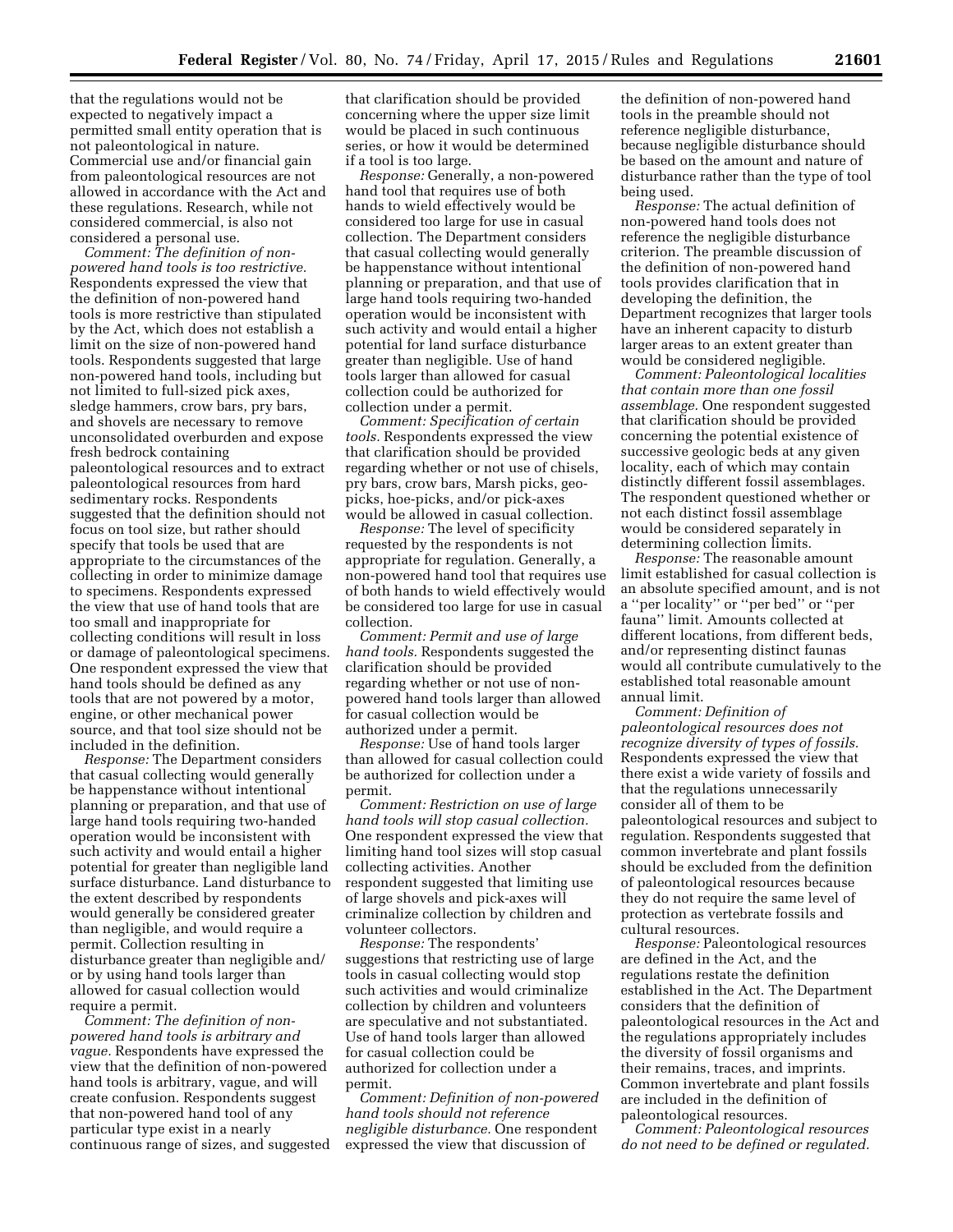One respondent expressed the view that there is no need to define or regulate paleontological resources because there are other mechanisms in place to protect the few fossil sites that merit protection, such as designating them National Parks or Monuments.

*Response:* Paleontological resources are defined in the Act, and the regulations restate the definition established in the Act. The Act stipulates that the Secretary of Agriculture shall manage and protect paleontological resources on National Forest System Lands using scientific principles and expertise, and these regulations establish procedures for such management. The Act and these regulations apply to all National Forest System lands.

*Comment: Definition of paleontological resources does not address reproductions.* One respondent suggested that the definition of paleontological resources should explicitly exclude reproductions, such as casts made from actual specimens.

*Response:* The definition of paleontological resources refers to fossilized remains, traces, or imprints of organisms. Casts and other reproductions are clearly not fossilized remains, traces, or imprints of organisms, and would not be considered paleontological resources under the existing definition, and do not require explicit exclusion by listing them.

*Comment: Definition of paleontological resources is too broad and ambiguous.* One respondent expressed the view that the definition of paleontological resources is overly broad and ambiguous. The respondent suggested that the definition appears to have been modeled after the Archaeological Resources Protection Act (ARPA) which covers very different resources, and that the definition of paleontological resources and the regulations should better reflect those resource differences.

*Response:* The definition of paleontological resources in the regulations restates the definition in the Act. The Department considers that the definition of paleontological resources in the Act and the regulations appropriately includes the diversity of fossil organisms and their remains, traces, and imprints, and is, therefore, neither overly broad nor ambiguous. The definition is consistent with common use of the terms ''paleontological resources'' and ''fossil'' within the scientific community. The respondent's reference to that definition being modeled after ARPA bears no relevance to the adequacy and/or appropriateness of the definition.

*Comment: Reference to archeological resources should be clarified.* One respondent expressed the opinion that clarification should be provided to indicate that fossils found in association with archeological resources would otherwise be considered paleontological resources when found in a nonarcheological context.

*Response:* The definition of paleontological resources in the Act and in these regulations excludes fossils associated with archaeological resources. The Department does not consider it necessary to additionally state in the definition the converse case, that fossils not associated with archaeological resources would be considered paleontological resources.

*Comment: Definition requested for ''qualified paleontologist''.* One respondent suggested that a definition be provided for the term ''qualified paleontologist''.

*Response:* Qualifications are evaluated in the context of being commensurate with a particular task or project, and do not comprise a defined set of universally applicable criteria. The term ''qualified paleontologist'' has been removed from these regulations and, therefore, does not require definition in this final rule.

*Comment: The definition of reasonable amount is overly restrictive.*  Respondents expressed the view that the definition of reasonable amount is overly restrictive, arbitrary, and ambiguous. Respondents suggested that the definition does not recognize the variety of fossil types and their occurrences, and that many invertebrate fossils occur in countless numbers and would be lost by erosion if not collected. One respondent expressed the view that amount limits for the collection of common and abundant invertebrate and plant fossils are unnecessary, because most sites bearing such fossils are continually replenished by natural processes of erosion. One respondent suggested that reasonable amounts be eliminated because there are too many field variables to consider in establishing collection limits.

*Response:* The Act requires that the regulations define the term reasonable amount in the context of casual collecting. In establishing a reasonable amount, the Department considered the adjective ''casual'' as used in the term ''casual collecting''. The commonplace definition of casual includes the elements ''happening by chance; not planned or expected", "done without much thought, effort, or concern'', and ''occurring without regularity'' (''casual'' Merriam-Webster.com. 2014. *[http://www.merriam-webster.com/](http://www.merriam-webster.com/dictionary/casual)*

*[dictionary/casual](http://www.merriam-webster.com/dictionary/casual)* (4 March 2014)). The Department considers that in establishing the term ''casual collection'' rather than ''amateur collection'' or ''hobby collection'' or ''recreational collection'', the Act intended that casual collection reflect the commonplace meaning of ''casual'', and that such casual collecting would generally be happenstance without intentional planning or preparation. The preamble discussion of the definition of casual collection has been modified to include this clarification. Consistent with such unplanned collection, a reasonable amount would generally be smaller rather than larger, and would not reflect site-specific and complex factors such as rock types and other field variables. The Department has considered public comments on the proposed rule and has modified the reasonable amount definition to comprise a criterion of 100 pounds per person per calendar year, not to exceed 25 pounds per person per day. Collection of amounts greater than the reasonable amount established for casual collection would require a permit.

*Comment: Reasonable amount limits will discourage recreational fossil collection.* One respondent expressed the view that the specified reasonable amounts could be exceeded in minutes, and would consequently discourage recreational and amateur collectors from making long distance trips to collect. One respondent suggested that limits on reasonable amounts would reduce the opportunity to use casually collected fossils in public education to stimulate interest in science among children. Respondents expressed the view that the specified limits on reasonable amount would be easy to violate unintentionally, and would criminalize casual collecting.

*Response:* Collection for recreational and/or educational purposes of amounts greater than the reasonable amount established for casual collection is not precluded by the regulations, but would require a permit. The Department could consider the intent and degree of noncompliance regarding collection greater than the established reasonable amount in decisions regarding potential enforcement.

*Comment: Specified reasonable amounts will result in specimen loss by culling.* Respondents expressed the view that imposing limits on reasonable amounts would lead to loss and/or destruction of specimens because collectors would high-grade, field-trim, and/or otherwise cull collected specimens in the field in order to meet specified collection limits.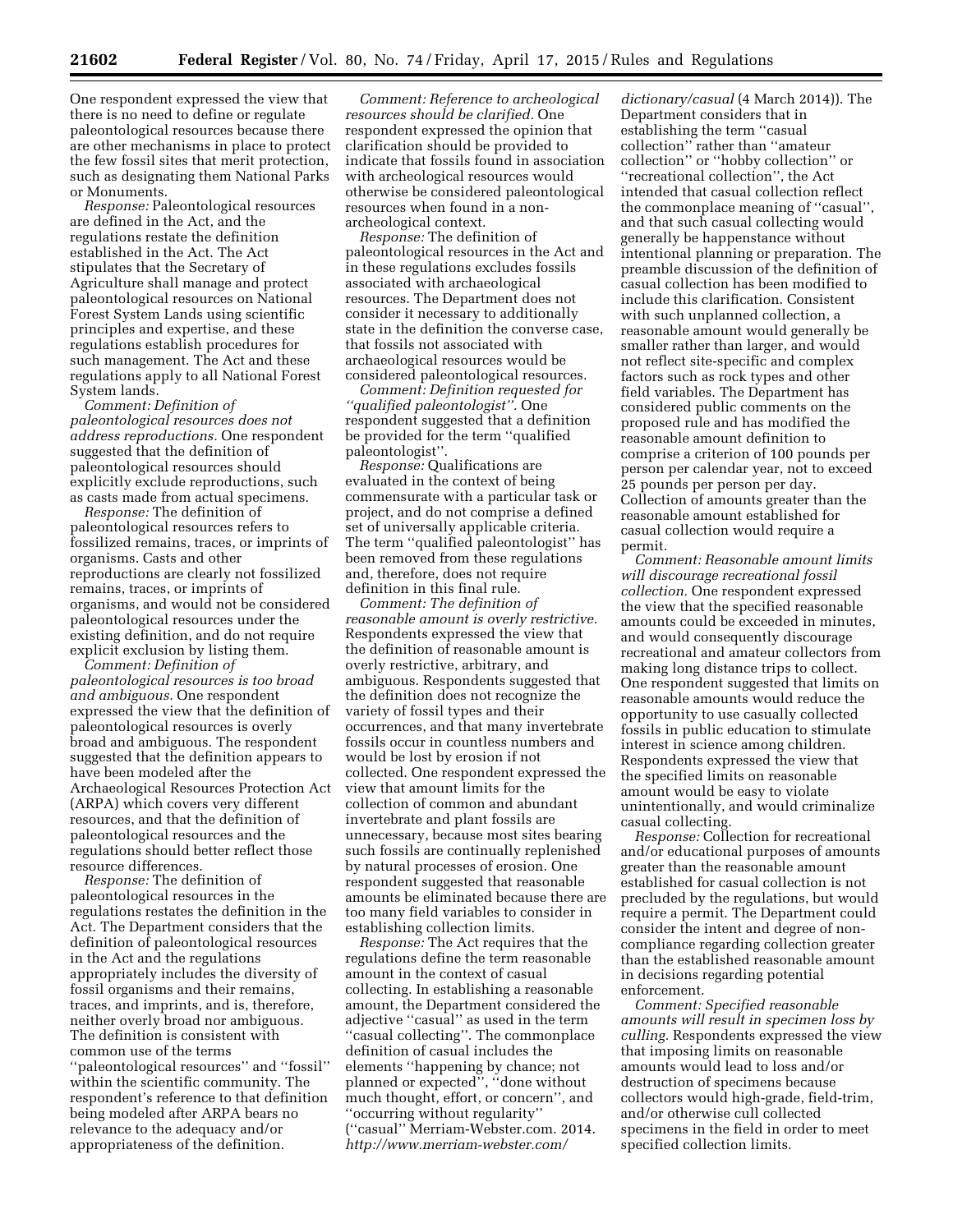*Response:* Collection of amounts greater than the reasonable amount established for casual collection would require a permit. The Department expects that responsible collectors would strive to minimize collateral damage to specimens resulting from culling and/or field-trimming. Discarded material would be considered as disturbed surface material in context of the negligible disturbance criterion.

*Comment: Reasonable amount limits will not permit adequate scientific sampling.* One respondent expressed the view that specified limits on reasonable amounts would result in inadequate sampling of fossil populations and tainted scientific hypotheses resulting from such samples. One respondent suggested that the reasonable amount limits are too low to be able assess fossil population variation and to document changes of such variation across gradients in space and time.

*Response:* Collection as described by the respondents for the purpose of obtaining sample sizes representative of the variation in a natural population would be considered research, not casual collection, and would require a permit.

*Comment: Reasonable amount should be what can be safely stored in a personal residence.* Two respondents suggested that reasonable amount be defined as the volume of material that can be safely stored in an individual's personal residence. One respondent suggested that reasonable amount should be defined as an amount of collected material that is capable of being properly transported and stored for future use.

*Response:* The Department has considered public comments on the proposed rule and has modified the reasonable amount definition to comprise a criterion of 100 pounds per person per calendar year, not to exceed 25 pounds per person per day. The amounts suggested by the respondents greatly exceed a reasonable amount considered in the context of casual collection. Collection of amounts greater than the reasonable amount established for casual collection would require a permit.

*Comment: Limits on reasonable amounts will reduce collaboration between amateurs and professionals.*  One respondent expressed the view that the specified reasonable amounts will have a chilling effect on long term collaboration between amateur collectors, professional paleontologists, and repository institutions.

*Response:* The respondent's suggestion that reasonable amount limits would reduce collaboration

between amateur collectors, professional paleontologists, and repository institutions is conjectural and not substantiated. Amateur collectors may apply for a permit to collect amounts greater than the reasonable amount established for casual collection. In addition, the definition of reasonable amounts should not affect working relationships among parties interested in paleontological resources on National Forest System lands.

*Comment: Collection of larger quantities for donation and/or education.* One respondent suggested that clarification should be provided concerning whether or not quantities of abundant resources that exceed the specified reasonable amount could be collected for donation for educational purposes.

*Response:* Amounts greater than the reasonable amount limit established for casual collection would require a permit for collection.

*Comment: Development of online certification instructional program.* One respondent expressed the view that it would be beneficial for the Department to develop an online instructional and/ or certification program providing guidance on collection of paleontological resources and responsible uses of the land and its resources.

*Response:* The establishment of an online instructional/certification program as described by the respondent has merit as a concept, but is beyond the scope of these regulations.

*Comment: Reasonable amount criterion of not more than five specimens of any one kind is ambiguous and too restrictive.* Respondents expressed the view that the reasonable amount criterion of not more than five specimens of any one kind is ambiguous and too restrictive. Respondents suggested that clarification should be provided concerning the meaning of "kind," which could be interpreted to correspond to taxonomic ranks ranging from class to species. One respondent expressed the view that for small specimens, the limit of five could be exceeded in a single hand sample. Respondents suggested that the numeric limit be raised to ten specimens of any one kind, and one respondent suggested that the term ''kind'' be replaced by ''morphotype''. One respondent suggested that the criterion of not more than five specimens of any one kind be eliminated.

*Response:* The Department has considered public comments on the proposed rule and has modified the reasonable amount definition to comprise a criterion of 100 pounds per

person per calendar year, not to exceed 25 pounds per person per day. The criterion of five specimens of any one kind has been eliminated.

*Comment: Reasonable amount limits based on volume and/or size are too restrictive.* Respondents expressed the view that reasonable amount limits per calendar year of 25 pounds, 1-gallon container or less, and/or one handcarried slab are overly restrictive. Respondents suggested that fossils at many collection sites are so abundant that collection would have little impact, and those fossils that are not collected are destroyed by weathering. One respondent expressed the view that many well-known collecting areas look untouched. One respondent suggested that higher collection limits are necessary for amateurs to perform paleontological reconnaissance collecting for academic paleontologists.

*Response:* The Act stipulates that the regulations must define reasonable amount with respect to casual collection. Although fossils may be very abundant at some collection sites, they may not be universally abundant at all collection locations. The Department has considered public comments on the proposed regulations and modified the reasonable amount definition to comprise a single criterion of 100 pounds per person per calendar year. Paleontological reconnaissance collecting as described constitutes research, is not considered casual collection, and requires a permit.

*Comment: Reasonable amount limits should be raised.* Respondents expressed the view that the weight limit of 25 pounds per calendar year be raised to 25 pounds per day or 100 pounds per day. Respondents suggested that annual weight limit be raised to 50 pounds or 100 pounds or 200 pounds per year. One respondent suggested that the 1 gallon by volume yearly limit be raised to 4 cubic feet. One respondent expressed the view that the handcarried slab criterion be changed to a 100 pound weight limit per slab. One respondent expressed the view that clarification should be provided concerning whether the stated reasonable amount limits apply to individuals or families.

*Response:* The Department has considered public comments on the proposed rule and has modified the reasonable amount definition to comprise a criterion of 100 pounds per person per calendar year, not to exceed 25 pounds per person per day.

*Comment: Reasonable amount that can be hand carried.* Two respondents expressed the view that the criterion that a slab can be no larger than what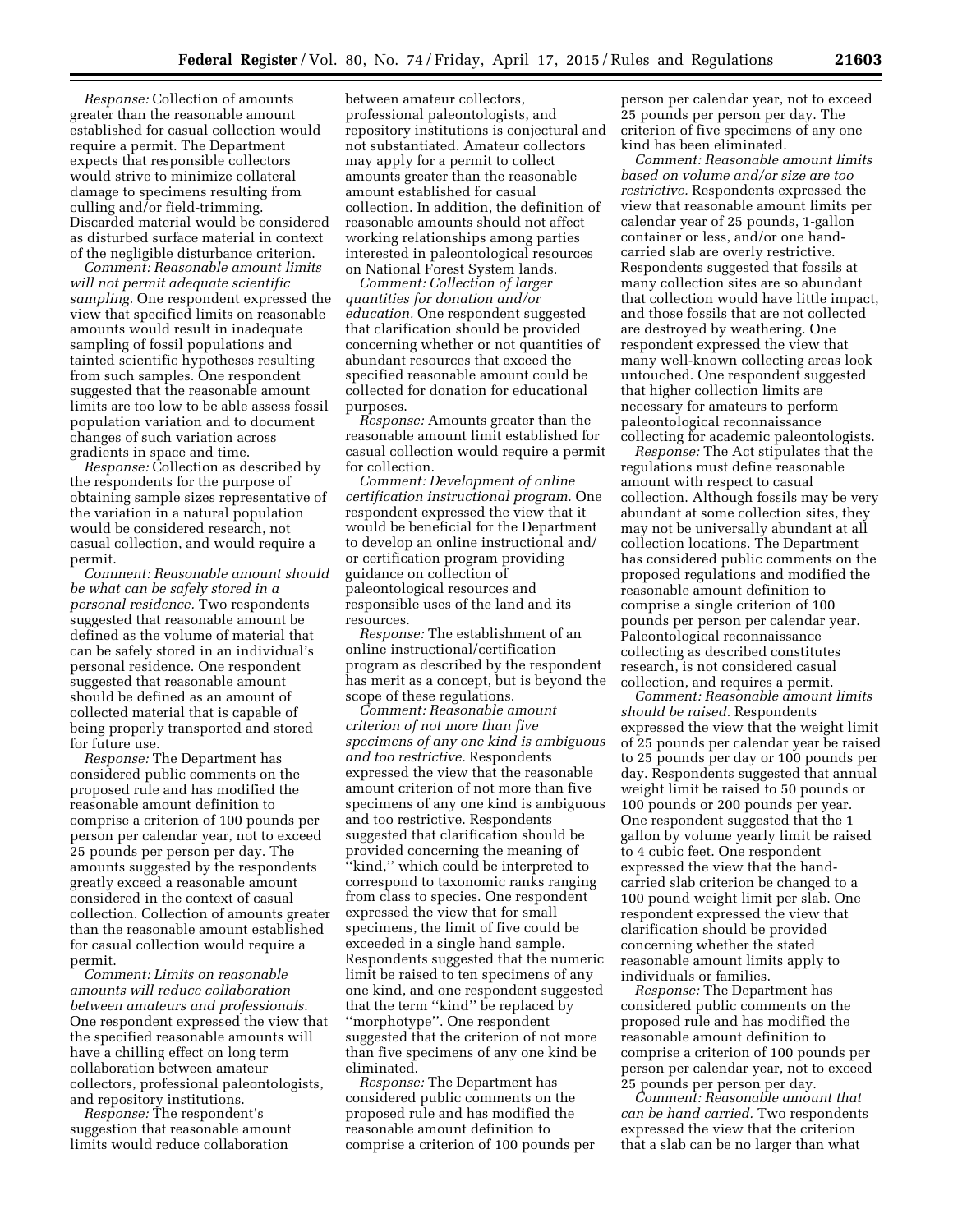can be hand-carried by a single person is unfair because the allowed amount would depend on the size and/or strength of an individual, rather than a uniform limit applied to all individuals.

*Response:* The Department has considered public comments on the proposed rule and has modified the reasonable amount definition to comprise a criterion of 100 pounds per person per calendar year, not to exceed 25 pounds per day.

*Comment: Reasonable amount limits and fossils enclosed in rock matrix.*  Respondents suggested that clarification should be provided regarding whether or not rock matrix surrounding fossils is included in the limits, and suggested that destruction of fossils would result from collectors attempting to field-trim matrix from fossils to remain under limits.

*Response:* The reasonable amount limit would apply to the entire amount of material removed in a year, including fossils and any enclosing matrix. The Department expects that responsible collectors would strive to minimize collateral damage to specimens resulting from field-trimming. Discarded material would be considered as disturbed material in context of the negligible disturbance criterion.

*Comment: Application of criteria for reasonable amount limits.* Respondents expressed the view that reasonable amount limits reflecting volume and/or weight and/or numbers of specimens would be inconsistent and difficult to apply. Respondents expressed the view that clarification should be provided regarding which criterion would apply in cases where a collection could be characterized by more than one criterion. One respondent suggested that the limit of five specimens of any one kind would in many cases be very easy to exceed in a collection that might fit in a 1-gallon container and/or in a slab weighing 25 pounds.

*Response:* The Department agrees that multiple criteria for reasonable amount may be inconsistent and difficult to apply. Consequently the regulations have been modified to specify a single reasonable amount of 100 pounds by weight per person per calendar year, not to exceed 25 pounds per person per day.

*Comment: Tracking annual reasonable amount collection limits.*  Two respondents suggested that clarification should be provided concerning how annual reasonable amount collection limits would be tracked.

*Response:* The Act does not require casual collecting to be tracked. However, in establishing a reasonable amount criterion for casual collection as

stipulated by the Act, the Department expects that such reasonable amounts would not be exceeded by responsible members of the casual collecting public. The Department would rely largely on the ethics of an informed and lawabiding collecting public, who are aware of limits on casual collecting established in regulation and elect to legally collect within such limits. Documented collection of materials exceeding the reasonable amount without a permit could result in enforcement and penalty.

*Comment: Reasonable amount limits applied to individual localities.* One respondent expressed the view that reasonable amount limits by weight, volume, and/or number of specimens be applied to individual collecting localities, in order to facilitate collection at more than one locality. The respondent also suggested that distance and/or separation criteria could be applied to further define distinct collecting localities.

*Response:* Reasonable amount limits refer to absolute amounts, and are independent of number of collecting localities. Because number of collecting localities is not part of the definition of reasonable amount, there is no need to establish criteria to distinguish collection localities.

*Comment: Authorized Officer modification of reasonable amount limits or collection times.* Respondents expressed the view that an Authorized Officer should not be able to modify reasonable amounts or establish time periods for collection, because such decisions may be arbitrary and create precedents that are difficult to change. One respondent suggested that clarification should be provided concerning whether or not an Authorized Officer could increase limits above those specified for reasonable amounts if conditions allowed such collection.

*Response:* The Department agrees that reasonable amounts established in regulation should not be modified on a case-by-case basis, and has removed reference to the Authorized Officer in the definition of reasonable amount.

*Comment: Proposed new term and definition—reconnaissance collecting.*  One respondent expressed the view that the term ''reconnaissance collecting'' be introduced and defined as exploratory collecting by amateurs, casual collectors, and/or academic researchers without a permit for the purpose of determining whether or not an area merits future more comprehensive collection under permit. The respondent suggested that such reconnaissance collection be limited to hand tools, that

disturbed surface areas not exceed 2 square meters, that excavations deeper than 1⁄2 meter on slopes less than 45 degrees must be back-filled, and that such collection would be performed by three or fewer individuals working at a location for 2 or fewer consecutive days.

*Response:* The activity that the respondent has described as reconnaissance collecting is considered collection for the purpose of research and not for personal use, and consequently requires a permit. The described activity constitutes research and does not merit creation or definition of a new term.

# *Section 291.6 Confidentiality of Information—General*

Paragraph 291.6(a) implements the confidentiality provision contained at 16 U.S.C. 470aaa–8. This provision constitutes a statutory exemption from the disclosure requirements of 5 U.S.C. 552 (Freedom of Information Act) and other laws. For example, information about the nature and specific location of paleontological resources on National Forest System lands in an inventory document, scientific report, repository records, National Environmental Policy Act documents, or interpretive information, or information contained in existing Agency documents and records such as prior permits, may be withheld from disclosure or release to non-Agency personnel, unless the Authorized Officer determines in writing that disclosure would (1) further the purposes of the Act and these final regulations, (2) not create risk of harm to or theft or destruction of the resource or the site containing the resource, and (3) be in accordance with other applicable laws. This section would not limit the Forest Service's authority to release information concerning the general location of paleontological resources.

Paragraph 291.6(b) clarifies that certain sharing of information concerning the nature and specific location of a paleontological resource does not constitute a disclosure or a release of that information. The Forest Service may wish to share information with certain non-Agency personnel for scientific, educational, or resource management purposes, without waiving the statutory exemption from disclosure provided by the Act. In certain situations, the Authorized Officer may share this information only with recipients who sign a confidentiality agreement in which the recipient agrees not to share the information with anyone else.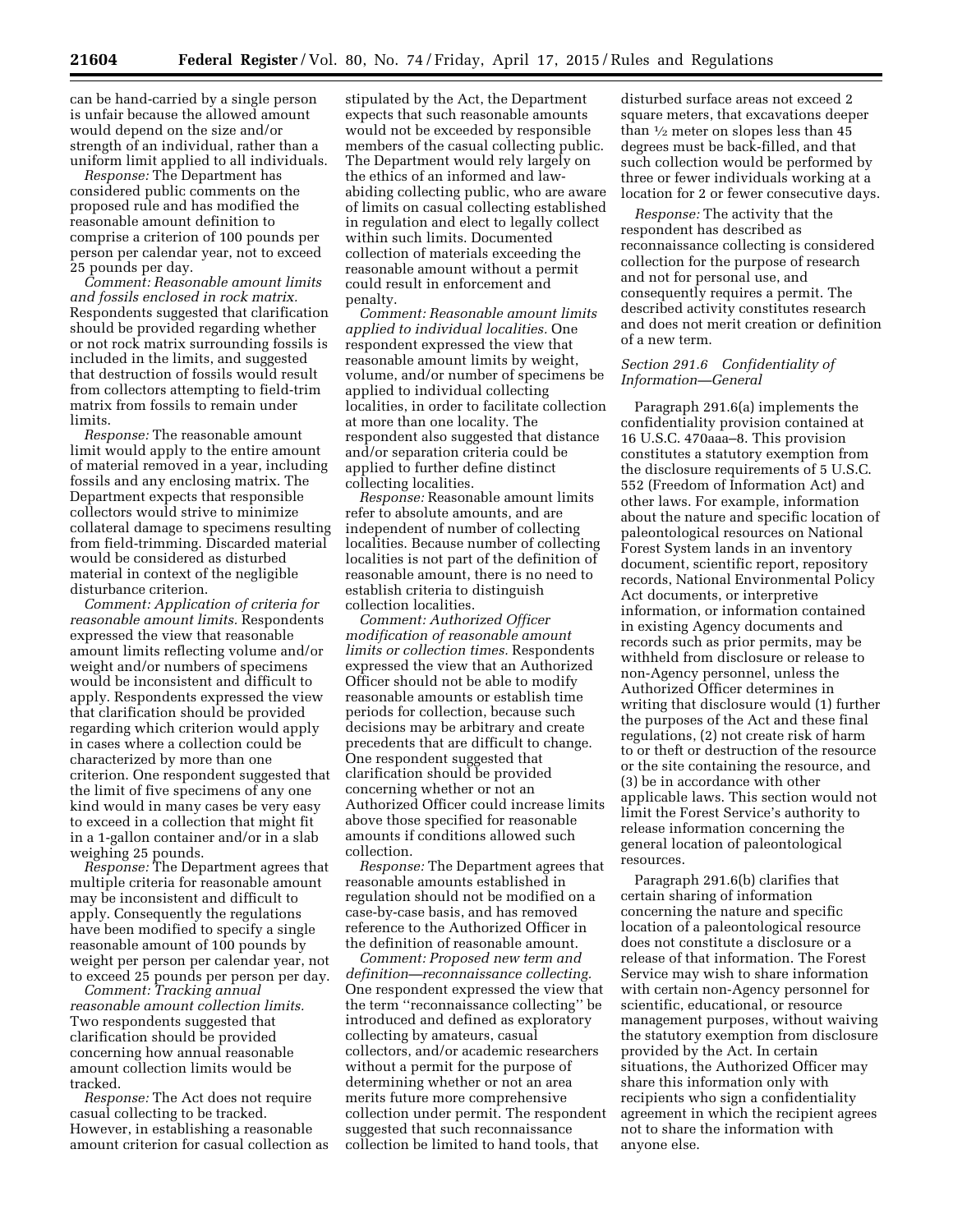# Section 291.6—Response to Comments

*Comment: Conflict of confidentiality of information with freedom of speech.*  Respondents expressed the view that confidentiality provisions regarding the nature and specific location of a paleontological resource conflict with the constitutional right to freedom of speech and are contrary to Congressional goals and Presidential mandates concerning open availability of data obtained during federally funded research.

*Response:* The requirement in both the Act and these regulations for confidentiality of specific locations balances open communication about paleontological resources on National Forest System lands, and potential risks to such resources if specific locations are publicly disclosed. Provisions of the Act and these regulations regarding confidentiality of specific location information do not infringe on constitutional rights to freedom of speech. Rather, the Act and regulations require that confidentiality with regard to specific location information be maintained by individuals who choose to solicit and receive a permit from the Department to collect paleontological resources. Constitutional rights are subject to reasonable time, place, and manner restrictions; moreover, individuals are free to enter into agreements that constrain such rights if they choose to do so. Similar to constitutional rights, Congressional and Presidential policies concerning open availability of data obtained during federally funded research are also subject to reasonable time, place, and manner restrictions. For example, personally identifiable information obtained during the course of research is generally considered confidential and not subject to open disclosure. The appropriate level of specificity of location information that would be considered confidential would depend on the context of the occurrence, and the Department does not expect such restrictions to adversely impact communication of significant paleontological research information.

*Comment: Appropriateness of confidentiality of specific location for certain paleontological resources.*  Respondents suggested that confidentiality provisions regarding the nature and specific location of a paleontological resource are too restrictive and not warranted by the nature of certain paleontological resources. Respondents suggested that requiring confidentiality of specific locations of rare paleontological resources, such as most vertebrate

fossils, may be merited. In contrast, most plant and invertebrate paleontological resources are common, abundant, and their locations are seldom threatened by over collection. Consequently, respondents suggested that the requirement for confidentiality of specific location should not be the default condition, but rather should be discretionary based on the sensitivity of the paleontological resource in question.

*Response:* The regulations are consistent with the Act which specifies confidentiality of specific location information for paleontological resources, and does not distinguish among vertebrate, invertebrate, plant, common, abundant, uncommon, and/or rare paleontological resources. In addition, the regulations and the Act specify certain conditions under which specific location information may be disclosed. The appropriate level of specificity of location information that could be disclosed would depend on the context of the occurrence.

*Comment: Impedance of scientific research by confidentiality of information.* Respondents expressed the view that confidentiality provisions regarding the nature and specific location of a paleontological resource will impede unrestricted communication of critical scientific data which is necessary to the practices of scientific verification and reproducibility. Respondents suggested that confidentiality of specific location data would prevent publication of scientific research in professional journals that require publication of locality information, would limit the utility of online paleontological research databases such as the Paleobiology Database, NEOTOMA, and EarthCube programs, and would prevent researchers from freely discussing research results with their colleagues. One respondent suggested that scientific publication of specific location information be exempt from the requirement for confidentiality.

*Response:* The regulations make allowance for the release of location information to qualified researchers with legitimate research needs. The appropriate level of specificity of location information that would be considered confidential and not subject to release for publication in professional journals and/or online paleontological research databases would depend on the context of the occurrence. The Department does not expect such restrictions to adversely impact communication of significant paleontological research information. Rather, the Department considers that the demonstration of legitimate research

needs for such information may foster increased communication among researchers and between researchers and the Department. A survey of the publication guidelines of professional research journals that are dedicated to, and/or regularly contain paleontological research content indicates that most journals do not require publication of specific location information Those journals with stated requirements for publication of location information allow exemptions for protection of locations which may be placed at risk from such publication. Online paleontological databases exhibit a wide range in the specificity of location information that is recorded. The open and unrestricted availability of such specific location information published online highlights the need for the Department to control access to such information concerning sensitive locations on National Forest System lands. The Act does not provide allowance for a blanket exemption from the confidentiality requirement in the case of scientific publication of specific location information. On a case-by-case basis, the need for such publication may be considered in any decision by the Department whether or not to release such information, and/or the appropriate level of specificity of such location information that may be released.

*Comment: Impracticality of written confidentiality agreements which can delay research publication.* Respondents expressed the view that requiring written agreements from recipients of confidential information to maintain confidentiality of that information is burdensome, impractical, will impede informal and spontaneous verbal discussion and communication of scientific information between peer researchers, and may have a chilling effect on routine research based on collections containing specimens obtained from NFS lands. Respondents suggest that such restriction of open scientific communication may delay publication of research results. One respondent suggested that the requirement of written confidentiality agreement from recipients of confidential information conflicts with requirements of the Paperwork Reduction Act.

*Response:* The Department agrees that a decision to release specific location information, in accordance with provisions of the Act and the regulations that would allow such disclosure, should not universally require the recipient of such information to sign a written confidentiality agreement. However,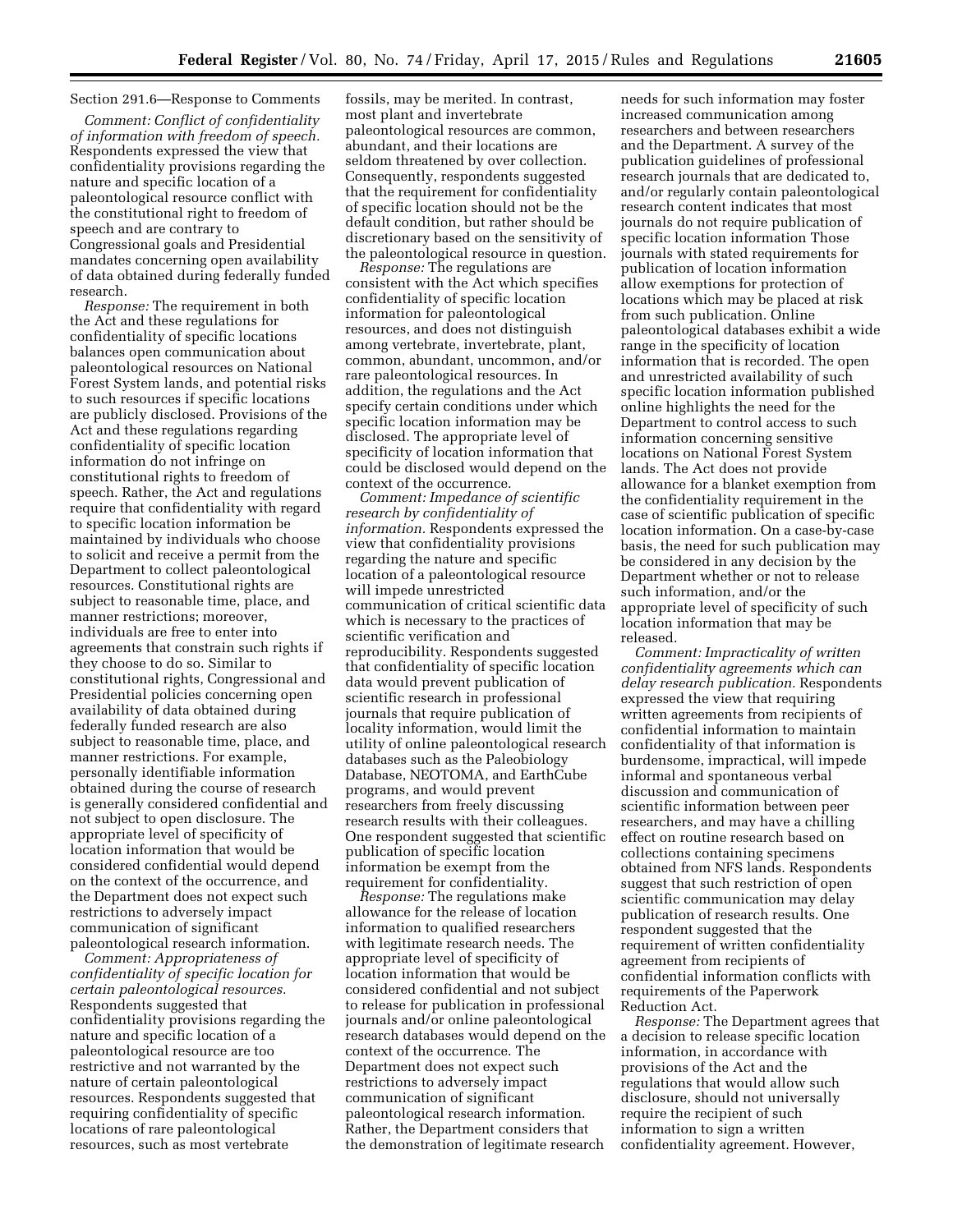certain circumstances may merit such written agreement prior to release of confidential specific location information. The final regulatory language has been modified to indicate that a written confidentiality agreement may be required by the Authorized Officer.

*Comment: Confidentiality and data management.* One respondent expressed the view that specific location data must remain confidential, and that researchers, repository institutions, and their curatorial staff must demonstrate professional expertise in the management of confidential data in order to be party to a confidentiality agreement and/or be considered an approved repository.

*Response:* The Department agrees that parties in possession of collections for which specific location information is considered confidential should demonstrate professional expertise in the management of confidential data. Demonstration of professional expertise in this area would be addressed in a repository agreement and/or permit.

*Comment: Repository professional staff and confidentiality agreements.*  One respondent expressed the view that professional staff members of a repository institution should not be individually required to sign confidentiality agreements.

*Response:* The regulations do not require that staff members of repository institutions must individually sign a confidentiality agreement. Rather, it is the responsibility of a repository to implement appropriate policies and procedures to ensure that confidentiality of specific location information is maintained as appropriate.

*Comment: Confidentiality agreement process.* Respondents expressed the view that clarification should be provided concerning who in the Department would authorize sharing of information in a confidentiality agreement, and whether the agreement process would be lengthy and impede scientific research.

*Response:* Particulars concerning the release of confidential specific location information would be addressed in a permit and/or repository agreement signed by the Authorized Officer. The Department considers that a party requesting the release of confidential specific location information would be expected to provide documentation of need sufficient to justify release of such information. The Department expects that the Authorized Officer will respond to requests for release of confidential specific location information in a timely manner.

*Comment: Administration of confidentiality agreement.* One respondent suggested that clarification should be provided regarding whether Agency personnel or repository personnel would administer a confidentiality agreement, and whether each request to a repository for confidential information must be referred to the Agency. The respondent also suggested that a sample confidentiality agreement be provided for review.

*Response:* The Department considers that the administration of a confidentiality requirement would be a shared responsibility of the parties in a repository agreement, since such parties would each have access to the subject information. A confidentiality and/or repository agreement would specify whether requests for confidential information would be referred to the Agency or repository staff. It is not appropriate to provide a sample confidentiality agreement in the body of the regulations. However, a generic agreement concerning nondisclosure of sensitive but unclassified information that may be referenced exists as Forest Service form FS–6600–5 (Rev. 12/2006).

*Comment: Unintended consequence of not releasing specific location information.* One respondent expressed the view that confidentiality requirements may result in repository institutions being reluctant to release specific locality information to professionals performing background searches related to site assessment for proposed ground disturbing projects. Such withholding of specific location information might result in unintended adverse impacts to paleontological locations during subsequent permitted site disturbance activity, because their locations were unable to be documented.

*Response:* Circumstances under which a repository might release confidential specific location information would be addressed in a repository agreement. Such information would be expected to be released to qualified professionals with a demonstrated need for such information.

*Comment: Loss of location information.* Respondents suggest that unrestricted publication of location information would ensure that locations of paleontological sites will not be lost. Respondents expressed the view that confidential location data which is maintained only in Department records may become inaccessible or lost and unavailable to future researchers.

*Response:* Unrestricted publication of specific location information would not

protect sensitive locations, which could be placed at risk by such publication. The Department considers that specific location information on file is secure, protected by such mechanisms as Agency records retention policies, and not subject to loss. Such information would generally be accessible to qualified professionals who demonstrate need for the information.

*Comment: Specific location data.* One respondent suggested that clarification should be provided regarding the level of specificity of location data that is considered confidential.

*Response:* The level of specificity of location information that would be considered confidential would in most circumstances reflect the context of the occurrence, and would be decided on a case by case basis. Coordinates obtained from Global Positioning System (GPS) devices, or from other sources with a comparable level of accuracy would generally be considered too specific for general release and would remain confidential.

*Comment: Archaeological Resources Preservation Act (ARPA) and confidentiality.* One respondent suggested that the confidentiality requirements in the proposed rule appeared to be based on the confidentiality provisions in ARPA, and that the ARPA template was designed for cultural resources and is not appropriate for paleontological resources.

*Response:* Confidentiality of specific location information protects resources at specific locations, whether such resources are paleontological, archeological, or other resources. A requirement for confidentiality of specific location information reflects a common goal of resource protection. Consequently, observed parallels in regulatory requirements providing for such confidentiality in these regulations and ARPA would be expected and are appropriate.

*Comment: Exemptions from confidentiality.* One respondent expressed the view that case-by-case determinations for exemptions of the confidentiality requirement are not specified in the Act.

*Response:* The Act at 16 U.S.C. 470aaa-8 and these regulations at section 291.6(a) specify criteria representing case-by-case circumstances that an Authorized Officer may consider prior to making a decision concerning release of protected information.

*Comment: Confidentiality requires closure of Federal monuments and parks.* One respondent questioned whether the requirement for confidentiality of specific location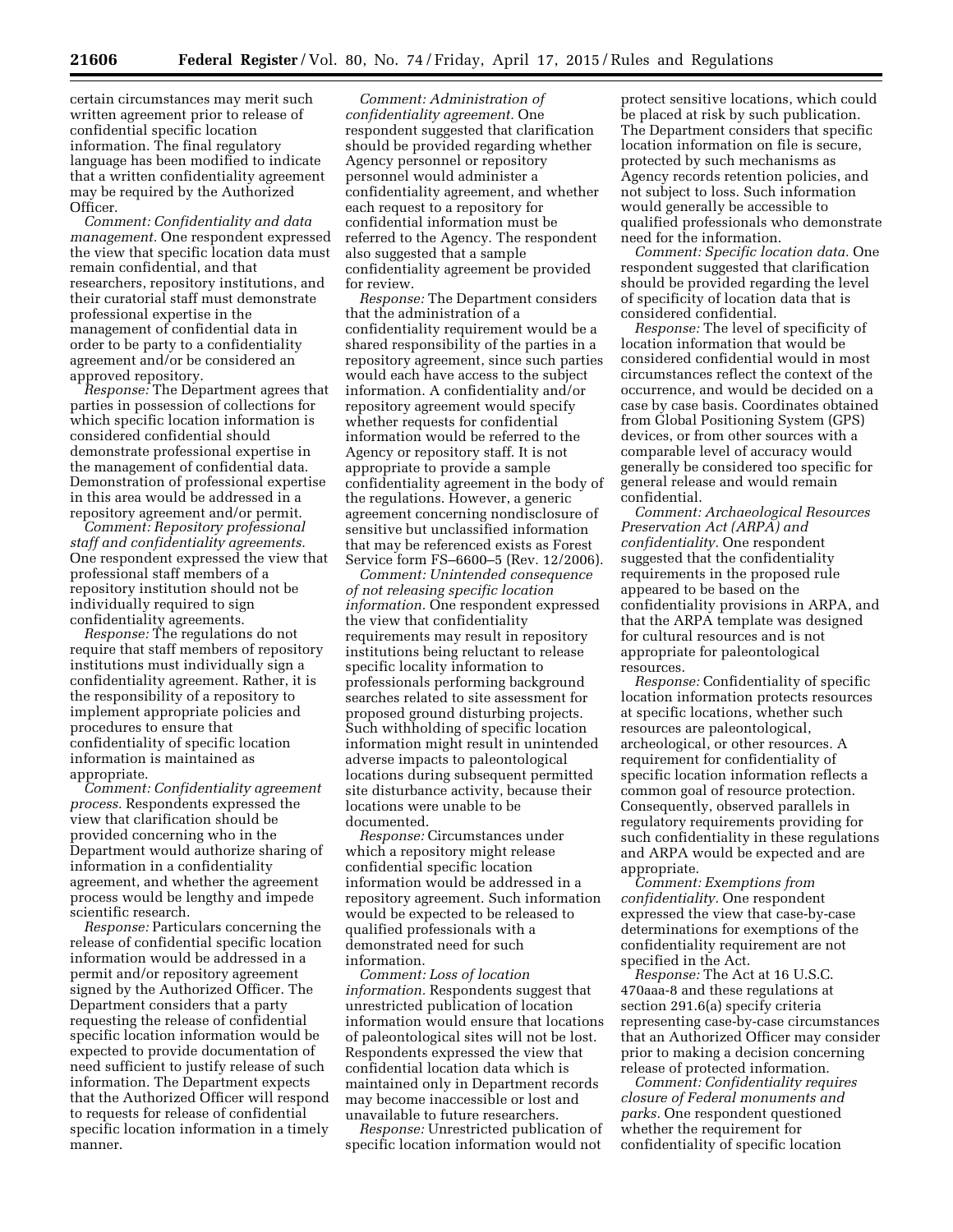information would require closure of Federal monuments and parks that have a paleontological focus.

*Response:* Confidentiality provisions would not be considered to apply to sites and areas whose locations are a matter of common public knowledge. Moreover, monuments and parks that have been established in specific recognition of their paleontological resources generally have staff resources and protective policies in place to ensure that such resources are not at risk related to their high public profile.

#### *Section 291.7 Public Awareness and Education*

Section 291.7 restates the provision in 16 U.S.C. 470aaa–2 for establishing a public awareness and education program about the significance of paleontological resources on National Forest System lands.

# *Section 291.8 Area Closures*

Section 291.8 implements 16 U.S.C. 470aaa–3(e) providing for restricting access to or closing areas to the collection of paleontological resources in order to protect paleontological or other resources or to provide for public safety. Closure of an area to noncollecting activities would continue to be authorized under separate authorities where appropriate.

# Section 291.8—Response to Comments

*Comment: Criteria for area closure.*  Respondents suggested that criteria for area closures be listed, and expressed the view that without specific criteria, decisions to close areas may be arbitrary. One respondent expressed the view that reference to reasons for area closure that are unrelated to paleontological resources could lead to arbitrary closure decisions.

*Response:* Area closures would reflect considerations related to paleontological resources and/or factors unrelated to paleontological resources that would in most cases be context-specific. Because such factors would likely be unique for any given instance of area closure, it is not practical to provide a comprehensive list of criteria in these regulations. The Department considers that area closure decisions would not be arbitrary and would be justified on a case by case basis.

*Comment: Closure of area to all or some activities.* One respondent expressed the view that clarification should be provided concerning whether area closures would pertain to all activities, or whether permitted collection may be allowed in closed areas.

*Response:* Activities that may be allowed in closed areas would depend on the reason for the closure, which may be unrelated to paleontological resources. Consequently, permitted collection may or may not be allowed in an area closed to casual collection.

*Comment: Public involvement in closure decisions.* Respondents expressed the view that the Act stipulates that plans for paleontological resource management emphasize, where possible, collaborative efforts with non-Federal partners, the scientific community, and the general public. Respondents suggest that in accordance with this part of the Act, the Authorized Officer should consult with professional paleontologists and casual collectors who are familiar with the area in question, and provide public notice of intent to close, before closing an area for the purpose of protecting paleontological resources.

*Response:* Area closures are generally subject to National Environmental Policy Act (NEPA) procedures, including public notice of the proposed action, during which members of the public would be notified and public comments on the proposed action would be solicited.

*Comment: Paleontological resource protection through National Park or Landmark designation.* One respondent suggested that area closures should not be used to protect areas where casual collecting poses a risk to important paleontological resources. Rather, such areas should be protected as National Parks or Landmarks.

*Response:* The Department considers an area closure appropriate to protect resources to which the closure applies. National Park and/or Landmark designation is a lengthy process, during which resources at risk might be lost. Area closure is a more timely and focused response to protect resources at risk.

# *Section 291.9 Determination of Paleontological Resources*

Section 291.9 only applies to National Forest System lands. Because of the Forest Service's multiple use mandates, there may be situations where a determination of what is or is not a paleontological resource would be necessary to avoid resource or land-use conflicts such as under the 1897 Organic Act or the Multiple Use Sustained Yield Act.

Section 291.9(a) states that all paleontological resources from National Forest System lands are to be managed, protected, and preserved under these final regulations, unless a determination is made that they are not paleontological resources in accordance with § 291.9(b).

Sections 291.9(b) and 291.9(c) provides the Authorized Officer with a process to determine whether certain fossils should or should not be managed as paleontological resources as defined under the Act or these final regulations. Not all fossils are paleontological resources, as explained earlier in this preamble discussion of the term ''fossil'' as defined in § 291.5 of these final regulations. This determination would be based on scientific principles and methods, would be documented in writing, be prepared by a paleontologist with appropriate qualifications, and would provide the necessary framework to adhere to the savings provisions at 16 U.S.C. 470aaa–10 while satisfying the mandate at 16 U.S.C. 470aaa–1 that requires management using scientific principles and expertise. Such determinations may change over time as new information comes to light about the fossil. Fossils associated with an archaeological resource as defined in the Archaeological Resources Protection Act or any cultural items as defined in the Native American Graves Protection and Repatriation Act are considered to be heritage resources and are not paleontological resources.

Section 291.9(d) affirms that mineral resources on National Forest System lands, such as coal, oil, natural gas, and other economic minerals which are subject to the existing mining and mineral laws, are not paleontological resources. Petrified wood as defined at 30 U.S.C. 611 means ''agatized, opalized, petrified, or silicified wood or any material formed by the replacement of wood by silica or other matter,'' and is a mineral material. However, in accordance with § 291.9(a), the Authorized Officer may determine that an occurrence of petrified wood is a paleontological resource and should be protected and preserved accordingly. Vertebrate fossils, including microvertebrate fossils, are always considered paleontological resources. Geological units, including, but not limited to, limestones, diatomite, and chalk beds that are intrinsically composed of fossil remains, but may be considered to be mineral materials or fossil soils, are not paleontological resources under the Act or these final regulations.

#### Section 291.9—Response to Comments

*Comment: Purpose and context of determinations.* One respondent suggested that clarification should be provided regarding the purpose of making paleontological resource determinations, and questioned whether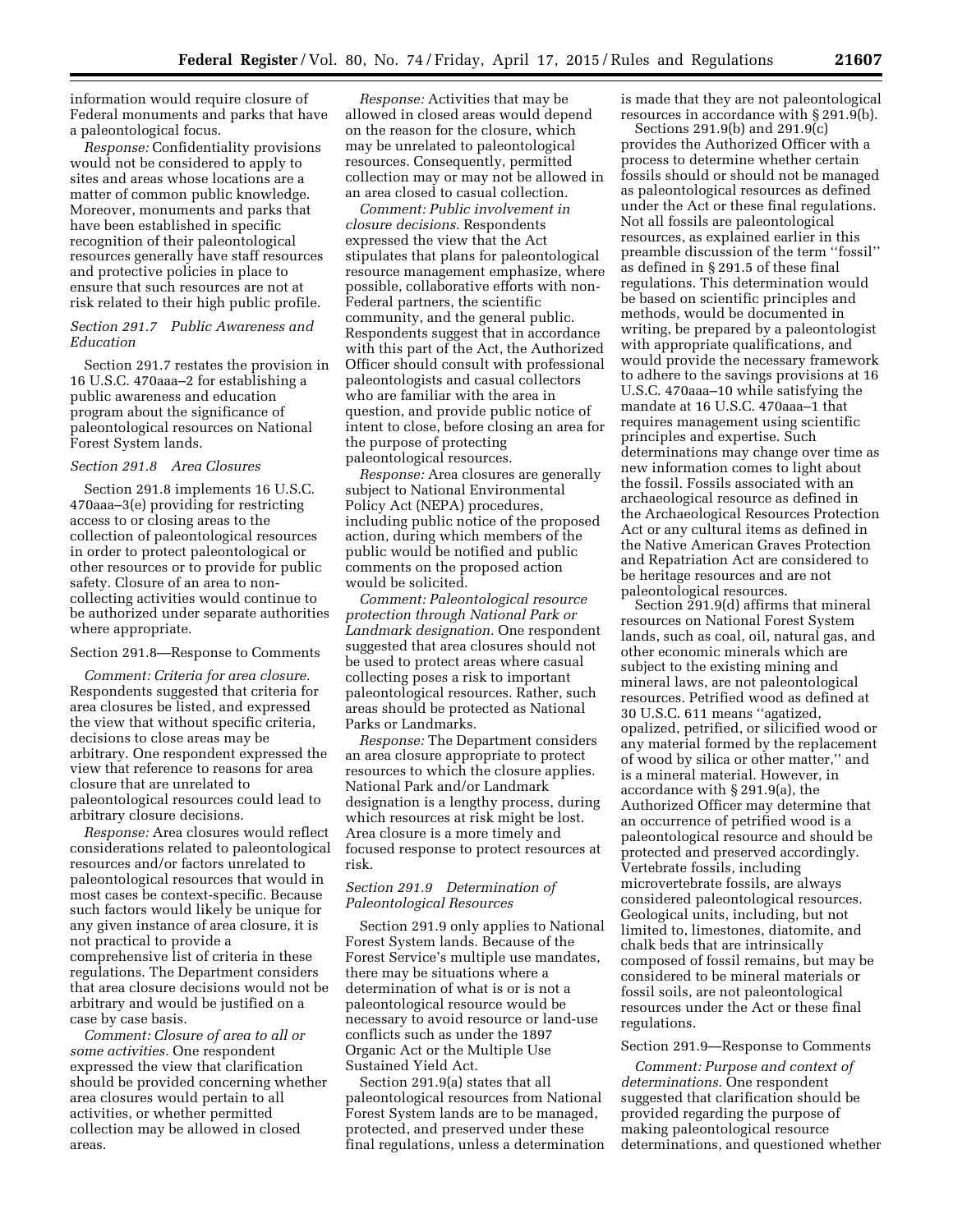such determinations would be made in only specific circumstances, or whether making such determinations would be a default procedure in paleontological resource management.

*Response:* Fossils on National Forest System lands are considered to be paleontological resources unless they are excluded in accordance with the Savings Provisions of the Act, excluded by listing in paragraph (d) of the section, or determined not to be paleontological resources in accordance with the procedures set forth in this section. Determinations generally would be performed only in context-specific circumstances where it may be necessary to clarify whether certain fossils are paleontological resources.

*Comment: Paleontological resource exclusions.* One respondent suggested that items listed in paragraph (d) of the section that are not considered paleontological resources are inconsistent with the definition of paleontological resources in § 291.5 and a definition in § 291.11(c).

*Response:* Paleontological resources are defined in the Act, and the definition of paleontological resources in § 291.5 of these regulations restates the definition of the Act. Section 291.11(c) of these regulations does not contain a definition of paleontological resources. Former item 3 of the referenced paragraph (d) of the section which referred to microfossils has been removed as it may have been considered inconsistent with the definition of paleontological resources. The remaining items in paragraph (d) have been renumbered to reflect the removal. Reference to paleosols in paragraph (d) has also been removed to provide additional clarification.

*Comment: Paleontological resource exclusions.* One respondent suggested that microbialites, including stromatolites, and non-vertebrate trace fossils should not be considered paleontological resources and should, therefore, be included with the list of items presented in paragraph (d) of the section.

*Response:* The definition of paleontological resources in the Act includes fossilized traces and imprints of organisms and does not differentiate between vertebrate and non-vertebrate traces and imprints. Consequently, invertebrate traces, stromatolites, and microbialites are paleontological resources.

*Comment: Procedure and timeline for determinations.* Respondents suggested that clarification should be provided regarding the procedures to be used and the time frame for making

paleontological resource determinations.

*Response:* The Department considers that the procedures for making determinations as set forth in this section are sufficiently detailed and clear, and respondents did not specify particular aspects of the stated procedures that might be considered unclear. Requests for determinations would be processed in a timely manner. The need for determinations would reflect case-specific considerations, and time frames for making determinations may reflect the complexity of such considerations.

*Comment: Authorized Officer qualifications.* Two respondents expressed the view that the Authorized Officer may not have sufficient paleontology qualifications to make paleontological resource determinations using scientific principles and expertise.

*Response:* From an administrative and organizational perspective, an Authorized Officer cannot be expected to have specialized expertise in every subject matter area in which they may be required to exercise decision-making authority. These regulations address this issue by specifying that a written recommendation for determination would be prepared by a paleontologist with expertise in the group of fossils in question, that such written recommendation would be reviewed by an Agency paleontologist, and that the Authorized Officer would consider the resulting recommendation of the Agency paleontologist in making a determination.

*Comment: Paleontological subject matter experts:* One respondent suggested that clarification should be provided regarding where the Authorized Officer would obtain paleontology subject matter experts to provide recommendations for paleontological resource determinations. Respondents expressed the view that the Department lacks an adequate number of paleontology specialists, possessing sufficient breadth of subject matter expertise, to effectively review proposed determinations and develop written recommendations for determination of paleontological resources as may be required.

*Response:* Paleontological subject matter experts are affiliated with a number of repository institutions with which the Forest Service maintains partnership agreements. Additional subject matter experts may be identified by searching recent paleontological publications in professional journals. Agency paleontologists advising the Authorized Officer making paleontological resource determinations

are expected to have sufficient academic credentials to perform technical review of recommendations by subject matter experts and to present informed professional evaluations of such recommendations.

*Comment: Disposition of fossils pending and after determination.* In the case of casually collected fossils which may be subject to paleontological resource determination, one respondent suggested that clarification should be provided regarding the disposition of the fossils pending the determination, and specifically questioned whether the collector could keep the fossil until the determination was made. Another respondent expressed the view that clarification should be provided concerning how a fossil would be returned to a collector after a determination, and if a collector could request return of an ''uncommon'' fossil if it were not actively being used in research.

*Response:* The disposition of casually collected paleontological resources pending a determination would be a matter of discussion between the collector and the Authorized Officer. If specimens are held by the Agency pending a determination, written acknowledgment of the Agency's possession of the specimens would be provided to the collector. Specimens determined to be common invertebrate and plant paleontological resources that were collected in accordance with conditions established for casual collection would generally be returned to a collector in the same manner as they were received by the Agency. Specimens that have been determined not to be common invertebrate and plant paleontological resources and/or that are found not to have been collected in accordance with conditions established for casual collection would not be returned to the collector.

*Comment: Microfossils and vertebrate fossils:* One respondent suggested that clarification be provided regarding the term ''microfossils'' as used with reference to vertebrate fossils, and suggested that using the term ''microscopic vertebrate fossils'' would provide such clarification.

*Response:* The reference to microfossils has been eliminated, so further clarification is unnecessary.

# *Section 291.10 Collecting*

Section 291.10 restates 16 U.S.C. 470aaa–3(a)(1) and (2), which directs that a paleontological resource may only be collected from National Forest System lands in accordance with a permit issued by the Authorized Officer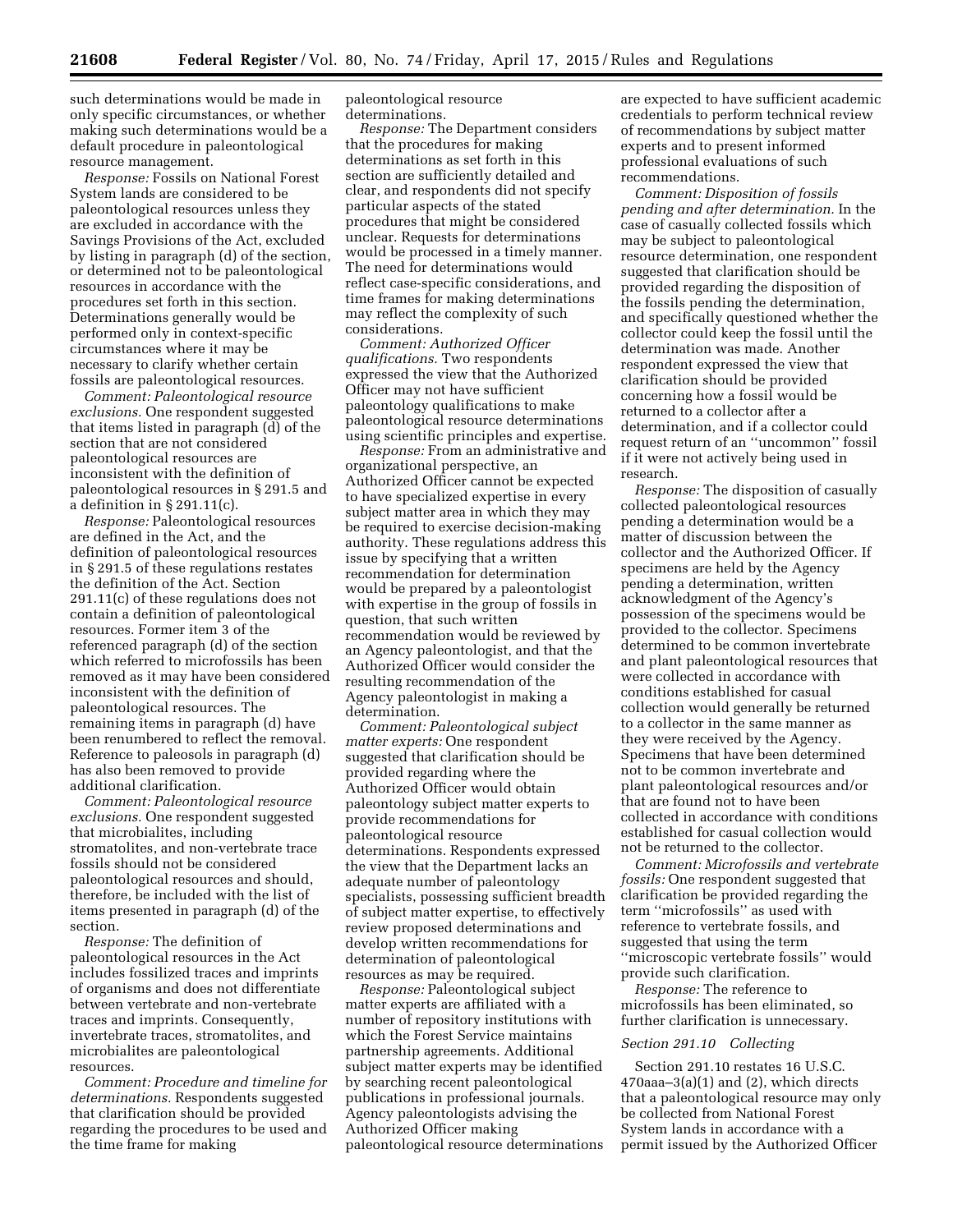under these final regulations, except for casual collecting.

#### Section 291.10—Response to Comments

*Comment: Restrictions on collection and exclusive use.* One respondent expressed the view that neither amateur nor scientific collection of paleontological resources conflict with the Forest Service mission, but these final regulations governing collection will result in collection and use of paleontological resources being limited to individuals with influence.

*Response:* The Department agrees that amateur and scientific paleontological resource collection do not conflict with the Forest Service mission. The provisions for casual collection in the Act and these regulations codify, for the first time, the ability of the public to collect common invertebrate and plant paleontological resources from National Forest System lands without a permit, providing certain conditions are met. The requirement for a permit for collection that is not considered casual does not promote exclusivity. Anyone can apply for a permit to collect paleontological resources if they meet the relevant requirements of the Act and this regulation,

*Comment: Reference to ''paleontological resource'' should be plural.* One respondent suggested that the phrase ''a paleontological resource'' should be in plural here to read: ''Section 291.10 would restate Section 16 U.S.C. 470aaa–3(a)(1) and (2), which directs that paleontological resources may only be collected in accordance with a permit issued by the Authorized Officer under these proposed regulations, except for casual collecting.''

*Response:* The Department retains the existing singular form of the term ''paleontological resource'' because the purpose of the cited passage is to restate the Act, which employs the term in singular form. The Department also considers that in this case, there is no significant change in meaning related to use of the term in singular or plural form.

# *Section 291.11 Casual Collecting on National Forest System Lands*

Section 291.11 restates 16 U.S.C. 470aaa–3(a)(2) that allows for casual collecting without a permit on certain National Forest System lands. Casual collecting, as defined in Section 291.5, is allowed on National Forest System lands where such collection is consistent with the laws governing the management of those lands and these final regulations. National Forest System lands would generally be

considered open to casual collection unless otherwise closed to such casual collection as described in § 291.12. Section 291.11(d) and (e) states that the Authorized Officer can use the process in § 291.9(c) to make a determination that certain invertebrate or plant fossils are not common, and therefore, cannot be casually collected and must be collected under a permit. Section 291.11(d) provides the Authorized Officer with the ability to protect invertebrate and plant fossils when they are not common.

Section 291.11(f) clarifies that it is the responsibility of the collecting public to ensure that areas in which they are proposing to casually collect common invertebrate or plant fossils have not been closed to casual collection for reasons as described in § 291.12. Information regarding area closures would generally be available from the local District Office. Section 291.11(g) clarifies that paleontological resources collected from National Forest System lands in accordance with the casual collection provisions of § 291.11 cannot be sold.

# Section 291.11—Response to Comments

*Comment: Research does not constitute casual collection.*  Respondents expressed the view that researchers often work using personal or public funds and they should not be subject to the time-consuming and unnecessary bureaucracy of having to obtain permits for collection of paleontological resources.

*Response:* Activities that do not meet the criteria applied to casual collection require a permit. Specimens obtained by casual collection must be for noncommercial, personal use. Research is not considered a personal use. Rather, research, based on the common definition of the term in the context of these regulations, is considered to be a structured activity undertaken by qualified individuals with the intent to obtain and disseminate information via publication in a peer-reviewed professional scientific journal or equivalent venue, which increases the body of knowledge available to a scientific community. Moreover, requirement of an authorization to perform research is consistent with existing Special Uses authorities, in which research and survey projects are generically considered to be activities that require a permit.

*Comment: Research reconnaissance collection:* Respondents expressed the view that collection of small quantities of common and abundant invertebrate and plant fossils for research, in accordance with conditions and limits

applied to casual collection, should not require a permit for collection. Respondents suggested that the term ''reconnaissance collection'' be applied to such limited research collection. Respondents further expressed the view that such reconnaissance collection would normally occur in context of exploratory field surveys for the purpose of determining areas appropriate for subsequent comprehensive collection, which would then be subject to the requirement of a permit for research collection. One respondent suggested that a streamlined permit be developed for reconnaissance collection of limited quantities of specimens entailing only minor surface disturbance.

*Response:* Reconnaissance collection as described by respondents is a professional scientific research activity, and professional scientific research requires authorization. Permit application requirements including description of the scope of the proposed activity and subsequent permit stipulations reflect the nature and scale of the proposed activity. Consequently, because project proposals reflect a wide range of complexity, and reconnaissance collection itself may vary in scope, there is no practical benefit to creating a separate permit for reconnaissance collection.

*Comment: Research collection subject to more regulation than casual collection.* Respondents expressed the view that research collection is adversely singled out for permitting and associated higher extent of regulation than casual collection, thereby subjecting researchers to a greater regulatory burden than the general public. Respondents expressed the view that the increased regulation imposed on professional paleontologists reflects lack of trust and respect for researchers relative to amateurs.

*Response:* The Act stipulates that casual collection without a permit is limited to non-commercial personal use, and that a permit is required for the collection of paleontological resources that is not in accordance with casual collection provisions. Research is not considered a personal use. Rather, research is considered to be a structured activity undertaken by qualified individuals with the intent to obtain and disseminate information, via publication in a peer-reviewed professional scientific journal or equivalent venue, which increases the body of knowledge available to a scientific community. Moreover, requirement of an authorization to perform research is consistent with existing Special Uses authorities, in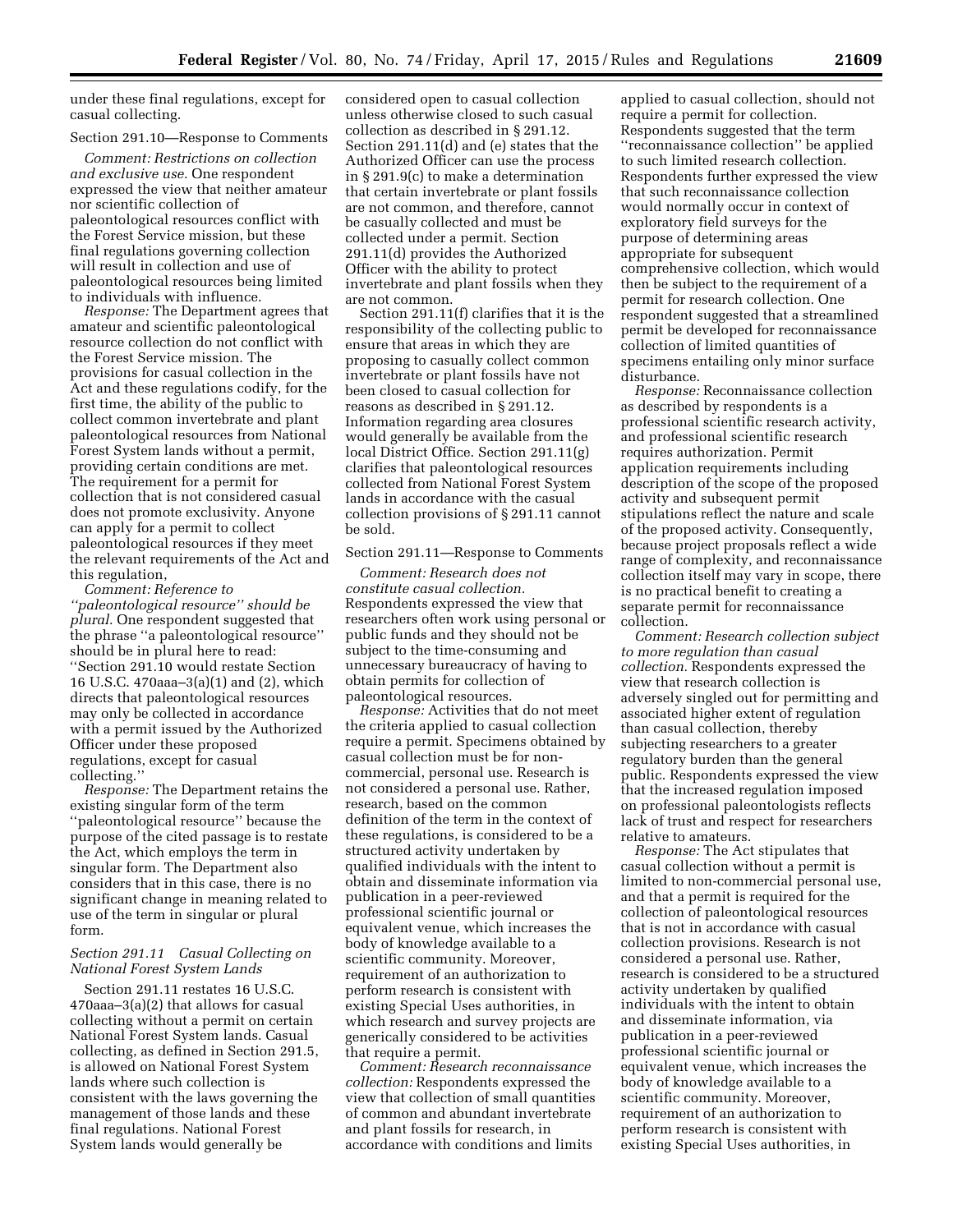which research and survey projects are generically considered to be activities which require a permit. The requirement for a permit to collect paleontological resources for research purposes does not reflect lack of trust or respect for researchers, but rather is in accordance with provisions of the Act.

*Comment: Elimination of permit requirement for collection of common invertebrate and plant fossils.* One respondent suggested that the requirement for a permit to collect paleontological resources be restricted to vertebrate fossils and uncommon invertebrate and plant fossils.

*Response:* Casual collection of common invertebrate and plant paleontological resources without a permit is allowed, providing such collection conforms with all requirements applicable to casual collection.

*Comment: Casual collection for educational purposes.* Respondents expressed the view that clarification should be provided regarding whether casual collection without a permit would be allowed for educational purposes, such as developing teaching collections and collecting by participants on educational class field trips. One respondent suggested that clarification should be provided regarding whether the presence of a professional paleontologist leading an academic class field trip would trigger the requirement to obtain a permit to collect.

*Response:* Educational purposes may be considered related to personal education and public education. Collection for personal educational use would be allowed under casual collection, provided all requirements for casual collection are met. Collection for public educational use, such as use in dedicated earth sciences and/or paleontology teaching collections formally maintained by an academic institution, would not be considered a personal use and would require a permit. The qualifications of a field trip leader would not by themselves trigger the requirement for a permit to collect during an academic class field trip, provided collections by individuals are for personal use, do not exceed individual reasonable amount limits and the collateral impacts to associated resources that may be caused by the group do not exceed negligible disturbance criteria established for casual collection. However, the nature of the trip, including number of participants and potential collateral impacts to associated resources, could trigger the need for a special use permit pertaining to group uses unrelated to

paleontological collection. Questions pertaining to group uses unrelated to paleontological collection should be directed to special uses staff at the local Forest Service Field Office in which a field trip is planned.

*Comment: Research on casually collected fossils.* One respondent suggested that clarification be provided concerning whether research could be performed by amateurs on casually collected specimens, and whether research could be performed by researchers on specimens collected during preliminary field surveys in advance of obtaining a permit.

*Response:* Research, in the context of these regulations, is considered to be a structured activity undertaken by qualified individuals with the intent to obtain and disseminate information, via scientific publication, which increases the body of knowledge available to a scientific community. If, at the time of collection, an amateur intended to perform research as described above on collected specimens, such collection must be made under permit. Specimens collected during preliminary field surveys, as described by the respondent, are collected in the context of intent to perform research and would require a permit for collection.

*Comment: Casual collection in significant locations:* One respondent suggested that the significant scientific or historic context of certain paleontological resources and/or locations may warrant collection by permit only, even if the paleontological resources may otherwise be considered common and abundant.

*Response:* The Authorized Officer has the ability to consider such locationspecific factors in formulating decisions pertaining to closing an area to casual collection and requiring a permit for collection of scientifically or historically significant paleontological resources that might otherwise be considered common and abundant.

*Comment: Disposition of casually collected paleontological resources.*  Respondents suggested that clarification should be provided regarding when paleontological resources are considered Federal property, particularly in the context of casual collection. Respondents also suggested that clarification be provided regarding whether casually collected paleontological resources may be donated to a repository. Respondents also expressed the view that clarification should be provided concerning whether the ownership title to collected specimens is transferred if specimens are donated to a repository, and how should title to specimens be

documented. One respondent suggested that owners of casually collected fossils be allowed to return unwanted specimens to the Forest Service so that a suitable repository may be identified.

*Response:* The Department considers that Federal ownership of paleontological resources is effectively severed if those resources were legally collected in accordance with provisions for casual collection. Specimens that were casually collected with the intent of personal use may be donated to a repository at a later time; however, collection with the intent to donate to a repository would not constitute casual collection and would require a permit. The Department does not expect this to be a commonplace scenario. The title of specimens that are legally collected in accordance with casual collection requirements is a matter to be decided by the parties to a transfer of ownership. It is the responsibility of the donating party to demonstrate to the receiving party that specimens were collected legally. Owners of casually collected specimens may attempt to return such specimens to the Forest Service, but the Forest Service is under no obligation to accept them.

*Comment: Monitoring of casual collection.* One respondent suggested that clarification should be provided regarding how the Department can effectively monitor casual collection, relative to more stringent regulatory requirements placed on professional permit holders.

*Response:* The Act does not stipulate a requirement for formal monitoring of casual collecting that is legally performed in accordance with the stipulated requirements. Monitoring of casual collection areas may be specified in a National Forest and/or National Grassland management plan or other management direction. The level of such monitoring would reflect management direction in that regard.

*Comment: Common invertebrate and plant paleontological resources.*  Respondents expressed the view that more detailed information and publicly available guidance are needed concerning the criteria for recognition, and procedures for collection of common invertebrate and plant fossils.

*Response:* The Department considers that the Act and these regulations provide sufficient procedural direction regarding circumstances under which common invertebrate and plant paleontological resources may be collected in accordance with casual collection, or would require a permit for collection. Criteria for the recognition of invertebrate and plant paleontological resources that may be considered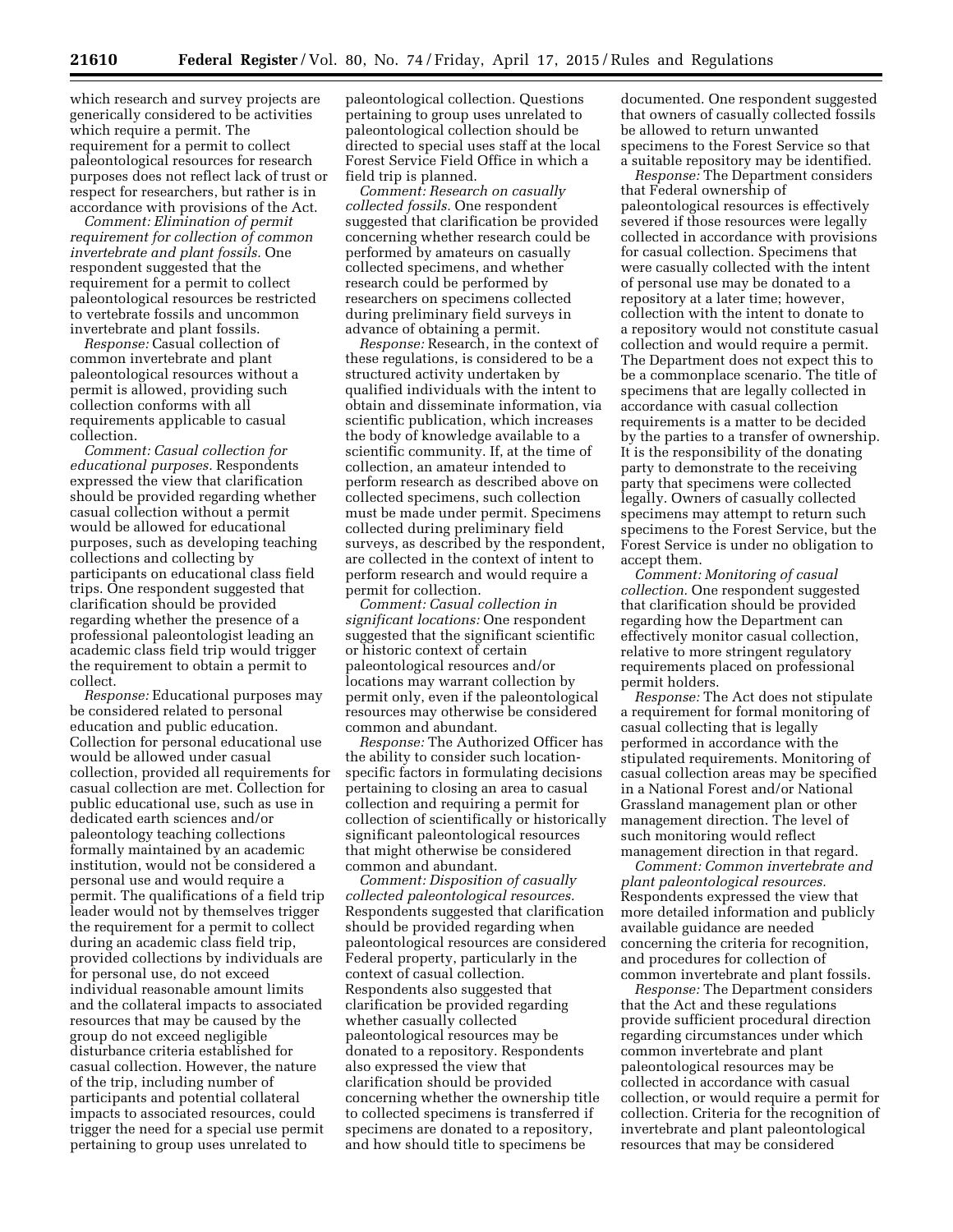common would reflect factors including taxonomic identification and variables specific to local occurrences. The diversity of taxa and attributes related to their local occurrence that would be considered are not practical to list in regulation.

*Comment: Determination of common invertebrate and plant paleontological resources.* Respondents expressed the view that the Authorized Officer should be required to have input from qualified paleontologists prior to making determinations of whether certain fossils do or do not meet the definition of common invertebrate and plant paleontological resources. One respondent further suggested that prior to making a determination, the Authorized Officer be required to consult with at least two academic paleontologists and local amateur paleontologists as may be available and having experience with the fossils in question. One respondent also suggested that reference to ''Using scientific principles and expertise . . .'' be changed to ''Using sound scientific evaluation and expertise. . .''

*Response:* The regulations specify that the Authorized Officer, prior to making a determination, would receive a recommendation prepared by a paleontologist with appropriate subject matter expertise and that such recommendation would be reviewed by an Agency paleontologist. An Agency paleontologist could recommend further consultation with additional subject matter experts as may be considered appropriate. The language cited by one respondent referring to ''scientific principles and expertise'' restates the language of the Act and, therefore, will be retained without change.

*Comment: Disposition of significant fossils after collection.* One respondent expressed the view that clarification should be provided regarding how fossils that might be casually collected and subsequently determined not to be common invertebrate or plant paleontological resources would be returned to the public domain.

*Response:* If an uncommon invertebrate or plant paleontological resource was inadvertently collected during casual collection, the location from which the resource was collected should be identified and the specimen(s) should be returned to a Forest Service office for proper disposition.

*Comment: Casual collection of common vertebrate fossils.* One respondent suggested that an Authorized Officer be able to determine that certain vertebrate fossils from particular locations are common,

unnecessary for research, and may be subject to casual collection.

*Response:* The Act specifies that casual collection applies to common invertebrate and plant paleontological resources, and does not provide that an Authorized Officer may determine that certain vertebrate paleontological resources may be subject to casual collection.

*Comment: Unintentional collection of vertebrate fossils during casual collection.* One respondent suggested the addition of language to specify that unintentional collection of vertebrate fossils which may be intermingled with casually collected common invertebrate and plant fossils is not considered a violation that such collected vertebrate fossils cannot be sold, and if determined to be rare, they must be deposited in a designated repository.

*Response:* Department law enforcement specialists may employ discretion in enforcement sufficient to address circumstances of inadvertent casual collection of specimens which may be uncommon, not invertebrate, and/or not plant paleontological resources. Other language changes suggested by the respondent are already addressed in the regulations.

*Comment: Responsibility of collecting public.* Respondents expressed the view that it is not fair for the Department to place the burden of responsibility on the public to have knowledge of whether areas may be open or closed to casual collection. Respondents suggested that it is the Department's responsibility to provide notice to the collecting public of areas that are closed to casual collection.

*Response:* The public is responsible for knowledge of regulations and local orders governing the use of National Forest Systems lands. It is responsibility of the Department to provide notice to the public of closed areas. Parties interested in casual collection of common invertebrate and plant paleontological resources from National Forest System lands are encouraged to contact the local administrative office for current information concerning potential access restrictions.

# *Section 291.12 National Forest System Lands Closed to Casual Collection*

Section 291.12(a) and (b) clarifies that casual collecting is prohibited on National Forest System lands that are closed to casual collecting under these regulations, other statutes, Executive Orders, regulations, and land use plans. In addition, § 291.12(b) clarifies that NFS lands that were closed to casual collecting prior to the Act remain closed to casual collecting.

# Section 291.12—Response to Comments

*Comment: Closure of areas to casual collection.* Respondents expressed the view that closure of areas to casual collection assumes that subject lands belong to the Forest Service and not to U.S. citizens, and that such closures would be in conflict with the right of the public to casually collect, as established in the Act.

*Response:* The Act stipulates that access to areas may be restricted or closed to the collection of paleontological resources for cause, in addition to establishing the ability to casually collect providing certain conditions are met.

*Comment: Area closure decisions and public consultation.* One respondent expressed the view that a decision by an Authorized Officer to close an area to casual collection should require input from qualified paleontologists and the local collecting community.

*Response:* Area closure decisions are generally subject to National Environmental Policy Act public notice requirements, during which scoping of the proposed decision is performed, and public input is solicited as appropriate.

*Comment: Posting of areas closed to casual collection.* One respondent expressed the view that area closures should be posted to formally give notice to public that they are not allowed to casually collect in the posted area.

*Response:* Areas closed to collection of paleontological resources may or may not be posted, depending on the sensitivity of resources whose specific locations may be considered confidential and which may be placed at risk by posting areas in which they occur.

*Comment: Typographical error statues/statutes.* One respondent noted that the word ''statues'' as used in item (2) of this section should be corrected to ''statutes''.

*Response:* The Department agrees that this is a typographical error and it has been corrected.

# *Section 291.13 Permits*

Section 291.13(a) restates 16 U.S.C. 470aaa–3(b)(1) through (4) which are the criteria for issuing permits for the collection of paleontological resources from National Forest System lands.

Section 291.13(b) clarifies that issuance of a permit is within the discretion of the Authorized Officer.

At present, Forest Service permits for paleontological resource activities such as scientific and/or educational collecting and resource inventory surveys are issued as special use authorizations. Current paleontological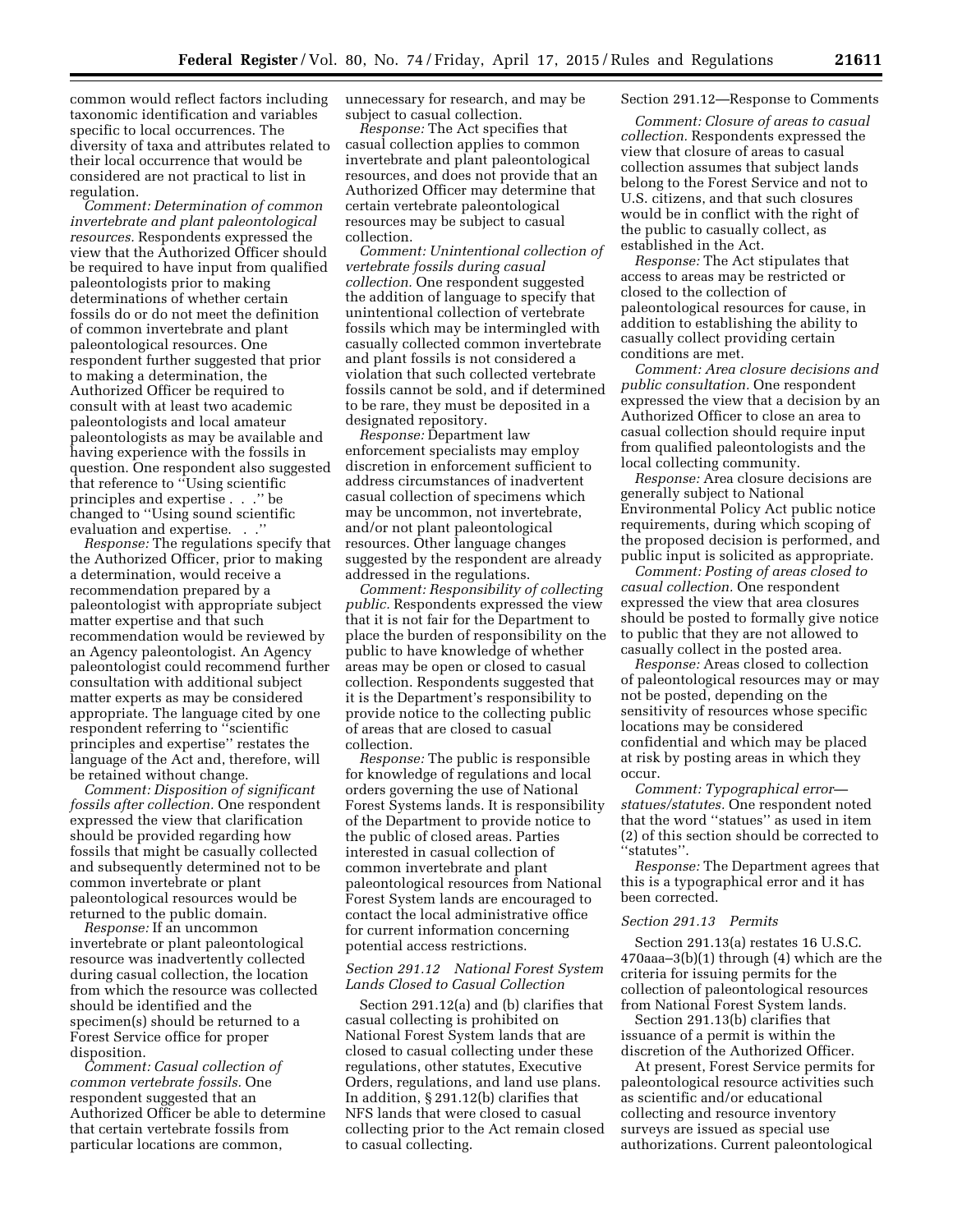resource permitting practices do not preclude development of paleontologyspecific use permits as authorized under the Act which would be issued and administered by the Forest Service Minerals and Geology Management program apart from the special uses program. Development of such a paleontology-specific permit to authorize collection of paleontological resources is associated with the proposed information collection which is described in this preamble in the section titled *Controlling Paperwork Burdens on the Public.* 

# Section 291.13—Response to Comments

*Comment: Burdensome and overly restrictive requirements for permits to collect paleontological resources.*  Respondents expressed the view that permitting requirements and permitting are time-consuming, too restrictive, and comprise an unnecessary and unfunded bureaucracy. Respondents suggested that information required to obtain a permit is excessive, and that required information is irrelevant and often impossible to provide, particularly for locations of potential excavation areas which often cannot be specified in advance of actually performing permitted field work. Respondents expressed the view that the permitting process, including management and reporting requirements, is costly, cannot be administered in a timely manner, and provides no concomitant benefit to science. One respondent suggested that the permitting process limits the free and open exchange of scientific information. Another respondent expressed the view that the permit process be streamlined and simplified.

*Response:* The Act stipulates that a permit is required to collect paleontological resources when such collection does not conform to the conditions established for casual collection. Permits, by their nature, are restrictive instruments and establish operating standards to ensure that proposed collection of paleontological resources will not result in damage or loss of such resources both during and after the process of collection. Information requested from an applicant as part of a permit application conforms to Department standards and procedures concerning information collection, and is used to evaluate a proposal to collect and to evaluate the qualifications of the applicant relative to their ability to perform the proposed collection without damage or loss of specimens. The Department has historically administered permits in a timely manner, and considers the permit process to be as streamlined and

simplified as practicable commensurate with the intent to ensure paleontological resource preservation, thereby providing direct benefit to science. Assertions by respondents concerning the costliness of permitting and limits on the free and open exchange of scientific information are conjectural and not substantiated.

*Comment: Permits for collection of common invertebrate and plant paleontological resources.* Respondents expressed the view that permits for the collection of common invertebrate, plant, and trace fossils should not be required. One respondent suggested that permits for the collection of common invertebrate and plant fossils would be too costly and would hinder research on such paleontological resources.

*Response:* A permit would be required for collection of common invertebrate and plant paleontological resources if such collection does not conform to conditions established for casual collection. The assertion by a respondent concerning the costliness of permitting and hindrance on research concerning common invertebrate and plant fossils is conjectural and not substantiated.

*Comment: Requirements for a permit for amateur collectors collaborating with researchers to collect paleontological resources.* One respondent suggested that serious amateur collectors who collaborate with researchers should not be required to obtain permits to collect paleontological resources.

*Response:* Any collection of paleontological resources that does not conform to the conditions established for casual collection requires a permit. If a collector is named as a field participant on a permit held by another party, a separate permit would not be required to collect in relation to the permitted project.

*Comment: Timely permit decisions.*  One respondent suggested that the regulations should include language specifying that the Agency will implement decisions regarding permitting in a timely manner.

*Response:* The Forest Service intends to process permits in a timely manner.

*Comment: Cost estimates should be provided by the applicant as part of a permit application.* One respondent expressed the view that non-binding estimates of the permit applicant's costs related to a proposed action should be required as part of a permit application. The respondent suggested that many permit applicants do not fully appreciate the scope of real costs associated with collecting and subsequent curation of collections by repositories.

*Response:* The Department agrees that many permit applicants and permit holders do not fully appreciate the implications of their costs related to proposed projects involving collection of paleontological resources. However, it is beyond the scope of these regulations for the Forest Service to require the applicant to submit project cost estimates.

*Comment: Specification of permitting for mitigation.* One respondent suggested that the regulations should explicitly specify that permits are required for paleontological resource mitigation, in addition to research collection.

*Response:* Collection for mitigation purposes is clearly not a personal use, and so would not be considered casual collection and would require a permit in accordance with the regulations. Consequently, the addition of language to the regulations that would explicitly specify a permit requirement for mitigation collection is not necessary.

*Comment: Mandatory permit issuance.* One respondent expressed the view that the regulations state that permits must be issued to all applicants unless past actions preclude an applicant being qualified to hold a permit.

*Response:* The Department considers that permits are discretionary instruments, and that there is no requirement to issue a permit that has been applied for. However, it is expected that denial of a permit would be for cause.

*Comment: Guidance regarding collection of common invertebrate and plant paleontological resources.* One respondent expressed the view that more detailed information and guidance should be provided regarding the criteria and procedures for the collection of common invertebrate and plant paleontological resources.

*Response:* Common invertebrate and plant fossils may be casually collected or collected under permit, depending on the circumstances of collection. Information and guidance regarding whether casual collection is appropriate or whether a permit would be required are provided in the regulations. Procedures and requirements for obtaining a permit are discussed in the regulations, and additional information regarding permit forms and how to submit an application can be obtained from Forest Service paleontology program staff or from the local administrative unit office that would administer the permit. There are no formal procedural requirements for casual collection, apart from adherence to the stated conditions.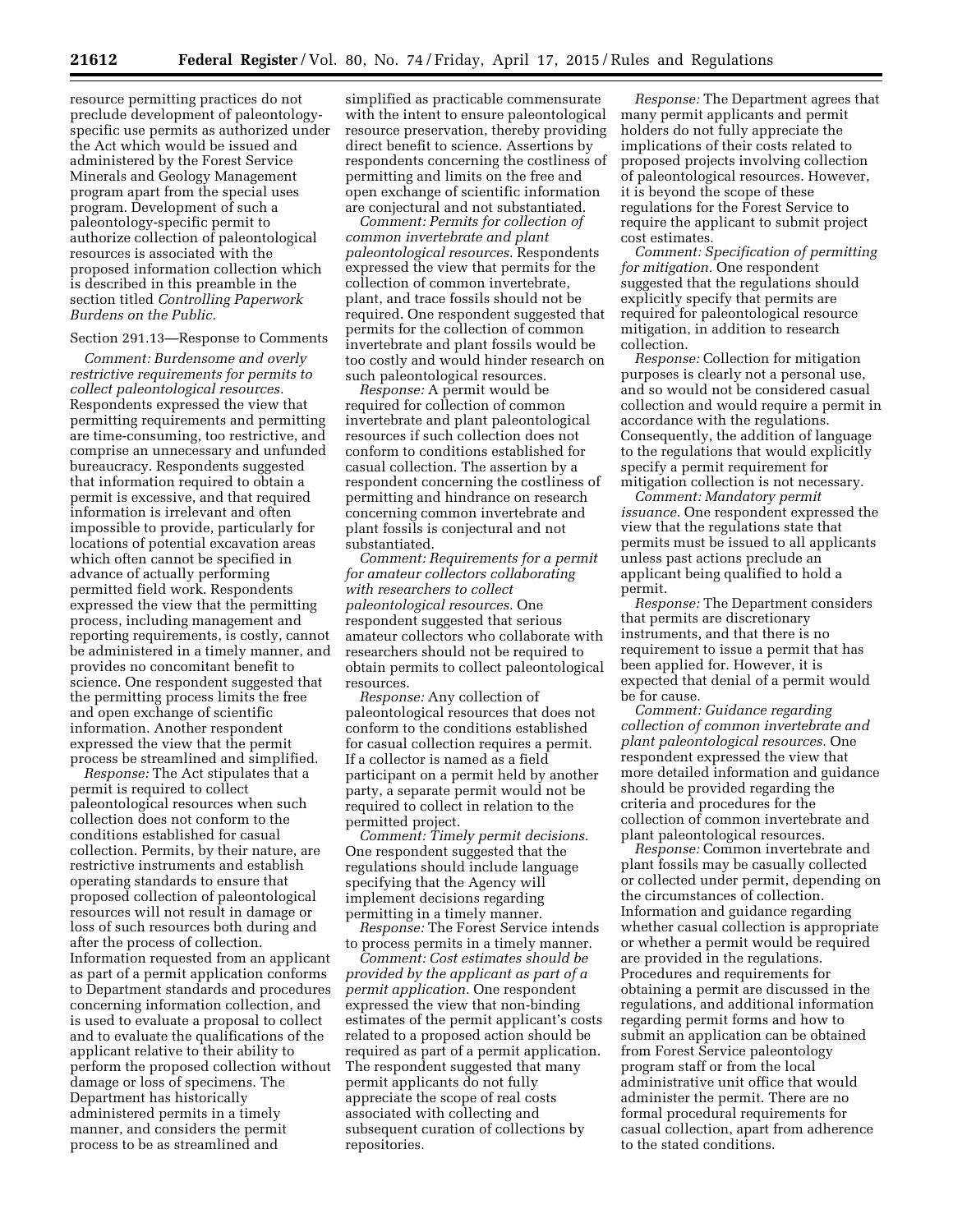*Comment: Permitted activities.* One respondent suggested that the first sentence in the third paragraph of Section 291.13 as discussed in the Preamble, the phrase ". . . permits for paleontological resource activities such as collection and resource inventory surveys . . ." be amended to read ". permits for paleontological resource activities such as scientific and/or educational collecting and resource inventory surveys . . .''

*Response:* The Department agrees that the suggested language change provides clarification and has incorporated the change.

*Comment: Permits should be administered by professionally trained paleontologists.* One respondent expressed the view that paleontology permits should be administered by professionally trained paleontologists employed by the Department. Respondent further suggested that if permits are administered by the Minerals and Geology program area, that they be afforded the same consideration as permits issued for extractive uses.

*Response:* Authorizations and permits for paleontological resource use activities would generally be issued by local administrative units, under policy direction provided by Agency paleontologists. The Department considers that permits for paleontological resource use activities would be afforded similar consideration as authorizations for extractive uses.

*Comment: Typographical error.* One respondent suggested that the citation to the Act in section 291.13(a)(4) is incorrect. The respondent stated that the existing citation which refers to ''16 U.S.C. 470aaa Sec. 6304(b)(4)'' should be corrected to read ''16 U.S.C. 470aaa–  $3(b)(4)$ ''.

*Response:* The Department agrees that the citation is not accurate and has corrected the typographical error.

*Comment: Prohibition on use of collected materials for commercial purposes.* Respondents expressed the view that some repository institutions create traveling exhibits and/or other promotional media such as tour guides, calendars, and brochures to generate revenue, which could be considered a commercial purpose. Respondents questioned whether Federal specimens would be precluded from use in such exhibits and media. Respondents also questioned whether or not a repository institution housing Federal specimens would be precluded from employing such activities, and whether or not staff of institutions that employed such activities would be excluded from consideration for paleontological permits. One respondent suggested

deletion of the clause ''. . . otherwise used for commercial purposes'' from § 291.13(a)(5) in order to allow the revenue-generating activities described above.

*Response:* The Department considers that prohibitions on commercial uses would generally apply to sale of paleontological resources. The issue of not-for-profit institutions using revenues generated from traveling exhibits and/or other promotional media that utilize Federal specimens for purposes of supporting collections management would be addressed in a repository agreement. Staff of institutions that employed such activities would not be excluded from consideration for paleontological permits.

# *Section 291.14 Application Process*

Section 291.14 sets forth the information that must be submitted by permit applicants to the Authorized Officer for the proposed collection of paleontological resources. The Forest Service may require additional information in order to support an application for a permit.

#### Section 291.14—Response to Comments

*Comment: Information required in permit application should be optional.*  One respondent suggested that information required to be provided in a permit application be made optional, and expressed the view that determination of the need for a permit and required information to collect common invertebrate and plant paleontological resources for research purposes should be left to the discretion of the Authorized Officer.

*Response:* The Department considers that the information requested in a permit application is the minimum information necessary for staff specialists to evaluate a project proposal and provide a recommendation regarding permit issuance. Collection of paleontological resources for research purposes would require a permit, even if such resources could be considered common.

*Comment: Each party listed on a permit application should include a resume.* One respondent suggested that all parties listed on a permit application be required to submit a current resume as part of the permit application.

*Response:* The permit applicant is required to submit a current resume; the permit applicant is responsible for ensuring that all other parties listed on the permit are qualified as appropriate for participation in permitted activities.

*Comment: Regional or State-wide paleontology permits.* One respondent

suggested that consideration be given to issuance of Region- and/or State-wide paleontology permits to allow unanticipated collection of paleontological resources on an asneeded basis.

*Response:* The regulations do not preclude issuance of Region- and/or State-wide paleontology permits.

*Comment: Responsibilities of permit applicant and repository institution are not distinguished.* Respondents suggested that the requirements for a permit applicant to provide verification of a repository institution's agreement to receive a paleontological collection, and an acknowledgment that costs of curation will be borne by the applicant and/or repository institution confuses the respective responsibilities of the permit applicant and the repository institution during the permit application process. One respondent expressed the view that only collected paleontological resources that result in scientific publication be required to be housed in an approved repository.

*Response:* The Department considers that it is the responsibility of a permit applicant to demonstrate that arrangements have been made with a repository which has agreed to accept materials collected under permit, and to demonstrate that arrangements have been made for financing associated costs of curation that do not obligate the Forest Service. These demonstrations by the permit applicant are necessary in advance of issuance of a permit in order to ensure that collected materials are appropriately reposited and not ''orphaned'' after collection. The Act stipulates that paleontological resources collected under a permit be deposited in a repository institution, and does not distinguish between such resources that result in scientific publication and those that do not.

# *Section 291.15 Application Qualifications and Eligibility*

Section 291.15(a) clarifies what information is needed from an applicant to demonstrate, to the satisfaction of the Authorized Officer, that the applicant is qualified to carry out the proposed permitted activity. These qualifications are important to ensure that the collection would be carried out in a professional and responsible manner.

Section 291.15(b) clarifies that the information submitted by an applicant must demonstrate that the proposed activity is eligible for a permit, in accordance with 16 U.S.C. 470aaa–  $3(b)(2)–(4)$ .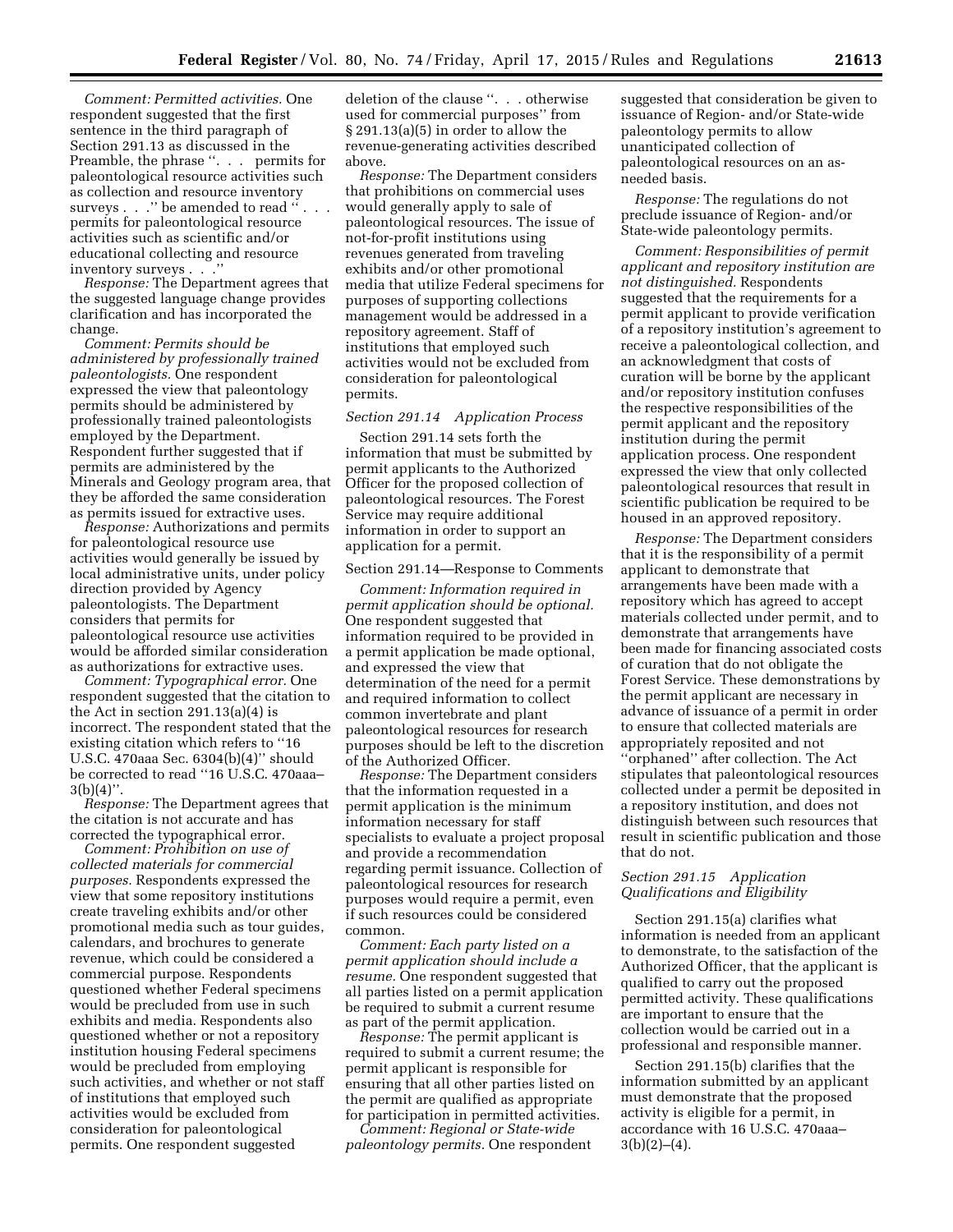# Section 291.15—Response to Comments

*Comment: Permit requirements should refer to permit application rather than applicant.* One respondent expressed the view that qualifications and eligibility requirements to obtain a paleontology permit should refer to the permit application rather than the permit applicant, in order to facilitate proposals by teams rather than individuals.

*Response:* A permit application would contain a project proposal and supporting materials provided by each permit applicant that demonstrate that the applicant(s) is/are qualified and eligible to obtain a permit. The Department considers that the suggestion to refer to the application rather than the applicant(s) is semantic rather than substantive, and that the existing statement of qualifications and eligibility requirements with respect to applicants does not discriminate against team proposals.

*Comment: Requirement of a graduate degree in paleontology is too stringent.*  Respondents expressed the view that the requirement for a permit applicant to hold a graduate degree in paleontology or a related field is too stringent and discourages research and science. Respondents suggested that students in pursuit of a graduate degree in paleontology or related field be considered qualified to hold a permit. Respondents expressed the view that it would be impractical for graduate students to be listed on their academic advisors' permits because such advisors may have several students working in different field areas at the same time and could not provide direct field supervision to each student in each area. Respondents suggested that the requirement for a graduate degree in paleontology will prevent self-educated nonprofessional, avocational, and/or amateur paleontologists from furthering their knowledge in paleontology, and expressed the view that permits should be made accessible to non-professionals without graduate degrees.

*Response:* The specification of a graduate degree in paleontology or a related field is not the sole criterion that may be considered regarding an applicant's qualifications. The regulations explicitly specify an alternative criterion of training and/or experience commensurate to the nature and scope of the proposed activities. The rule language has been slightly modified to clarify that training and/or experience need only be commensurate to the nature and scope of the proposed project. The regulations do not specify that a graduate student must be listed on an advisor's permit. Non-professional paleontologists without graduate degrees may be qualified to obtain a permit providing that they can demonstrate training and/or experience commensurate with the proposed activity.

*Comment: Permit application by casual collectors.* One respondent questioned whether or not casual (nonacademic) collectors would be eligible apply for a permit to collect paleontological resources.

*Response:* Casual (non-academic) collectors may apply for a permit provided they meet eligibility requirements and can demonstrate training and/or experience commensurate with the proposed activity.

*Comment: Requirement of paleontological expertise is too restrictive.* Respondents expressed the view that requiring a permit applicant to demonstrate paleontological expertise, or requiring permitted paleontologists to be present during collection of paleontological resources, is too restrictive. Such requirements would make it difficult for geologists without paleontological expertise to perform field research that might require collection of paleontological specimens for the detailed characterization of geological strata.

*Response:* A permit applicant may possess paleontological expertise or be able to demonstrate training and/or experience commensurate with the nature of the proposed activity. Depending on the nature of the proposed activity, such training and/or experience may not require specialized paleontological expertise. The regulations do not require that a permitted paleontologist with specialized paleontological expertise be present during permitted activities.

*Comment: Requirement for experience pertaining to field work logistics is not necessary.* One respondent expressed the view that requiring an applicant to demonstrate experience in logistical aspects of performing paleontological field work is unnecessary. The respondent suggested that ensuring proper logistical preparation for field work should be the responsibility of the applicant, not the Forest Service, and that the applicant should only be required to demonstrate qualifications, and be held responsible for, actual field collection of specimens and associated information.

*Response:* An applicant is required to demonstrate experience in logistical aspects of field work commensurate with the nature of the project proposal. The rule language has been slightly

modified to clarify that experience need only be commensurate to the nature and scope of the proposed project. This requirement ensures that specimens will not be lost or damaged resulting from a permit holder's failure to successfully complete work in the field.

*Comment: Transferability of qualifications.* Respondents suggested that permit applicants who have successfully demonstrated the qualifications to be issued a permit in one administrative unit should also be considered to be qualified to perform similar activities in other administrative units.

*Response:* Projects may differ enough in nature and scope that qualifications demonstrated by an applicant for one project may not pertain to other projects proposed by the same applicant. Permits are generally administered by the local Forest Service office which manages the lands on which a proposed project is located. It is at the discretion of the permit-issuing office whether or not to accept an applicant's qualifications which have been demonstrated elsewhere for other projects.

*Comment: Requirement of additional qualifications by the Authorized Officer may be arbitrary.* Respondents expressed the view that the ability of an Authorized Officer to require that a permit applicant hold qualifications that are not listed in the regulations may result in arbitrary requirements being imposed and lead to non-uniform, inconsistent permitting criteria employed by the Forest Service. One respondent suggested that the ability of an Authorized Officer to require additional applicant qualifications be eliminated.

*Response:* The Department recognizes that decisions to issue a permit may reflect location- and/or context-specific circumstances that are unrelated to the paleontological resource in question or the paleontological qualifications of an applicant. A decision whether or not to issue a permit may reflect an applicant's qualifications in areas unrelated to paleontology that are pertinent to such case-specific circumstances as may apply. The language of the regulations has been slightly modified to indicate that additional qualifications as may be required would relate to context-specific factors associated with the proposed project.

# *Section 291.16 Terms and Conditions*

Section 291.16(a), (b) and (c) restates 16 U.S.C. 470aaa–3 (c)(1) through (3) in specifying requirements for the issuance of a permit for the collection of paleontological resources. The permittee would acknowledge that paleontological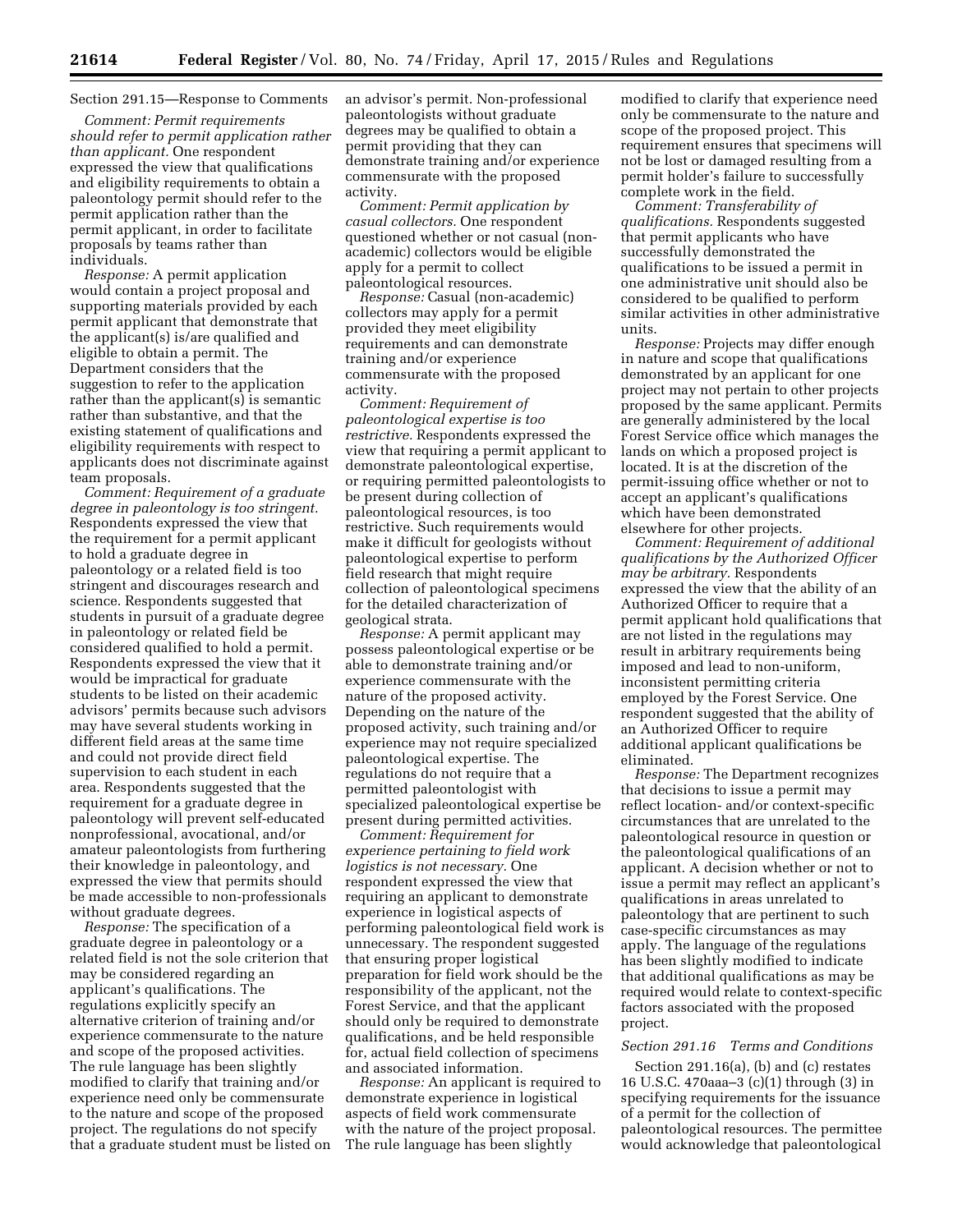resources collected from National Forest System lands under a permit remain property of the United States; that the paleontological resources collected, along with associated records, would be preserved for the public in an approved repository to be made available for scientific research and public education; and that specific locality data would be kept confidential.

Section 291.16(d) through (r) establishes requirements to ensure that all permitted activities would comply with and further the purposes of the Act, these final regulations, any additional stipulations, and other Forest Service contract authorities and requirements.

Section 291.16(r) provides for the incorporation of additional permit stipulations, as may be appropriate, that were not otherwise listed in § 291.16(a) through (q). Examples of such additional stipulations would include, but not be limited to, reclamation plans and posting of reclamation bonds. The addition of permit terms, conditions, or stipulations requiring a reclamation plan or bond, or both, to ensure reclamation of surface disturbance associated with paleontological resource collections would be at the discretion of the Authorized Officer under these regulations, and such requirements would be based on conditions specific to the authorized activity.

# Section 291.16—Response to Comments

*Comment: A valid repository agreement should be part of the permitting process.* Respondents expressed the view that an agreement by a repository to house collected specimens should be a requirement in decisions to issue a permit to collect paleontological resources.

*Response:* The Department agrees that a valid repository agreement should exist prior to issuing a permit to collect, and such requirement is stated in § 291.14(e) regarding the permit application and is re-stated in § 291.16(b) regarding permit terms and conditions.

*Comment: Permit terms and conditions should apply to the permit holder, not to the repository institution.*  Respondents expressed the view that permit terms and conditions should apply only to the permit holder and not to the repository institution which has agreed to accept collected materials. Respondents suggested that because the repository is not a signatory to a permit, it should not be held responsible for compliance with terms and conditions as set forth in a permit.

*Response:* The Department agrees that permit terms and conditions apply only

to the permit holder and not the repository. The language referring to the repository with regard to collections maintenance costs has been slightly modified to clarify that the issue of curation-related funding is a matter that may be addressed by the permit holder and the repository in an agreement separate from the permit. However, it is ultimately the responsibility of the permit holder, at the time of permit issuance, to demonstrate that funding is available to support curation of the specimens that would be collected under permit.

*Comment: Permit terms and conditions are too restrictive and limit the free exchange of scientific information.* One respondent suggested that the terms and conditions of a permit are overly restrictive, and limit the free and open exchange of scientific information.

*Response:* The Department considers that the respondent's suggestion that the terms and conditions of a permit are overly restrictive and limit the free and open exchange of scientific information is conjectural and not substantiated. Permit terms and requirements are considered to be the minimum necessary to ensure that collected specimens are appropriately protected and preserved.

*Comment: Limits on tool size and amounts of materials collected under a permit.* Respondents questioned whether or not collections of paleontological resources made under permit would be subject to the same criteria as established for casual collection, particularly with respect to limits on size of collecting tools and limits on weight and/or volume of collected materials. One respondent expressed the view that the regulations place undue limits on the volume of materials collected under permit.

*Response:* Conditions established for casual collection would not apply to collection under permit. The nature of collection tools and amounts of collected materials would be contextspecific and established in the permit.

*Comment: Undue limits on exploration for new fossil-bearing localities under a permit.* One respondent expressed the view that the regulations place undue limits on the ability to explore for new fossil-bearing localities under a permit.

*Response:* The regulations do not address or otherwise place limits on exploration for new fossil-bearing locations while working under a permit.

*Comment: Specimens collected under permit should not have to be immediately deposited in a repository.*  Several respondents expressed the view

that serious amateur collectors and researchers who are not affiliated with a repository be allowed to retain possession of collected specimens while they are studying or performing research on them.

*Response:* The regulations do not specify a deadline for depositing specimens in a repository after collection. A time frame for timely transfer of collected materials by a permit holder to a repository would be specified in the permit.

*Comment: Paleontological resources should be preserved in perpetuity.* One respondent suggested that reference to preserving paleontological resources that are collected under permit in an approved repository be amended to indicate that such resources will be preserved for perpetuity for the public in an approved repository.

*Response:* The Department agrees that there is an expectation that specimens deposited in a repository will be preserved in perpetuity. However, a repository may not be able to provide written assurance that such preservation would be in perpetuity. Rather, the term of preservation would be addressed in a repository agreement.

*Comment: Paleontological resources should be made available to qualified individuals.* One respondent expressed the view that reference to making paleontological resources deposited in a repository available for scientific research and public education should be amended to indicate that such resources be made available to qualified individuals for scientific research and public education.

*Response:* The Department considers that paleontological resources which have been deposited in a repository are held in trust for the benefit of the public, and that formal restriction of access to such resources to qualified individuals is beyond the scope of the regulations.

*Comment: Requirement for deposit in a repository does not distinguish between fossils collected for research or educational purposes.* Respondents expressed the view that fossils collected for educational purposes and/or teaching collections in academic departments should not be subject to same requirement to be deposited in a repository as are research collections. Respondents also suggested that common invertebrate and plant fossils should not be required to be deposited in a repository.

*Response:* The definition of repository in the regulations allows for deposition of specimens collected under permit into teaching collections maintained by educational institutions. Common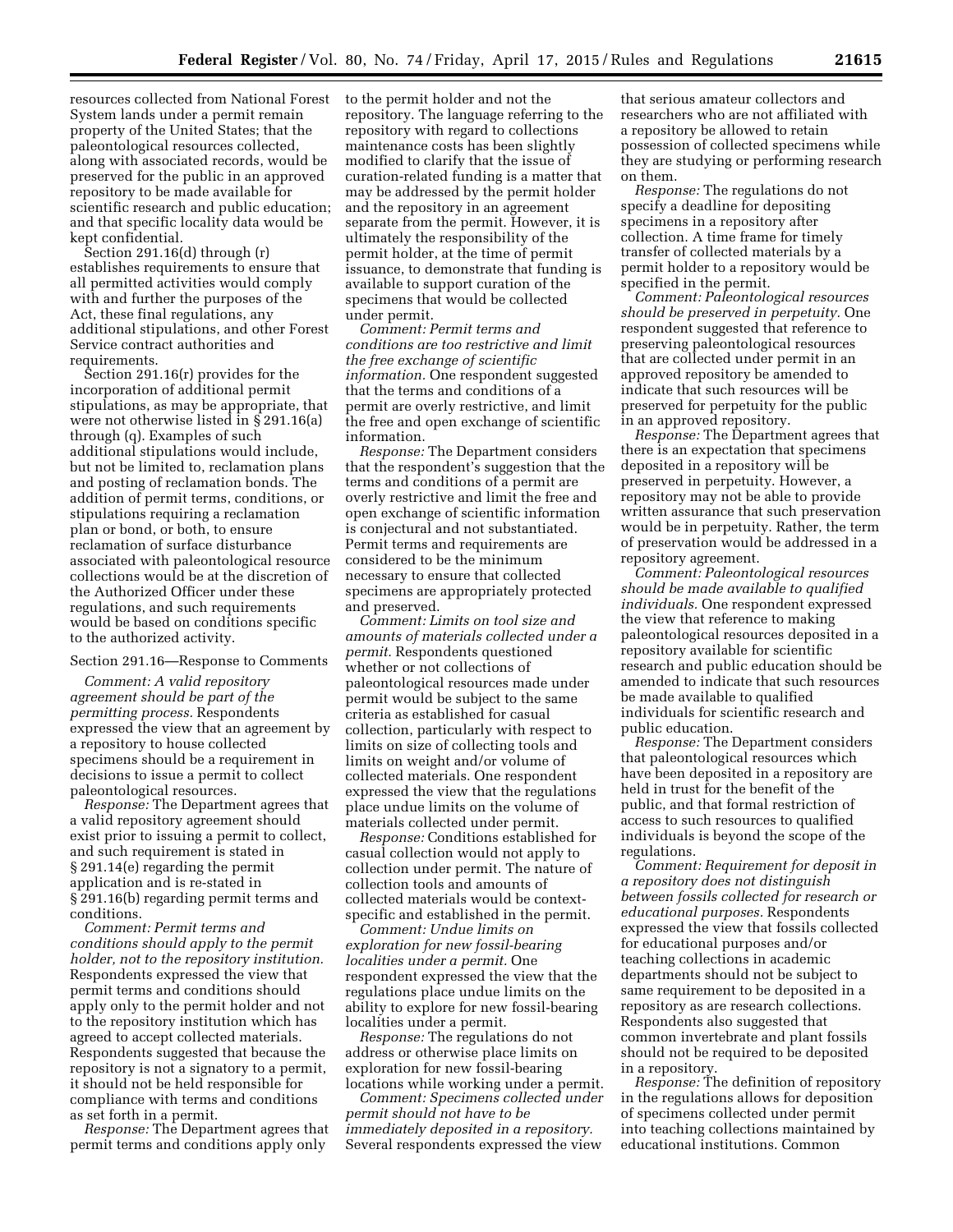invertebrate and plant paleontological resources subject to casual collection do not need to be deposited in a repository; however, common invertebrate and plant paleontological resources that are collected under a permit must be

deposited in a repository. *Comment: Release of specific locality data should not be restricted.*  Respondents expressed the view that terms and conditions of permits should not include restriction on release of specific locality data. Respondents suggested that permits require full and open disclosure of specific location information, with exception to full disclosure only in cases where collected specimens have a high market value and/or locations would be placed at risk by such disclosure. Respondents suggested that full disclosure of location data is necessary to provide full scientific value of collected specimens, and that separation of location information from specimens is irresponsible and may result in permanent loss of specific location information. Respondents expressed the view that rigid enforcement of confidentiality provisions would be onerous and jeopardize routine use of collections.

*Response:* Confidentiality of specific location information is required by the Act, and the regulations require that confidentiality with regard to specific location information be maintained by individuals who choose to solicit and receive a permit from the Forest Service to collect paleontological resources. The Forest Service may consider the context of the permitted project and collection locations in determining the appropriate level of specificity of location information that would be considered confidential. The Department does not consider that maintaining confidentiality of specific locations requires separation of specific locality information from specimens. Respondents' suggestion that enforcement of confidentiality provisions would be onerous and jeopardize routine use of collections is conjectural and not substantiated by data. Many repositories already house specimens, such as cultural archeological materials and endangered species, which are used in research and whose collection locations are considered confidential.

*Comment: Specific location information that can or cannot be released.* One respondent suggested that general location information be allowed to be released, and expressed the view that clarification should be provided regarding the level of specificity of location information (that is,

identification of State, and/or county and/or specific geologic unit in which location occurs) that could be allowed to be released.

*Response:* The level of specificity of location information that would be considered confidential would in most circumstances reflect the context of the occurrence, and would be decided on a case by case basis. Coordinates obtained from Global Positioning System (GPS) devices, or from other sources with a comparable level of accuracy would generally be considered too specific for general release and would remain confidential. Criteria for determining the appropriate level of specificity of location information would relate to case-specific circumstances and would not be appropriate to list in regulations.

*Comment: Permit holder should be accorded responsibility to determine the appropriate level of specific location information for release.* One respondent expressed the view that in being awarded a permit, a permit holder should be recognized by the Forest Service as being capable of making certain types of decisions without prior authorization, including being responsible for determining an appropriate level of specific location information that can be released.

*Response:* The appropriate level of specific location information that would be considered for release would be specified in permit terms and conditions. A permit applicant may provide suggestion, with justification, for the appropriate level of specific location allowed for release in the permit application.

*Comment: Acknowledgment of the Forest Service in public communications resulting from collections.* One respondent expressed the view that it would be difficult for a permit holder to comply with the requirement to acknowledge the Forest Service in public communications concerning collected materials after the collection has left the permit holder's possession and has been transferred to a repository where other users may access the collection. The respondent also suggested that a permit holder may acknowledge the Forest Service in good faith, but that a communications medium may remove the citation prior to distribution.

*Response:* The language of the regulations has been modified to clarify that a permit holder would only be responsible for acknowledging the Forest Service in public communications resulting from the permit holder's use of collected materials. The Forest Service would consider good faith efforts by a permit

holder to provide such acknowledgment, in circumstances as described by the respondent where lack of acknowledgment relates to factors beyond the control of the permit holder.

*Comment: Timely issuance of repository catalog numbers may be beyond control of permit holder.* One respondent expressed the view that a permit holder should not be required to adhere to a 1-year deadline for submittal to the Forest Service of a list of catalog numbers assigned by a repository to collected specimens. The respondent suggested that repositories may not assign catalog numbers to specimens in a timely manner, and that a permit holder may have no direct influence over when catalog numbers are assigned. The respondent suggested that the requirement be changed to accession numbers rather than catalog numbers, and/or that the time frame for submittal of catalog numbers be flexible.

*Response:* The regulations do not specify a 1-year deadline for submittal of repository-issued catalog numbers for specimens collected under permit. Rather, the regulations refer to a timeline, to be established in the permit, for submittal of a complete list of collected specimens and their current locations. Reference in the regulations to submittal of repository accession and catalog numbers in permit reports has been modified to clarify that submittal of accession and/or catalog numbers would be allowed, to account for circumstance wherein a repository may have assigned accession numbers to specimens but has not yet issued catalog numbers for those specimens.

*Comment: Permit application requirements and terms and conditions do not distinguish between responsibilities of permit holder and repository.* One respondent expressed the view that requiring a permit holder to identify a repository institution, provide documentation that the identified repository has agreed to accept collected materials, and that a permit holder be responsible for cost of curatorial activities associated with collected specimens does not distinguish between the roles and responsibilities of the permit holder and the repository institution with respect to the permitting process, and that such roles and responsibilities should be clarified.

*Response:* The Department recognizes that the roles and responsibilities of a permit holder and repository concerning proposed collections and subsequent collections management activity are often interrelated and difficult to disentangle. With regard to permitting and permit terms and conditions, the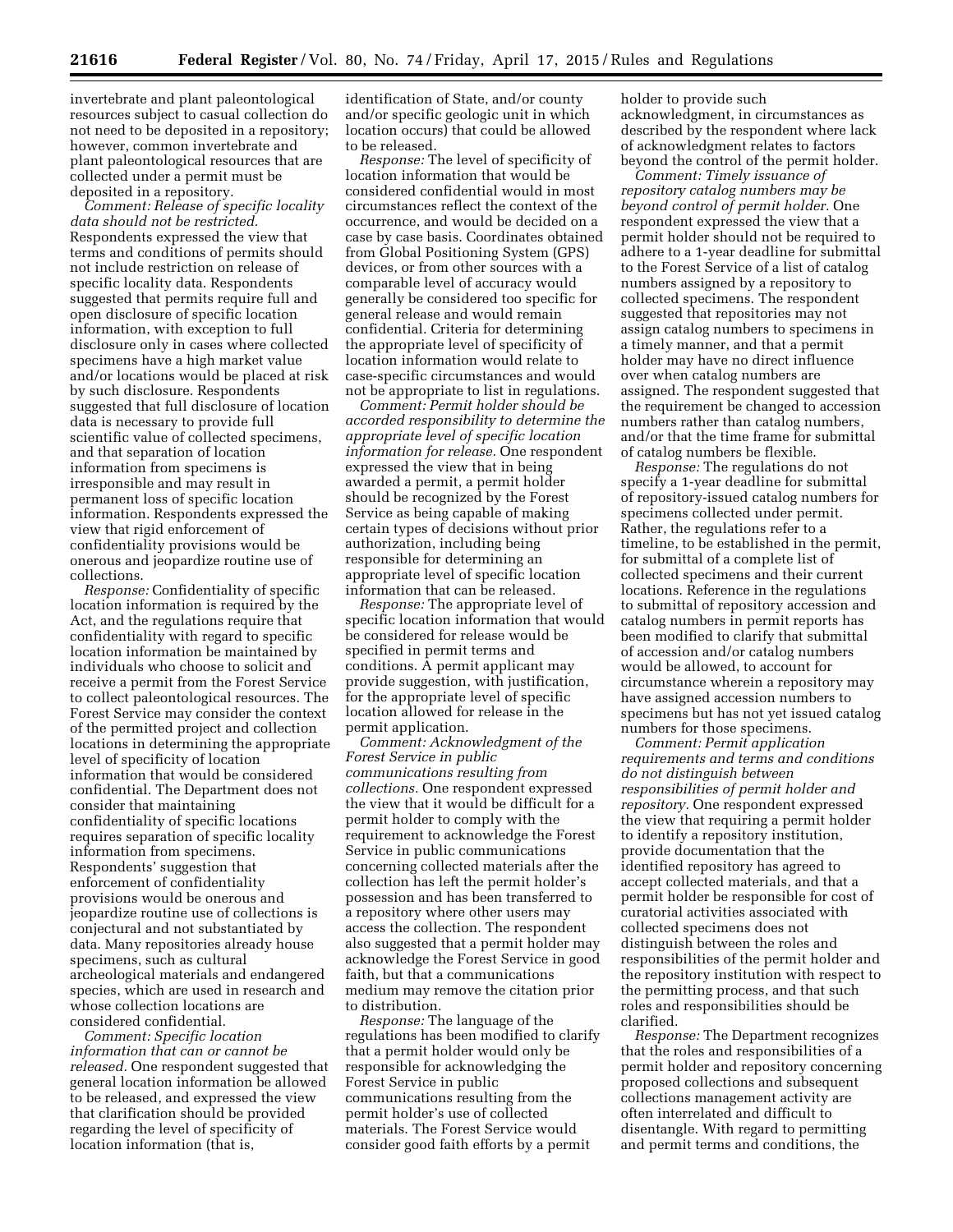Department considers that it is necessary for a permit applicant to establish in the application and for the Department to recognize at the time a permit is issued, that an appropriate repository has been identified, that the repository has agreed to accept the collections, and that financial mechanisms are in place to ensure continued professional management of the collected specimens. Because the permit applicant is proposing the collection activity, it is the applicant's responsibility to provide documentation that identifies an appropriate repository, to document that the repository has agreed to accept the collection, and to document that necessary funding has been secured to ensure collection maintenance. These issues must be addressed in the application and/or at the time a permit is issued, in order to minimize the possibility of issuing a permit that results in an orphaned collection.

*Comment: Requirement to comply with tasks specified by Authorized Officer is too broad.* One respondent suggested that the requirement for a permit holder to comply with all tasks required by the Authorized Officer, even in the event of permit expiration, suspension, or revocation is too broad. The respondent suggested that the word'' tasks'' be replaced by ''terms and conditions'' or ''permit requirements.''

*Response:* The Department agrees that reference to ''tasks'' is overly broad, and has replaced ''tasks'' by ''permit requirements'' to clarify the permit holder's continued obligations in the event of permit expiration, suspension, or revocation.

*Comment: Additional permit conditions should not be allowed.*  Respondents expressed the view that the provision allowing for additional permit stipulations, terms, and conditions that are not already listed is too broad. Respondents suggested that the ability to add permit requirements could result in requirements that are arbitrary and that are not based in science and/or regulatory standards, and also suggested that reclamation of collection sites should not be a universal permit requirement.

*Response:* The Department requires the ability to establish permit terms and conditions that may be unrelated to paleontological resources, but are necessary to address location-specific conditions. The regulations do not specify site reclamation as a universal permit requirement.

# *Section 291.17 Permit Reports*

Section 291.17 lists the information that is necessary for permittees to

include in the reports required under a permit to conduct paleontological activities. This information is required in order to address 16 U.S.C. 470aaa–1 which states that the Secretary shall manage paleontological resources using scientific principles and expertise.

#### Section 291.17—Response to Comments

*Comment: Required content of reports should apply only to permit reports.*  Respondents noted that the permit report requirements as listed in § 291.17 should apply only to permit holders and not to repository institutions, because a repository institution is not a signatory to a permit and should not be held responsible for addressing permit requirements. One respondent suggested that the term ''museum agreements'' be removed from the title of § 291.17 to clarify that the report content requirements listed therein pertain only to permit reports.

*Response:* The Department agrees with respondents' comments and the heading of § 291.17 has been changed to clarify that the section applies to permit reports and not to repositories.

*Comment: Required content of reports is burdensome.* Respondents expressed the view that the required content of permit reports is overly comprehensive, burdensome, and limits the free and open exchange of scientific information. Respondents suggested that required items be considered optional, and that the phrase ''as appropriate'' be added to requirements concerning identification of potential impacts to paleontological resources and mitigation recommendations to address identified potential impacts. Respondents suggested that requirements to supply repository-issued accession numbers and catalog numbers reflect repository processing time and are beyond the control of permit holders. One respondent suggested that up to 2 years following the end of field work be allowed for a permit holder to supply required information concerning inventories of collected specimens and collection locations.

*Response:* The Department considers that the specified report content is the minimum information necessary for the Forest Service to be able to evaluate work performed under permit and use such evaluations as the basis for managing its paleontological resources using scientific principles and expertise. Respondents' suggestions that report content is burdensome and limits the open exchange of scientific information are conjectural and not substantiated. The regulations already state that all items listed as report content are to be included ''as appropriate''. The

regulations do not specify a 1 year deadline for submittal of a permit report, including content related to repository-issued accession and catalog numbers for specimens collected under permit. Rather, the regulations refer to a timeline, to be established in the permit, for submittal of the permit report. Reference in the regulations to submittal of repository accession and catalog numbers in permit reports has been modified to clarify that submittal of accession and/or catalog numbers would be allowed, to account for circumstance wherein a repository may have assigned accession numbers to specimens but has not yet issued catalog numbers for those specimens.

#### *Section 291.18 Modification of Permits*

Section 291.18 provides the framework for the modification of permits, in accordance with 16 U.S.C. 470aaa–3(d). Examples of a permittee' s request for permit modification would include, but would not be limited to: Changes to the persons listed on the permit, changes to the scope of work (including, but not limited to, geographic area, analysis or collecting techniques, or geologic strata), change of the designated approved repository, or changes to the permit timelines. Modification of a permit would be discretionary on the part of the Authorized Officer (see § 291.13(b)). Notifications regarding modifications would be in writing.

# *Section 291.19 Suspension and Revocation of Permits*

Section 291.19(a) and (b) provides for the suspension or revocation of permits in accordance with 16 U.S.C. 470aaa–3 (d)(1) and (2). Suspensions would address a variety of management issues that may or may not be due to any fault of the permittee. For example, the Authorized Officer would be able to suspend a permit if conditions relating to other resources have changed. The Authorized Officer would also be able to suspend a permit for any violation of a term or condition of the permit, such as exceeding the approved scope of work.

A permit may also be suspended if permittee becomes ineligible to hold a permit. Examples of ineligibility include, but are not limited to, situations where the permittee is responsible for resource damage, if the approved repository is no longer available, or if the permittee provided false information to the Authorized Officer as part of the application for the permit.

A suspended permit may be revoked if the permittee fails to correct the reason(s) for the suspension in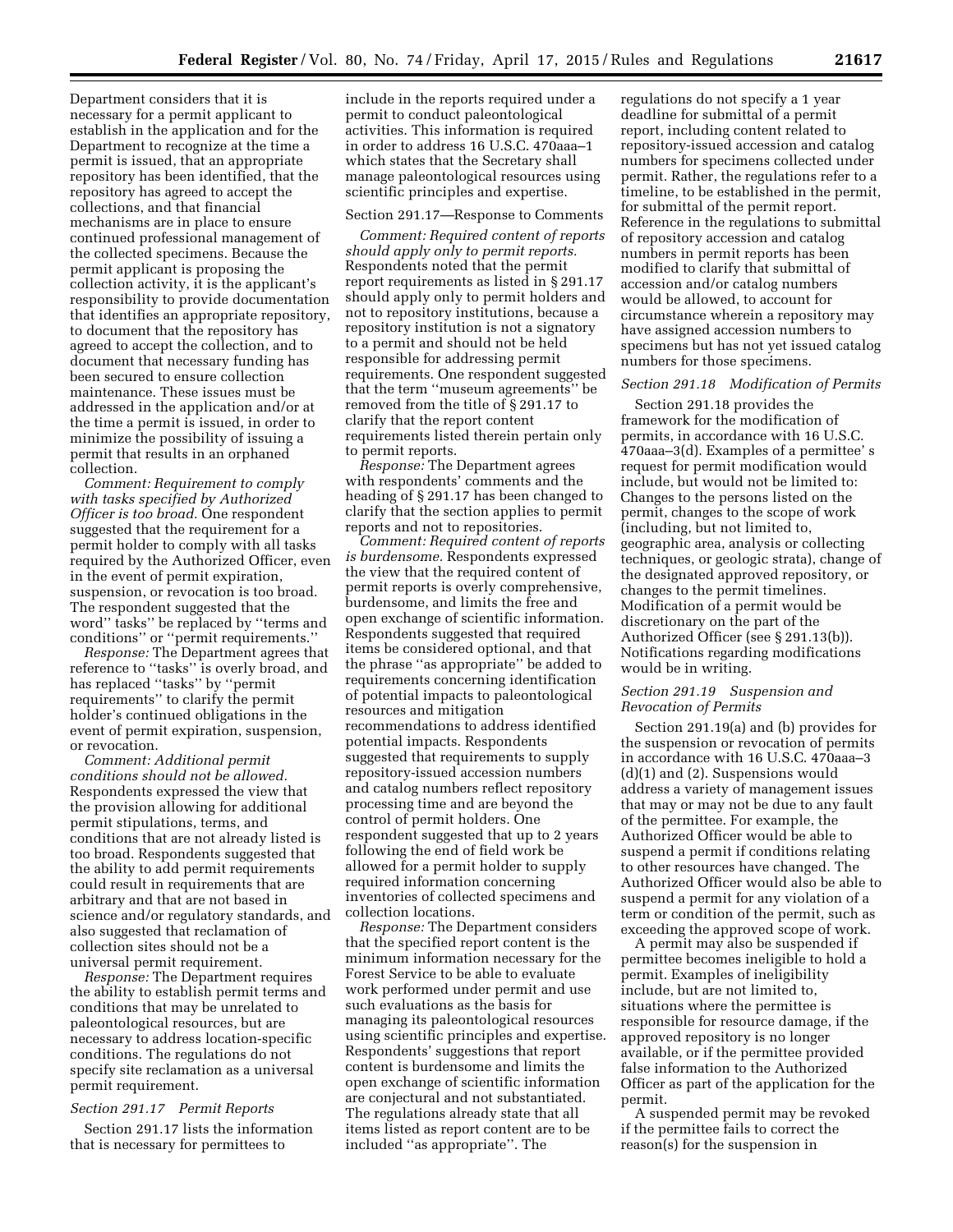accordance with the notification by the Authorized Officer. Permits that are suspended for reasons other than the permittee's conduct (for example, resource management closures, wildfires, and so forth) will not be revoked. Such circumstances will result in continued permit suspension until the situation is corrected, or in some cases, the permit may be modified.

#### *Section 291.20 Appeals*

Section 291.20 clarifies that a permittee may appeal the denial or revocation of a permit in accordance with 36 CFR part 214. Procedures for appealing a permit revocation or denial are set forth in 36 CFR part 214.

# *Section 291.21 Curation of Paleontological Resources*

Section 291.21 clarifies that paleontological resources from National Forest System lands collected under a permit issued under these regulations must be deposited in an approved repository. Collections made from National Forest System lands before the effective date of these regulations would be covered under the terms of the original collection permit or agreement. Such instruments remain in effect and the collections remain Federal property. Repositories are encouraged to work with the Forest Service to ensure that the care of pre-existing collections meet the minimum requirements of these regulations.

#### Section 291.21—Response to Comments

*Comment: Uniformity of repository requirements between the Departments of Agriculture and Interior.* One respondent expressed the view that regulations concerning repositories be consistent between the Departments of Agriculture and Interior, so that repositories who maintain collections from both Departments would not have to implement separate standards of curation that would be costly and unnecessarily burdensome. The respondent suggested that the development of these regulations be suspended until versions from both the Departments of Agriculture and Interior are available for simultaneous review so that uniform standards may be established.

*Response:* The Departments of Agriculture and Interior closely coordinated the drafting of requirements related to repositories in their respective regulations, and the applicable repository standards are in substantive agreement. The Department does not consider that a requirement for separate standards of curation would be imposed on repositories, and the regulations

explicitly state that a repository approved by a Federal agency or bureau may be considered an approved repository by the Forest Service. Consequently, there is no need for simultaneous review of the respective regulation of the Departments of Agriculture and Interior regarding the establishment of uniform repository standards.

*Comment: Non-research collections.*  Respondents suggested that the requirement for all collections of paleontological resources made under permit to be deposited in an approved repository is unreasonable. Respondents noted that this requirement may preclude collections for teaching purposes, many of which are housed in academic institutions rather than research-oriented repository institutions. Respondents also suggested that research collections of common invertebrate and plant paleontological resources be exempted from the requirement to be deposited in an approved repository. Respondents suggested that curation of common invertebrate and plant paleontological resources is costly and will hinder research, and that many repositories will not accept collections of common specimens owing to curation resource limitations.

*Response:* The definition of repository in the regulations allows for deposition of specimens collected under permit into teaching collections maintained by educational institutions. The suggestion that repositories may reject collections of common invertebrate and plant paleontological resources owing to resource limitations is conjectural, and no examples of such practice were offered. The regulations conform to the Act, which states that permitted collections of paleontological resources must be deposited in an approved repository, and which does not provide an exception for common invertebrate and plant paleontological resources. Use of specimens in research that are not properly curated would increase the risk of their loss, damage and/or misappropriation, all of which pose greater risk of hindering research than costs associated with appropriate curation of such specimens, which would ensure their availability to future researchers.

*Comment: Additional information should be provided for common paleontological resources.* One respondent expressed the view that more detailed information and guidance should be provided concerning criteria and procedures for storing, preparing, and documenting common paleontological resources.

*Response:* Common invertebrate and plant paleontological resources collected under permit would be subject to the same repository requirements as other paleontological resources collected under permit. Collection management functions such as storage, preparation, and documentation are the responsibilities of a repository, and are beyond the scope of the regulations to address.

# *Section 291.22 Becoming an Approved Repository*

Section 291.22 states the requirements for becoming an approved repository. Section 291.22(a) states that the repository must meet the minimum standards in § 291.23 and agree to certain terms and conditions. Section 291.22(b) states that the Authorized Officer and the repository official may enter into a formal curation agreement in accordance with § 291.26. Section 291.22(c) explains that the repository must agree to periodic inventories and inspections as described in § 291.25. Section 291.22(d) clarifies that an Agency paleontologist in consultation with the repository official will make a determination of the content of the collection to be curated based on scientific principles and expertise. Section 291.22(e) explains that a repository that has been approved by one Federal agency may be considered approved by other Federal agencies. For example, a repository approved by the Forest Service may be considered approved by the Bureau of Land Management and vice versa.

# Section 291.22—Response to Comments

*Comment: Content of Collections.*  Respondents suggested that clarification should be provided concerning how the Authorized Officer will consult with a repository to determine the content of collections prior to their being deposited, and expressed the view that undue interference by the Authorized Officer may result in a repository declining to accept a collection. Respondents suggested that repositories generally maintain a defined scope of collections and that repository staff expertise is most appropriate to determine repository collection content. Respondents suggested that repository staff expertise should be relied on to make collection content decisions, that consultation with the Authorized Officer each time specimens are deposited would be burdensome, and that consultation with the Authorized Officer should be limited to circumstance where questions arise. Respondents also expressed the view that clarification should be provided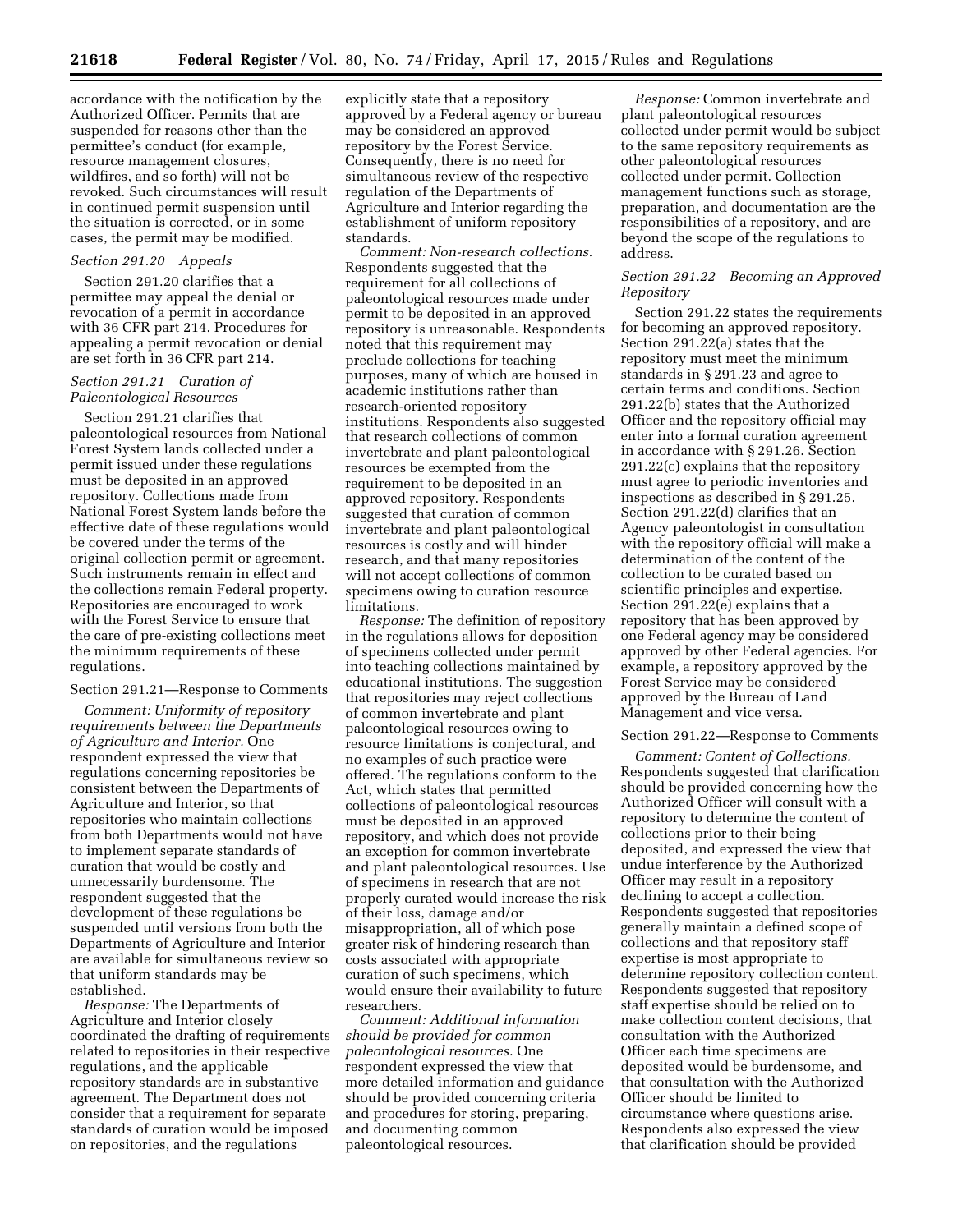regarding the disposition of specimens that are not appropriate for repository collections.

*Response:* The process for determining the content of collections to be deposited in a repository institution will be established in a repository agreement. The terms of the repository agreement will determine the degree of latitude offered to the repository institution in determining the content of deposited collections, and circumstances that may require consultation with an Agency paleontologist regarding the content of permitted collections to be deposited will be described in the repository agreement. The roles of the Authorized Officer and agency paleontologist in determining the content of deposited collections are clarified by replacing the phrase ''the Authorized Officer'' with ''an Agency paleontologist'' in § 291.22(d) of the regulations. The manner of disposition of collected specimens that are not appropriate for a repository's collections will be established in a repository agreement and/or through discussion with an Agency paleontologist.

*Comment: Release of specific locality data.* Respondents suggested that clarification should be provided regarding the level of specificity of locality data to be considered confidential, and suggested that the requirement of signed confidentiality agreements for recipients of specific locality information could delay or impede publication of research results in scientific journals that require publication of locality information.

*Response:* The level of specificity of location data to be considered confidential cannot be addressed appropriately in regulation, as such level will commonly reflect local considerations that are specific to the paleontological resource in question. Coordinates obtained using Global Positioning System (GPS) devices or geographic coordinates that reflect a comparable level of accuracy would generally be considered too specific. The suggestion that research publication could be delayed or impeded by the requirement for written confidentiality agreements from recipients of protected information is conjectural. A survey of publication requirements for a number of scientific journals that exclusively or commonly contain paleontology articles has demonstrated that most journals either do not require publication of specific location information, or make provision for not publishing such information for sensitive locations where public knowledge of specific locations presents risk to the resource.

# *Section 291.23 Minimum Requirements of Approval of a Repository*

Section 291.23 states the minimum requirements that a repository must meet in order to be approved to provide long-term curatorial services for Federal paleontological collections. It is important to establish such requirements in these final regulations, rather than rely on standards contained in internal agency policy and guidance documents such as Department of the Interior Departmental Manual Part 411, in order to (1) promote consistency between the Departments, (2) eliminate subjectivity in approving repositories, and (3) provide sufficient information to repositories seeking to become approved under the Act and the final regulations.

#### Section 291.23—Response to Comments

*Comment: Requirements of approval of a repository.* One respondent stated that the definition of a ''good repository'' was not clearly stated, and another respondent suggested that the focus of this section should be on fossil collections and that requirements should include a guarantee that the fossil collection be treated by the repository as a permanently accessible source of scientific data.

*Response:* The Department considers that the conditions as set forth in § 291.23 of the regulations offer clear and sufficient detail for characterization of a repository that may be approved to house paleontological collections from National Forest System lands. The repository requirements set forth in these regulations reflect a focus on the paleontological collections and have been developed to ensure the long-term integrity of collections maintained in repositories. A focus on collections as permanently accessible sources of scientific data is reflected in the provisions of §§ 291.22(a)(iii) and 291.24(a) of these regulations.

*Comment: Requirement for repository staff expertise in paleontology is burdensome.* A respondent suggested a requirement for staff expertise in paleontology may be burdensome for small repository institutions

*Response:* The language in § 291.23(d) of the regulations has been modified to reflect that the level of repository staff expertise in paleontology be appropriate to the nature and use of the paleontological collections maintained by that repository.

*Comment: Approval of a repository.*  Respondents expressed the view that clarification should be provided concerning whether or not approval of a repository is a one-time process, or if an approval is required for every permit or collection considered for deposit. Respondents also expressed the view that decisions by the Forest Service regarding repository approval be timely.

*Response:* Following approval of a repository, the repository is considered to remain approved unless a change in the conditions related to approval warrant reevaluation. A repository approval and related repository agreement will generally require exchanges of information between the Forest Service and the repository institution; the Forest Service is committed to making repository approvals as timely as practicable.

# *Section 291.24 Standards for Access and Use of Collections*

Section 291.24 of these final regulations provides repositories with consistent standards for access to and use of Federal collections in accordance with 16 U.S.C. 470aaa–3(c)(2), which states that paleontological resources will be preserved for the public in approved repositories and be made available for scientific research and public education. This section also addresses loans and reproductions, which increase the use and accessibility of paleontological resources consistent with professional and educational practices.

Section 291.24(f) clarifies when repositories must obtain approval from the Authorized Officer before allowing certain uses that may subject the specimens to damage. These uses include certain types of reproductions and consumptive analysis of specimens. Reproductions include molding and casting, and computerized axial tomography (CAT) scans. Routine photographic and/or digital reproductions would generally not require individual approvals, providing the reproductions are not made for commercial purposes, and that the reproductions do not require transfer of the specimen(s) to a different facility. Reproductions help expand use and accessibility of collections for exhibition, research, education, and interpretation. Producing a mold and then a cast of a specimen will allow an exact duplicate upon which research and exhibition can take place without further damaging the original specimen. Section 291.24(f)(2) clarifies that the approved repository may only allow consumptive analysis of specimens if the Authorized Officer, in consultation with an Agency paleontologist, has determined that the potential gain in scientific or interpretive information outweighs the potential loss of the paleontological resource. Consumptive analysis would generally be limited to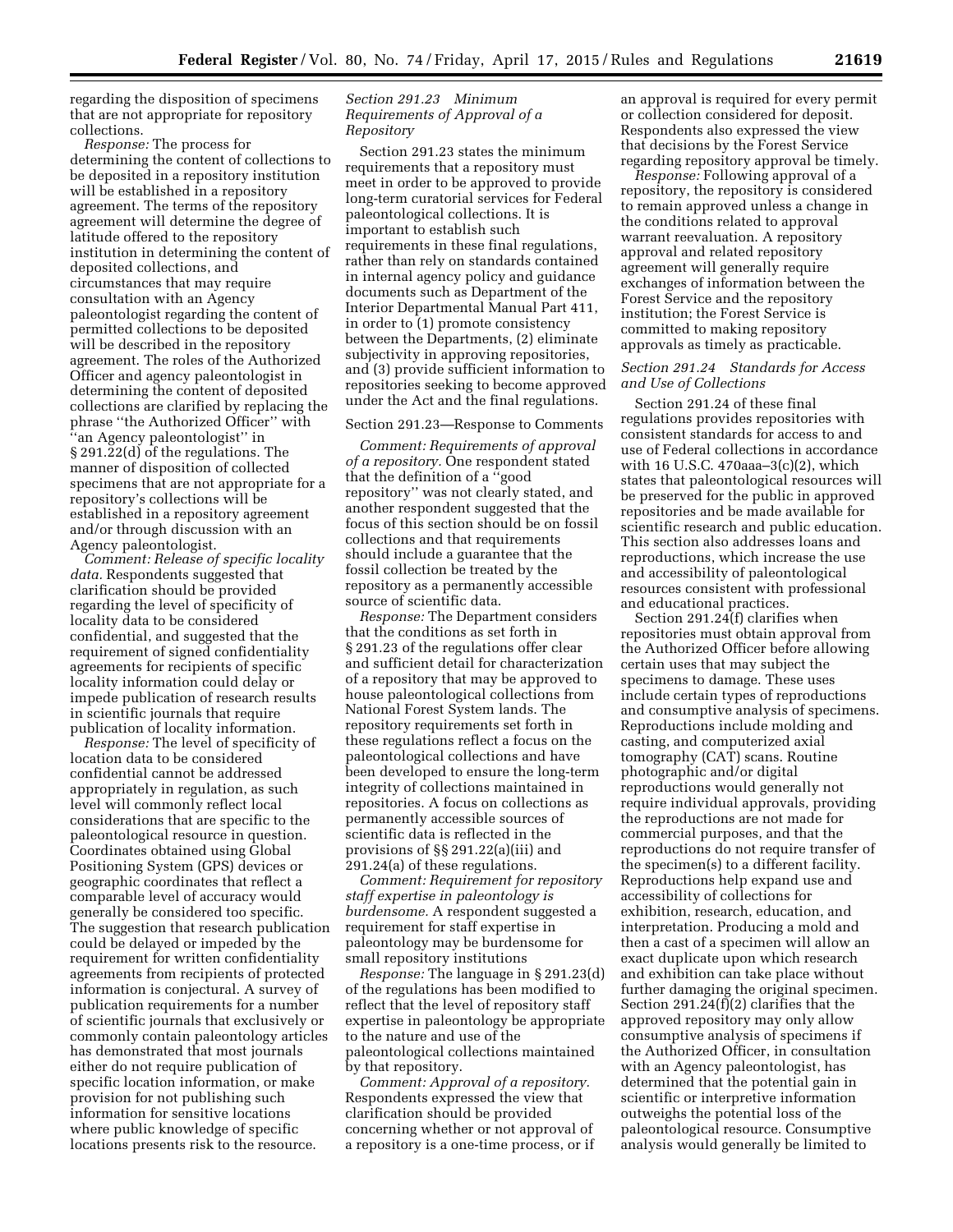specimens that are not unique or fragile, or to a sample of specimens drawn from a larger collection of similar specimens.

# Section 291.24—Response to Comments

*Comment: Repository standards add unnecessary bureaucracy and are inconsistent with standard museum collection management practices.*  Respondents expressed the view that requirements related to repositories add unnecessarily to bureaucracy, are timeconsuming to address, and are inconsistent with standard museum collection management practices. Respondents suggested that the Forest Service should collaborate with repositories and/or other professional organizations with a focus on museum collections management issues in drafting regulatory requirements pertinent to collections management. Respondents expressed the view that umbrella repository agreements be developed that clearly state the respective roles and responsibilities of the Forest Service and the repository, and that state how the costs associated with collections management are calculated and allocated.

*Response:* The Department considers that collections management requirements set forth in the regulations largely reflect collections management policies and procedures that are routinely employed by professionally managed repository institutions. Repository requirements were developed by a team of interagency specialists including those familiar with repository operations. In accordance with the Administrative Procedure Act, the solicitation of public comments on these final regulations is the established procedure for members of the public to provide comments concerning collections management for Department and Agency specialists to further consider prior to promulgation of the final regulations. The Department agrees that repository agreements could address costs associated with collections management, and nothing in these regulations would prevent repository agreements from addressing such costs.

*Comment: Distinguishing responsibilities of repository and permit holder.* Two respondents expressed the view that § 291.24 does not effectively distinguish between the respective responsibilities of the repository and the permit holder, who may not be affiliated with the repository. Respondents specifically note that repositories cannot be held responsible for collections which have not yet been deposited by permit holders.

*Response:* Section 291.16(f) of the regulations states that the permit holder is responsible for all work conducted under the permit; this should be understood to mean permitted work prior to depositing collected specimens in a repository institution. The regulations do not state that a repository is responsible for collected specimens prior to transfer of those specimens by the permit holder to the repository. A repository would not be considered responsible for collected specimens until after such specimens have been accessioned into the repository's collections.

*Comment: Decision-making by approved repository.* Respondents expressed the view that § 291.24 of these final regulations contains provisions that are not addressed in the Act and which place undue administrative burdens on repository institutions. Respondents also suggest that approval of a repository institution in accordance with §§ 291.22 and 291.23 demonstrates the responsible stewardship of that institution. Consequently, the qualified repository professional staff should have the authority to make decisions concerning reproductions and consumptive analyses based on institutional policies and professional standards, without requiring written approval from the Authorized Officer.

*Response:* Regulations may impose conditions that are considered necessary to implement provisions of the Act, even if such provisions were not explicitly specified in the Act. The Department considers that the repository conditions set forth in § 291.24 of the regulations are industrystandard best management practices already employed by most professionally-managed repository institutions. Forest Service specimens in repository collections remain Federal property, for which the Forest Service Authorized Officer is held ultimately accountable. The level of decisionmaking authority deferred to the repository in administering Forest Service paleontological specimens will be established in a repository agreement, and will reflect the degree of responsible stewardship demonstrated by the repository institution.

*Comment: Role of private institutions.*  One respondent suggested that clarification should be provided regarding the role of private institutions or companies with respect to standards for access and use of collections.

*Response:* These regulations do not distinguish between roles that may be played by public or private institutions with respect to standards for access and

use of collections. Standards in the regulations apply equally to all institutions.

*Comment: Providing access to specific locality data.* Respondents expressed the view that clarification should be provided concerning how to administer requests by users for specific locality information, and expressed concern that separating locality data from specimens to ensure confidentiality is bad practice and reduces scientific usefulness of specimens.

*Response:* The Department does not consider that maintaining confidentiality of specific locations requires separation of specific locality information from specimens in repository collections. The repository institution is responsible for maintaining an appropriate level of confidentiality of specific locations of specimens. These regulations do not stipulate specific collections-based practices or procedures to ensure confidentiality; rather, the employment of specific practices or procedures as appropriate to maintain confidentiality is at the discretion of the repository institution.

*Comment: Administration of confidentiality agreement.* Respondents suggested that clarification should be provided regarding whether the Forest Service or the repository would administer confidentiality agreements, and suggested that repositories be explicitly allowed to share locality information with holders of Forest Service permits for mitigation projects.

*Response:* The Department considers that administration of confidentiality provisions is a shared responsibility of the Forest Service and the repository, and that administrative details would be addressed in a repository agreement. Institutional responsibilities in communicating confidential location information would be addressed in the repository agreement. The Department considers that entities with a demonstrated legitimate need to obtain confidential location information would generally be granted access to such information, and that consultation between the Forest Service and the repository should resolve any issues that may arise.

*Comment: Responsibility for loaned specimens.* Respondents expressed the view that clarification should be provided regarding whether a repository may require a borrowing institution to provide insurance for loaned specimens. Respondents expressed the view that the repository of origin cannot be held responsible for loaned specimens, and that the borrowing institution must be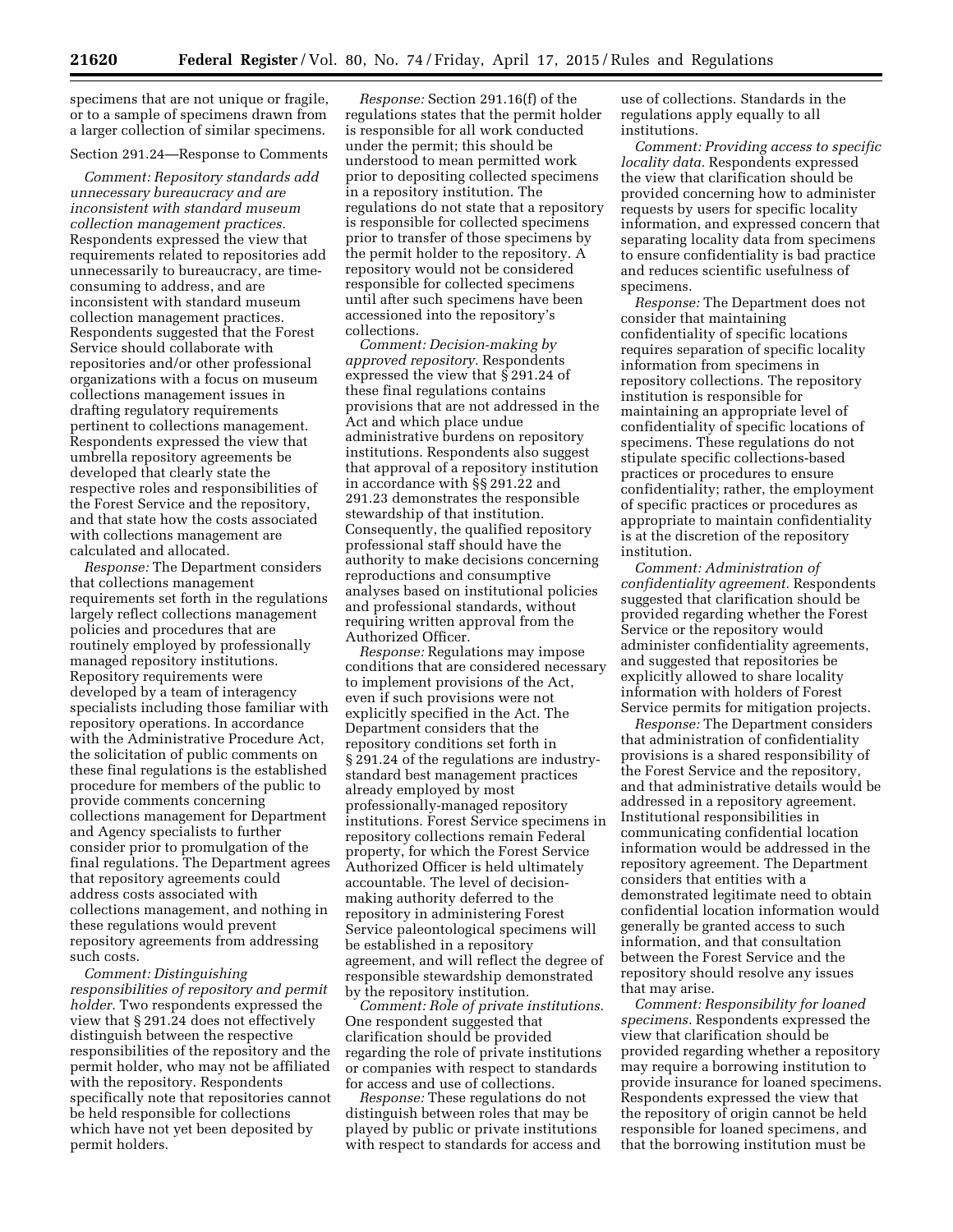responsible for loaned specimens during making reproductions are more the loan period.

*Response:* A requirement to insure loaned specimens is a matter to be decided between the institutions that are parties to a loan, in accordance with the loan policies of the institutions. The Department considers that the parent repository for Federal paleontological specimens bears responsibility for the stewardship of those specimens, even if they have been loaned to another institution.

*Comment: Records of collections use.*  Respondents suggest that tracking the use of Department collections separately from other collections will be burdensome, and that repositories should not be required to track collections uses apart from common practices in documenting loans, exhibition usage, and requiring citation in scientific research publications.

*Response:* The regulations do require tracking the scientific and educational uses of collections from National Forest System lands, but they do not require them to be tracked separately from other repository collections. The Department considers that tracking of collections use is an industry standard procedure for professionally-managed repository institutions, and that the ability to document such uses of Department specimens and/or collections would be a subset of more comprehensive collections management practices already employed by repositories.

*Comment: Repository fees.*  Respondents suggested that clarification should be provided regarding whether repositories may charge fees to permit holders for the curation of deposited collections, and whether the Forest Service would provide financial support for curation of collections obtained under permit.

*Response:* The issue of charging fees to permit holders for the curation of collections from National Forest System lands is a matter to be decided between the permit holder and the repository institution. The issue of Forest Service assistance provided for curation of collections would be addressed in a repository agreement; generally, the Department can not commit to or guarantee financial support for collections.

*Comment: Written approval for reproduction.* Respondents expressed the view that the requirement for written approval from the Authorized Officer for reproductions is burdensome, because the listed types of reproductions are routine practices, are non-destructive, and pose little physical risk to specimens. Respondents further suggested that decisions regarding

appropriately made by qualified repository professional staff with firsthand knowledge of specimen condition, rather than by the Authorized Officer who may not possess the expertise required to evaluate requests for reproductions based on their scientific merit. One respondent suggested that the Authorized Officer be required to consult a professional paleontologist regarding approvals for reproductions, and another respondent suggested that approvals should not be withheld by the Authorized Officer for non-scientific reasons.

*Response:* Particulars concerning the need for written approvals from the Authorized Officer for a repository to make reproductions would be addressed in a repository agreement. Routine photographic and/or digital reproductions would generally not require individual approvals, providing the reproductions are not performed for commercial purposes and do not require transfer of the specimen(s) to a different facility The rule language has been clarified to reflect this. Generally, methods of reproduction that would require extensive physical manipulation of a specimen, transfer of a specimen to a different facility and/or that could reasonably be considered to pose risk of damage to a specimen would require approval. The rule language has been clarified to reflect that required approvals from the Authorized Officer would be issued in consultation with an Agency paleontologist. The Department does not expect that approvals for reproductions would be withheld for reasons unrelated to risk of potential specimen damage.

*Comment: Reproductions governed by established practices and procedures.*  Respondents expressed the view that repository institutions generally have established practices and procedures governing reproductions, that requiring written approval from the Authorized Officer for reproductions results only in increased procedural burden, and that the requirement for written approval should be waived for institutions that have established practices and procedures governing reproductions. Another respondent suggested that requests for reproductions are often made by visiting researchers, and that it would be impractical to respond to such requests during the time of the visit. Respondents expressed the view that specimen reproductions are valuable in research, education, and exhibition, and that the burden of requesting written approval for reproductions would impede making reproductions and

would consequently hinder their use in research, education, and exhibition.

*Response:* Particulars concerning the need for written approvals from the Authorized Officer for a repository to make reproductions would be addressed in a repository agreement. A repository agreement may or may not recognize that established repository practices and procedures are sufficient to guide decisions concerning reproductions. Researchers should be aware of the potential need for written approval for non-routine reproductions, and requests for such approvals should be made in advance of research visits in order to ensure sufficient time to evaluate the request prior to visits. Written approval protocols prior to performing procedures that pose risk of damage to a specimen from National Forest System lands would not generally differ from such protocols that would be employed if the specimen were privately owned and on loan to a repository. The Department agrees that reproductions are valuable in research, education, and exhibition, and does not consider that requiring approvals in certain cases prior to making reproductions would substantially hinder the making, or use of reproductions.

*Comment: Presumptive approval of reproduction in repository agreement.*  One respondent suggested that reproduction of specimens should be presumptively approved in repository agreements, or alternatively, that repository agreements should set forth those conditions under which written approval for reproduction would be required. This would reduce the burden of requiring written approval for each instance of proposed specimen reproduction.

*Response:* Particulars concerning the need for written approvals from the Authorized Officer for a repository to make reproductions would be addressed in a repository agreement. A repository agreement may or may not recognize that established repository practices and procedures are sufficient to guide decisions concerning reproductions. In some cases, a separate written approval for each instance of proposed specimen reproduction might be necessary.

*Comment: Appeal for denial of reproduction.* One respondent questioned whether there is a process to appeal a denial by the Authorized Officer of approval for reproduction.

*Response:* The regulations do not establish a process for the appeal of a decision by the Authorized Officer to deny approval for reproduction.

*Comment: 3–D rendering.* One respondent expressed the view that clarification should be provided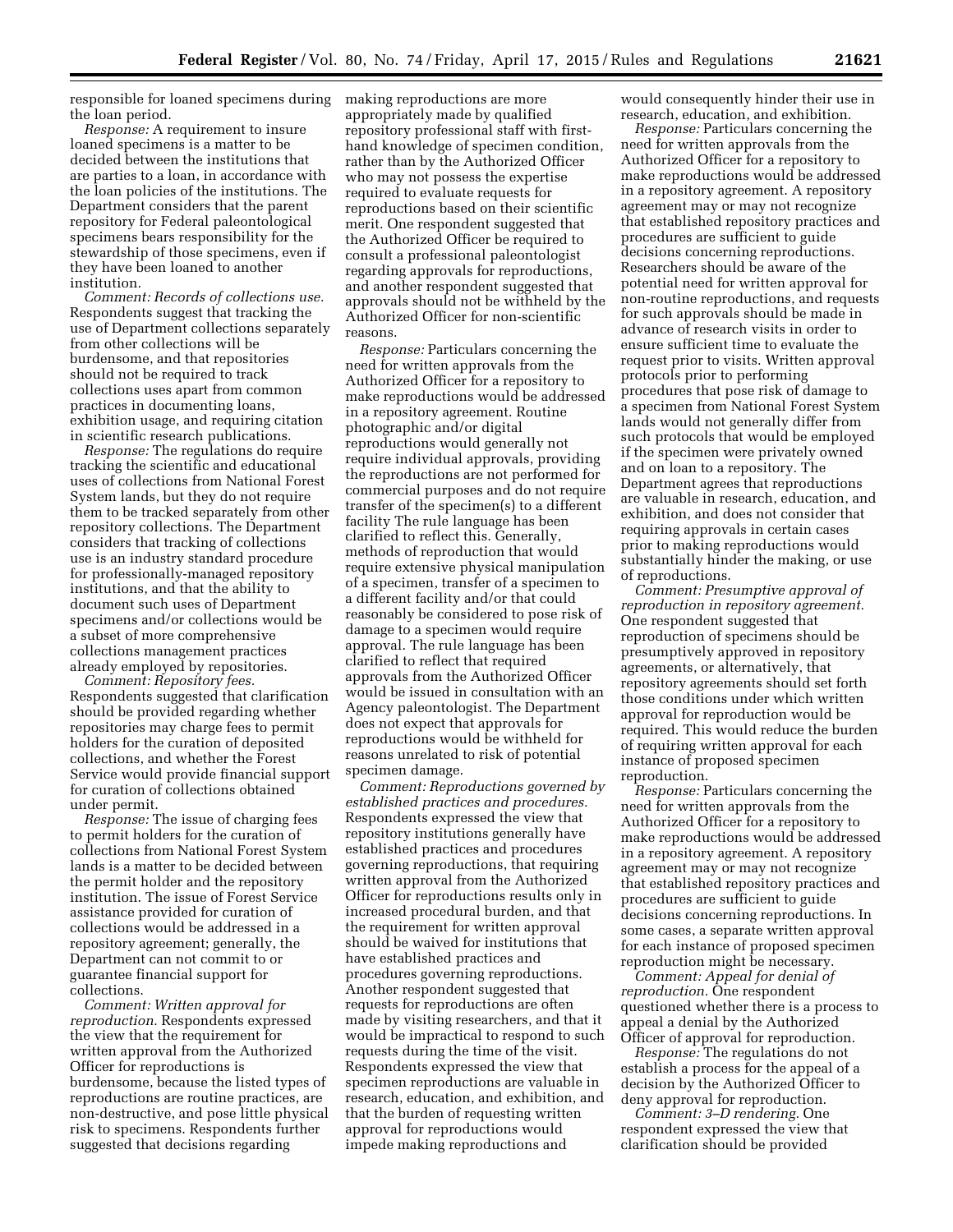concerning the meaning of the phrase ''three-dimensional [3–D] rendering.''

*Response:* The phrase ''threedimensional [3–D] rendering'' has been removed to add clarity to the requirement for approval of reproductions.

*Comment: Revenue from reproductions.* One respondent suggested that specimen reproductions may be sold, and that funds obtained from such sales be used to defray the costs related to curation of collections. Another respondent suggested that proceeds from sales of reproductions be restricted to specified uses including emergency field collection of threatened paleontological collections on Federal lands, laboratory preparation of Federal collections, curation of Federal paleontological collections, care and storage of Federal paleontological collections, and any other purposes that are mutually agreed to by the parties in writing.

*Response:* The issue of using revenues generated from sales of reproductions to support curation of collections and other specified uses would be addressed in a repository agreement.

*Comment: Consumptive analysis governed by established practices and procedures.* Respondents expressed the view that repository institutions generally have established practices and procedures governing consumptive analysis, and that the requirement for written approval should be waived for institutions that have established practices and procedures governing consumptive analysis. Respondents further suggested that decisions regarding consumptive analyses are more appropriately made by qualified repository professional staff with firsthand knowledge of specimen significance, rather than by the Authorized Officer who may not possess the expertise required to evaluate requests for consumptive analyses based on their scientific merit. Respondents expressed the view that consumptive analyses provide scientific data regarding geochemistry and microscopic structure of specimens that would be otherwise unavailable, and that such data are necessary for isotope analyses and studies of growth and development, ancient biomolecule recovery, and paleobiomechanics. Respondents expressed the view that denial of approval by the Authorized Officer for consumptive analysis would have a chilling effect on such research.

*Response:* Particulars concerning the need for written approvals from the Authorized Officer for a repository to perform consumptive analyses would be addressed in a repository agreement. A

repository agreement may or may not recognize that established repository practices and procedures are sufficient to guide decisions concerning consumptive analyses. The Department agrees that consumptive analyses provide scientific data that are difficult to obtain by other means. The Department considers that most welljustified requests for approval to perform consumptive analyses would be supported, and that denial of approval for cause would generally be infrequent and not have an overall chilling effect on research.

*Comment: Presumptive approval of consumptive analysis in repository agreement.* One respondent suggested that consumptive analysis of specimens should be presumptively approved in repository agreements, or alternatively, that repository agreements should set forth those conditions under which written approval for consumptive analysis would be required. This would reduce the burden of requiring written approval for each instance of proposed consumptive analysis.

*Response:* Particulars concerning the need for written approvals from the Authorized Officer for a repository to perform consumptive analyses would be addressed in a repository agreement. A repository agreement may or may not recognize that established repository practices and procedures are sufficient to guide decisions concerning consumptive analyses.

*Comment: Restrictions only apply to existing technologies.* One respondent suggested that the proposed restrictions on consumptive analysis are overly detailed and only reflect existing technologies

*Response:* The regulations do not specify technologies, existing or otherwise, with respect to consumptive analyses.

*Comment: Consumptive analysis of common invertebrate and plant fossils.*  One respondent suggested that written approval should not be required for consumptive analysis of common invertebrate and plant fossils.

*Response:* Common invertebrate and plant paleontological resources that are collected under a permit are subject to the same requirements pertaining to consumptive analyses as are any other paleontological specimens collected under permit. Particulars concerning the need for written approvals from the Authorized Officer for a repository to perform consumptive analyses on common invertebrate and plant paleontological resources would be addressed in a repository agreement.

*Comment: Consumptive analysis of unique specimens.* One respondent

suggested that reference to specimens as unique should be clarified because every specimen can be considered unique.

*Response:* The term ''unique specimen'' as used herein refers to any specimen that possesses one or more attributes that offer singular scientific information that is not present in other known and otherwise similar specimens.

*Comment: General limitation of consumptive analysis.* One respondent suggested that, as employed in the Preamble discussion, the phrase ". consumptive analysis would generally be limited. . .'' should be modified by replacing ''generally'' by ''may'' to help reduce instances of apparent arbitrary denials.

*Response:* The Department considers that the suggested change in wording results in a meaning that is largely equivalent to the original passage, so the original wording is retained. The Department considers that denials of approval for consumptive analyses would not be arbitrary, but rather would be for cause related to irreversible adverse effects of such analyses on specimens that are not commensurate with gain in scientific knowledge provided by such analyses.

# *Section 291.25 Conducting Inspections and Inventories of Collections*

Section 291.25 clarifies the responsibilities of the Authorized Officer and the repository for inspections and inventories of Federal paleontological collections as required by the Federal Property and Administrative Services Act (40 U.S.C. 541 *et seq.*) and its implementing regulations (41 CFR parts 101 and 102) and guidance which require periodic inspections. The responsibilities of the repositories for the stewardship of Federal paleontological collections is clarified by citing these authorities in these final regulations. It is important for repositories to know that after a Federal paleontological collection is placed in an approved repository, the Authorized Officer still retains the ultimate responsibility to ensure that the collection is adequately accounted for and maintained on behalf of the Federal government.

#### Section 291.25—Response to Comments

*Comment: Reference to Federal Property and Administrative Services Act.* Respondents suggest that reference to the Federal Property and Administrative Services Act and its implementing regulations is not appropriate, because that act and implementing regulations concern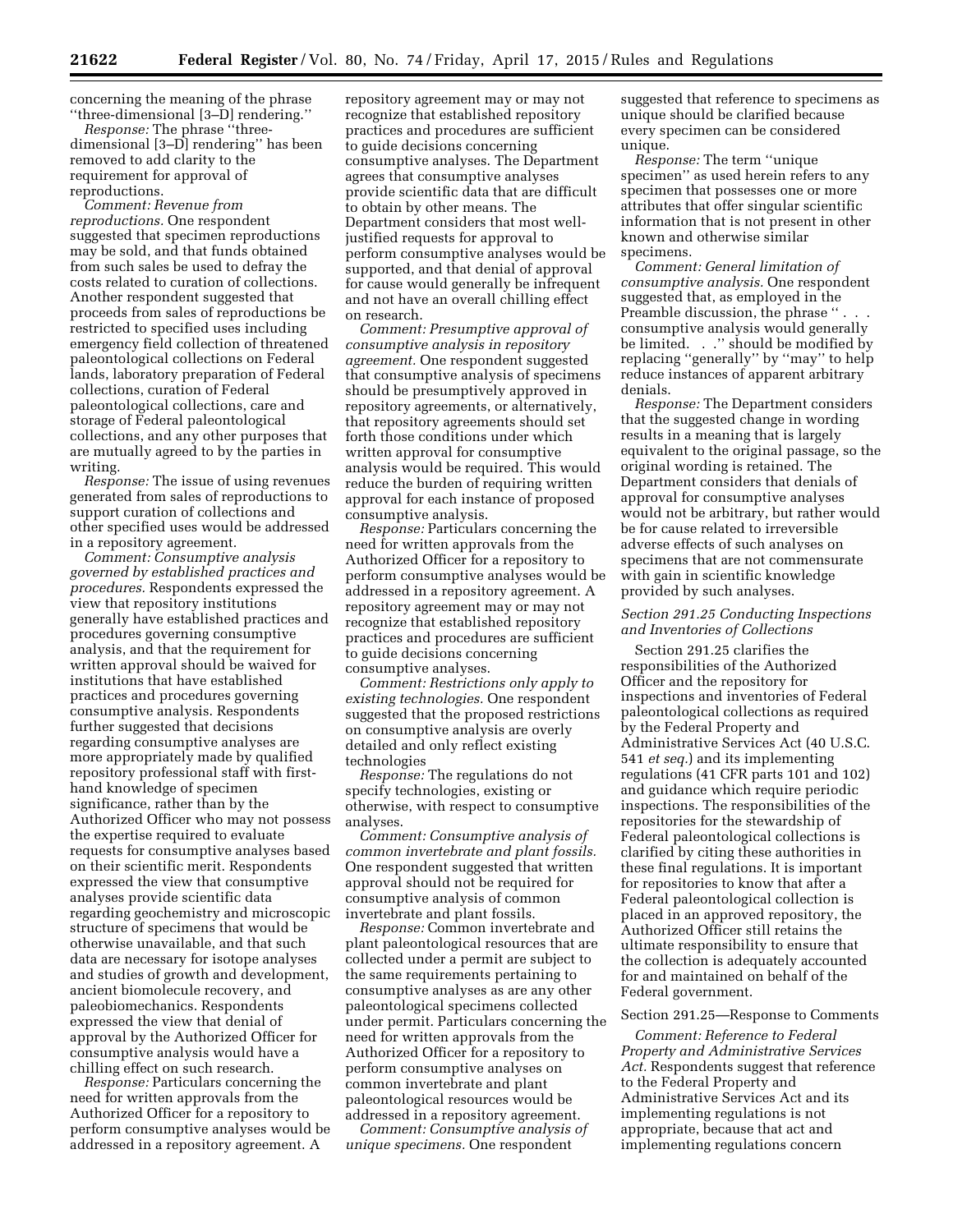Federal property, and are not specific to natural history collections in recognized repositories.

*Response:* Paleontological resources collected under permit from National Forest System lands remain Federal property as stated in the Act, and statutory and regulatory authorities pertaining to Federal property apply to such paleontological resources.

*Comment: Inventories and inspections distinct from routine collections management and inventory processes.* Respondents suggested that clarification should be provided regarding whether the required inventories and inspections would be separate from routine collections management and inventory processes carried out by repository institutions. Respondents also expressed the view that clarification should be provided regarding whether it is the responsibility of the institution or the Authorized Officer to perform the inventories and inspections, if they are required to be separate from such operations routinely performed by the institution.

*Response:* Inventories and inspections as specified in the regulations would not be required to be separate or distinct from routine collections management and inventory processes, providing that the requested information can be produced for collections from National Forest System lands. The party, or parties, responsible for conducting such inventories and/or inspections would be specified in a repository agreement.

*Comment: Notification of request for inventory or inspection.* Two respondents suggested that clarification should be provided concerning the process by which a repository would be notified of a request to perform an inspection or inventory.

*Response:* The method of notification of a request to perform an inspection and/or inventory would be specified in a repository agreement.

*Comment: Cost of inventories and inspections.* Respondents suggested that the cost associated with inventories and inspections is an unfunded mandate and does not benefit the repository institution. Respondents suggest that there is no clear distinction between whether the repository or the permit holder, who may not be affiliated with the repository, is responsible for costs associated with such inventories and inspections, and suggest that §§ 291.14(e) and 291.16(p) are inconsistent regarding whether the repository or the permit holder are responsible for bearing such costs.

*Response:* Inventories and/or inspections of collections from National Forest System lands would not necessarily differ from routine collections management processes that are already employed by professionally managed repository institutions. Consequently, such inventories and/or inspections would not necessarily result in expenses in excess of those already accrued by a repository that routinely employs such management processes. The Department does not distinguish between whether a permit holder or a repository, or both, are responsible for costs associated with collections management processes, and either or both parties may assume funding responsibilities. The allocation of funding for collections management activities is a matter to be decided between the repository and permit holder, and should be determined prior to a repository agreeing to accept a collection. Language in § 291.16(p) has been modified to clarify that a permit holder, repository, or both may share responsibility for expenses related to collections management.

#### *Section 291.26 Repository Agreements*

Section 291.26(a) clarifies that the Authorized Officer may, on behalf of the Agency, enter into agreements with approved repositories. Such agreements would define curation responsibilities of the approved repositories and promote consistency in collections management.

Section 291.26(b) specifies the terms and conditions that would be included in a repository agreement, as appropriate. These terms and conditions are consistent with those that are required for repository agreements for Federal archeological resource collections at 36 CFR part 79, but have been modified to be relevant for paleontological collections. It is important to include these terms and conditions in these final regulations to ensure consistency between the Departments, to provide adequate notice to current and potential repositories, and to provide standard treatment of paleontological resources originating from lands controlled or administered by the Agency.

Section 291.26(b)(8) protects the confidentiality of specific paleontological locality data in collections.

# Section 291.26—Response to Comments

*Comment: Distinguishing responsibilities of repository and permit holder.* Two respondents expressed the view that § 291.26 does not effectively distinguish between the respective responsibilities of the repository and the permit holder, who may not be affiliated

with the repository. Respondents specifically note that repositories cannot be held responsible for collections which have not yet been deposited by permit holders.

*Response:* Section 291.26 refers to repository agreements and does not reference permit holders. The regulations do not state that a repository is responsible for collected specimens prior to transfer of those specimens by the permit holder to the repository. A repository would not be considered responsible for collected specimens until after such specimens have been accessioned into the repository's collections.

*Comment: Shared responsibility and funding.* Respondents suggest that a repository agreement should reflect a partnership between the Forest Service and the repository regarding preservation and care for collections, and that the agreement should contain provision for Forest Service funding to support the expense associated with managing and maintaining Federal collections. Respondents suggest that as currently written, the collections management provisions of the regulations require additional repository staff and resources and consequently place additional financial burdens on repositories that are not concomitant with benefit to science and would impede research on National Forest System lands. One respondent suggested that many repositories have traditionally provided such collections management services on a pro bono basis to the mutual benefit of the Forest Service and repository, and that the final regulation of such services is not necessary.

*Response:* The Department agrees that a repository agreement reflects a partnership between the Forest Service and a repository institution that ensures appropriate management of collections from National Forest System lands. However, the Forest Service can not commit to or guarantee financial support for collections management. The Department considers that collections management requirements set forth in the regulations largely reflect collections management policies and procedures that are routinely employed by professionally managed repository institutions. Consequently, such stipulations would not require additional repository staffing and/or resources and associated financial burden. The Department considers that collections management provisions that ensure appropriate management of collections from National Forest System lands will ensure future availability of those collection for research and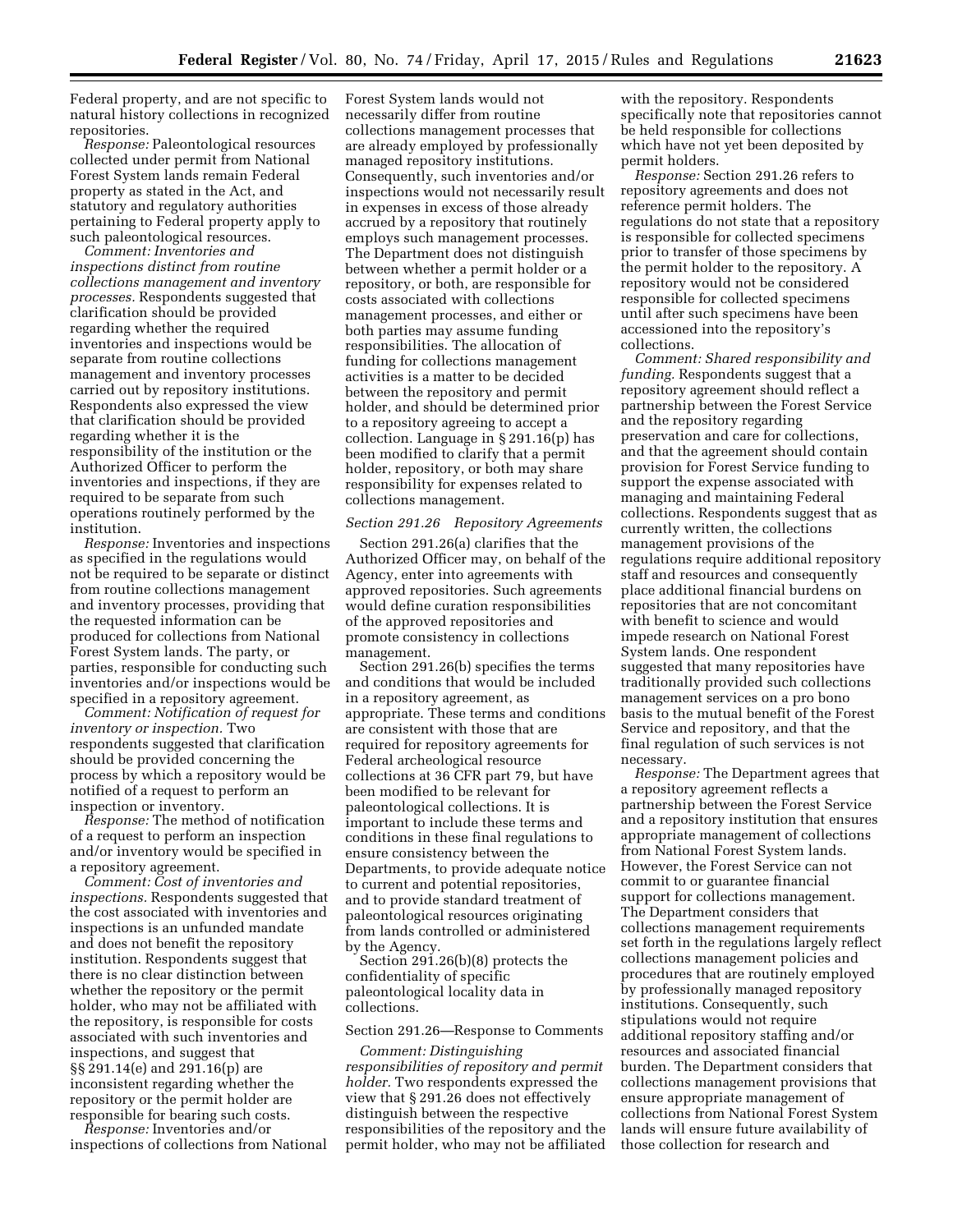educational uses that benefit science. Such collections management provisions would not necessarily result in expenses in excess of those already accrued by a repository that routinely employs such management practices. The Department recognizes that many repositories have traditionally provided curatorial services at no cost in the prior absence of regulations. The establishment of regulations reflecting collections management policies and procedures that are routinely employed by professionally managed repository institutions for the purpose of ensuring the longevity of collections from National Forest System lands should not jeopardize existing relationships between the Forest Service and repository institutions.

*Comment: Repository agreement optional.* One respondent suggested that repository agreements should be optional rather than required, and that such agreements should not result in unfair administrative burdens placed on the repository.

*Response:* The Authorized Officer is not required by these regulations or the Act to enter into an agreement with a repository. A repository agreement would formalize that a repository is considered approved by the Forest Service, and would establish standards of collections management that would ensure appropriate care and resulting longevity of collections from National Forest System lands. Such collections management standards would be largely consistent with such policies and procedures as are routinely employed by professionally managed repository institutions, and would not be expected to increase or place unfair

administrative burdens on repositories. *Comment: Provision of publications burdensome.* One respondent suggested that requirements for repositories to track publications resulting from collections use and to provide copies of such publications to the Forest Service are burdensome, and also questioned the source of funds required to perform these functions.

*Response:* The Department agrees that the proposed requirements for a repository to track and provide copies of publications by researchers that are not affiliated with the repository is burdensome. Such requirements have been removed from the regulations.

#### *Section 291.27 Prohibited Acts*

Section 291.27(a) restates the prohibited acts contained in 16 U.S.C. 470aaa–5(a).

Section 291.27(b) implements the false labeling prohibition contained in 16 U.S.C. 470aaa–5 (b). The Authorized

Officer would have discretion to consider whether false labeling was inadvertent in evaluating whether to seek penalties for instances of false labeling.

# Section 291.27—Response to Comments

*Comment: Prohibited Acts.* A respondent suggested that enforcement of the regulations would cost millions of dollars not currently available, and another respondent expressed the view that the Agency should communicate the regulations widely to the collecting public, since the burden should not be on the public to be aware of the regulations or what constitutes civil and criminal violations.

*Response:* The suggestion that enforcement of the regulations will cost millions of dollars is conjectural. Given resource limitations, enforcement of any regulations is often prioritized and the Department anticipates that enforcement of these regulations will be encompassed within its existing enforcement program without expenditure of additional monetary resources. The Department agrees that communication of the regulations to the public is an important outreach effort. Publication in the **Federal Register** is one part of this outreach. However, ultimately it is the responsibility of the public to be aware of the rules and regulations pertaining to use of public lands.

# *Section 291.28 Civil Penalty*

Section 291.28 provides that a person who violates any prohibition contained in these final regulations or in a permit issued under these final regulations may be assessed a penalty by the Authorized Officer, after the person is given notice and opportunity for a hearing with respect to the violation. For purposes of these final regulations, each violation is considered a separate offense.

The civil penalty provisions in the final regulations were modeled after the civil penalty regulations promulgated pursuant to the Archaeological Resources Protection Act, 16 U.S.C. 470aa–mm.

# *Section 291.29 Amount of Civil Penalty*

Section 291.29(a) sets forth the factors to be used by the Authorized Officer in determining the amount of the penalty, including the scientific or fair market value, whichever is greater, of the paleontological resource involved; the cost of response to and restoration and repair of the resource and the paleontological site involved; and other factors considered relevant by the Authorized Officer in the written

response submitted under § 291.30. Section 291.29(b) also clarifies that repeated violations could result in the doubling of the penalties. Such doubling may occur only after a conviction or an otherwise proven violation. Section 291.29(c) provides that the amount of any penalty assessed under this Section for any one violation would not exceed an amount equal to double the cost of response to and restoration and repair of resources and paleontological site damage plus double the scientific or fair market value of resources destroyed or not recovered, in accordance with 16 U.S.C. 470aaa– 6(a)(3) and (4). This paragraph is intended to ensure that response costs may be included in the determination of penalty amounts. Section 291.29(d) provides that scientific and fair market values and the cost of response to and restoration and repair of the resource and the paleontological site involved are to be determined as described under §§ 291.37, 291.38, and 291.39.

# Section 291.29—Response to Comments

*Comment: Maximum amount of civil penalty.* One respondent suggested that since most violations would be expected to result in only minor disruptions to topsoil, the maximum amount of civil penalty be capped at \$50 or an amount equal to the cost of response to and restoration and repair of resources and paleontological site damage plus the scientific or fair market value of resources destroyed or not recovered.

*Response:* The suggestion that that most violations would result in only minor disruptions to topsoil is conjectural. The Act has established limitations to civil penalty amounts and factors to be considered in the determination of civil penalty amounts, and the final regulations conform to the provisions of the Act. A \$50 cap is not consistent with provisions of the Act, and the Department reserves the right to impose non-trivial penalty amounts in order to recover costs associated with an enforcement action, including land surface and resource restoration, and also to deter future violations.

*Comment: Fair market or commercial value.* Two respondents raised potential concerns regarding the determination of fair market or commercial value of paleontological resources. One concern is that many paleontological resources may not have fair market or commercial value, and the other concern is that using fair market or commercial values in penalty assessment may convey the misleading perception that the Agency views paleontological resources as marketable commodities.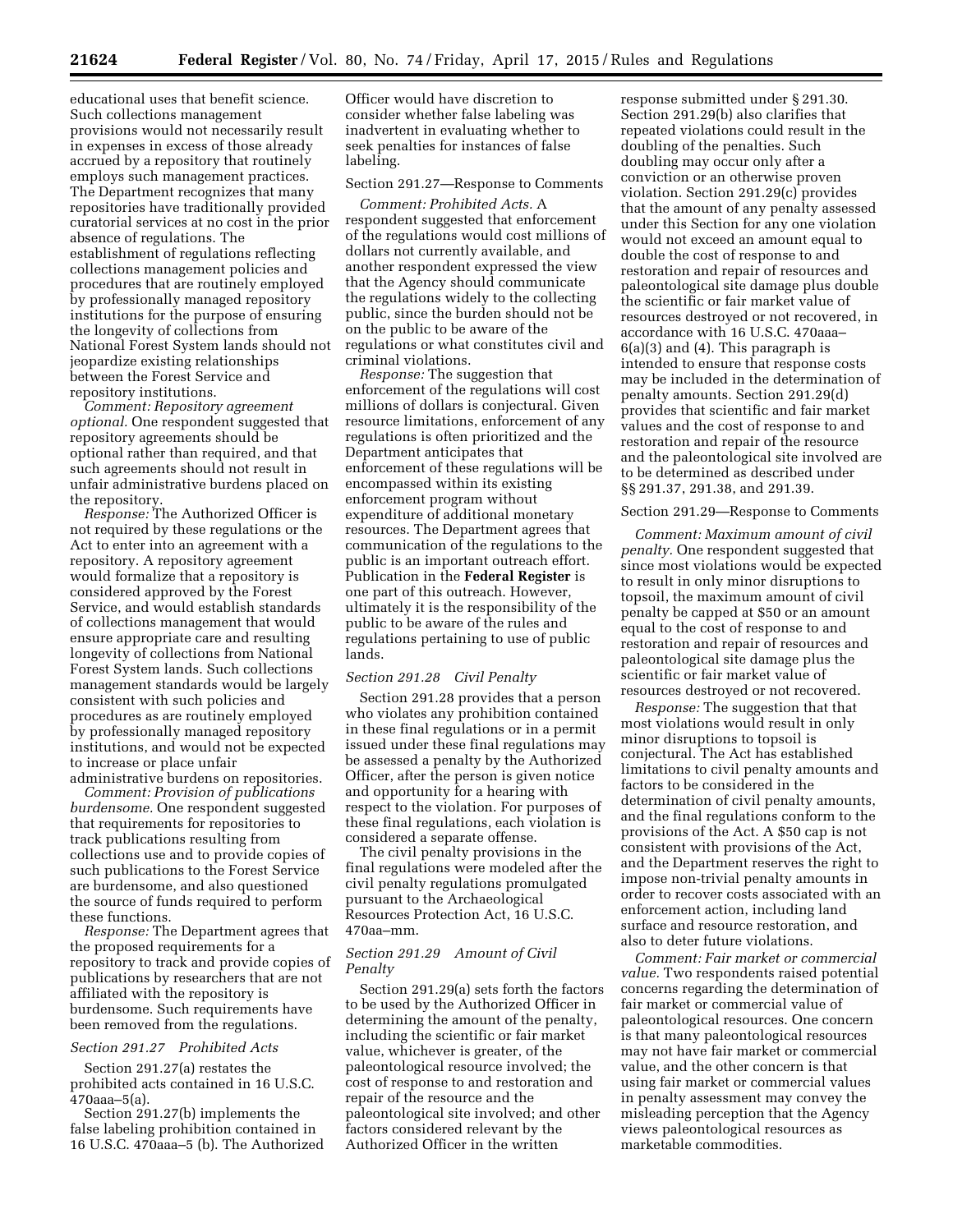*Response:* The Department agrees that many paleontological resources may not have established fair market or commercial value. However, fair market or commercial value is only one tool in assessment of penalties associated with violations, and it should be considered where such values can be determined. The Department agrees that from the regulatory perspective, paleontological resources that originate from National Forest System lands are not marketable commodities, and should not be viewed as such. However, the Department has no jurisdiction over fossils that are collected from private lands which have been variously considered as marketable commodities, among other perspectives. In such cases where a fair market or commercial value is associated with particular fossils, the Department believes that it is appropriate to consider such values in assessing penalties for violations which occur on National Forest System lands.

# *Section 291.30 Civil Penalty Process*

Section 470aaa–6(a) of the Act requires that any person assessed a penalty under the Act be given notice and opportunity for a hearing with respect to the violation. Section 291.30 would describe the process by which a civil penalty notice of violation is served on the person or party believed to be subject to a civil penalty, and the deadline and options for the person or party served with the notice to respond. Section 291.30(a) describes the contents of the civil penalty notice of violation that would be served on the person believed to be subject to a civil penalty, including a statement of facts in regard to the violation, the legal citation of that part of the Act or regulations that was violated, the amount of the proposed penalty, and the notice of the right to a hearing or judicial relief of the final administrative decision. This paragraph requires delivery by certified mail (return receipt requested) of these documents, rather than personal delivery as allowed by other regulations, in order to simplify compliance with the timeline required by this section. Section 291.30(b) explains that the recipient of the notice of violation has 45 calendar days to respond in accordance with this section. Section 291.30(c) describes the procedures which the Authorized Officer would use to assess the final amount of the penalty. Section 291.30(d) describes the factors that the Authorized Officer may consider in offering to modify or remit a penalty. Section 291.30(e) explains that after the Authorized Officer has determined the final amount of the civil penalty, a written notice of the assessed

amount would be served to the recipient of the notice of violation. The notice of assessment would be served by some type of verifiable delivery, such as by certified mail, return receipt requested. Section 291.30(f) explains the procedures of how the recipient of a notice of violation or a notice of assessment would file for a hearing. A request for a hearing must be in writing, must include a copy of the notice, and must be sent by certified mail, return receipt requested. The request for a hearing must be filed within 45 calendar days of the mailing of the notice and failure to file a request within the timeframe would be considered a waiver of the right to a hearing. Section 291.30(g) explains what constitutes the final administrative decision of the civil penalty amount. Under a notice of violation, the final administrative decision is when the recipient agrees to the amount of the proposed civil penalty. Under a notice of assessment, when a recipient has not requested a hearing within the 45 calendar day timeframe, the amount of the civil penalty in the notice of assessment is the final administrative decision. Under a notice of assessment, when a recipient has filed a timely request for a hearing, the decision resulting from the hearing is the final administrative decision. Section 291.30(h) explains that the person who has been assessed a civil penalty has 45 calendar days after the final administrative decision is issued to make the payment unless a timely request was filed with the U.S. District Court as provided in § 291.32. Section 291.30(i) explains that assessment of a civil penalty under this section is not deemed a waiver of the right for the Federal government to pursue other available legal or administrative remedies.

#### Section 291.30—Response to Comments

*Comment: Civil penalty process and penalty relief.* One respondent felt that individuals being assessed civil penalties should not be afforded penalty relief by providing information that would assist in the detection, prevention, or prosecution of violations.

*Response:* Paleontological resource theft or destruction, or both, has been documented to occur on National Forest System lands. However, due to the often vast and isolated nature of National Forest System lands and limited Forest Service staff field presence, it is difficult for Forest Service staff to detect and respond to such illegal activities at the time that they occur. Consequently, standard law enforcement tools such as penalty relief serve as important and necessary incentives for the public to

report knowledge of such illegal activities that may otherwise be undetected by Forest Service staff.

# *Section 291.31 Civil Penalties Hearing Procedures*

Title 16 U.S.C. 470aaa–6(c) requires that hearings for civil penalty proceedings be conducted in accordance with 5 U.S.C. 554 of the Administrative Procedures Act (APA). Section 291.31 describes the procedures by which civil penalty hearings shall be conducted.

Section 291.31(a) explains that the recipient of a notice of violation or assessment may file a written request for a hearing in the office specified in the notice. The recipient would need to enclose a copy of the notice with the request. The person requesting a hearing would be able to state their preference as to the place and date for a hearing, but any such requested locations must be situated within the United States and be reasonable to be considered. In all cases, the Agency will retain discretion to decide the location of the hearing. Section 291.31(b) explains that upon receipt of the request for a hearing, the hearing office would assign an administrative law judge. Notification of the assignment of the judge would be given to all the parties involved, and from then on, all documentation for the proceedings must be filed with the administrative law judge and copies sent to the other party. Section 291.31(c) contains the procedures for appearances and practice before the administrative law judge. This paragraph addresses the appearance by the respondent, that is, the recipient of the notice who has filed for a hearing, either in person, by representative, or by legal counsel. If the respondent or their representative fails to appear, the administrative law judge would determine if the failure to appear is without good cause. A failure to appear without good cause would be considered a waiver of the respondent's right to a hearing and the respondent's consent to the decision made at the hearing by the administrative law judge. Section 291.31(d) provides the details of the administration and the outcome of the hearing. This paragraph declares that the administrative law judge has the authority of law to preside over the parties and the proceeding and to make decisions in accordance with the APA. This paragraph explains what constitutes the final record for the proceedings and for the decision made by the administrative law judge for the final assessment of the civil penalty, declares that the administrative law judge's decision is the final administrative decision of the Agency,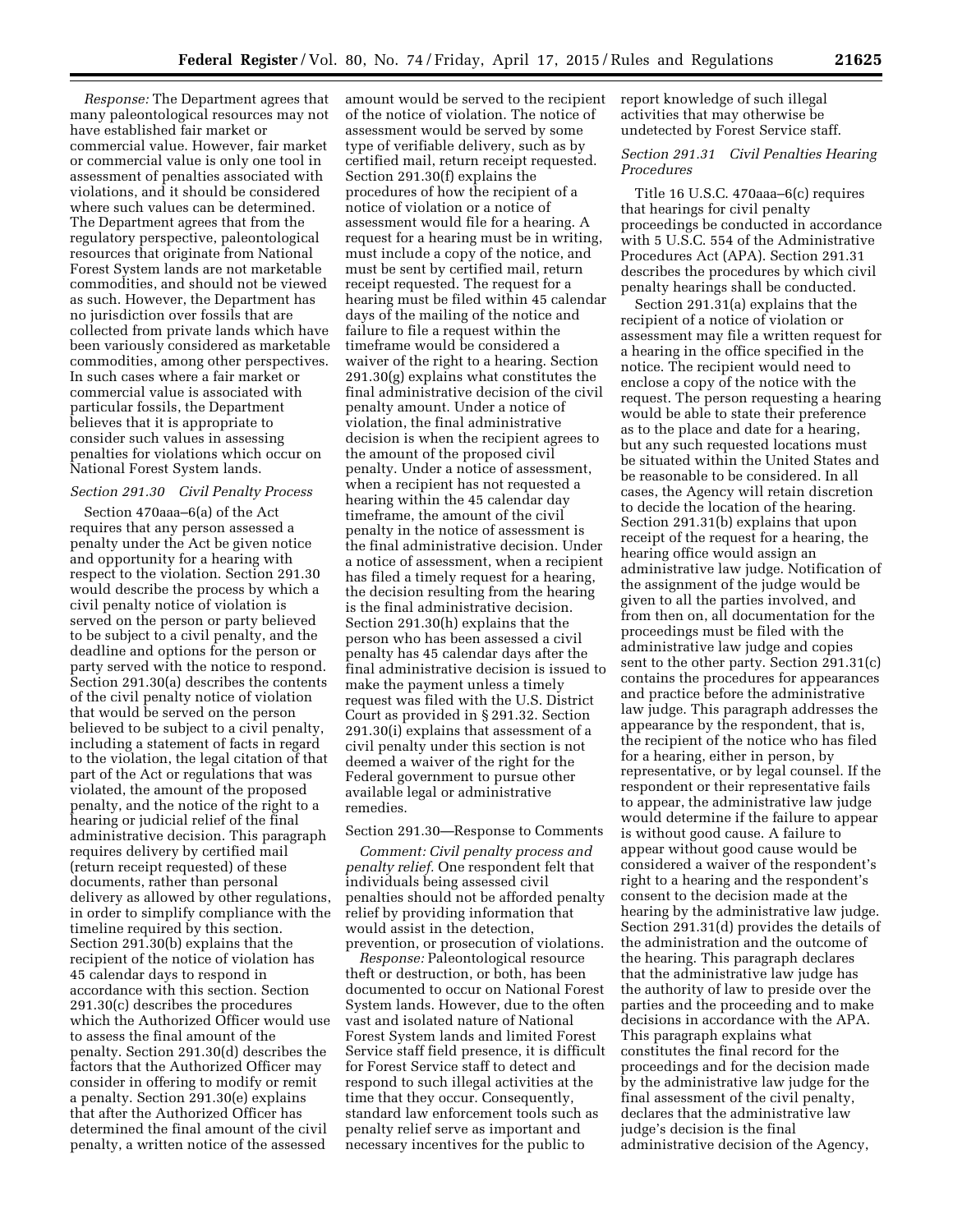and is effective 30 calendar days after the date of the decision.

# *Section 291.32 Petition for Judicial Review; Collection of Unpaid Assessments*

Title 16 U.S.C. 470aaa–6(b)(1) provides for petitions to the U.S. District Court for judicial review of decisions of a final assessment of civil penalties. Section 291.32(a) provides notice to the public about this right by restating the Act's provisions regarding judicial review of the final Agency decision assessing a penalty under §§ 291.28 through 291.31, and describe the court's standard of review of the final Agency decision. The respondent would have 30 calendar days from the date the Agency decision was issued to file the petition. Section 291.32(b) clarifies the provisions in 16 U.S.C. 470aaa–6(b)(2) that address the failure to pay a penalty assessed under §§ 291.28 through 291.31. Failure to pay an assessed penalty within 30 calendar days of the issuance of the final Agency decision would be considered a debt to the U.S. Government; the Secretary would be authorized to request the Attorney General to institute a civil action to collect the penalty, and the court would prohibit review of the validity, amount, and appropriateness of such penalty. If the Secretary does not institute a civil action, the Agency would be able to recover the assessed penalties by using other available collection methods such as Treasury offset.

# *Section 291.33 Use of Recovered Amounts*

Section 291.33 implements the authority conveyed in 16 U.S.C. 470aaa– 6(d) for the Agency to use collected penalties or restitution for certain purposes without further authorization or appropriations. This final regulation allows the Authorized Officer to use collected penalties or restitution without further appropriation to protect, restore, or repair the paleontological resources and sites that were the subject of the action, and to protect, monitor, and study the resources and sites, and/ or provide educational materials to the public about paleontological resources and sites, and/or provide for the payment of rewards. These categories are not listed in priority order.

# Section 291.33—Response to Comments

*Comment: Use of penalty fees for research.* One respondent suggested that collected penalties be used to support paleontological research.

*Response:* The Act states that collected civil penalties may only be used to protect, restore, or repair, or to protect, monitor, and study sites which were the subject of the action; or to provide educational materials to the public about paleontological resources and sites; or to provide payment of rewards. These final regulations conform to the Act regarding use of recovered amounts, and so the use of collected penalties to support paleontological research is already allowed, subject to the limitation that such research be performed on sites that are the focus of enforcement action.

# *Section 291.34 Criminal Penalties*

Paragraph 291.34(a) restates the penalties provided for by 16 U.S.C. 470aaa–5(c). This section does not preclude the Forest Service from using other laws or regulations in addition to or in lieu of the Act as the basis for charging violators. Violations of the prohibitions in the Act and in the regulations would be subject to criminal as well as civil penalties.

Section 291.34(b) clarifies that the determination of the values and the cost of response, restoration, and repair would be determined in accordance with §§ 291.37, 291.38, and 291.39.

# *Section 291.35 Multiple Offenses*

Section 291.35 restates the penalties for multiple offenses provided for by 16 U.S.C. 470aaa–5(d). This section clarifies that in the case of a second or subsequent violation by the same person, the amount of the penalty assessed may be doubled. Such doubling may occur only after a conviction or an otherwise proven violation.

# Section 291.35—Response to Comments

*Comment: Multiple offenses.* One respondent suggested that assessed penalty amounts increase proportionately with number of violations by the same person.

*Response:* The Act states that in the case of second or subsequent violations by the same person, the amount of the penalty assessed may be doubled. The Act does not make provision for proportionate penalties in cases of multiple offenses by the same person, and the final regulations are consistent with the Act.

# *Section 291.36 General Exception*

Section 291.36 restates the exemption of 16 U.S.C. 470aaa–5(e) for any person with respect to any paleontological resource which was in the lawful possession of such person prior to the date of enactment of the Act.

# *Section 291.37 Scientific or Paleontological Value*

Section 291.37 specifies the factors and costs that may be considered in determining the scientific value of a paleontological resource, and clarifies that the terms *scientific value* as used in 16 U.S.C. 470aaa–6(a)(2) and *paleontological value* as used in 16 U.S.C. 470aaa–5(c) are the same value and are interchangeable for the purposes of these final regulations. Costs such as the preparation of a research design would be based on what it would have cost, prior to the violation, to conduct this research appropriately and in a way that would preserve the scientific and educational value of the paleontological resource. The calculation of this value using these types of costs would be the best method to reflect the loss of contextual information related to the locality, stratigraphy and geology of the paleontological resource while it was still *in-situ.* 

# Section 291.37—Response to Comments

*Comment: Include ''locality'' in preamble discussion of scientific or paleontological value.* One respondent expressed the view that the word locality should be inserted in the preamble discussion of scientific or paleontological value, as follows: ''The calculation of this value using these types of costs would be the best method to reflect the loss of contextual information related to the *locality,*  stratigraphy, and geology of the paleontological resource while it was still *in-situ.*''

*Response:* The Department agrees that the suggested addition provides clarification regarding the nature of lost contextual information, and has added the word ''locality'' as proposed to the preamble discussion.

# *Section 291.38 Fair Market or Commercial Value*

Section 291.38 specifies the factors and costs to be included in determining the fair market value of a paleontological resource, and would clarify that the terms *fair market value*  as used in 16 U.S.C. 470aaa–6(a)(2) and *commercial value* as used in 16 U.S.C. 470aaa–5(c) are the same value and are interchangeable for the purposes of these final regulations. Fair market value of paleontological resources would be established through the standard professional methods of using comparable sales information, advertisements for comparable resources, appraisals, pricing of comparable resources, and/or other information, regardless of whether or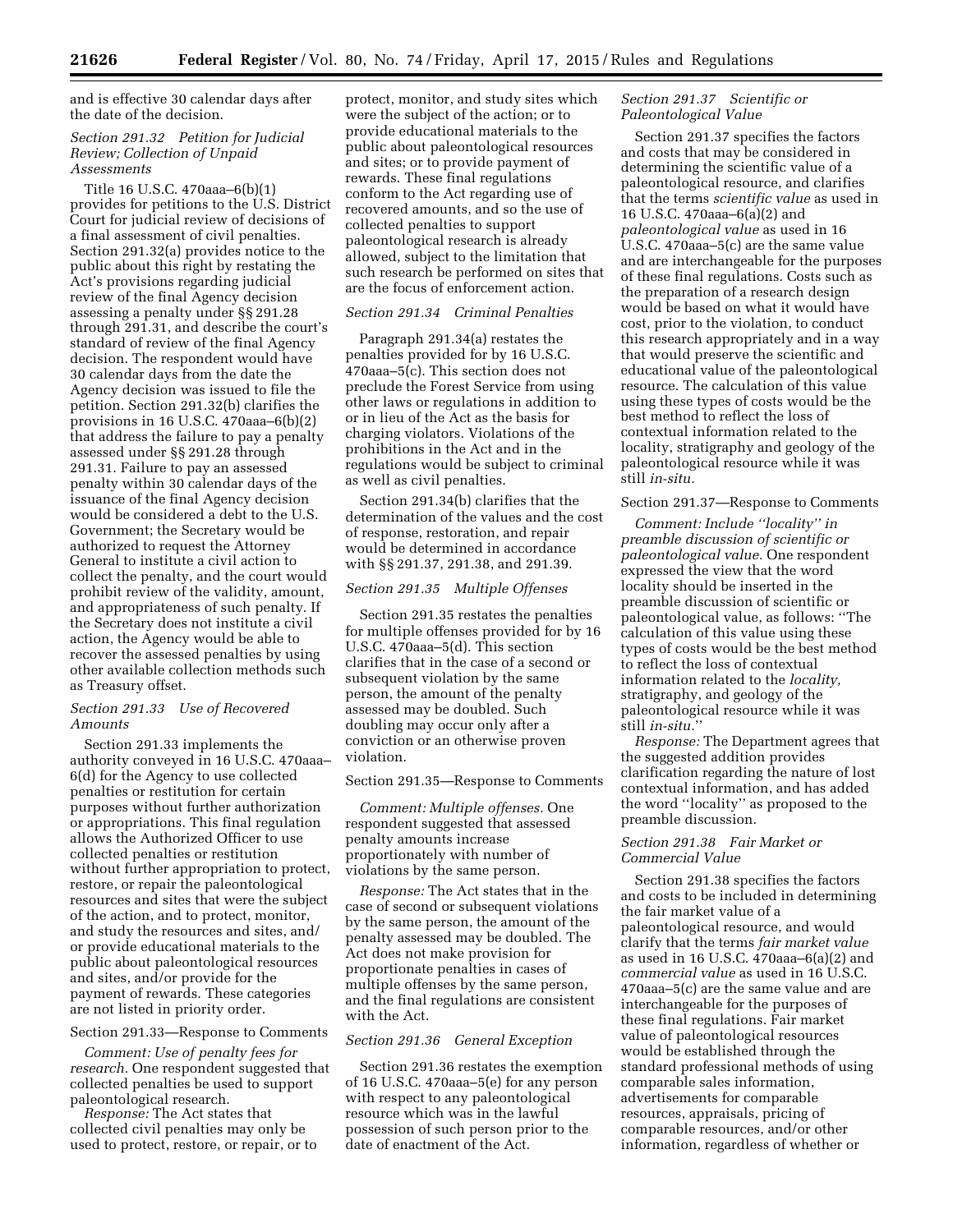not such information, advertisements, appraisals, or pricing would be from legal or illegal markets. For example, the information, advertisements, appraisals or pricing that would be used to establish fair market value could come from paleontological resources excavated legally or illegally from State, private, non-Federal lands, or from paleontological resources excavated illegally from Federal lands. In cases where there would be no comparable fair market value, the value of the paleontological resources would be determined by scientific value or the cost of response, restoration, and repair.

# Section 291.38—Response to Comments

*Comment: Fair market or commercial value.* One respondent suggested that in the second sentence of § 291.38 as discussed in the Preamble, the first ''or'' should be replaced with ''and/or'' to read: ''. . . pricing of comparable resources, *and/or* other information, . . . ''

*Response:* The Department agrees that the proposed change adds clarification and has incorporated that change in the Preamble and the Final Rule.

# *Section 291.39 Cost of Response, Restoration and Repair*

Section 291.39 clarifies that, for purposes of these regulations, the cost of response, restoration, and repair of paleontological resources involved in a violation would be the sum of the costs incurred for response, investigation, assessment, emergency restoration or repair work, plus those costs projected to be necessary to complete restoration and repair.

#### Section 291.39—Response to Comments

*Comment: Cost of Response, Restoration, and Repair.* One respondent suggested that in the first sentence of § 291.39, The word ''plus'' should be replaced with ''and'' to read: ''. . . be the sum of the costs incurred for response, investigation, assessment, emergency restoration or repair work, *and* those costs projected to be necessary to complete restoration . . .''.

*Response:* The Department considers that the proposed change is equivalent in meaning to the original language, and has elected to retain the original language.

#### *Section 291.40 Rewards*

Section 291.40 provides that rewards would be determined and paid at the discretion of the Authorized Officer (see 16 U.S.C. 470aaa–7(a)). This section does not preclude agencies using other authorities and fund sources such as State funds to offer rewards for

information that may lead to a conviction or finding.

#### Section 291.40—Response to Comments

*Comment: Rewards.* One respondent felt that rewards from penalties collected should not be offered to individuals furnishing information leading to finding of civil violation or criminal conviction.

*Response:* Paleontological resource theft or destruction, or both, has been documented to occur on National Forest System lands. However, due to the often vast and isolated nature of National Forest System lands and limited Forest Service staff field presence, it is difficult for Forest Service staff to detect and respond to such illegal activities at the time that they occur. Consequently, standard law enforcement tools such as rewards serve as important and necessary incentives for the public to report knowledge of such illegal activities. Moreover, the Act stipulates that rewards as described in these regulations be made available.

# *Section 291.41 Forfeiture*

Section 470aaa–7(b) of the Act provides for the forfeiture of paleontological resources for violations under 16 U.S.C. 470aaa–5 or aaa–6. However, the Act did not provide the procedures for conducting either the criminal or the civil forfeiture of these resources. Forfeiture regulations and proceedings are very complex; therefore, rather than developing new forfeiture regulations that are only applicable to paleontological resources, this section proposes to use agreements with other agencies to conduct forfeiture proceedings as required by Civil Asset Forfeiture Reform Act (18 U.S.C. 983) or other applicable forfeiture statutes.

Section 291.41(a) explains that all paleontological resources found in possession of a person with respect to a violation of §§ 291.28 through 291.36 of these final regulations are subject to forfeiture proceedings in accordance with the Civil Asset Forfeiture Reform Act or other applicable forfeiture regulations. The Department is authorized to enter into cooperative agreements with other agencies that have forfeiture regulations in place for the initiation of forfeiture actions.

Section 291.41(b) explains that the Federal government holds seized resources until the case is adjudicated, and would provide for the transfer of administration of seized paleontological resources. However, before paleontological resources seized in a criminal or civil case can be transferred administratively, the proceedings under § 291.41(a) must be followed. Once the

resources are deemed to be forfeited, their administration may be transferred to an institution in accordance with 16 U.S.C. 470aaa–7(c). Such transfer would not mean that the Federal government is transferring ownership; it would only be transferring administration of the resources.

# *Amendments to Title 36 Code of Federal Regulation Part 261—Prohibitions, Sections 261.2 (Definitions) and 261.9 (Property)*

The definition of *paleontological resource* contained in § 261.2 would be removed because it is inconsistent with the term *paleontological resource* as defined in 16 U.S.C. 470aaa and in § 291.5 of these final regulations.

Section 261.9(i) would be removed because it is inconsistent with 16 U.S.C. 470aaa–5 and § 291.27(a)(3) of these final regulations, which prohibit the sale or purchase of paleontological resources from National Forest System lands.

# **Regulatory Certifications**

#### *Regulatory Planning and Review*

This final rule has been reviewed under USDA procedures and Executive Order (E.O.) 12866 on regulatory planning and review. The Office of Management and Budget (OMB) has determined that this final rule is not significant for purposes of E.O. 12866. This final rule would not have an annual effect of \$100 million or more on the economy, nor would it adversely affect productivity, competition, jobs, the environment, public health and safety, or State and local governments. This final rule would not interfere with any action taken or planned by another agency, nor would it raise new legal or policy issues. Finally, this final rule would not alter the budgetary impact of entitlements, grants, user fees, or loan programs or the rights and obligations of beneficiaries of such programs. Accordingly, this final rule is not subject to OMB review under E.O. 12866.

# *Proper Consideration of Small Entities*

The final rule has also been considered in light of Executive Order 13272 regarding proper consideration of small entities and the Small Business Regulatory Enforcement Fairness Act of 1996 (SBREFA), which amended the Regulatory Flexibility Act (5 U.S.C. 601 *et seq.*). The final rule for Paleontological Resources Preservation will not have a significant economic impact on a substantial number of small entities as defined by E.O. 13272 and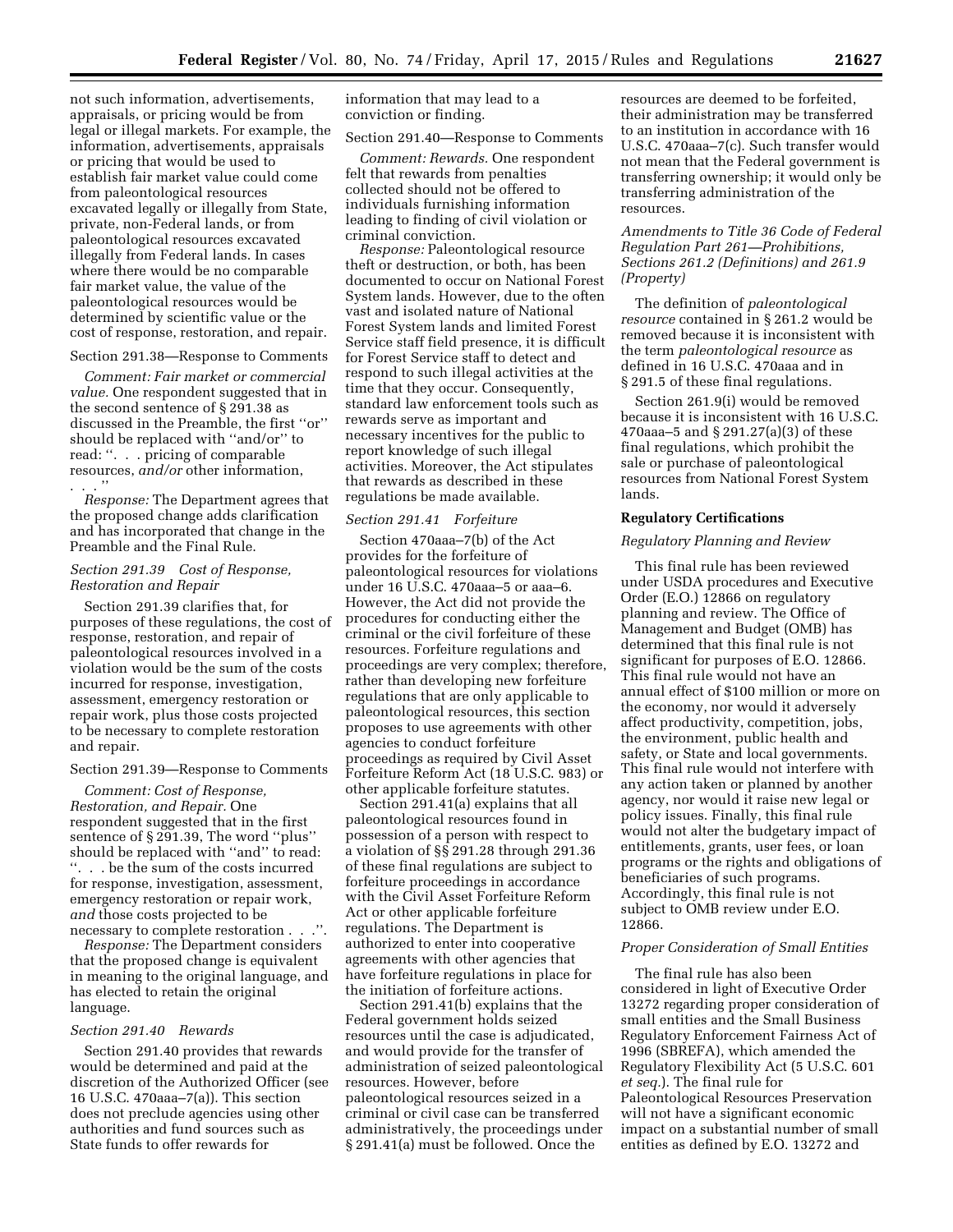the SBREFA, based on the following considerations:

The final rule would not impose additional restrictions or permitting requirements, beyond what is already practiced or required under existing regulations, that would invalidate, modify, or adversely affect the ability to conduct current or future activities (for example, mining, timber harvesting, grazing, recreation) on National Forest System lands as permitted under applicable laws other than the Act. The final rule would prohibit collection of paleontological resources for commercial purposes; however, this prohibition is consistent with past and current Agency practices (as guided by broad provisions in the Organic Administration Act of 1897 and the American Antiquities Act of 1906) on National Forest System lands and is, therefore, not a new restriction. Special use authorization for commercial collection of paleontological resources is permitted under 36 CFR 261.9(i); however, the Agency is aware of only one special use permit in the past that involved sale of paleontological resources, and that permit was not renewed. The final rule includes removal of 36 CFR 261.9(i) as a conforming change necessitated by the Act, which does not allow the collection of paleontological resources for commercial purposes. Casual collection of paleontological resources, as defined in the Act, by customers of some special use permit holders (for example, outfitters and guides) is currently allowed under specific conditions, and the final rule would continue to allow this activity as long as the activity is consistent with the conditions for casual collection as set forth in the final rule. The final rule would encourage scientific and educational use of paleontological resources by preserving the resources, promoting public awareness, and allowing for casual collection, thereby helping to maintain opportunities for small non-profit organizations to benefit from continued access to these resources on National Forest System lands. These final regulations provide for permitted collection of vertebrate and other paleontological resources not subject to the casual collection exemption, consistent with past Forest Service practices, thereby maintaining opportunities for organizations (for example, academic, paleontological resource assessment contractors) to collect paleontological resources for non-commercial research and paleontological resource assessment purposes.

It is not possible to specifically identify the population of small entities that may be involved with activities that may include casual collection of paleontological resources on NFS lands because there is no Forest Service special use code to track this activity.

The minimum requirements on small entities imposed by this final rule associated with authorization by permit to collect paleontological resources are necessary to protect the public interest and federal property, not administratively burdensome or costly to meet, and are within the capabilities of small entities to perform. The final rule would not materially alter the budgetary impact of entitlements, user fees, loan programs, or the rights and obligations of program participants. It does not compel the expenditure of \$100 million or more by any State, local, or Tribal government, or anyone in the private sector. Under these circumstances, the Forest Service has determined that this action will not have a significant economic impact on a substantial number of small entities. Based on the evidence presented above, a regulatory flexibility analysis is not required for this rule.

# *Environmental Impact*

The Forest Service has determined that this final rule falls under the categorical exclusion provided in Forest Service regulations on National Environmental Policy Act procedures. Such procedures exclude from documentation in an environmental assessment or impact statement ''rules, regulations, or policies to establish service wide administrative procedures, program processes, or instructions'' 36 CFR 220.6(d)(2); 73 FR 43084 (July 24, 2008). This final rule outlines the programmatic implementation of the Act, and as such, has no direct effect on Forest Service decisions for land management activities.

# *Unfunded Mandates*

Pursuant to Title II of the Unfunded Mandates Reform Act of 1995 (2 U.S.C. 1531–1538), which the President signed into law on March 22, 1995, the Forest Service has assessed the effects of this final rule on State, local, and Tribal governments and the private sector. This final rule would not compel the expenditure of \$100 million or more by any State, local, or Tribal governments, or anyone in the private sector. Therefore, a statement under section 202 of that act is not required.

# *No Takings Implementations*

This final rule has been analyzed in accordance with the principles and

criteria contained in Executive Order 12630. It has been determined that this rule would not pose the risk of a taking of constitutionally protected private property. It implements new regulations that would reflect the new statutory authority for managing, preserving, and protecting paleontological resources on National Forest System lands and that reflect prior policies, procedures, and practices for the collection and curation of paleontological resources on National Forest System lands.

#### *Federalism*

The Forest Service has considered this final rule under the requirements of Executive Order 13132, Federalism, and has determined that the final rule conforms with the federalism principles set out in this E.O. The final rule would not impose any compliance costs on the States other than those imposed by statute, and would not have substantial direct effects on the States, on the relationship between the Federal Government and the States, or on the distribution of power and responsibilities among the various levels of government. The final rule would not apply to paleontological resources managed by States or local governments or State or local governmental entities. Therefore, the Forest Service has determined that no further assessment of federalism implications is necessary.

# *Civil Justice Reform*

This final rule has been reviewed under Executive Order 12988, Civil Justice Reform. The Forest Service has not identified any State or local laws or regulations that are in conflict with this final rule or that would impede full implementation of this final rule. Nevertheless, in the event that such a conflict was to be identified, the proposed rule would preempt the State or local laws or regulations found to be in conflict. However, in that case, no retroactive effect would be given to this rule, and the Forest Service would not require the use of administrative proceedings before parties could file suit in court challenging its provisions.

# *Consultation and Coordination With Indian Tribal Governments*

This final rule has been reviewed under Executive Order 13175 of November 6, 2000, Consultation and Coordination With Indian Tribal Governments. It has been determined that this final rule would not have Tribal implications as defined by E.O. 13175, and therefore, advance consultation with Tribes is not required. Nonetheless, Tribal consultation was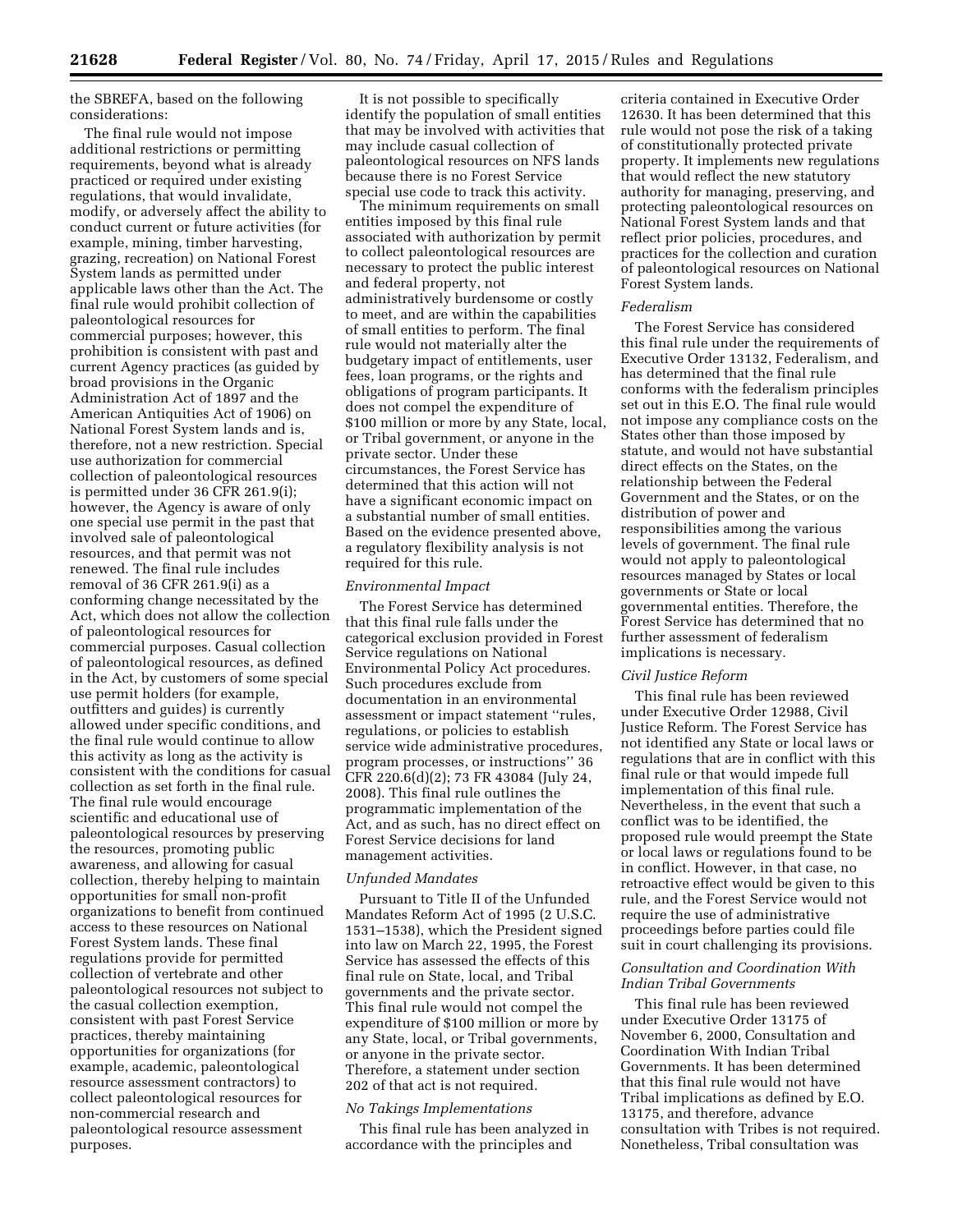initiated on March 7, 2011. Tribal consultation was accomplished through local and regional consultation processes in coordination with the Washington Office of the Forest Service. Input from three Tribes was received during the initial 120-day period, and Tribal comments were considered in preparing the proposed rule prior to **Federal Register** Notice on May 23, 2013 and formal solicitation of public comment. Consultation continued during the 60-day public comment period for the proposed rule. No additional comments from Tribes were received.

# *Energy Effects*

This final rule has been reviewed under Executive Order 13211 of May 18, 2001, Actions Concerning Regulations That Significantly Affect Energy Supply, Distribution, or Use. It has been determined that this final rule does not constitute a significant energy action as defined in the Executive Order.

# *Controlling Paperwork Burdens on the Public*

In accordance with the Paperwork Reduction Act of 1995 [44 U.S.C. Chapter 35], the Forest Service requested approval of a new information collection. The proposed information collection was published at 77 FR 31298, May 25, 2012. The information collection was approved in January 2014, and has been incorporated into 0596–0082, Special Uses Administration.

*Title:* Paleontological Resources Preservation.

*OMB Number: 0596–0082*.

*Expiration Date of Approval:* 3 years from approval date.

*Type of Request:* New information collection.

*Abstract:* The purpose of the Paleontological Resources Preservation final rule is to establish regulations to implement a paleontological resources preservation program on National Forest System lands in which paleontological resources are managed and protected using scientific principles and expertise, in accordance with the Act. The Act at 16 U.S.C. 470aaa–3 and 4 authorizes the Secretary to issue permits for the collection of paleontological resources from public lands and enter into agreements with approved repositories. The information required by this final rule is necessary to issue permits, enter into agreements, and identify the repository institutions which house and curate paleontological resources that are collected under permit and which remain Federal property. The information requirements will be used

to help the Forest Service in the following areas:

(1) To determine that the applicant is qualified and eligible to receive a permit under the final rule,

(2) To determine if a proposal to collect paleontological resources meets the qualifications established in the law and regulations,

(3) To evaluate the impacts of a proposal in order to comply with environmental laws,

(4) To describe and document the scientific and geological context from which paleontological resources were collected,

(5) To identify and inventory paleontological resources that have been collected, and

(6) To ensure that paleontological resources that have been collected, which remain Federal property, are properly curated in an approved repository.

Qualified applicants are the only entities eligible to be issued paleontological resource collection permits, and are, therefore, the only entities from which information will be collected.

The information would be collected from respondents in the form of a permit application, and a report on authorized activities following completion of the permitted project. Permit applications are anticipated to require an average of 5.5 hours to complete, and permit reports are anticipated to require an average of 13 hours to complete, based on a limited survey of current permit holders. The information collection required for a paleontological resource collection permit application and report of permitted activity under this final rule was submitted to OMB as a new collection.

*Estimated Number of Respondents:*  50.

*Estimated Number of Responses per Respondent:* 2.

*Estimated Number of Total Annual Responses:* 100.

*Estimated Total Annual Burden on Respondents:* 925 hours.

*Comments:* Comments were invited on:

(1) Whether the final collection of information is necessary for the proper performance of the functions of the Agency, including whether the information will have practical utility;

(2) The accuracy of the Agency's estimate of the burden of the proposed collection of information, including the validity of the methodology and assumptions used;

(3) Ways to enhance the quality, utility, and clarity of the information to be collected; and

(4) Ways to minimize the burden of the collection of information on those who are to respond, including the use of appropriate automated, electronic, mechanical, or other technological collection techniques or other forms of information technology.

#### **List of Subjects**

*36 CFR Part 214* 

Appeals.

*36 CFR Part 261* 

Law enforcement, National forests.

#### *36 CFR Part 291*

Casual collecting, Collection, Confidentiality, Curation, Education, Fair market value, Fossil, Geology, Museums, National forests, Natural resources, Paleontological resources, Paleontology, Penalties, Permits, Prohibited acts, Prohibitions, Public awareness, Public education, Public lands, Recreation, Recreation areas, Reporting and recordkeeping requirements, Repository, Research, Scientific value.

Therefore, for the reasons set forth in the preamble, the Forest Service amends chapter II of title 36 of the Code of Federal Regulations as follows:

# **PART 214—POSTDECISIONAL ADMINISTRATIVE REVIEW PROCESS FOR OCCUPANCY OR USE OF NATIONAL FOREST SYSTEM LANDS AND RESOURCES**

■ 1. The authority citation for part 214 continues to read as follows:

**Authority:** 7 U.S.C. 1011(f); 16 U.S.C. 472, 551.

■ 2. In § 214.4, add paragraph (e) to read as follows:

# **§ 214.4 Decisions that are appealable.**

(e) *Paleontological resources.* An authorization or permit issued under the Paleontological Resources Preservation Act of 2009 and 36 CFR part 291 for collection of paleontological resources.

# **PART 261—PROHIBITIONS**

\* \* \* \* \*

■ 3. The authority citation for part 261 is revised to read as follows:

**Authority:** 7 U.S.C. 1011(f); 16 U.S.C. 460l– 6d, 472, 551, 620(f), 1133(c)–(d)(1), 1246(i).

#### **§ 261.2 [Amended]**

■ 4. In § 261.2, remove the definition for *Paleontological resource*.

# **§ 261.9 [Amended]**

■ 5. In § 261.9, remove paragraph (i) and redesignate paragraph (j) as paragraph (i).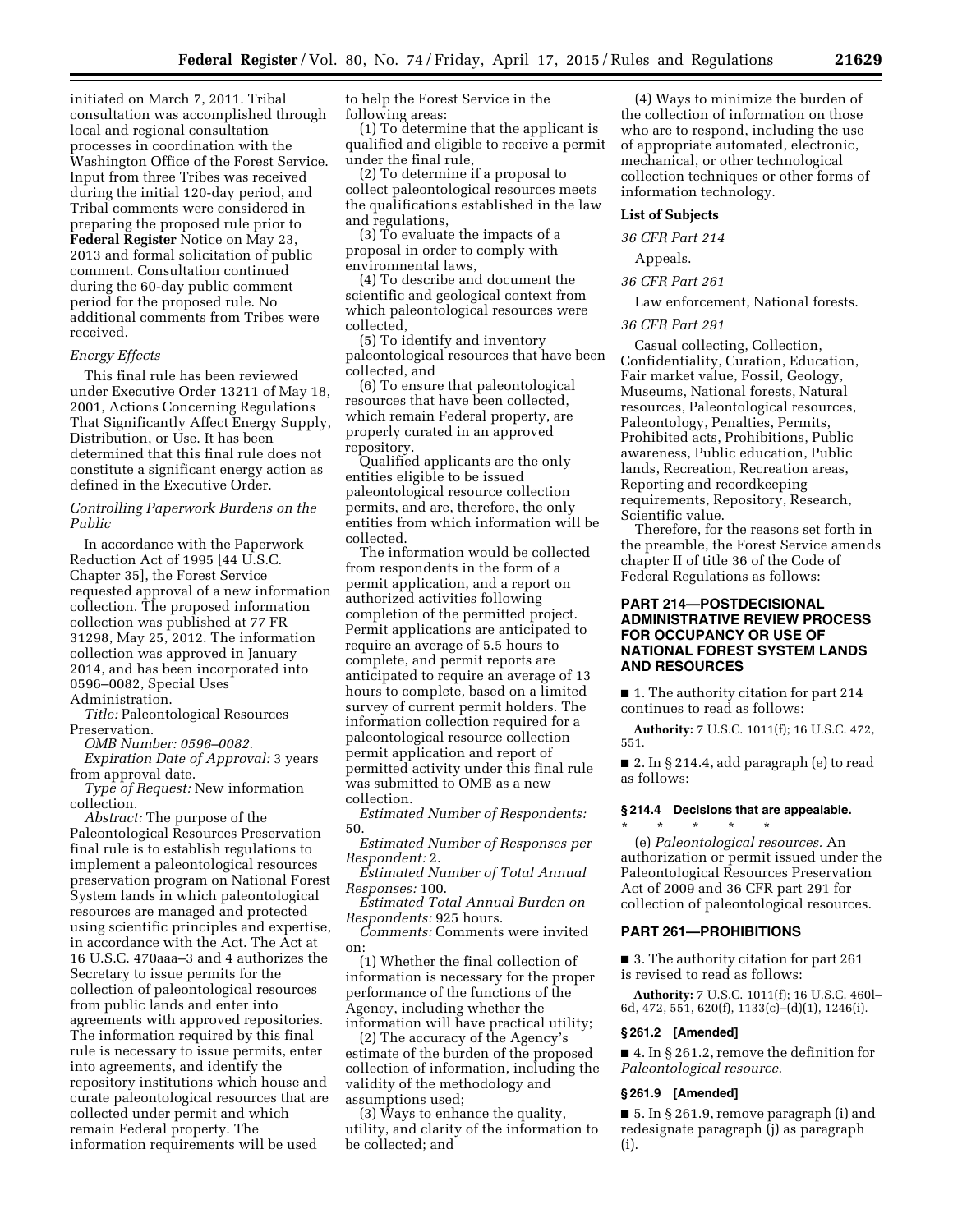■ 6. Add part 291 to read as follows:

# **PART 291—PALEONTOLOGICAL RESOURCES PRESERVATION**

- Sec.<br>291.1 Purpose.
- 291.2 Authorities.
- 
- 291.3 Exceptions.<br>291.4 Preservation 291.4 Preservation of existing authorities.<br>291.5 Definitions.
- Definitions.
- 291.6 Confidentiality of information—
- $\frac{1}{\text{general}}$ .<br>291.7 P
- Public awareness and education.
- 291.8 Area closures.
- 291.9 Determination of paleontological resources.
- 291.10 Collecting.
- 291.11 Casual collecting on National Forest System lands.
- 291.12 National Forest System lands closed to casual collection.
- 291.13 Permits.
- 291.14 Application process.
- 291.15 Application qualifications and eligibility.
- 291.16 Terms and conditions.
- 291.17 Permit reports.
- 291.18 Modification or cancellation of permits.
- 291.19 Suspension and revocation of permits.
- 291.20 Appeals.
- 291.21 Curation of paleontological resources.
- 291.22 Becoming an approved repository.
- 291.23 Minimum requirements of approval of a repository.
- 291.24 Standards for access and use of collections.
- 291.25 Conducting inspections and inventories of collections.
- 291.26 Repository agreements.
- 291.27 Prohibited acts.
- 291.28 Civil penalty.
- 291.29 Amount of civil penalty.
- 291.30 Civil penalty process.<br>291.31 Civil penalties hearing
- Civil penalties hearing procedures. 291.32 Petition for judicial review;
- collection of unpaid assessments.
- 291.33 Use of recovered amounts.
- 291.34 Criminal penalties.
- 291.35 Multiple offenses.<br>291.36 General exception.
- 291.36 General exception.<br>291.37 Scientific or paleor
- Scientific or paleontological value.
- 291.38 Fair market or commercial value.
- 291.39 Cost of response, restoration, and repair.
- 291.40 Rewards.
- 291.41 Forfeiture.

**Authority:** 16 U.S.C. 470aaa through 470aaa–11.

#### **§ 291.1 Purpose.**

(a) The regulations in this part implement provisions of the Paleontological Resources Preservation Act, 16 U.S.C. 470aaa through 16 U.S.C. 470aaa–11 (hereinafter referred to as the Act), which provides for the preservation, management, and protection of paleontological resources on National Forest System lands and encourages the scientific, educational and where appropriate, the casual

collection of these resources. Paleontological resources are nonrenewable, and are an accessible and irreplaceable part of America's natural heritage.

(b) The Secretary shall manage, protect, and preserve paleontological resources on National Forest System lands using scientific principles and expertise. These regulations provide for coordinated management of paleontological resources and encourage scientific and educational use by promoting public awareness, providing for collection under permit, setting curation standards, establishing civil and criminal penalties, clarifying that paleontological resources cannot be collected from National Forest System lands for commercial purposes, and by allowing the casual collection of some of these resources on certain lands and under specific conditions.

(c) To the extent possible, the Secretary of Agriculture and the Secretary of the Interior will coordinate in the implementation of the Act.

#### **§ 291.2 Authorities.**

The regulations in this part are promulgated pursuant to the Omnibus Public Lands Act, Title VI, subtitle D on Paleontological Resources Preservation, 16 U.S.C. 470aaa through 16 U.S.C. 470aaa–11, which requires the Secretary to issue such regulations as are appropriate to carry out the Act.

#### **§ 291.3 Exceptions.**

The regulations in this part do not: (a) Invalidate, modify, or impose any additional restrictions or permitting requirements on any activities permitted at any time under the general mining laws, the mineral or geothermal leasing laws, laws providing for mineral materials disposal, or laws providing for the management or regulation of the activities authorized by the aforementioned laws including but not limited to the Federal Land Policy and Management Act (43 U.S.C. 1701–1784), the Surface Mining Control and Reclamation Act of 1977 (30 U.S.C. 1201–1358), and the Organic Administration Act (16 U.S.C. 478, 482, 551);

(b) Invalidate, modify, or impose any additional restrictions or permitting requirements on any activities permitted at any time under existing laws and authorities relating to reclamation and multiple uses of National Forest System lands;

(c) Apply to Indian lands;

(d) Apply to any materials associated with an archaeological resource (site), as defined in 16 U.S.C. 470, or any cultural items defined in 16 U.S.C. 30001;

(e) Apply to, or require a permit for, casual collecting of a rock, mineral, or invertebrate or plant fossil that is not protected under the Act;

(f) Affect any land other than National Forest System lands, or affect the lawful recovery, collection, or sale of paleontological resources from land other than National Forest System lands; or

(g) Create any right, privilege, benefit, or entitlement for any person who is not an officer or employee of the United States acting in that capacity. No person who is not an officer or employee of the United States acting in that capacity shall have standing to file any civil action in a court of the United States to enforce any provision or amendment made by this part.

# **§ 291.4 Preservation of existing authorities.**

The regulations in this part do not alter or diminish the authority of the Forest Service under any other law to manage, preserve, and protect paleontological resources on National Forest System lands in addition to the protection provided under the Act or this part.

# **§ 291.5 Definitions.**

*Act* means Title VI, Subtitle D of the Omnibus Public Land Management Act on Paleontological Resources Preservation (16 U.S.C. 470aaa through 470aaa-11).

*Associated records* means original records (or copies thereof) that document the efforts to locate, evaluate, record, study, preserve, or recover paleontological resources, including but not limited to paper and electronic documents such as:

(1) *Primary records* relating to the identification, evaluation, documentation, study, preservation, context, or recovery of a paleontological resource, regardless of format;

(2) *Public records* including, but not limited to, land status records, agency reports, publications, court documents, agreements; and

(3) *Administrative records and reports*  generated by the permitting process and pertaining to the survey, excavation, or other study of the resource.

*Authorized Officer* means the person or persons to whom authority has been delegated by the Secretary to take action under the Act.

*Casual collecting* means the collecting of a reasonable amount of common invertebrate and plant paleontological resources for non-commercial personal use, either by surface collection or the use of non-powered hand tools, resulting in only negligible disturbance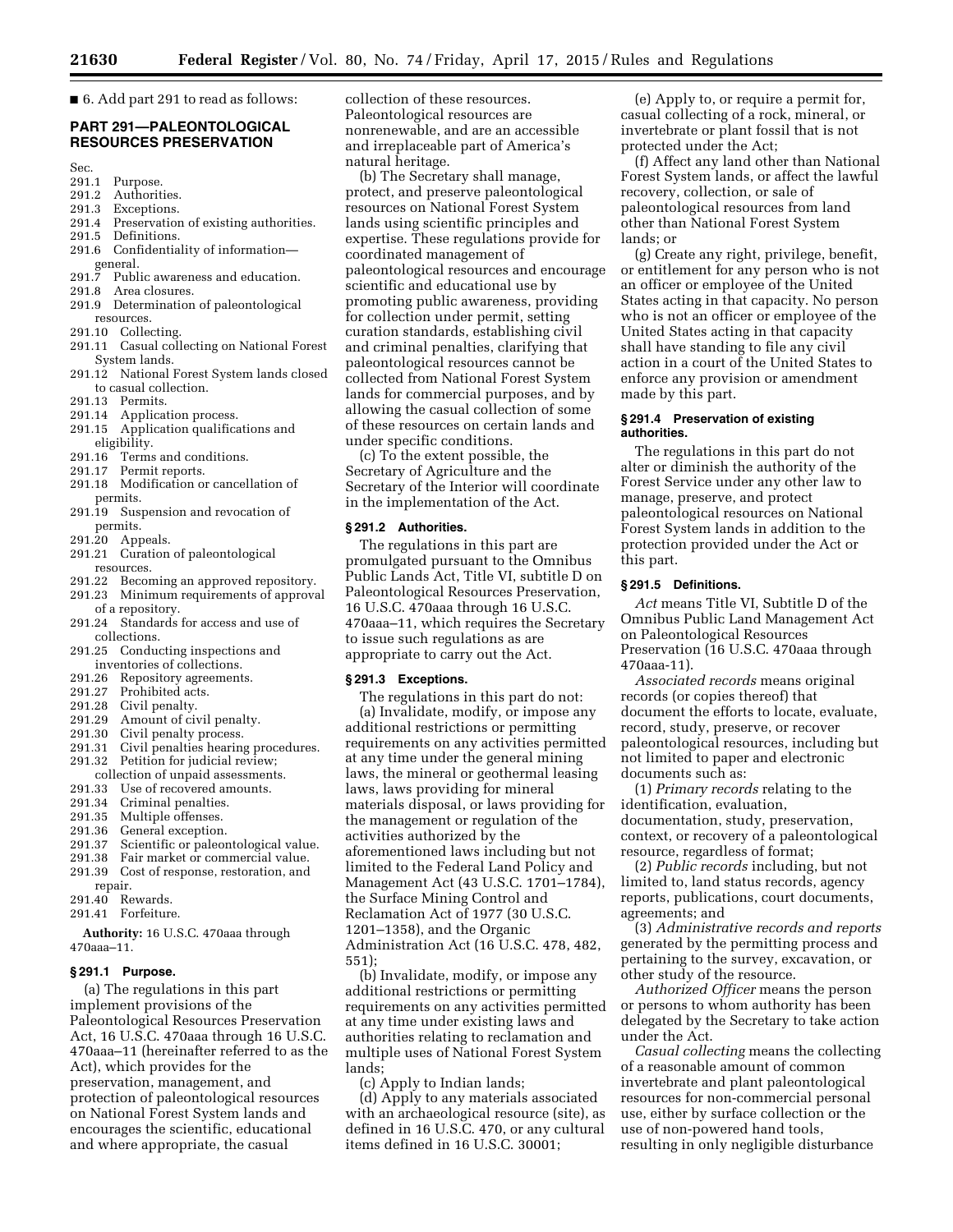to the Earth's surface and other resources.

*Collection* means all paleontological resources resulting from excavation or removal from National Forest System lands as well as any associated records resulting from excavation or removal from National Forest System lands under a permit.

*Common invertebrate and plant paleontological resources* are invertebrate or plant fossils that are of ordinary occurrence and wide-spread distribution. Not all invertebrate and plant paleontological resources are common.

*Consumptive analysis* means the alteration, removal, or destruction of a paleontological specimen, or parts thereof, from a collection for scientific research.

*Curatorial services and curation* mean those activities pertinent to management and preservation of a collection over the long term according to professional museum and archival practices, including at a minimum:

(1) Accessioning, cataloging, labeling, and inventorying a collection;

(2) Identifying, evaluating, and documenting a collection;

(3) Storing and maintaining a collection using appropriate methods and containers, and under appropriate environmental conditions and physical security controls;

(4) Periodically inspecting a collection and taking such actions as may be necessary to preserve it;

(5) Providing access and facilities to study a collection;

(6) Handling, cleaning, sorting, and stabilizing a collection in such a manner as to preserve it; and

(7) Lending a collection, or parts thereof, for scientific, educational or preservation purposes.

*Federal land* means land controlled or administered by the Secretary except for Indian land as defined in 16 U.S.C. 470aaa.

*Fossil* means any fossilized remains, traces, or imprints of organisms, preserved in or on the Earth's crust.

*Fossilized* means preserved by natural processes, including, but not limited to burial in accumulated sediments, preservation in ice or amber, or replacement by minerals, or alteration by chemical processes such as permineralization whereby minerals are deposited in the pore spaces of the hard parts of an organism's remains, which may or may not alter the original organic content.

*Indian land* means land of Indian tribes, or Indian individuals, which are either held in trust by the United States or subject to a restriction against alienation imposed by the United States.

*National Forest System* lands means those lands in a nationally significant system of federally owned units of forest, range, and related lands consisting of national forests, purchase units, national grasslands, land utilization project areas, experimental forest areas, experimental range areas, designated experimental areas, other land areas, water areas, and interests in lands that are administered by the Forest Service, U.S. Department of Agriculture, or designated for administration through the Forest Service. As used herein, the term ''National Forest System lands'' refers to Federal land controlled or administered by the Secretary of Agriculture.

*Negligible disturbance* means little or no change to the surface of the land and causing minimal or no effect on other resources. The Authorized Officer has discretion to determine what constitutes negligible disturbance.

*Non-commercial personal use* means uses other than for purchase, sale, financial gain, or research. Research, in the context of these regulations, is considered to be a structured activity undertaken by qualified individuals with the intent to obtain and disseminate information via publication in a peer-reviewed professional scientific journal or equivalent venue, which increases the body of knowledge available to a scientific community.

*Non-powered hand tools* mean small tools that do not use or are not operated by a motor, engine, or other power source. These tools are limited to small tools that can be easily carried by hand such as geologic hammers, trowels, or sieves, but not large tools such as fullsized shovels or pick axes.

*Paleontological locality, location,* and *site* mean a geographic area where a paleontological resource is found. Localities, locations, and sites may be relatively large or small.

*Paleontological resource* means any fossilized remains, traces, or imprints of organisms, preserved in or on the earth's crust, that are of paleontological interest, and that provide information about the history of life on earth. The term does not include:

(1) Any materials associated with an archaeological resource (as defined in section 3(1) of the Archaeological Resources Protection Act of 1979 (16 U.S.C. 470bb(1)); or

(2) Any cultural item (as defined in section 2 of the Native American Graves Protection and Repatriation Act (25 U.S.C. 3001)).

*Paleontological site* is used interchangeably with paleontological

locality or location, but is never intended to be synonymous with ''archaeological site.''

*Reasonable amount* means a maximum per calendar year of onehundred pounds by weight, not to exceed twenty-five pounds per day.

*Repository* means a facility, such as a museum, paleontological research center, laboratory, or an educational or storage facility managed by a university, college, museum, other educational or scientific institution, or a Federal, State or local government agency that is capable of providing professional curatorial services on a long-term basis.

*Repository agreement* means a formal written agreement between the Authorized Officer and the repository official in which the parties agree on how the repository will provide curatorial services for collections.

*Repository official* means any officer, employee, or agent officially representing the repository that is providing curatorial services for a collection that is subject to this part.

*Secretary* means the Secretary of Agriculture with respect to National Forest System lands controlled or administered by the Secretary of Agriculture.

*State* means the 50 States, the District of Columbia, the Commonwealth of Puerto Rico, and any other territory or possession of the United States.

# **§ 291.6 Confidentiality of information general.**

(a) Information concerning the nature and specific location of a paleontological resource is exempt from disclosure under the Freedom of Information Act (FOIA) (5 U.S.C. 552), unless the Authorized Officer has made a written determination that disclosure would:

(1) Further the purposes of the Act and this part;

(2) Not create risk of harm to or theft or destruction of the resource or the site containing the resource; and

(3) Be in accordance with other applicable laws.

(b) *Sharing protected information does not constitute a disclosure.* The Authorized Officer may share information concerning the nature and specific location of a paleontological resource with non-Agency personnel for scientific, educational, or resource management purposes. A recipient of such information may be required to sign a confidentiality agreement in which the recipient agrees not to share the information with anyone not authorized to receive the information.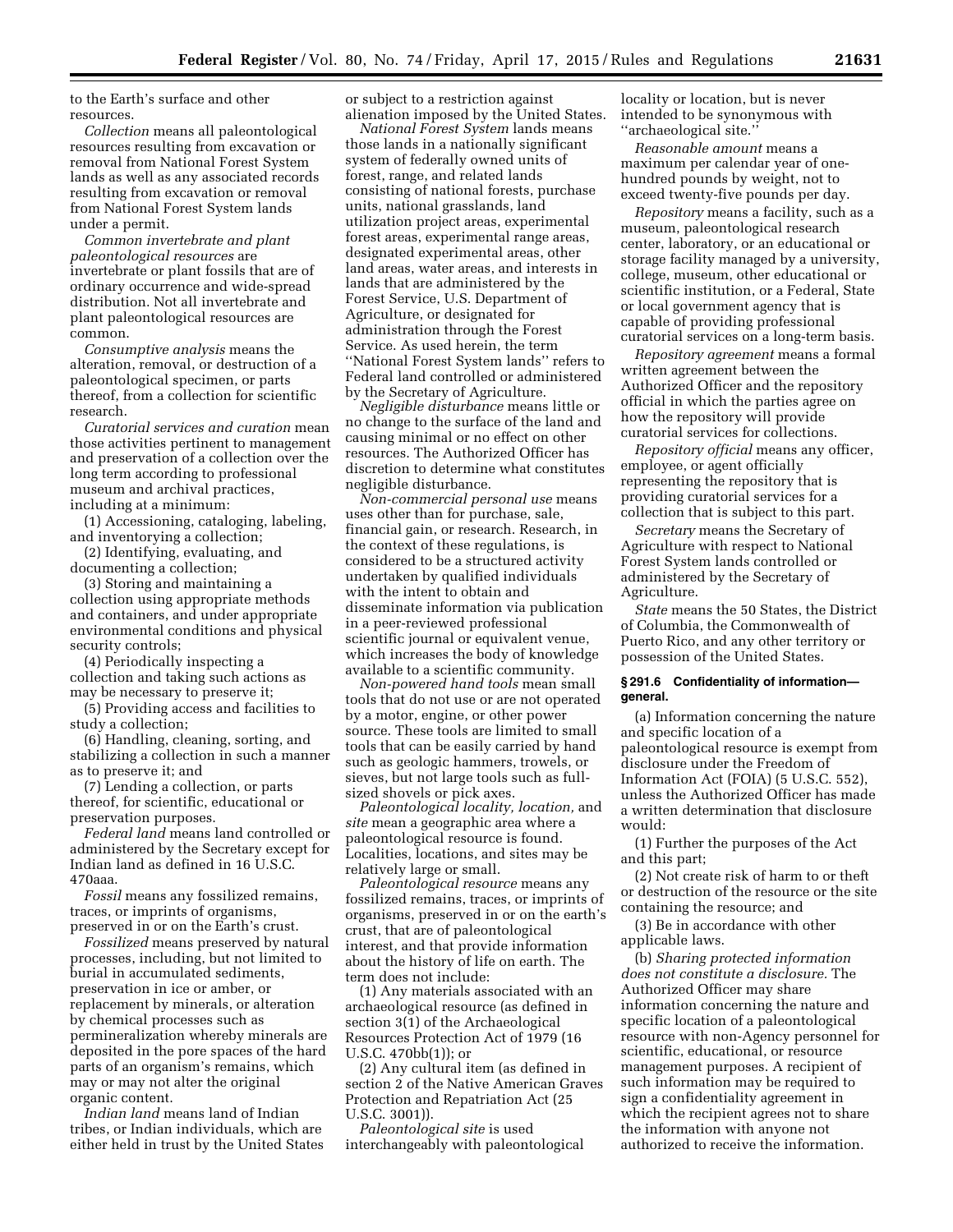# **§ 291.7 Public awareness and education.**

The Chief of the Forest Service will establish a program to increase public awareness about the significance of paleontological resources on National Forest System lands.

# **§ 291.8 Area closures.**

(a) In order to protect paleontological or other resources or to provide for public safety, the Authorized Officer may restrict access to or close areas to the collection of paleontological resources.

(b) The regulations in this part do not preclude the use of other authorities that provide for area closures.

# **§ 291.9 Determination of paleontological resources.**

(a) All paleontological resources on National Forest System lands will be managed, protected, and preserved in accordance with the regulations in this part unless the Authorized Officer determines that such resources are not paleontological resources in accordance with paragraph (b) of this section.

(b) Using scientific principles and expertise, the Authorized Officer may determine that certain paleontological resources do or do not meet the definition of ''paleontological resource'' as set forth in these regulations, and therefore, whether or not such resources are covered by the Act or this Part.

(c) Determinations as described in paragraph (b) of this section are subject to the following conditions:

(1) A recommendation for determination must be in writing and be prepared by a paleontologist with demonstrated subject matter expertise in the specific group of paleontological resources under consideration.

(2) An Agency paleontologist will review the basis for the determination and make a recommendation to the Authorized Officer concerning the determination.

(3) The Authorized Officer will make the final determination based upon the recommendation of an Agency paleontologist and will ensure that the basis for the determination is documented, and that the determination is made available to the public.

(4) Any determination made pursuant to this section will in no way affect the Authorized Officer's obligations under the Act or other applicable laws or regulations to manage, protect, or preserve all paleontological resources.

(d) On National Forest System lands, the following are not paleontological resources for purposes of the Act or this part:

(1) Mineral resources, including coal, oil, natural gas, and other economic

minerals that are subject to the existing mining and mineral laws;

(2) Petrified wood as defined at 30 U.S.C. 611 and managed under 36 CFR 228.62 unless determined under paragraph (b) of this section to be a paleontological resource;

(3) Geological units, including, but not limited to, limestones, diatomites, and chalk beds).

# **§ 291.10 Collecting.**

A paleontological resource may only be collected from National Forest System lands in accordance with the casual collecting provisions in §§ 291.11 and 291.12, or in accordance with a permit issued by the Authorized Officer as identified in § 291.13.

# **§ 291.11 Casual collecting on National Forest System lands.**

(a) Casual collecting is allowed without a permit on National Forest System lands where such collection is consistent with the laws governing the management of those lands, the land management plans, and where the lands in question are not closed to casual collection.

(b) National Forest System lands are open to casual collection unless otherwise closed, as described in § 291.12.

(c) Research activities do not constitute casual collection, and therefore, research involving the collecting of common invertebrate and plant paleontological resources requires a permit.

(d) Using scientific principles and expertise, the Authorized Officer may determine that certain invertebrate and plant paleontological resources do or do not meet the definition of ''common invertebrate and plant paleontological resources'' as set forth in these regulations, and thus, whether such resources can be casually collected or must be collected under permit.

(e) Determinations as described above in paragraph (d) of this section are subject to the conditions as stated in § 291.9(c)(1) through (4).

(f) It is the responsibility of the collecting public to ensure that they are casually collecting in an area that is open to casual collection, and that the materials they collect are subject to casual collection.

(g) Paleontological resources collected on National Forest System lands, including common invertebrate and plant paleontological resources subject to casual collecting, cannot be sold. Sale of these paleontological resources is a violation of 16 U.S.C. 470aaa–5(a)(3) and § 291.27(a)(3) and may subject the violator to civil and criminal penalties.

# **§ 291.12 National Forest System lands closed to casual collection.**

(a) Casual collecting is not allowed in: (1) National Monuments within the National Forest System; and

(2) Other National Forest System lands closed to casual collecting in accordance with this Part, other statutes, executive orders, regulations, or land use plans.

(b) Existing closures of certain areas to casual collecting, authorized under separate authority, remain closed under these regulations.

# **§ 291.13 Permits.**

(a) The Authorized Officer may issue a permit for the collection of a paleontological resource pursuant to an application if the Authorized Officer determines that:

(1) The applicant is qualified to carry out the permitted activity;

(2) The permitted activity is undertaken for the purpose of furthering paleontological knowledge;

(3) The permitted activity is consistent with any management plan applicable to the National Forest System lands concerned; and

(4) The proposed methods of collection will not threaten significant natural or cultural resources pursuant to 16 U.S.C. 470aaa–3(b)(4).

(5) Collected materials will not be sold or otherwise used for commercial purposes.

(b) Permits may be issued at the Authorized Officer's discretion to applicants that provide a complete application, as provided in § 291.14, and meet qualification and eligibility requirements in § 291.15.

#### **§ 291.14 Application process.**

Applicants for permits must provide the following records and information to the Authorized Officer in support of an application.

(a) The name, titles, academic or professional affiliations, and business contact information of the applicant and all persons who would be named on the permit;

(b) The applicant's current resume, curriculum vita, or other documents that support an applicant's qualifications;

(c) A detailed scope of work or research plan for the proposed activity. This must include maps, field methods, associated records, estimated time and duration of field season, proposed field party size, and specific information regarding storage, stabilization, and curatorial arrangements for collected specimens and data;

(d) Information regarding previous or currently held Federal paleontological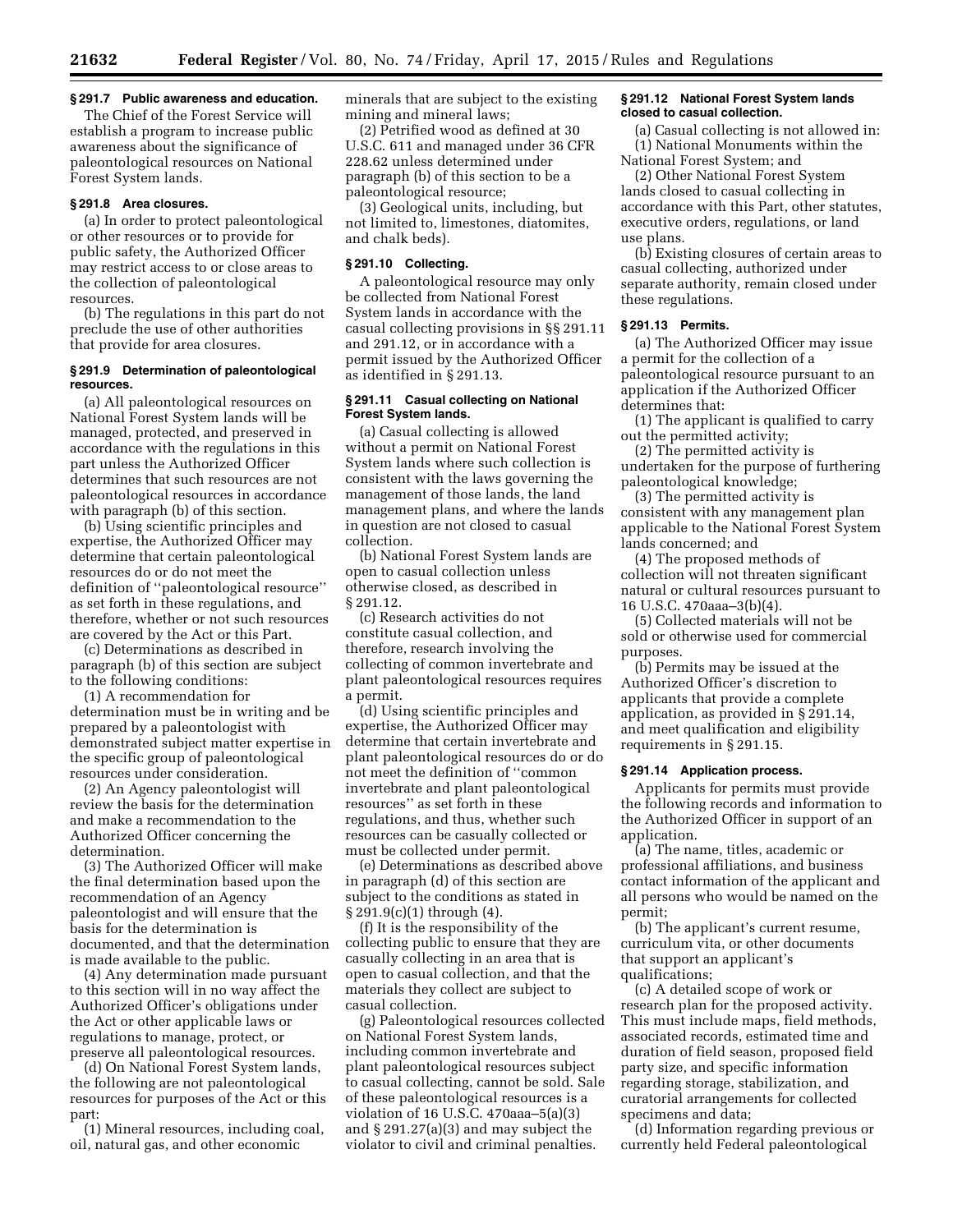permits including the issuing agency, permit number, and name of the Authorized Officer;

(e) Identification of a proposed repository for collected specimens, including written verification that the proposed repository agrees to receive the collection of paleontological resources and associated records and acknowledges that all costs will be borne by the applicant and/or approved repository, unless otherwise addressed in a separate written document; and

(f) Other records or information identified by the Authorized Officer as necessary to support an application for a permit.

#### **§ 291.15 Application qualifications and eligibility.**

(a) *Qualified applicant.* The information submitted by applicants under § 291.14 must demonstrate qualifications for carrying out the proposed activities, as follows:

(1) The applicant has a graduate degree in paleontology or a related field of study with a major emphasis in paleontology from an accredited institution, or can demonstrate training and/or experience commensurate to the nature and scope of the proposed activities; and

(2) The applicant has experience in collecting, analyzing, summarizing, and reporting paleontological data and experience in planning, equipping, staffing, organizing, and supervising field crews on projects commensurate to the type, nature and scope of work proposed in the application; and

(3) The applicant meets any additional qualifications as may be required by the Authorized Officer that are considered necessary to undertake the proposed project in the context of the project location.

(b) *Eligibility.* The information submitted by applicants under § 291.14 must demonstrate that the proposed work is eligible for a permit in accordance with § 291.13(a)(2) through (4).

# **§ 291.16 Terms and conditions.**

The collection of paleontological resources pursuant to a permit must be conducted in accordance with the following terms and conditions:

(a) All paleontological resources that are collected from National Forest System lands under permit will remain the property of the United States.

(b) The collection will be preserved in an approved repository to be made available for scientific research and public education.

(c) Specific locality data will not be released by the permittee or repository unless authorized in accordance with § 291.6.

(d) The permittee recognizes that the area within the scope of the permit may be subject to other authorized uses.

(e) The permittee must conform to all applicable Federal, State, and local laws.

(f) The permittee must assume responsibility for all work conducted under the permit and the actions of all persons conducting this work.

(g) The permit cannot be transferred. (h) The permittee cannot modify the permit without the approval of the Authorized Officer.

(i) The permittee must comply with all timelines established in the permit, and must request modification of the permit if those timelines cannot be met.

(j) The permittee or other persons named on the permit must be on site at all times when field work is in progress and will have a copy of the signed permit on hand.

(k) The permittee will comply with any vehicle or access restrictions, safety or environmental restrictions, or local safety conditions or restrictions.

(l) The permittee will report suspected resource damage or theft of paleontological or other resources to the Authorized Officer in a timely manner after learning of such damage or theft.

(m) The permittee will acknowledge the Forest Service in any report, publication, paper, news article, film, television program, or other media resulting from the permittee's work performed under the permit.

(n) The permittee will comply with the timeline established in the permit for providing a complete list to the Authorized Officer of specimens collected and the current location of the specimens.

(o) The permittee will provide scheduled reports to the Authorized Officer within the timeline established in the permit

(p) The permittee and/or approved repository will be responsible for all costs for the proposed activity, including fieldwork and collections maintenance, unless otherwise addressed in a separate written document

(q) The permittee will comply with the permit terms and conditions established by the Authorized Officer, even in the event of permit expiration, suspension, or revocation.

(r) Additional stipulations, terms, and conditions as required by the Authorized Officer and/or the Agency may be appended.

#### **§ 291.17 Permit reports.**

Permit reports must contain the following information as appropriate:

(a) Permittee(s)' name, title, affiliation, and professional contact information;

(b) Permit number;

- (c) Date of report;
- (d) Project name, number, or
- reference;

(e) Description of project, methodology, or summary of research scope of work;

(f) Dates of field work;

(g) Name(s) of people who performed field work;

(h) Description of work performed or accomplished and a summary of results and discoveries;

(i) Summary of regional or local geology and/or paleontology including context, geography, stratigraphy, and geological unit;

(j) Identification of potential impacts to paleontological resources by proposed land use action;

(k) Mitigation recommendations to address potential paleontological resource impacts;

(l) Relevant literature citations; (m) Relevant associated records,

including anything that aids in explaining, clarifying, or understanding the findings;

(n) Listing of collected paleontological resources, including field numbers and field identifications that are referenced to specific localities;

(o) Repository name, identifying acronym, and address;

(p) Repository official name, title, and contact information;

(q) Approved repository accession and/or catalog number(s);

(r) Assigned locality numbers;

(s) Administrative area (State, county, ranger district, forest, and so forth);

(t) Map name, source, size, edition, projection, datum, and/or other

mapping information;

- (u) Geographic location, survey data, and/or related metadata;
- (v) Paleontological taxa collected, observed, or in a repository;

(w) Resource identifications,

condition, location, and quantity; and (x) Recommendations or information

for the approved repository regarding the condition or care of collected resources or associated records.

#### **§ 291.18 Modification or cancellation of permits.**

The Authorized Officer may modify a permit, consistent with applicable laws and policies, when:

(a) The Authorized Officer determines that there are management, administrative, or safety reasons to

modify a permit; or

(b) A permittee requests a modification in writing.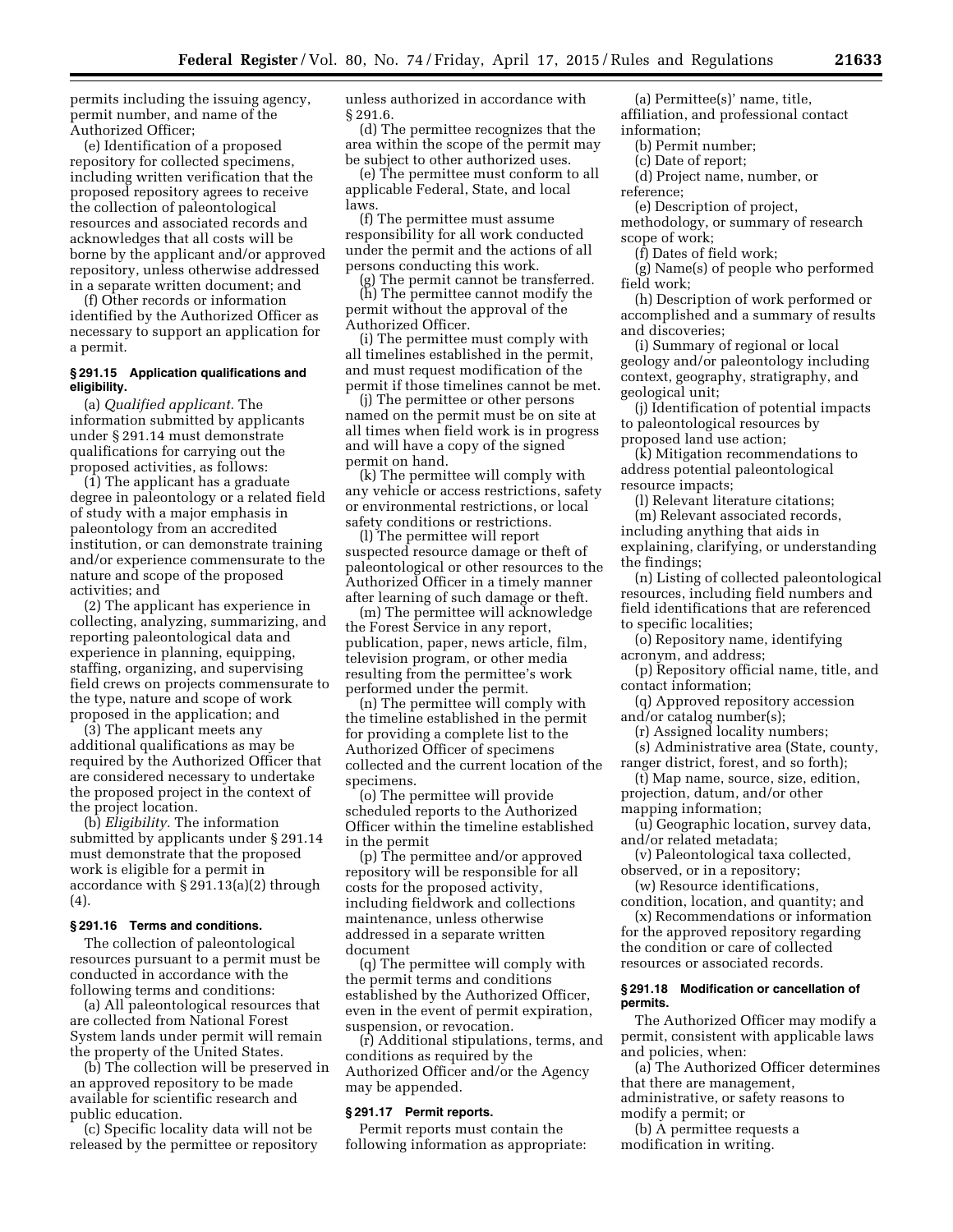# **§ 291.19 Suspension and revocation of permits.**

(a) The Authorized Officer may suspend or revoke a permit issued under this section;

(1) For resource, safety or other management considerations; or

(2) When there is a violation of term or condition of a permit issued under this section.

(b) The permit shall be revoked if any person working under the authority of the permit is convicted of a violation under section 16 U.S.C. 470aaa 6306 or is assessed a civil penalty under 16 U.S.C. 470aaa 6307.

(c) Suspensions, modifications, and revocations shall be administered in accordance with the procedures set forth in 36 CFR part 214.

# **§ 291.20 Appeals.**

A permittee may appeal the denial or revocation of a permit in accordance with 36 CFR part 214. Pending the appeal, the decision of the Authorized Officer remains in effect unless determined otherwise in accordance with 36 CFR part 214, subpart C.

#### **§ 291.21 Curation of paleontological resources.**

Collections from National Forest System lands made under a permit issued according to this Part will be deposited in an approved repository. The curation of paleontological resources collected from National Forest System lands before the effective date of these regulations is covered under the terms of the original collection permit and/or agreement. Such collections remain Federal property unless otherwise transferred or disposed of in a Forest Service agreement.

# **§ 291.22 Becoming an approved repository.**

(a) A repository identified during the permit application process in § 291.14 must be approved to receive collections by the Authorized Officer as follows:

(1) A repository must meet the minimum requirements in § 291.23 in order to be approved.

(2) A repository must agree in writing that collections:

(i) Remain the property of the Federal government;

(ii) Will be preserved for the public in accordance with § 291.24;

(iii) Will be made available for

scientific research and public education; and

(iv) That specific locality data will not be released except in accordance with § 291.6.

(b) The Authorized Officer and the repository official may enter into a

formal agreement that explains the responsibilities of the parties for the curation of the collection in accordance with § 291.26.

(c) The repository must agree in writing to periodic inventory and inspection of the collections as described in § 291.25.

(d) Prior to depositing the collection, an Agency paleontologist in consultation with the repository official will determine the content of the collection to be curated based on scientific principles and expertise. A copy of the final catalog will be provided by the repository to the Authorized Officer.

(e) A repository approved by a Federal agency or bureau may be considered an approved repository by the Forest Service.

#### **§ 291.23 Minimum requirements of approval of a repository.**

The Authorized Officer will determine whether a facility should be an approved repository based on whether the repository has:

(a) The capability to provide adequate curatorial services as defined in § 291.5;

(b) A scope of collections statement or similar policy that identifies paleontological resources as part of its scope of collections;

(c) A current collections management plan, including but not limited to policies for documentation, loans, and access; and

(d) Staff with primary responsibility for managing and preserving the collections that have training or experience in the curation of paleontological resources at levels appropriate to the nature and use of the paleontological collections maintained by that repository.

# **§ 291.24 Standards for access and use of collections.**

(a) The repository will make collections available for scientific research and public education or as otherwise provided in a repository agreement.

(b) The repository may provide access to specific locality data and associated records when consistent with an approval under § 291.22 or an agreement under § 291.26.

(c) The repository may loan specimens after entering into a signed loan agreement with the borrowing institution. The loan agreement must specify the terms and conditions of the loan and that the repository is responsible for care and maintenance of the loaned specimens.

(d) The repository must maintain administrative records of all scientific and educational uses of the collection.

(e) The repository may charge reasonable fees to cover costs for access to and use of collections, including handling, packing, shipping, and insuring paleontological resources, photocopying associated records and other occasional costs not associated with ongoing curatorial services.

(f) The following uses of the collection will require written approval from the Authorized Officer, in consultation with an Agency paleontologist, unless specified in the approval in § 291.22 or an agreement under § 291.26:

(1) Prior to reproducing a paleontological resource, the repository will notify and obtain approval from the Authorized Officer. Reproductions include, but are not limited to, molding and casting, and computerized axial tomography (CAT) scans. Routine photographic and/or digital reproductions would not require individual approvals, providing the reproductions are not made for commercial purposes, and that the reproductions do not require transfer of the specimen(s) to a different facility.

(2) The repository may only allow consumptive analysis of specimens if the Authorized Officer has determined, in consultation with an Agency paleontologist, that the potential gain in scientific or interpretive information outweighs the potential loss of the paleontological resource and provides the repository with written authorization for such use.

#### **§ 291.25 Conducting inspections and inventories of collections.**

(a) The repository and the Authorized Officer must ensure that inspections and inventories of collections are in accordance with the Federal Property and Administrative Services Act (40 U.S.C. 541 *et seq.*), its implementing regulations (41 CFR parts 101 and 102), any Agency-specific regulations on the management of Federal property, and any Agency-specific statutes and regulations on the management of museum collections.

(b) The frequency and methods for conducting and documenting inspections and inventories will be appropriate to the nature and content of the collection.

(c) When two or more Federal agencies deposit collections in the same repository, they may enter into an interagency agreement consistent with the Single Audit Act (31 U.S.C. 75) for inspections and inventories.

#### **§ 291.26 Repository agreements.**

(a) The Authorized Officer may enter into an agreement with Federal and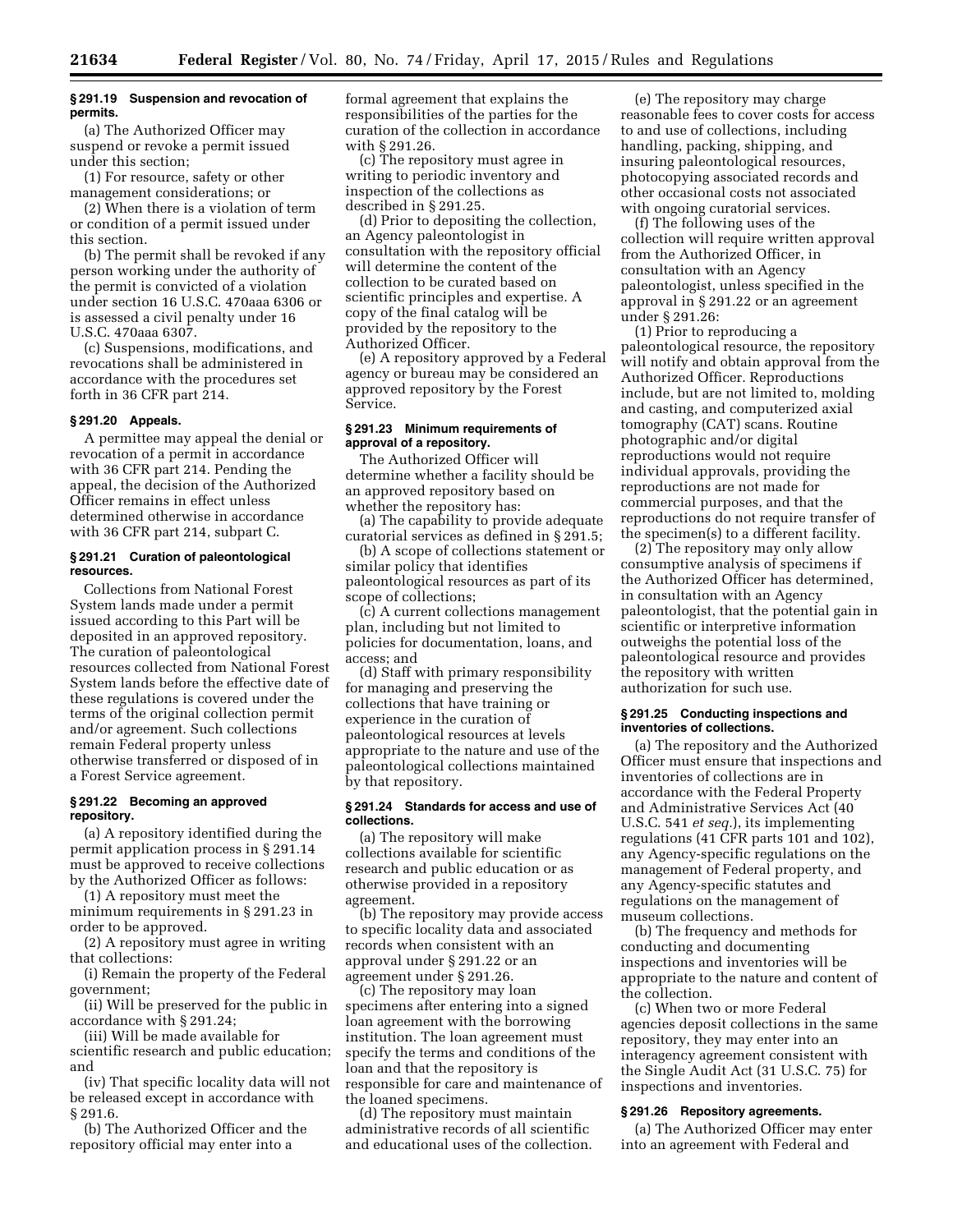non-Federal repositories regarding the curation of paleontological resources and their associated records.

(b) An agreement will contain the following, as appropriate, including but not limited to:

(1) A statement (updated as necessary) that identifies the collection or group of collections provided to the repository;

(2) A statement that identifies the Federal ownership and the Agency that administers the collection;

(3) A statement of work to be performed by the repository;

(4) A statement of the responsibilities of the Authorized Officer and the repository official for the long-term care of the collection;

(5) A statement that collections are available for scientific and educational uses consistent with § 291.22;

(6) Any special procedures and restrictions for curatorial services and collection management, including loans;

(7) Provisions for consumptive analyses of paleontological specimens;

(8) Any special procedures and/or restrictions on the disclosure of specific locality data;

(9) A statement that all proceeds derived from any use of the collections will be used for their support;

(10) A statement that all exhibits, publications, and studies of Federal specimens by repository staff and/or repository research affiliates will credit the Agency that administers the collection;

(11) Specification of the frequency and methods for periodic inventories;

(12) A statement that accession, catalog, and inventory information will be made available to the Authorized Officer or their staff

(13) A statement that no employee of the repository will sell or financially encumber the collection;

(14) A statement that, in the event the repository can no longer provide care for a collection under the terms of the agreement, the repository official will notify the Authorized Officer in writing;

(15) A statement that the terminating party is responsible for the transfer of collections to another approved repository, including costs;

(16) The term of the repository agreement and procedures for modification, cancellation, suspension, extension, and termination of the agreement; and

(17) Any additional terms and conditions as needed.

# **§ 291.27 Prohibited acts.**

(a) A person may not:

(1) Excavate, remove, damage, or otherwise alter or deface or attempt to excavate, remove, damage, or otherwise

alter or deface any paleontological resources located on National Forest System lands unless such activity is conducted in accordance with the Act and this part;

(2) Exchange, transport, export, receive, or offer to exchange, transport, export, or receive any paleontological resource if the person knew or should have known such resource to have been excavated or removed from National Forest System lands in violation of any provisions, rule, regulation, law, ordinance, or permit in effect under Federal law, including the Act and this part; or

(3) Sell or purchase or offer to sell or purchase any paleontological resource if the person knew or should have known such resource to have been excavated, removed, sold, purchased, exchanged, transported, or received from National Forest System lands.

(b) A person may not make or submit any false record, account, or label for, or any false identification of, any paleontological resource excavated or removed from National Forest System lands.

#### **§ 291.28 Civil penalty.**

(a) A person who violates any prohibition contained in this Part or permit issued under this Part may be assessed a penalty by the Authorized Officer after the person is given notice and opportunity for a hearing with respect to the violation, as provided in §§ 291.30 and 291.31.

(b) Each violation is considered a separate offense.

#### **§ 291.29 Amount of civil penalty.**

(a) *Determination of civil penalty amount.* The amount of such penalty assessed under § 291.28 shall be determined by taking into account:

(1) The scientific or fair market value, whichever is greater, of the paleontological resource involved, as determined by the Authorized Officer, and

(2) The cost of response to and restoration and repair of the resource and the paleontological site involved, and

(3) Any other factors under §§ 291.37 through 291.39 considered relevant by the Authorized Officer in assessing the penalty.

(b) *Multiple offenses.* In the case of subsequent or repeated violations by the same person, the amount of a penalty assessed under § 291.28(a) may be doubled.

(c) *Maximum amount of penalty.* The amount of any penalty assessed for any one violation shall not exceed an amount equal to double the cost of

response to, and restoration and repair of resources and paleontological site damage plus double the scientific or fair market value of resources destroyed or not recovered.

(d) *Determination of scientific and fair market values and cost of response to, and restoration and repair.* Scientific and fair market values and the cost of response to, and restoration and repair are determined as described in §§ 291.37 through 291.39.

# **§ 291.30 Civil penalty process.**

(a) *Notice of violation.* The Authorized Officer shall serve a notice of violation by certified mail (return receipt requested) or other type of verifiable delivery upon any person believed to be subject to a civil penalty. The Authorized Officer shall include in the notice:

(1) A concise statement of the facts believed to show a violation;

(2) A specific reference to the section(s) of this part or to a permit issued pursuant to this part allegedly violated;

(3) The penalty proposed;

(4) Notification of the right to request a hearing in accordance with paragraph (f) of this section. The notice shall also inform the person of the right to seek judicial review of any final administrative decision assessing a civil penalty.

(b) *Response to notice of violation.*  The person served with a notice of violation shall have 45 calendar days from the date of mailing in which to respond. During this time the person may:

(1) Accept the proposed penalty, either in writing or by payment. Acceptance of the proposed penalty will be deemed a waiver of the right to request a hearing as described in paragraph (f) in this section.

(2) Seek informal discussions with the Authorized Officer;

(3) File a written response. This written response must be filed with the Authorized Officer within 45 calendar days of the date of mailing of the notice of violation, and must be signed by the person served with the notice of violation. If the person is a corporation, the written response must be signed by an officer authorized to sign such documents. The written response will set forth in full the legal or factual basis for the requested relief.

(4) Request a hearing in accordance with paragraph (f) of this section.

(c) *Assessment of penalty.* (1) The Authorized Officer shall assess a civil penalty upon completion of the 45 calendar day response period, informal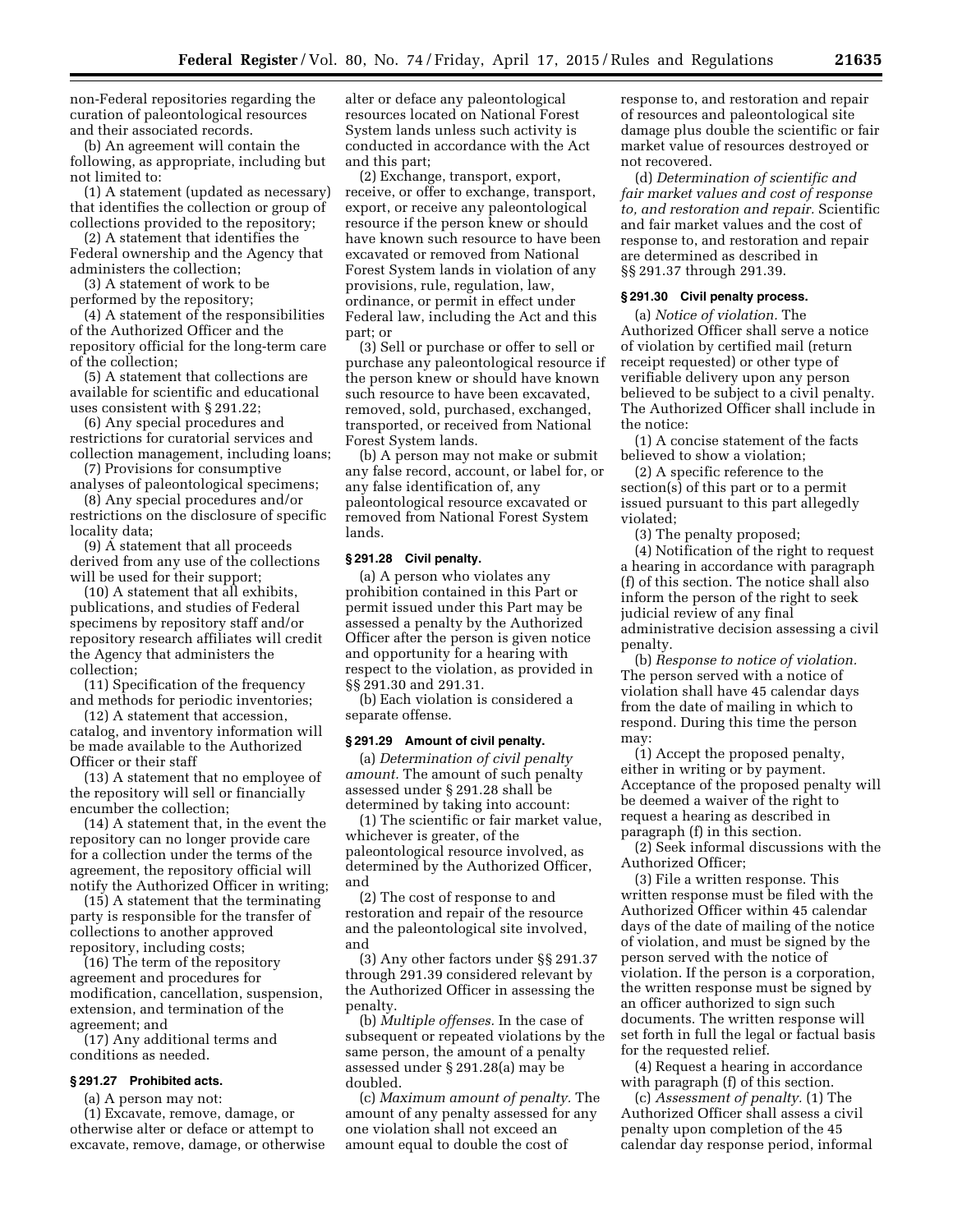discussions, or review of the written response, whichever is later.

(2) The Authorized Officer shall take into consideration all available information, including information provided under paragraph (b) of this section or furnished upon further request by the Authorized Officer.

(3) If the facts warrant a conclusion that no violation has occurred, the Authorized Officer shall notify the person served with the notice of violation that no violation has occurred and no penalty will be assessed.

(4) Where the facts warrant a conclusion that a violation has occurred, the Authorized Officer shall determine a penalty amount in accordance with § 291.29.

(d) *Penalty modification and remittance.* The Authorized Officer may offer to modify or remit the penalty. Modification or remittance may be based upon any or all of the following factors:

(1) Agreement by the person being assessed a civil penalty to return to the Authorized Officer paleontological resources removed from National Forest System lands;

(2) Agreement by the person being assessed a civil penalty to assist the Authorized Officer in activity to preserve, restore, or otherwise contribute to the protection and study of paleontological resources on National Forest System lands;

(3) Agreement by the person being assessed a civil penalty to provide information which will assist in the detection, prevention, or prosecution of violations of the Act or this part;

(4) Determination that the person being assessed a civil penalty did not willfully commit the violation;

(5) Determination of other mitigating circumstances appropriate to consideration in reaching a fair and expeditious assessment.

(e) *Notice of assessment.* The Authorized Officer shall serve a written notice of assessment upon the person served with a notice of violation. The notice of assessment establishes the penalty amount assessed by the Authorized Officer and is served by certified mail (return receipt requested), or other type of verifiable delivery. The Authorized Officer shall include in the notice of assessment:

(1) The facts and conclusions from which it was determined that a violation did occur;

(2) The basis for determining the penalty amount assessed and/or any offer to mitigate or remit the penalty; and

(3) Notification of the right to request a hearing, including the procedures to

be followed, and to seek judicial review of any final administrative decision assessing a civil penalty.

(f) *Hearings.* (1) Except where the right to request a hearing is deemed to have been waived as provided in paragraph (b)(1) of this section, the person served with a notice of assessment may file a written request for a hearing with the hearing office specified in the notice. The person shall enclose with the request for hearing a copy of the notice of assessment, and shall deliver the request for hearing by certified mail (return receipt requested), as specified in the notice of assessment.

(2) Failure to deliver a written request for a hearing within 45 calendar days of the date of mailing of the notice of assessment shall be deemed a waiver of the right to a hearing.

(3) Any hearing conducted pursuant to this section shall be held in accordance with 5 U.S.C. 554. In any such hearing, the amount of civil penalty assessed shall be determined in accordance with §§ 291.28 through 291.33, and shall not be limited by the amount assessed by the Authorized Officer under § 291.29(a) or any offer of mitigation or remission made by the Authorized Officer.

(g) *Final administrative decision.* (1) Where the person served with a notice of violation has accepted the penalty pursuant to paragraph (b)(1) of this section, the notice of violation shall constitute the final administrative decision;

(2) Where the person served with a notice of assessment has not requested a hearing within 45 calendar days of the date of mailing of the notice of assessment, the notice of assessment shall constitute the final administrative decision;

(3) Where the person served with a notice of assessment has filed a timely request for a hearing, the decision resulting from the hearing shall constitute the final administrative decision.

(h) *Payment of penalty.* The person assessed a civil penalty shall have 45 calendar days from the date of issuance of the final administrative decision in which to make full payment of the penalty assessed, unless a timely request for appeal has been filed with a U.S. District Court as provided in § 291.32.

(i) *Other remedies not waived.*  Assessment of a penalty under this section shall not be deemed a waiver of the right to pursue other available legal or administrative remedies.

# **§ 291.31 Civil penalties hearing procedures.**

(a) *Requests for hearings.* Any person wishing to request a hearing on a notice of assessment of civil penalty may file a written dated request for a hearing with the hearing office specified in the notice. The person shall enclose a copy of the notice of violation and the notice of assessment. The request shall state the relief sought, the basis for challenging the facts used for assessing the penalty, and the person's preference as to the place and date for a hearing. A copy of the request shall be served upon the USDA Office of the General Counsel by certified mail, at the addresses specified in the notice of assessment. Hearings shall be conducted in accordance with 5 U.S.C. 554.

(b) *Commencement of hearing procedures.* Upon receipt of a request for a hearing, the hearing office shall assign an administrative law judge to the case. Notice of assignment shall be given promptly to the parties, and thereafter, all pleadings, papers, and other documents in the proceeding shall be filed directly with the administrative law judge, with copies served on the opposing party.

(c) *Appearance and practice.* (1) The respondent may appear in person, by representative, or by counsel, and may participate fully in the proceedings. If respondent fails to appear and the administrative law judge determines such failure is without good cause, the administrative law judge may, in his/her discretion, determine that such failure shall constitute a waiver of the right to a hearing and consent to the making of a decision on the record made at the hearing.

(2) Departmental counsel shall represent the Agency in the proceedings. Upon notice to the Authorized Officer of the assignment of an administrative law judge to the case, said counsel shall enter his/her appearance on behalf of the Agency and shall file all petitions and correspondence exchanges by the Agency and the respondent which shall become part of the hearing record. Thereafter, service upon the Agency shall be made to Departmental counsel.

(d) *Hearing administration.* (1) The administrative law judge shall have all powers accorded by law and necessary to preside over the parties and the proceedings and to make decisions in accordance with 5 U.S.C. 554 through 557.

(2) The transcript of testimony; the exhibits; and all papers, documents and requests filed in the proceedings shall constitute the record for decision. The administrative law judge shall render a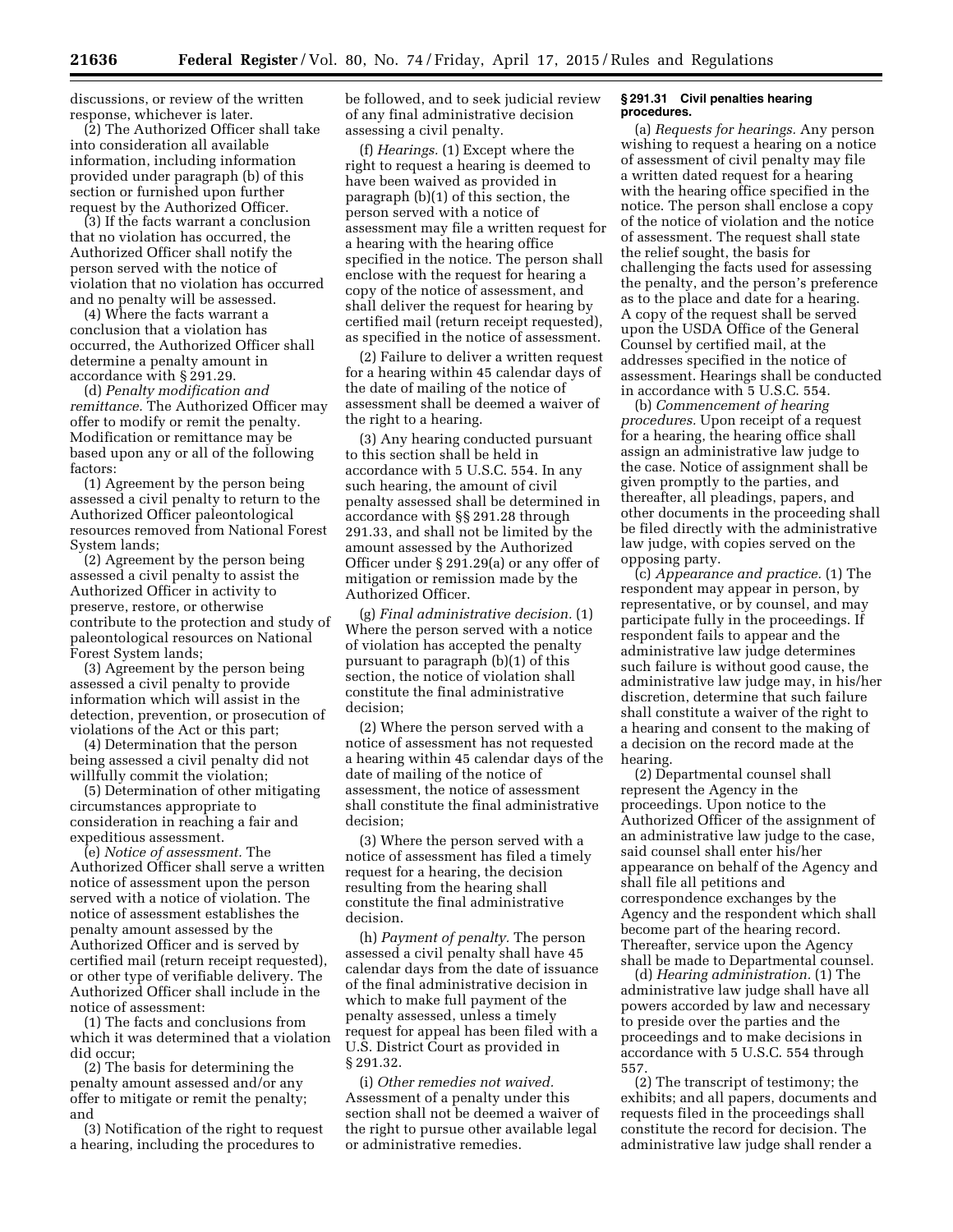written decision upon the record, which shall set forth his/her findings of fact and conclusions of law, and the reasons and basis therefore, and an assessment of a penalty, if any.

(3) The administrative law judge's decision shall become effective 30 calendar days from the date of this decision.

# **§ 291.32 Petition for judicial review; collection of unpaid assessments.**

(a) *Judicial review.* Any person against whom a final administrative decision is issued assessing a penalty may file a petition for judicial review of the decision in the U.S. District Court for the District of Columbia or in the district in which the violation is alleged to have occurred within the 30 calendar day period beginning on the date the decision was issued. Upon notice of such filing, the Secretary shall promptly file such a certified copy of the record on which the decision was issued. The court shall hear the action on the record made before the Secretary and shall sustain the action if it is supported by substantial evidence on the record considered as a whole. Judicial review is limited by the requirement to exhaust administrative remedies under 7 U.S.C. 6912(e).

(b) *Failure to pay.* Failure to pay a penalty assessed is a debt to the U.S. Government. If any person fails to pay a penalty within 30 calendar days after the final administrative decision and the person has not filed a petition for judicial review of the decision in accordance with paragraph (a) of this section; or after a court in an action brought in paragraph (a) of this section has entered a final judgment upholding the assessment of the penalty, the Secretary may request the Attorney General to institute a civil action in a district court of the United States for any district in which the person if found, resides, or transacts business, to collect the penalty (plus interest at currently prevailing rates from the date of the final decision or the date of the final judgment, as the case may be). The district court shall have jurisdiction to hear and decide any such action. In such action, the validity, amount, and appropriateness of such penalty shall not be subject to review. Any person who fails to pay on a timely basis the amount of an assessment of a civil penalty shall be required to pay, in addition to such amount and interest, attorney's fees and costs for collection proceedings. This section does not preclude the use of other collection methods such as Treasury offset, where appropriate.

# **§ 291.33 Use of recovered amounts.**

Penalties and/or restitution collected shall be available to the Authorized Officer and without further appropriation may be used only as follows:

(a) To protect, restore, or repair the paleontological resources and sites which were the subject of the action, and to protect, monitor, and study the resources and sites; and/or

(b) To provide educational materials to the public about paleontological resources, sites, and their protection; and/or

(c) To provide for the payment of rewards as provided in § 291.40.

# **§ 291.34 Criminal penalties.**

(a) A person who knowingly violates or counsels, procures, solicits, or employs another person to violate § 291.27 shall, upon conviction, be fined in accordance with Title 18, United States Code, or imprisoned not more than 5 years, or both; but if the sum of the commercial and paleontological value of the paleontological resources involved and the cost of restoration and repair of such resources does not exceed \$500, such person shall be fined in accordance with Title 18, United States Code, or imprisoned not more than 2 years, or both.

(b) Paleontological and commercial values and the cost of restoration and repair are determined under §§ 291.37 through 291.39.

#### **§ 291.35 Multiple offenses.**

In the case of subsequent or repeat violations by the same person, the amount of the monetary penalty assessed may be doubled.

#### **§ 291.36 General exception.**

The provisions in §§ 291.28 through 291.35 do not apply to any person with respect to any paleontological resource which was in the lawful possession of such person prior to the date of enactment of the Act.

#### **§ 291.37 Scientific or paleontological value.**

The scientific value of any paleontological resource involved in a violation of the prohibitions contained in this part or conditions of a permit issued pursuant to this Part shall be the value of the information associated with the paleontological resource. The term ''scientific value'' can be used interchangeably with the term ''paleontological value.'' This value shall be determined in terms of the costs of the retrieval of the scientific and educational information which would have been obtainable prior to the

violation. These costs may include, but need not be limited to, the cost of preparing a research design, conducting field work, carrying out laboratory analysis, and preparing reports or educational materials or displays as would be necessary to realize the information potential.

#### **§ 291.38 Fair market or commercial value.**

The fair market value of any paleontological resource involved in a violation of the prohibitions contained in this part or conditions of a permit issued pursuant to this part shall be the commercial value of the resources, determined using the condition of the paleontological resource prior to the violation, to the extent that its prior condition can be ascertained. The term ''fair market value'' can be used interchangeably with the term ''commercial value.'' Fair market value of paleontological resources can be established through the use of comparable sales or pricing information, advertisements for comparable resources, appraisals, and/or other information on legal or illegal markets.

#### **§ 291.39 Cost of response, restoration, and repair.**

The cost of response, restoration, and repair of paleontological resources involved in a violation of prohibitions contained in this part or conditions of a permit issued pursuant to this part, shall be the sum of the costs incurred for response, investigation, assessment, emergency restoration, or repair work, plus those costs projected to be necessary to complete restoration and repair, which may include but need not be limited to the costs of:

(a) Reconstruction of the paleontological resource;

(b) Stabilization and/or salvage of the paleontological resource;

(c) Ground contour reconstruction and surface stabilization;

(d) Research necessary to carry out reconstruction or stabilization;

(e) Physical barriers or other protective devices or signs, necessitated by the disturbance of the paleontological resource, to protect it from further disturbance;

(f) Examination and analysis of the paleontological resource including recording remaining paleontological information, where necessitated by disturbance, in order to salvage remaining values which cannot be otherwise conserved;

- (g) Storage, preparation, and curation;
- (h) Site monitoring; and

(i) Preparation of reports relating to any of the above activities.